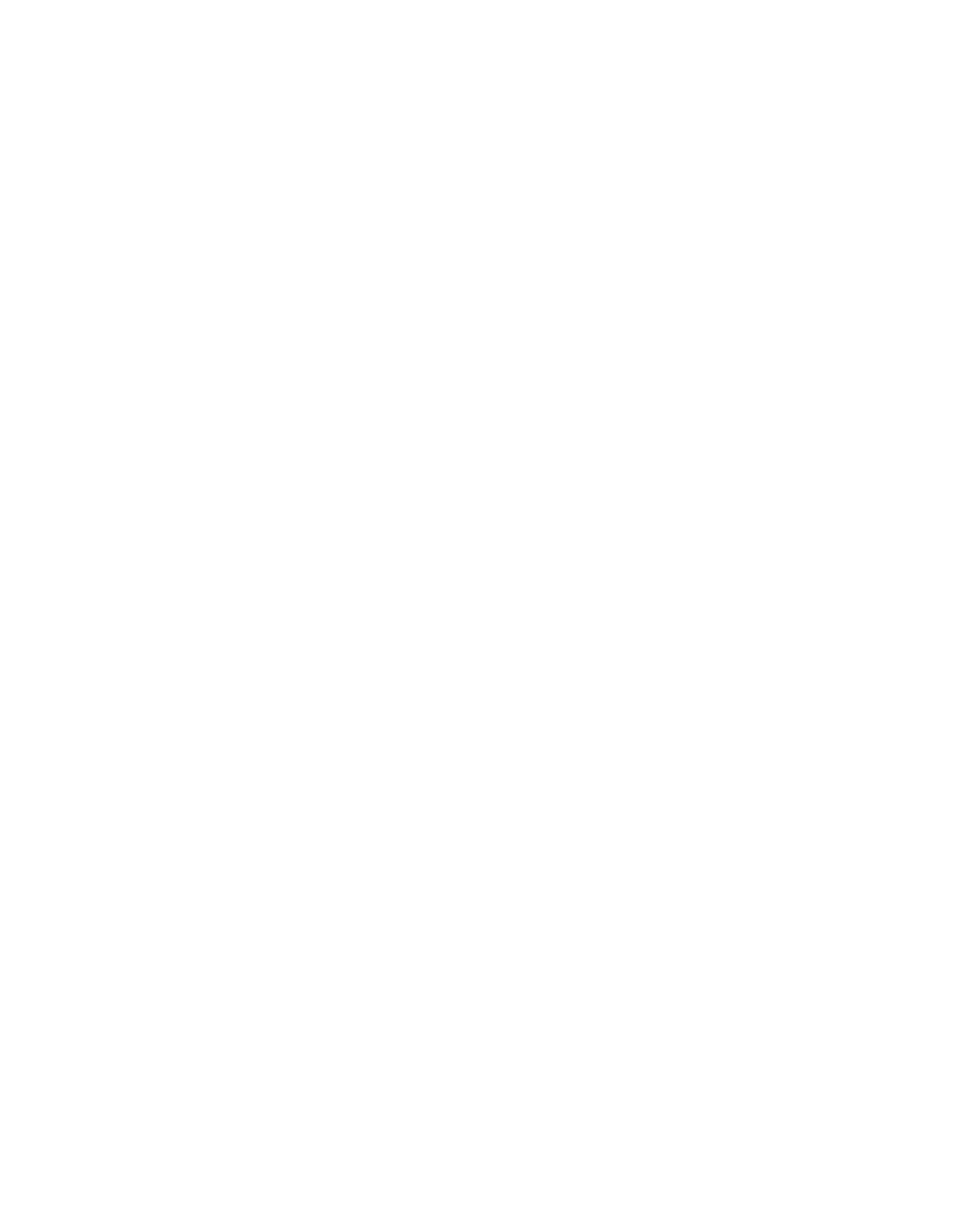# **CALIFORNIA AIR QUALITY LEGISLATION 2009 ANNUAL SUMMARY**

Prepared by: California Air Resources Board Office of Legislative Affairs 1001 "I" Street Sacramento, California 95814 (916) 322-2896

November 2009

If you have a disability-related accommodation need, please go to http://www.arb.ca.gov/html/ada/ada.htm for assistance or contact the ARB's ADA Coordinator at (916) 323-4916.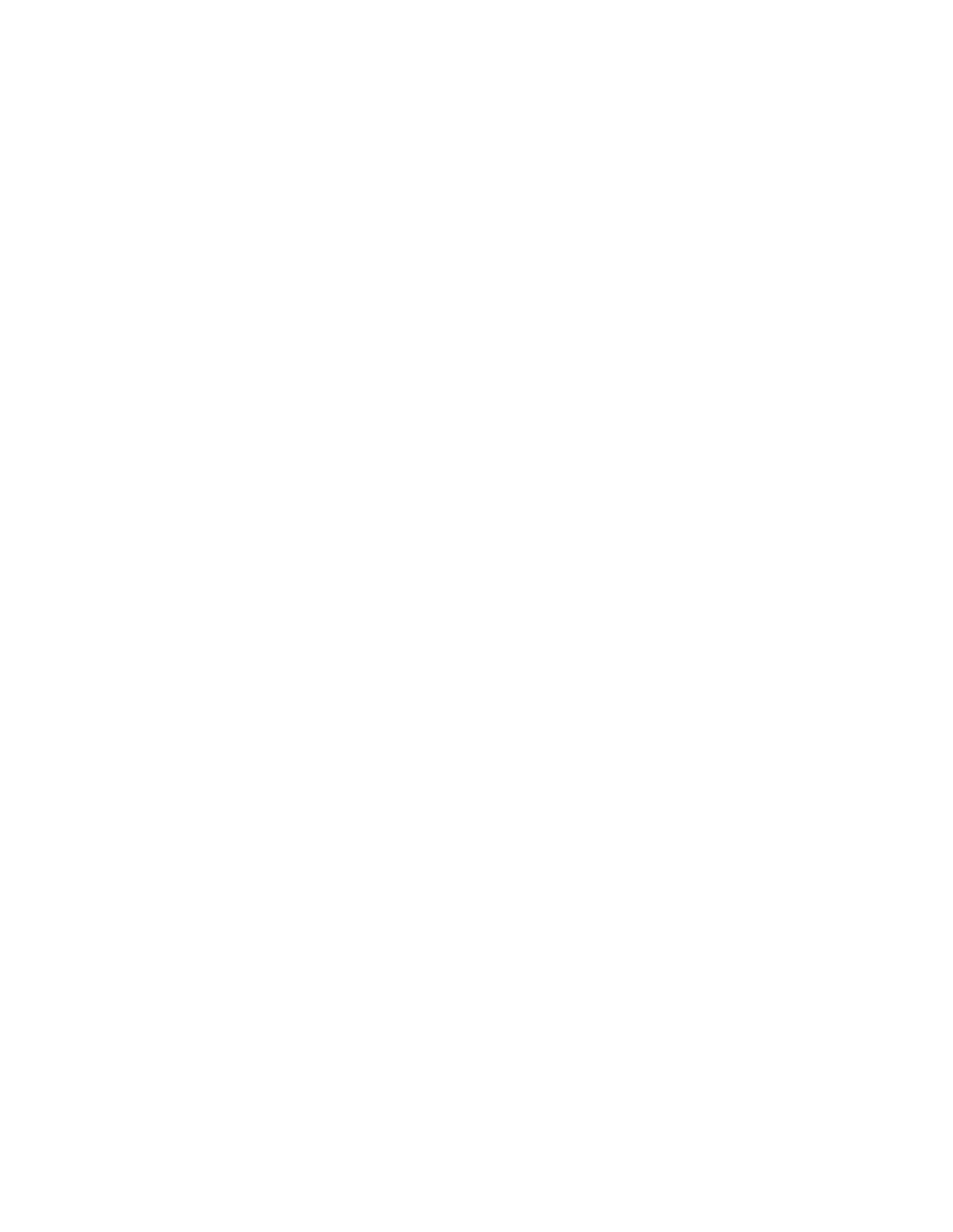## Table of Contents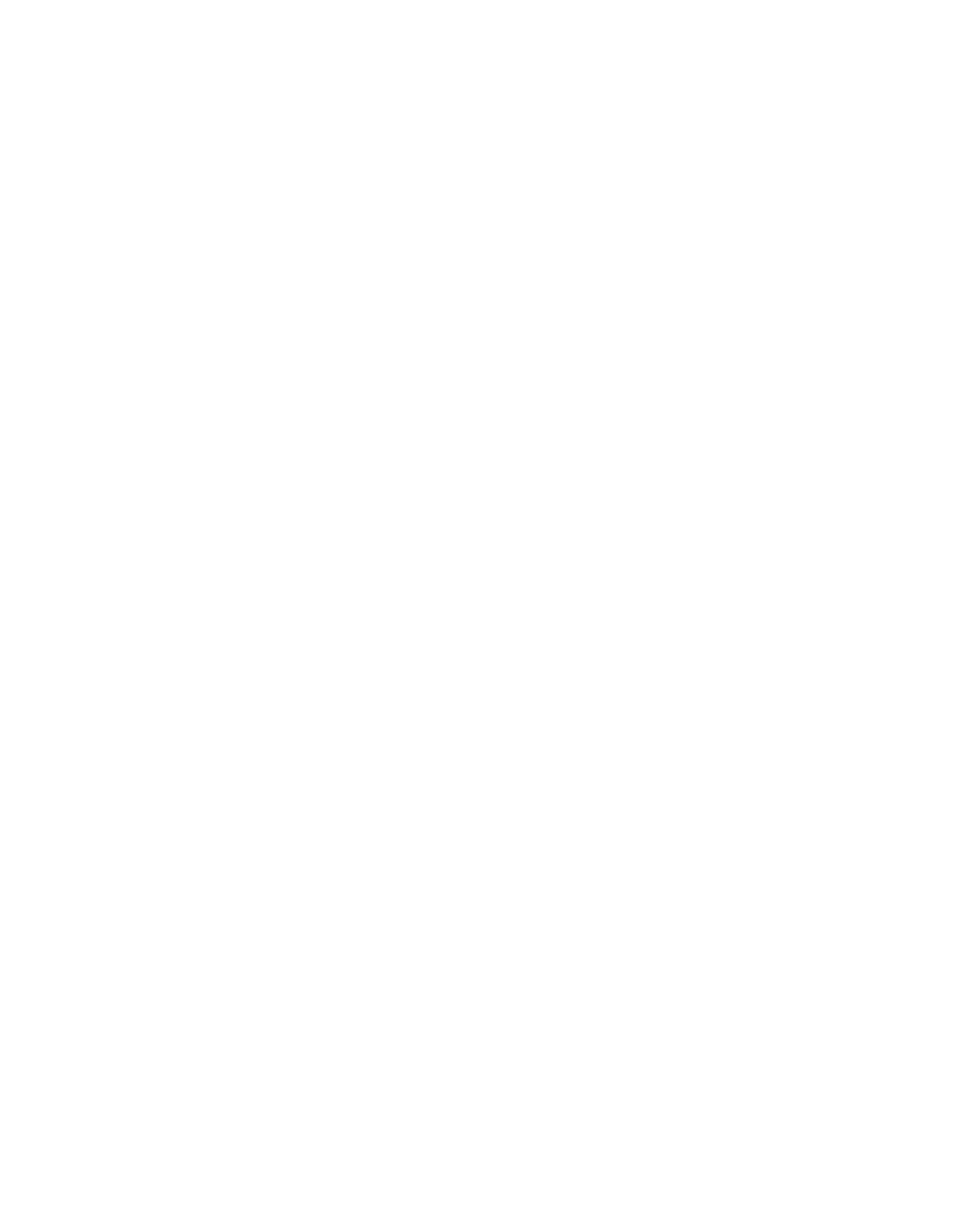# **INTRODUCTION**

The Air Resources Board (ARB) is a department of the California Environmental Protection Agency (Cal/EPA). ARB, in partnership with local air districts, oversees all air pollution control efforts to attain and maintain health-based air quality standards in California.

ARB's Office of Legislative Affairs serves as the principal resource on air quality-related issues for Cal/EPA and the Governor's Office. As the Administration's key air quality legislative staff, ARB's Office of Legislative Affairs provides technical expertise and policy advice relating to pending legislation. The Office of Legislative Affairs also serves as a resource to the Legislature and its legislative staff.

This year, the Legislature introduced more than 2700 bills. Our legislative staff monitored about 240 bills addressing a wide variety of air quality issues including greenhouse gases, energy, goods movement, smog check, land use, toxic air contaminants, and more. Of those, 60 bills passed the Legislature. Forty-two were signed into law (i.e., "Chaptered") and 15 were vetoed.

With the enactment of AB 32, the California Global Warming Solutions Act of 2006, the scope of air quality issues of interest expanded beyond smog forming emissions, particulates and toxic air contaminants. Because energy, water, and land use have a bearing on GHG emissions, this report includes selected legislation in the other areas now within ARB's portfolio--most notably the energy sector.

In addition to activity related to specific bills, the Office of Legislative Affairs monitored about 15 special hearings, also on a broad range of topics. Standing and special committees held special hearings throughout the year to discuss allocation of Proposition 1B funding, Climate Change, energy concerns, the state's SIP, and various other air quality related topics. A list of hearings has been provided on page 101.

This summary contains brief descriptions of the legislation tracked by the Office of Legislative Affairs during the first half of the 2009-2010 Legislative Session. Bills are displayed by author, subject, and in numerical order. Year-end status is noted as Chaptered, Vetoed, 2-year (bills pending action next year), Dead, or N/A (which refers to bills that related to air quality in some previous version, but which subsequently were amended to remove the air quality provisions).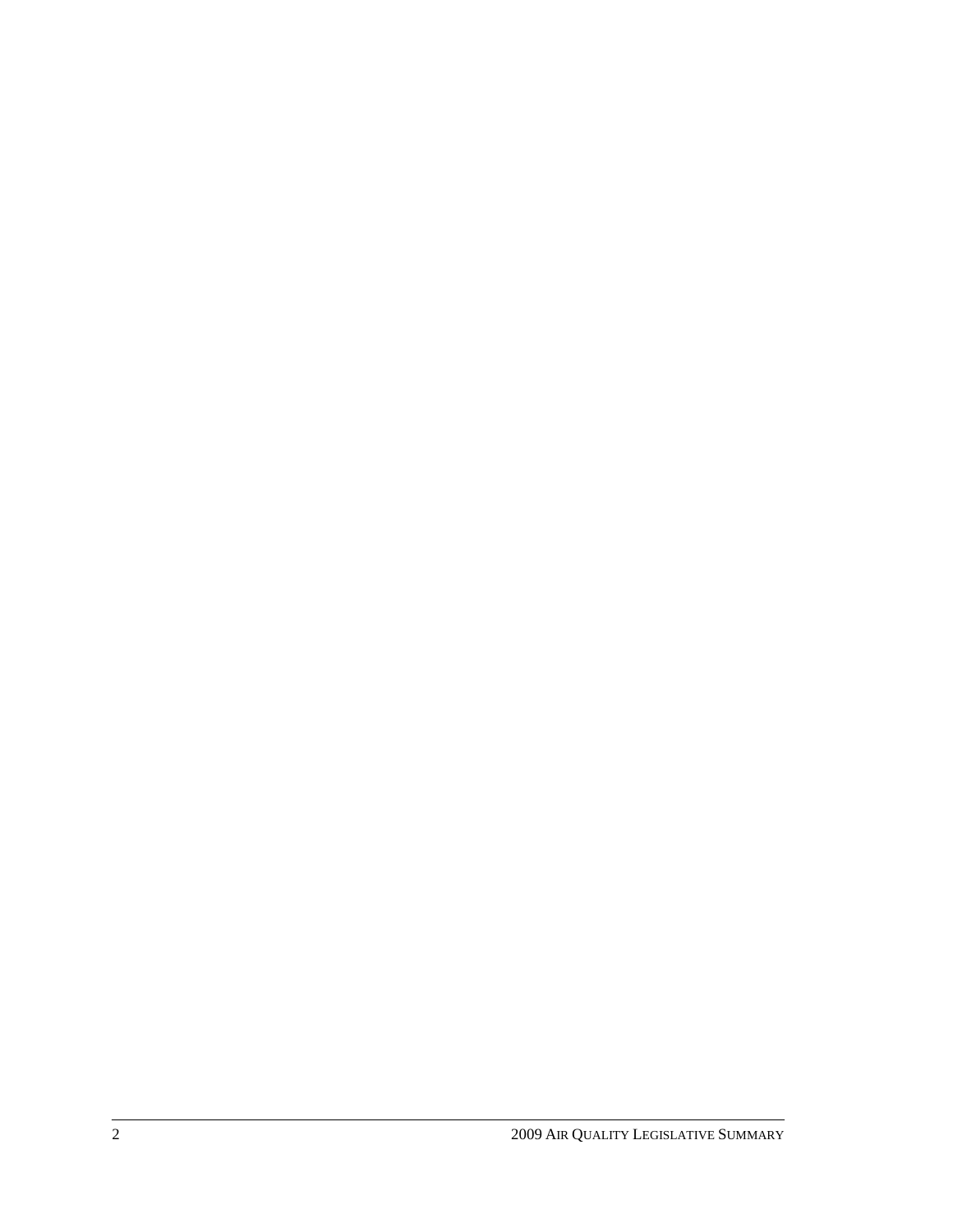# **ACRONYMS**

| AA&ARC         | Assembly Accountability and Administrative Review Committee             |
|----------------|-------------------------------------------------------------------------|
| AB             | <b>Assembly Bill</b>                                                    |
| AB 32          | California Global Warming Solutions Act of 2006 (Núñez,<br>Chapter 488) |
| ABX1           | Assembly Bill from the First Extraordinary Session                      |
| ABX2           | Assembly Bill from the Second Extraordinary Session                     |
| <b>ACR</b>     | <b>Assembly Concurrent Resolution</b>                                   |
| <b>AJR</b>     | <b>Assembly Joint Resolution</b>                                        |
| AR&TC          | <b>Assembly Revenue and Taxation Committee</b>                          |
| <b>ARB</b>     | <b>Air Resources Board</b>                                              |
| <b>ARFVT</b>   | Alternative and Renewable Fuel and Vehicle Technology                   |
| ARRA           | American Recovery and Reinvestment Act                                  |
| <b>ATC</b>     | <b>Assembly Transportation Committee</b>                                |
| AU&CC          | Assembly Utilities and Commerce Committee                               |
| <b>CAISO</b>   | California Independent System Operator                                  |
| Cal/EPA        | California Environmental Protection Agency                              |
| CalTrans       | California Department of Transportation                                 |
| <b>CEC</b>     | California Energy Commission                                            |
| <b>CEQA</b>    | California Environmental Quality Act                                    |
| <b>CIWMB</b>   | California Integrated Waste Management Board                            |
| <b>CPUC</b>    | California Public Utilities Commission                                  |
| <b>CSI</b>     | California Solar Initiative                                             |
| <b>DCA</b>     | Department of Consumer Affairs                                          |
| <b>DCA/BAR</b> | Department of Consumer Affairs/Bureau of Automotive Repair              |
| DG             | <b>Distributed Generation</b>                                           |
| <b>DTSC</b>    | Department of Toxic Substances Control                                  |
| ERC            | <b>Emission Reduction Credit</b>                                        |
| <b>EVR</b>     | <b>Enhanced Vapor Recovery</b>                                          |
| <b>GHG</b>     | Greenhouse Gas                                                          |
| <b>HGWP</b>    | <b>High Global Warming Potential</b>                                    |
| <b>HOV</b>     | <b>High-Occupancy Vehicle</b>                                           |
| <b>HR</b>      | <b>House Resolution</b>                                                 |
| <b>ILEV</b>    | <b>Inherently Low Emission Vehicle</b>                                  |
| IOU            | <b>Investor-Owned Utility</b>                                           |
| <b>IMRC</b>    | <b>Inspection Maintenance and Review Committee</b>                      |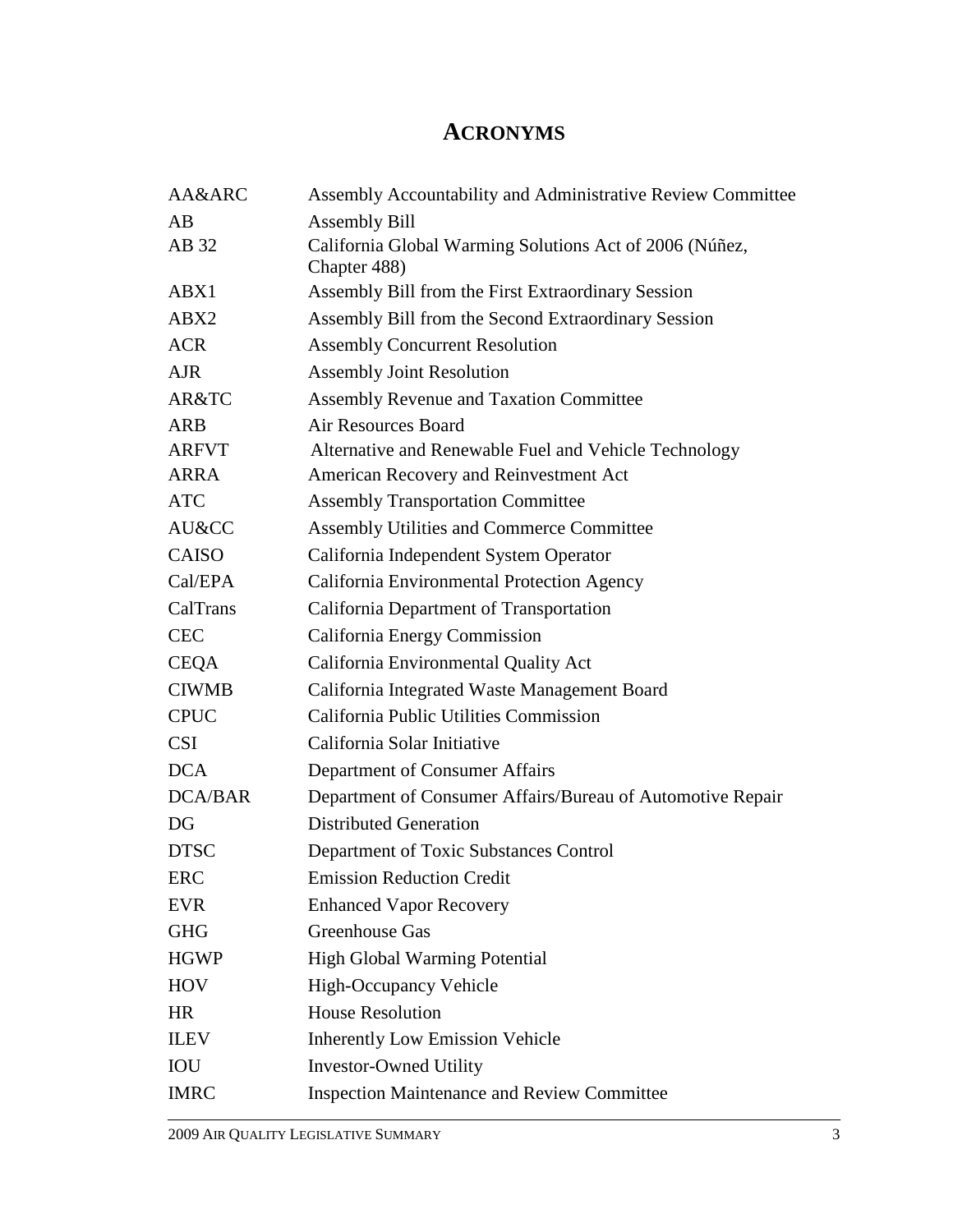| <b>LEED</b>        | Leadership in Energy and Environmental Design                   |
|--------------------|-----------------------------------------------------------------|
| <b>MW</b>          | Megawatt                                                        |
| N/A                | Bills that were amended and no longer relate to air quality.    |
| PM2.5              | Particulate Matter (2.5 microns)                                |
| POU                | <b>Publicly Owned Utility</b>                                   |
| <b>RPS</b>         | Renewables Portfolio Standard                                   |
| <b>RUST</b>        | Replacing, Removing, or Upgrading Underground Storage Tanks     |
| <b>SB</b>          | <b>Senate Bill</b>                                              |
| SBX2               | Senate Bill from the Second Extraordinary Session               |
| SBX3               | Senate Bill from the Third Extraordinary Session                |
| <b>SBP&amp;EDC</b> | Senate Business, Professions and Economic Development Committee |
| <b>SCAQMD</b>      | South Coast Air Quality Management District                     |
| <b>SCR</b>         | <b>Senate Concurrent Resolution</b>                             |
| <b>SEQC</b>        | <b>Senate Environmental Quality Committee</b>                   |
| <b>SGIP</b>        | <b>Self-Generation Incentive Program</b>                        |
| <b>SLGC</b>        | <b>Senate Local Government Committee</b>                        |
| <b>SULEV</b>       | <b>Super Ultra Low Emission Vehicle</b>                         |
| <b>SWRCB</b>       | <b>State Water Resources Control Board</b>                      |
| <b>ULEV</b>        | <b>Ultra Low Emission Vehicle</b>                               |
| <b>VMT</b>         | <b>Vehicle Miles Travelled</b>                                  |
| <b>VOC</b>         | Volatile Organic Compound                                       |
|                    |                                                                 |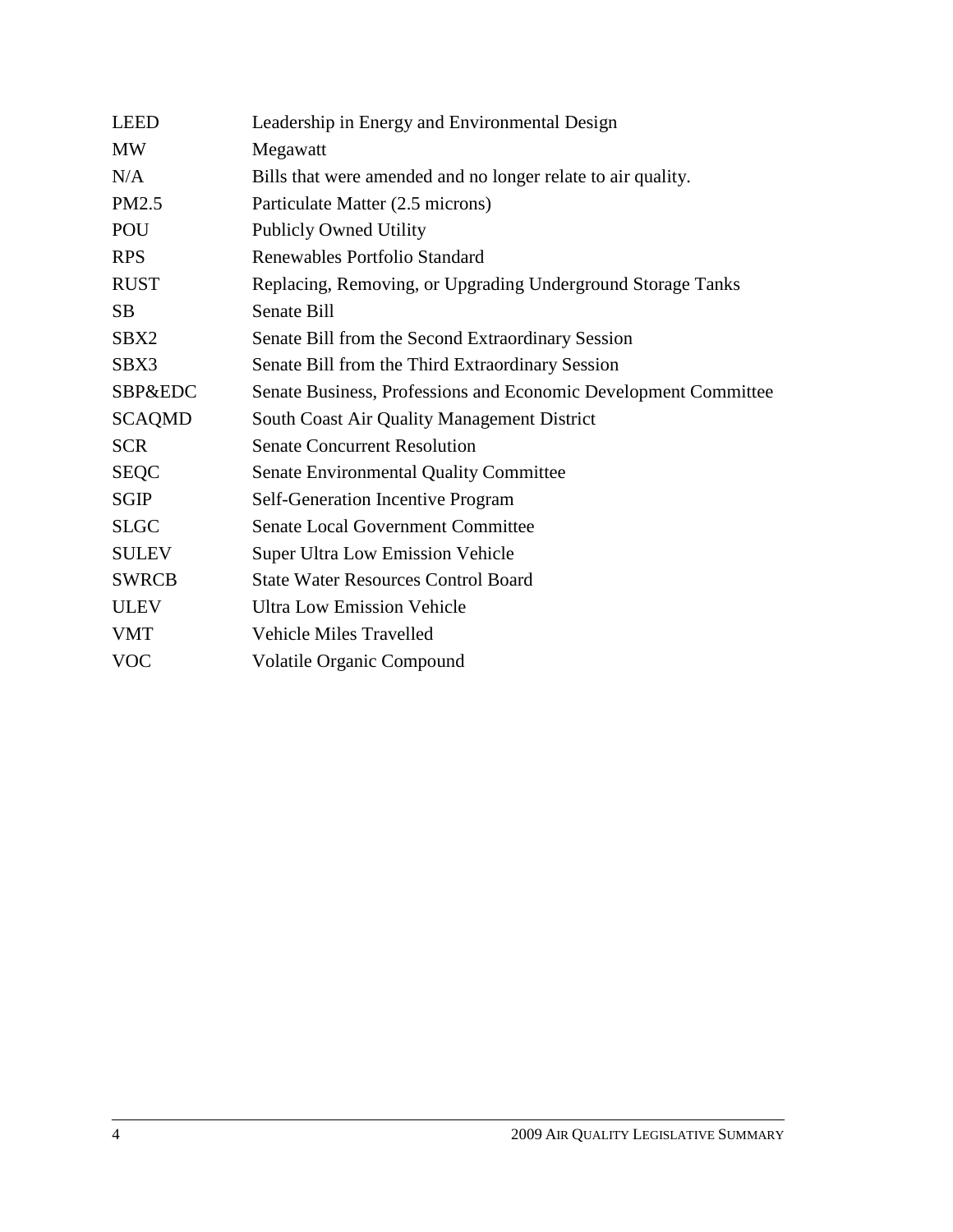# **BILLS BY SUBJECT**

**(Bills may appear under multiple subject headings, as appropriate.)**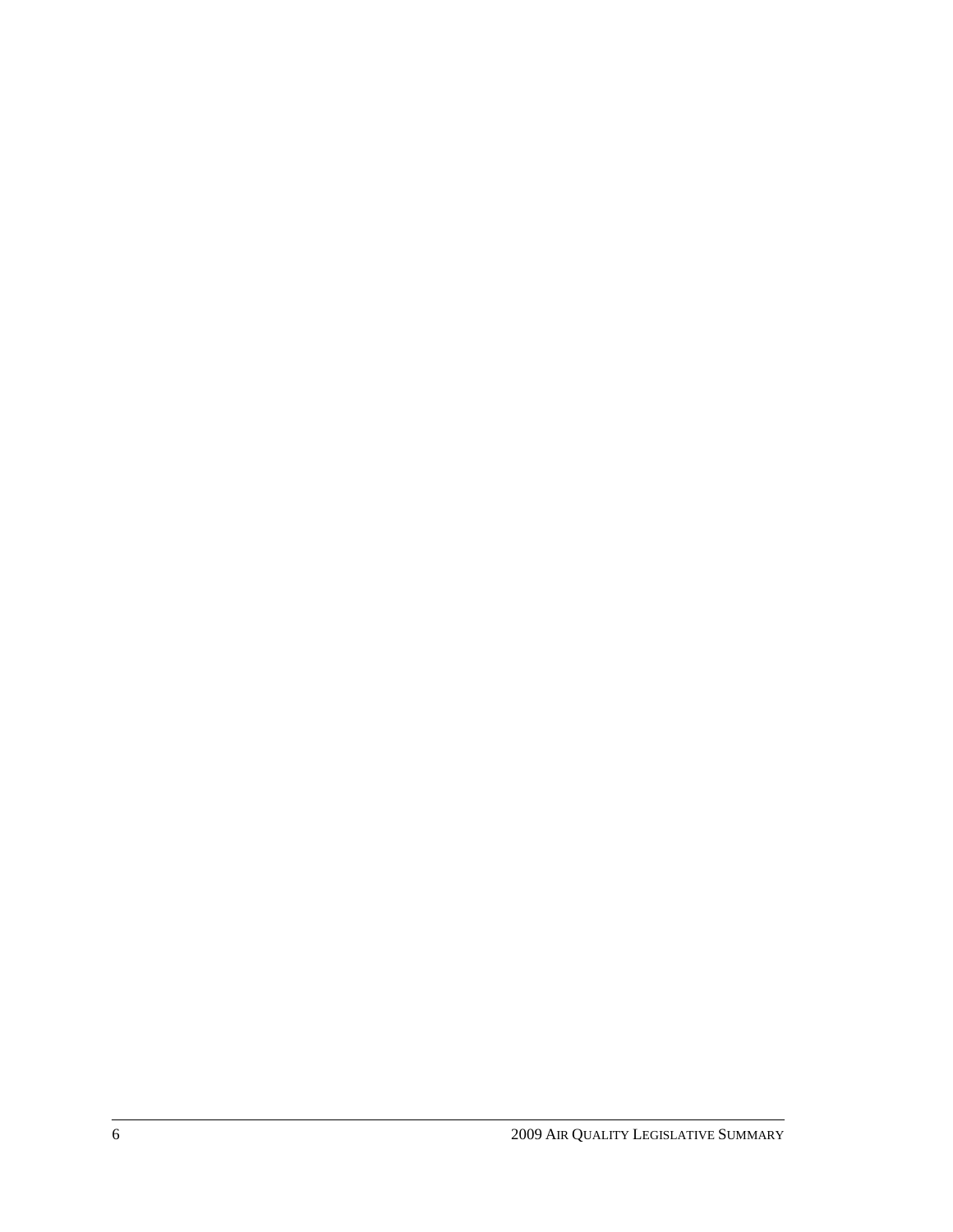# **ADMINISTRATION**

| AB 231         | Huffman          | <b>Climate Protection Trust Fund</b>          | 2-year      |
|----------------|------------------|-----------------------------------------------|-------------|
| AB 262         | <b>Bass</b>      | <b>Administration of Federal Energy Funds</b> | Chapter 227 |
| AB 400         | De Leon          | <b>Budget Transparency</b>                    | Chapter 440 |
| AB 579         | Huber            | <b>Audit of State Boards and Commissions</b>  | Vetoed      |
| AB 846         | Torrico          | <b>Inflation Factor for Penalties</b>         | 2-year      |
| AB 1016        | Villines         | <b>Energy Agency Reorganization</b>           | 2-year      |
| AB 1033        | Nielsen          | <b>Third-Party Economic Analysis</b>          | 2-year      |
| AB 1085        | Mendoza          | <b>ARB Rulemaking Disclosure</b>              | Chapter 384 |
| AB 1107        | <b>Blakeslee</b> | <b>Economic Analysis Peer Review</b>          | 2-year      |
| AB 1164        | Tran             | Maintenance of the Codes                      | Chapter 140 |
| AB 1395        | Torrico          | <b>ARB Rulemaking Process</b>                 | N/A         |
| AB 1460        | Solario          | <b>Economic Development</b>                   | 2-year      |
| AB 1585        | AA&ARC           | <b>Agency Reporting Requirements</b>          | 2-year      |
| <b>ACR 14</b>  | Niello           | AB 32 Economic Analysis                       | 2-year      |
| ABX3 33        | Villines         | <b>Energy Agency Reorganization</b>           | Dead        |
| ABX379         | <b>Blakeslee</b> | <b>Economic Analysis Peer Review</b>          | Dead        |
| <b>ABX4 20</b> | Strickland, A.   | <b>IMRC</b> Extension                         | Chapter 18  |
| SB 356         | Wright           | <b>Small Business Analysis</b>                | 2-year      |
| SB 359         | Romero           | <b>Public Records Exemptions</b>              | Chapter 584 |
| SB 685         | Strickland, T.   | Suspended Salaries for Boards and Commissions | 2-year      |
| SB 721         | Steinberg        | <b>Climate Action Team</b>                    | 2-year      |
| SB 734         | Lowenthal, A.    | Vehicle Weight (Code Cleanup)                 | Chapter 200 |
| SB 821         | SBP&EDC          | <b>Revisions for DCA Boards</b>               | Chapter 307 |

# **AGRICULTURAL OPERATIONS AND AGRICULTURAL WASTE**

| AB 835             | Monning       | Pesticide VOC Inventory Update       | $2$ -year |
|--------------------|---------------|--------------------------------------|-----------|
| ABX23              | Galgiani      | Carl Moyer Grants for Farm Equipment | Dead      |
| SB 382             | <b>Florez</b> | <b>Agricultural Burning</b>          | Vetoed    |
| SBX <sub>2</sub> 3 | <b>Florez</b> | Carl Moyer Grants for Farm Equipment | Chapter 1 |

#### **AIR DISTRICTS**

| <b>Jefferies</b> | Limits on Natural Gas Engine Rules             | $2$ -year                            |
|------------------|------------------------------------------------|--------------------------------------|
| Blumenfield      | Parking Cash-Out in Employer Leases            | Vetoed                               |
| Pérez, V.        | <b>Imported Electricity Mitigation Fee</b>     | $2$ -year                            |
|                  |                                                |                                      |
| <b>SLGC</b>      | <b>Local Government Authorities/Provisions</b> | Chapter 332                          |
| Hollingsworth    | <b>Residential Wood Burning</b>                | $2$ -year                            |
|                  |                                                | Chapter 359                          |
|                  |                                                | Parking Cash-Out Program<br>Simitian |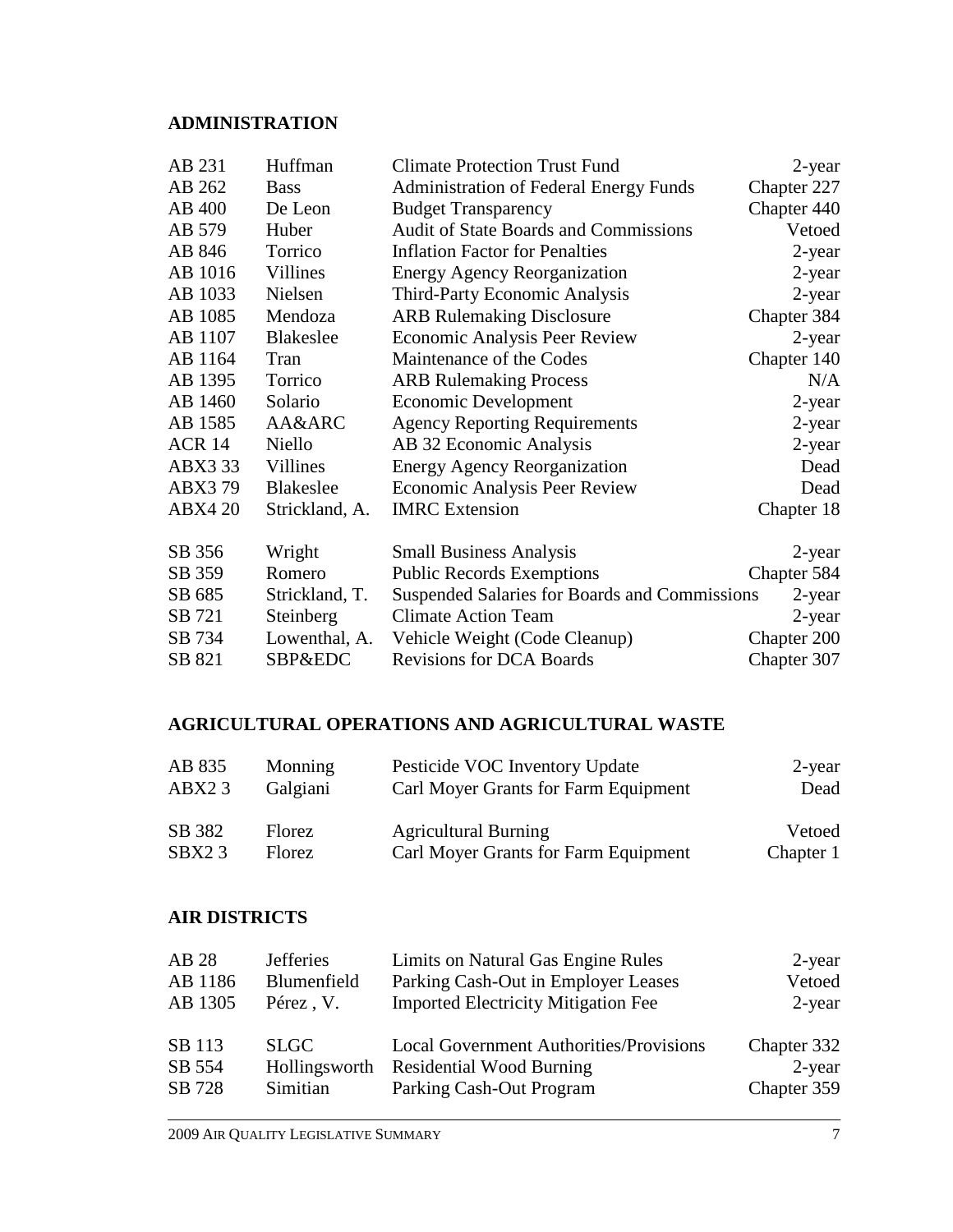# **San Joaquin**

| Florez           | <b>ERCs</b>                               | 2-year      |
|------------------|-------------------------------------------|-------------|
| Florez           | <b>Agricultural Burning</b>               | Vetoed      |
|                  |                                           |             |
|                  |                                           |             |
| <b>J</b> effries | <b>SCAQMD Board Election</b>              | 2-year      |
| Adams            | <b>SCAQMD Offsets Spot Bill</b>           | $2$ -year   |
| Pérez, V.        | <b>SCAQMD ERCs and CEQA</b>               | Chapter 285 |
| Calderon, R.     | <b>SCAQMD ERCs</b>                        | 2-year      |
| Lowenthal, A.    | <b>SCAQMD ERCs for Essential Services</b> | $2$ -year   |
| Lowenthal, A.    | <b>SCAQMD ERCs for Essential Services</b> | $2$ -year   |
| Wright           | <b>SCAQMD ERCs for Essential Services</b> | $2$ -year   |
| Wright           | <b>SCAQMD ERCs for Essential Services</b> | Chapter 206 |
|                  | <b>South Coast</b>                        |             |

# **BUDGET/FUNDING**

| AB 596  | Evans   | <b>Community Planning Grants</b> | $2$ -year  |
|---------|---------|----------------------------------|------------|
| SBX31   | Ducheny | 2009-10 Budget Act               | Chapter 1  |
| SBX32   | Ducheny | Changes to 2008-09 Budget Act    | Chapter 2  |
| SBX3 13 | Alquist | Transfer of AB 118 ARFVT Funds   | Chapter 29 |

# **Climate Change**

| AB 231  | Huffman    | <b>Climate Protection Trust Fund</b>    | 2-year      |
|---------|------------|-----------------------------------------|-------------|
| AB 881  | Huffman    | Sonoma County Climate Protection        | Chapter 375 |
| AB 1268 | Gaines     | Carbon Tax                              | N/A         |
| SB 406  | DeSaulnier | Climate Change Vehicle Registration Fee | Vetoed      |

# **Proposition 1B**

| AB 672  | <b>Bass</b> | Prop. 1B Letters of No Prejudice                  | Chapter 463 |
|---------|-------------|---------------------------------------------------|-------------|
| AB 892  | Furutani    | Reversion of Prop. 1B Air Quality Funds           | Chapter 483 |
| AB 1292 |             | Lowenthal, B. Prop. 1B Emission Reduction Funding | 2-year      |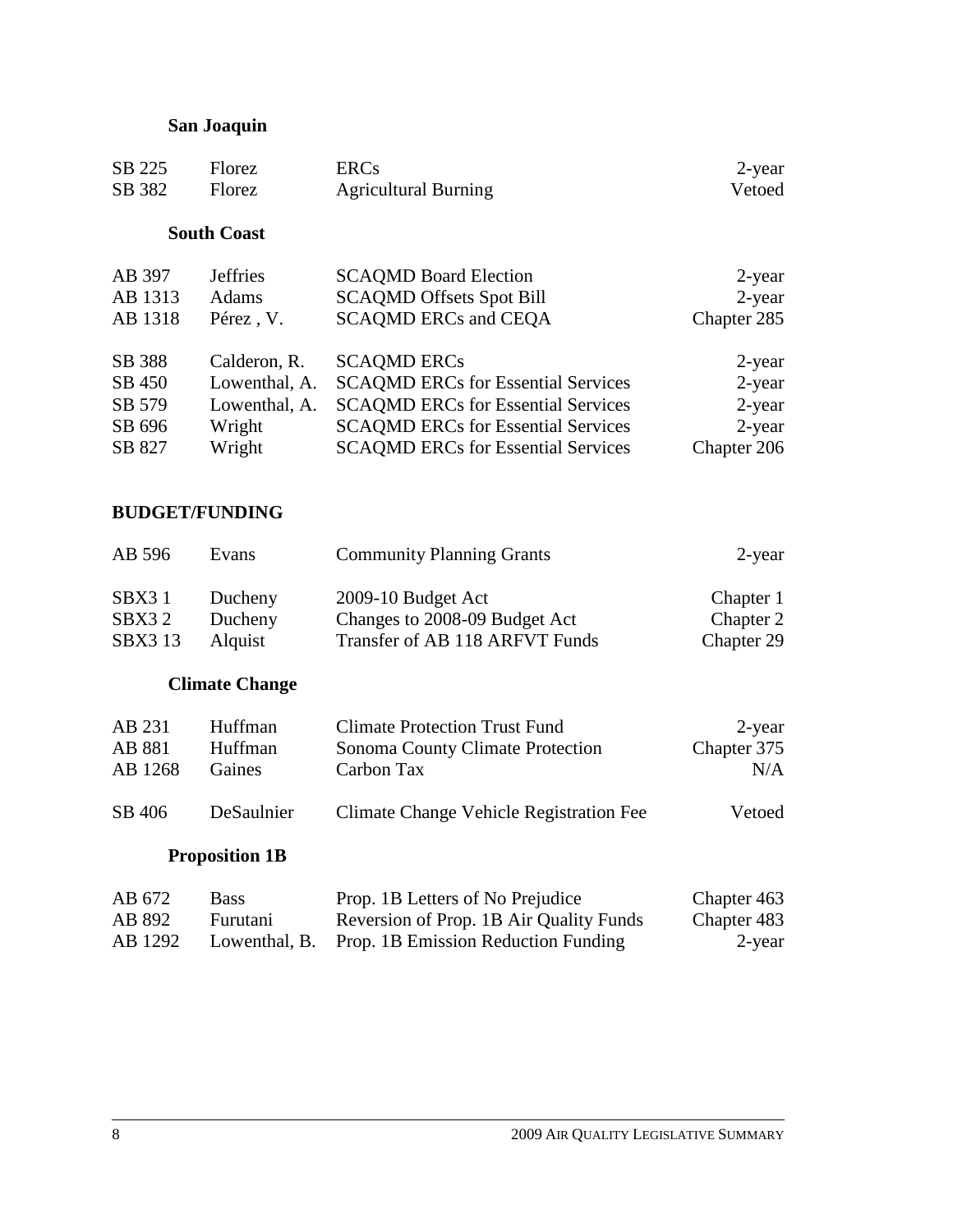# **CARL MOYER PROGRAM**

| AB 414 | Galgiani | <b>Carl Moyer Truck Funds</b>        | $2$ -year |
|--------|----------|--------------------------------------|-----------|
| ABX23  | Galgiani | Carl Moyer Grants for Farm Equipment | Dead      |
| SBX23  | Florez   | Carl Moyer Grants for Farm Equipment | Chapter 1 |

### **CLEAN TECHNOLOGY**

| AB 1373 Skinner | <b>HGWP</b> Refrigerants | 2-year |
|-----------------|--------------------------|--------|
| AB 1460 Solario | Economic Development     | 2-year |

# **CLIMATE CHANGE**

| AB 118  | Logue          | Repeal of AB 32                           | $2$ -year   |
|---------|----------------|-------------------------------------------|-------------|
| AB 956  | <b>Skinner</b> | <b>Cool Pavement</b>                      | $2$ -year   |
| AB 1135 | <b>Skinner</b> | Car Registration VMT Data                 | $2$ -year   |
| AB 1348 | Blakeslee      | <b>Fossil Fuel Procurement Plans</b>      | $2$ -year   |
| AB 1452 | <b>Skinner</b> | <b>GHGs From Cement Manufacturing</b>     | $2$ -year   |
| AB 1504 | <b>Skinner</b> | <b>Forestry Carbon Sequestration</b>      | $2$ -year   |
| AJR 26  | Chesbro        | <b>Climate Change Adaptation Strategy</b> | $2$ -year   |
| SB 104  | Oropeza        | Nitrogen Trifluoride                      | Chapter 331 |
| SB 144  | Payley         | <b>Forestry Carbon Sequestration</b>      | $2$ -year   |
| SB 295  | Dutton         | <b>Economic Analysis</b>                  | $2$ -year   |
| SB 729  | Walters        | Climate Change Spot Bill                  | $2$ -year   |

# **Energy Conservation & Renewables**

|                  |                                               | Vetoed                                                                                                      |
|------------------|-----------------------------------------------|-------------------------------------------------------------------------------------------------------------|
|                  |                                               | $2$ -year                                                                                                   |
| <b>Blakeslee</b> | DG Small Wind Systems                         | Chapter 404                                                                                                 |
| Krekorian        | RPS 33 Percent by 2020                        | Vetoed                                                                                                      |
| Hayashi          | <b>Local Green Building Standards</b>         | Chapter 89                                                                                                  |
| Saldaña          | <b>Zero Net Energy Residential Buildings</b>  | 2-year                                                                                                      |
| Adams            | <b>RPS</b> Generation From Biorefineries      | $2$ -year                                                                                                   |
| Huffman          | <b>Outdoor Lighting Efficiency</b>            | $2$ -year                                                                                                   |
| Adams            | <b>Renewable Energy Resources</b>             | $2$ -year                                                                                                   |
| <b>Bass</b>      | <b>Administration of Federal Energy Funds</b> | Chapter 227                                                                                                 |
| Saldaña          |                                               | $2$ -year                                                                                                   |
| <b>Skinner</b>   | Net Energy Metering                           | $2$ -year                                                                                                   |
| Fuller           | Wind Energy                                   | $2$ -year                                                                                                   |
| <b>Skinner</b>   | <b>Energy Auditing</b>                        | Chapter 470                                                                                                 |
| Lieu             | <b>Green Building Standards</b>               | Vetoed                                                                                                      |
|                  | Krekorian<br><b>Blakeslee</b>                 | RPS 33 Percent by 2020<br><b>Renewable Energy Storage</b><br>Energy Benchmarking, Non-residential buildings |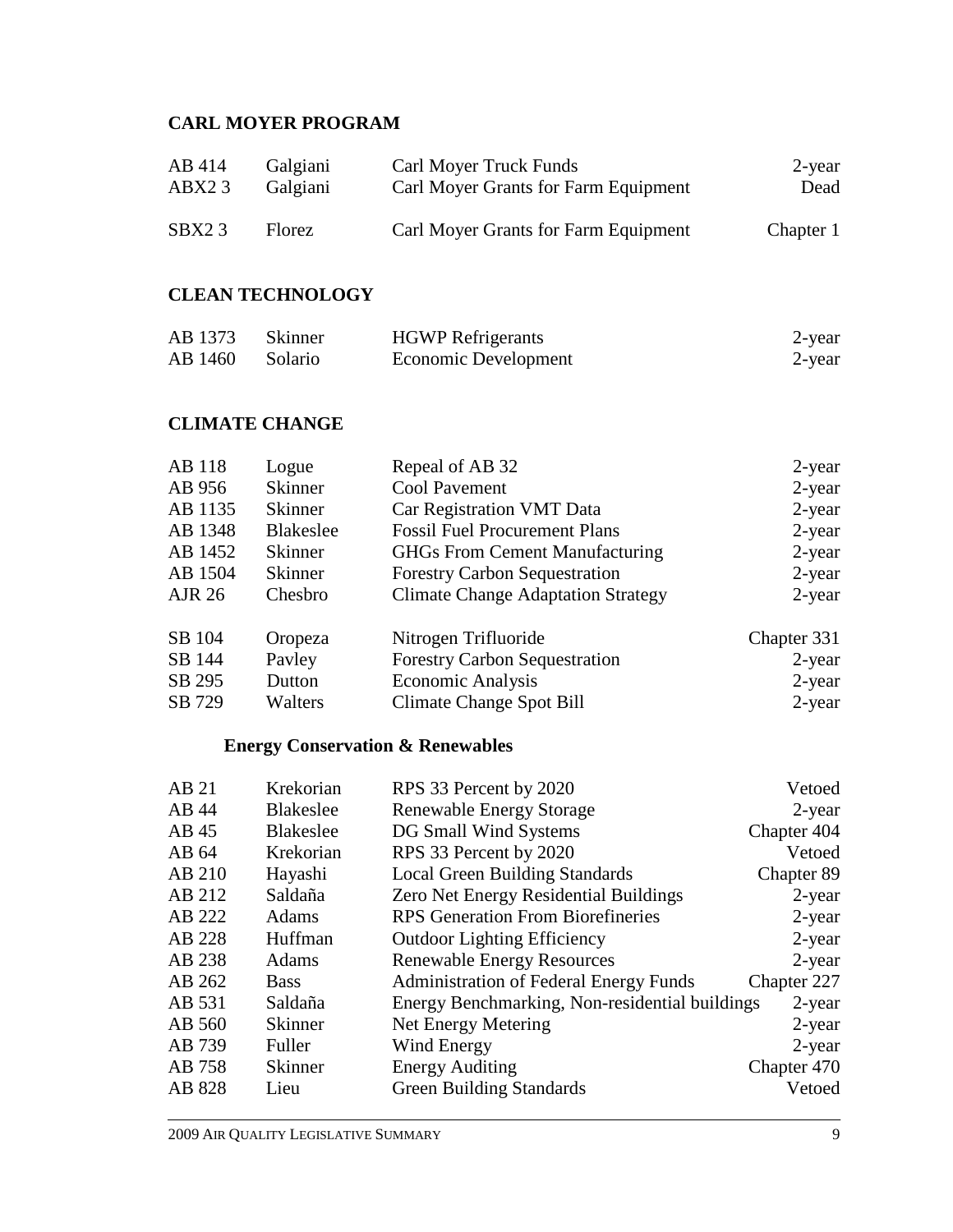| AB 915          | Logue                                  | Hydroelectric RPS Eligibility                  | 2-year      |
|-----------------|----------------------------------------|------------------------------------------------|-------------|
| AB 920          | Huffman                                | Solar and Wind DG Net Metering                 | Chapter 376 |
| AB 1106         | Fuentes                                | Feed-In-Tariffs for Renewable Electricity      | 2-year      |
| AB 1110         | Fuentes                                | <b>Natural Gas Rate for Fuel Cells</b>         | Chapter 508 |
| AB 1111         | <b>Blakeslee</b>                       | <b>Sales Tax Exclusion for Renewables</b>      | 2-year      |
| AB 1159         | Pérez, V.                              | Tax Credits for Qualified Renewables           | 2-year      |
| AB 1234         | <b>Skinner</b>                         | <b>State Capitol Energy Modernization Plan</b> | 2-year      |
| AB 1351         | <b>Blakeslee</b>                       | Hydro Certification as a Renewable             | Chapter 525 |
| AB 1453         | Buchanan                               | California Solar Initiative                    | 2-year      |
| AB 1530         | <b>Skinner</b>                         | <b>Energy Efficiency Protocols for GHG</b>     | 2-year      |
| AB 1536         | <b>Blakeslee</b>                       | <b>Energy Storage for SGIP</b>                 | 2-year      |
|                 |                                        |                                                |             |
| SB <sub>7</sub> | Wiggins                                | Carry Forward for Net Metering                 | 2-year      |
| SB 14           | Simitian                               | RPS 33 Percent by 2020                         | Vetoed      |
| SB 17           | Padilla                                | <b>Smart Grid Deployment Plan</b>              | Chapter 327 |
| SB 32           |                                        | Negrete McLeod Feed-in-Tariff for Renewables   | Chapter 328 |
| SB 62           | Simitian                               | RPS 33 Percent by 2020                         | Vetoed      |
| SB 366          | Aanested                               | <b>Biomass Renewable Energy</b>                | 2-year      |
| SB 408          | Padilla                                | CEQA Exemption for LEED Green Buildings        | 2-year      |
| SB 412          | Kehoe                                  | Self-Generation Incentive Program              | Chapter 182 |
| SB 463          | Strickland, T.                         | Renewable Energy Tax Credit                    | 2-year      |
| SB 488          | Pavley                                 | <b>Energy Usage Information</b>                | Chapter 352 |
| SB 542          | Wiggins                                | Solar Energy and Energy Efficiency Programs    | 2-year      |
| SB 626          | Kehoe                                  | <b>Electric Transportation Infrastructure</b>  | Chapter 355 |
| SB 805          | Wright                                 | RPS 33 Percent by 2020                         | 2-year      |
|                 |                                        |                                                |             |
|                 | <b>Flood Planning &amp; Mitigation</b> |                                                |             |
| AB 1091         | Ruskin                                 | <b>Climate Change Adaptation Strategy</b>      | 2-year      |
| Forestry        |                                        |                                                |             |
|                 |                                        |                                                |             |
| AB 1504         | Skinner                                | <b>Forestry Carbon Sequestration</b>           | 2-year      |
| SB 144          | Payley                                 | <b>Forestry Carbon Sequestration</b>           | 2-year      |
|                 | <b>Fuels and Vehicles</b>              |                                                |             |
|                 |                                        |                                                |             |
| AB 922          | Miller                                 | Domestic Biodiesel Fuel Tax Exemption          | 2-year      |
| AB 1043         | Fong                                   | <b>Biofuels to Reduce GHGs</b>                 | $2$ -year   |
| AB 1097         | Eng                                    | <b>State Vehicle Fuel Efficiency</b>           | 2-year      |
|                 | <b>Land Use Planning</b>               |                                                |             |
|                 |                                        |                                                |             |
| AB 596          | Evans                                  | <b>Community Planning Grants</b>               | 2-year      |
| AB 610          | Caballero                              | Land Use Planning                              | 2-year      |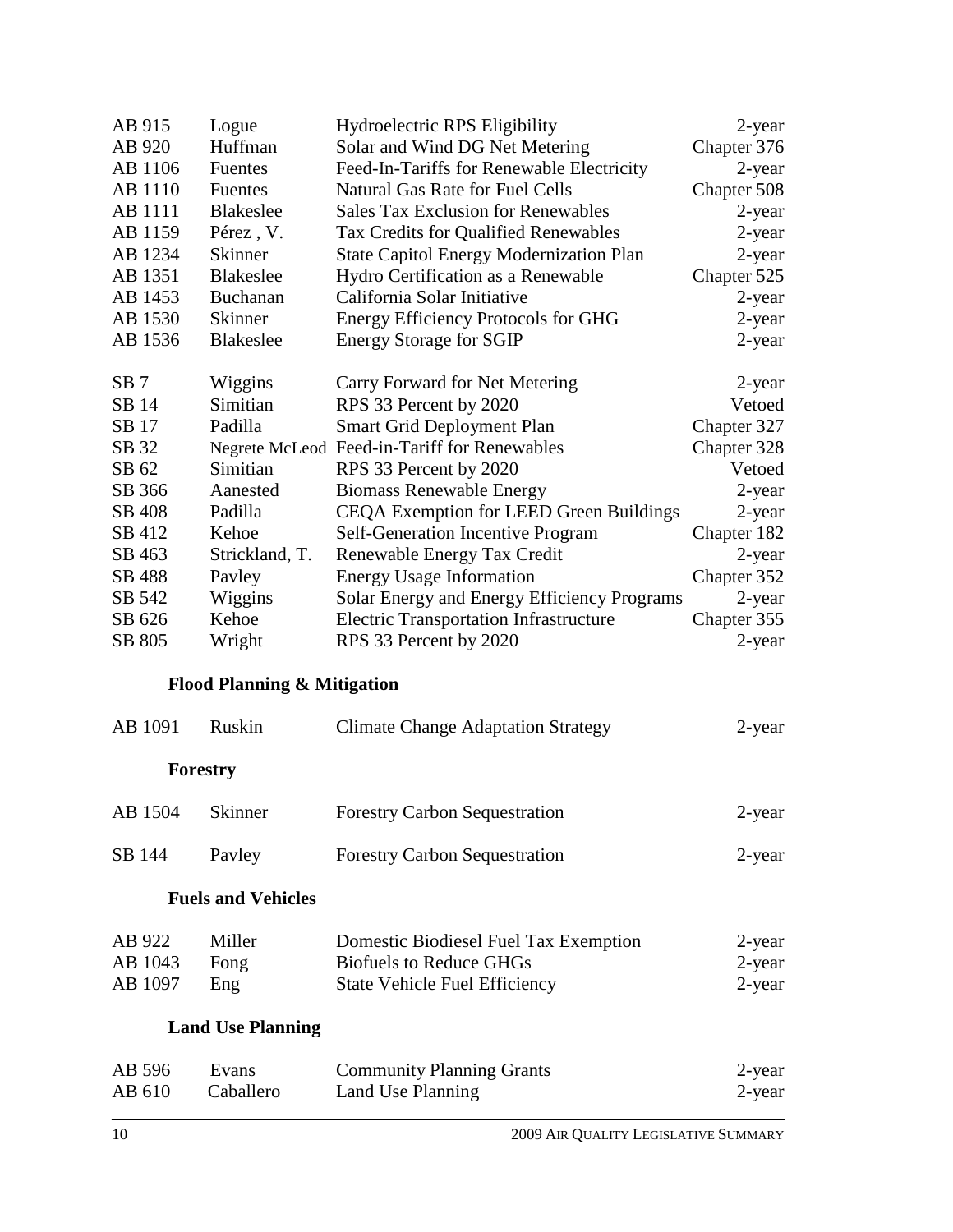| AB 1381<br><b>ABX381</b> | Pérez, J.<br>Hall                       | <b>High-Occupancy Toll Lanes</b><br><b>Stadium CEQA Exemptions</b> | Chapter 289<br>Chapter 30 |
|--------------------------|-----------------------------------------|--------------------------------------------------------------------|---------------------------|
| SB 215                   | Wiggins                                 | Land Use Boundaries                                                | Chapter 570               |
| SB 391                   | Liu                                     | <b>State Transportation Plan and GHGs</b>                          | Chapter 585               |
| SB 560                   | Ashburn                                 | <b>Sustainable Communities Strategy Credits</b>                    | 2-year                    |
| SB 686                   | DeSaulnier                              | <b>CEQA</b> Exemptions                                             | 2-year                    |
| SB 734                   | Lowenthal, A.                           | Vehicle Weight (Code Cleanup)                                      | Chapter 200               |
|                          | <b>Offsets</b>                          |                                                                    |                           |
| AB 376                   | Nava                                    | <b>Voluntary GHG Emission Offsets</b>                              | 2-year                    |
| AB 1313                  | Adams                                   | <b>SCAQMD Offsets Spot Bill</b>                                    | $2$ -year                 |
| AB 1404                  | De Leon                                 | <b>Limits on GHG Emission Offsets</b>                              | Vetoed                    |
| SB 722                   | Steinberg                               | Penalty for GHG Offset Fraud                                       | 2-year                    |
|                          | <b>Research</b>                         |                                                                    |                           |
| AB 19                    | Ruskin                                  | <b>Consumer Product Carbon Labeling</b>                            | 2-year                    |
| AB 1373                  | Skinner                                 | <b>HGWP</b> Refrigerants                                           | 2-year                    |
| SB 128                   | Padilla                                 | California Climate Change Institute                                | 2-year                    |
| SB 721                   | Steinberg                               | <b>Climate Action Team</b>                                         | $2$ -year                 |
|                          | <b>Tax Credits and Other Incentives</b> |                                                                    |                           |
| AB 231                   | Huffman                                 | <b>Climate Protection Trust Fund</b>                               | 2-year                    |
| AB 920                   | Huffman                                 | Solar and Wind DG Net Metering                                     | Chapter 376               |
| AB 922                   | Miller                                  | Domestic Biodiesel Fuel Tax Exemption                              | 2-year                    |
| AB 1011                  | Jones                                   | <b>Insurance for Green Incentives</b>                              | 2-year                    |
| AB 1110                  | Fuentes                                 | <b>Natural Gas Rate for Fuel Cells</b>                             | Chapter 508               |
| AB 1111                  | <b>Blakeslee</b>                        | <b>Sales Tax Exclusion for Renewables</b>                          | 2-year                    |
| AB 1159                  | Pérez, V.                               | Tax Credits for Qualified Renewables                               | 2-year                    |
| AB 1212                  | Ruskin                                  | Feebate Vehicle Incentive Program                                  | 2-year                    |
| AB 1304                  | Saldaña                                 | <b>Electric Vehicle Tax Exemption</b>                              | 2-year                    |
| AB 1500                  | Lieu                                    | <b>HOV</b> Lanes                                                   | 2-year                    |
| AB 1502                  | Eng                                     | <b>HOV</b> Lanes                                                   | 2-year                    |
| AB 1536                  | <b>Blakeslee</b>                        | <b>Energy Storage for SGIP</b>                                     | 2-year                    |
| SB 7                     | Wiggins                                 | Carry Forward for Net Metering                                     | 2-year                    |
| SB 31                    | Pavley                                  | <b>Climate Mitigation Revenue Allocations</b>                      | 2-year                    |
| SB 32                    |                                         | Negrete McLeod Feed-in-Tariff for Renewables                       | Chapter 328               |
| SB 194                   | Florez                                  | <b>Community Equity Investment</b>                                 | 2-year                    |

SB 412 Kehoe Self-Generation Incentive Program Chapter 182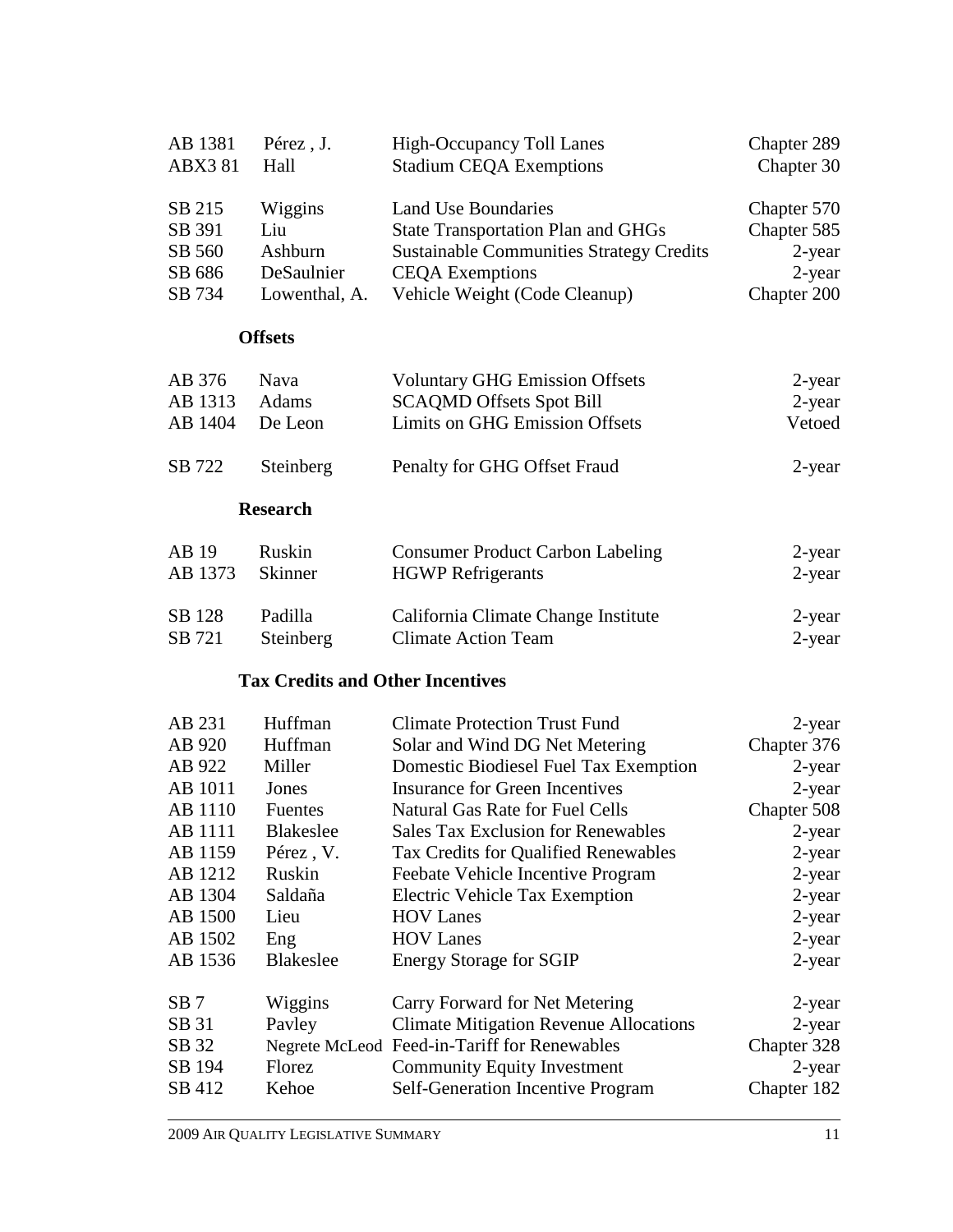| SB 425<br>SB 463<br>SB 518<br>SB 535 | Simitian<br>Strickland, T.<br>Lowenthal, A.<br>Yee | Parking Cash-Out: Tax Credits<br>Renewable Energy Tax Credit<br>Parking Subsidies Menu<br><b>HOV Lanes</b>                                                                | 2-year<br>2-year<br>2-year<br>2-year       |
|--------------------------------------|----------------------------------------------------|---------------------------------------------------------------------------------------------------------------------------------------------------------------------------|--------------------------------------------|
|                                      | <b>Urban Greening</b>                              |                                                                                                                                                                           |                                            |
| AB 1405                              | De Leon                                            | <b>Funding for Disadvantaged Communities</b>                                                                                                                              | 2-year                                     |
| SB 333                               | Hancock                                            | <b>Voluntary GHG Offset Fund</b>                                                                                                                                          | 2-year                                     |
|                                      | <b>Waste Reduction</b>                             |                                                                                                                                                                           |                                            |
| AB 222<br>AB 283<br>AB 478<br>AB 479 | Adams<br>Chesbro<br>Chesbro<br>Chesbro             | <b>RPS</b> Generation From Biorefineries<br><b>Solid Waste Producer Responsibility</b><br>Solid Waste Recycling and Management<br><b>Commercial Solid Waste Recycling</b> | 2-year<br>$2$ -year<br>2-year<br>$2$ -year |
|                                      | <b>Water Planning &amp; Use</b>                    |                                                                                                                                                                           |                                            |
| AB 1091<br>AB 1365                   | Ruskin<br>Berryhill, T.                            | <b>Climate Change Adaptation Strategy</b><br>Sacramento-San Joaquin Delta Protection                                                                                      | $2$ -year<br>$2$ -year                     |
| SB 301                               | Florez                                             | Water Supply Reliability Bond                                                                                                                                             | $2$ -year                                  |

## **COMPLIANCE (See ENFORCEMENT/PENALTIES)**

# **EMISSION REDUCTION INCENTIVES**

| AB 96          | Ruskin         | <b>RUST Funds for EVR</b>              | Chapter 69  |
|----------------|----------------|----------------------------------------|-------------|
| AB 1188        | Ruskin         | <b>RUST Funds for EVR</b>              | Chapter 649 |
| AB 1507        | <b>Block</b>   | <b>Chrome Pollution Control Grants</b> | $2$ -year   |
| AB 1527        | Lieu           | GHG and Criteria Pollutant Funds       | Vetoed      |
| SB 462         | Strickland, T. | Diesel Emission Control Tax Credit     | 2-year      |
| SB 464         | Strickland, T. | Diesel Emission Control Tax Credit     | $2$ -year   |
| SB 832         | <b>SEQC</b>    | <b>Diesel Pollution Control Loans</b>  | Chapter 643 |
| <b>SBX3 13</b> | Alquist        | Transfer of AB 118 ARFVT Funds         | Chapter 29  |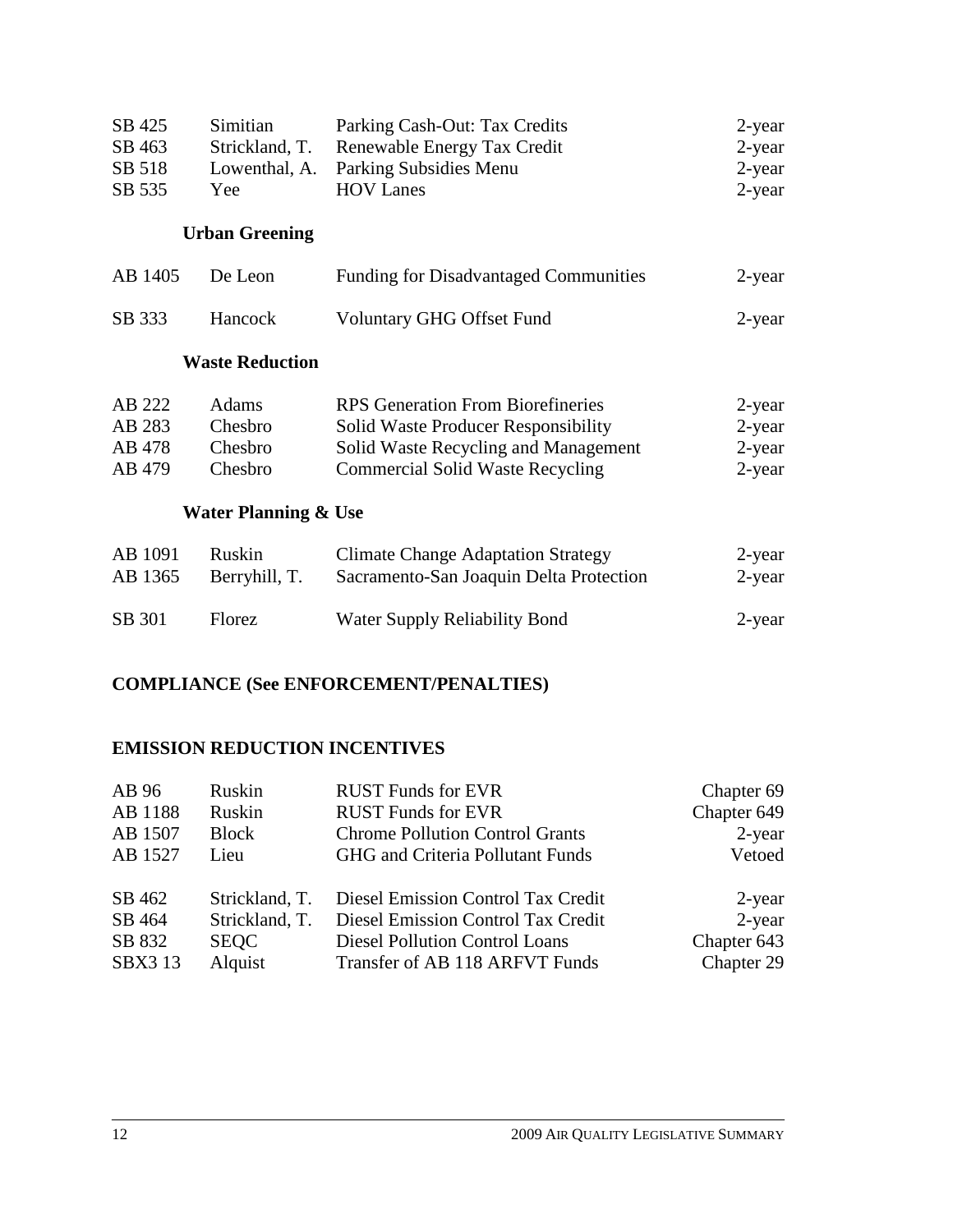# **Carl Moyer**

| AB 414 | Galgiani | <b>Carl Moyer Truck Funds</b>        | 2-year    |
|--------|----------|--------------------------------------|-----------|
| ABX23  | Galgiani | Carl Moyer Grants for Farm Equipment | Dead      |
| SBX23  | Florez   | Carl Moyer Grants for Farm Equipment | Chapter 1 |

# **Proposition 1B**

| AB 672  | <b>Bass</b> | Prop. 1B Letters of No Prejudice                  | Chapter 463 |
|---------|-------------|---------------------------------------------------|-------------|
| AB 892  | Furutani    | Reversion of Prop. 1B Air Quality Funds           | Chapter 483 |
| AB 1292 |             | Lowenthal, B. Prop. 1B Emission Reduction Funding | 2-year      |

# **ENERGY**

| Villines         | <b>Energy Agency Reorganization</b>           | 2-year      |
|------------------|-----------------------------------------------|-------------|
| Pérez, V.        | <b>Imported Electricity Mitigation Fee</b>    | $2$ -year   |
| Pérez, V.        | <b>SCAQMD ERCs and CEQA</b>                   | Chapter 285 |
| <b>Blakeslee</b> | <b>Fossil Fuel Procurement Plans</b>          | $2$ -year   |
| Villines         | <b>Energy Agency Reorganization</b>           | Dead        |
| Padilla          | <b>Smart Grid Deployment Plan</b>             | Chapter 327 |
| Corbett          | Once-Through Cooling                          | $2$ -year   |
| Simitian         | <b>Liquefied Natural Gas</b>                  | $2$ -year   |
| Calderon, R.     | <b>SCAQMD ERCs</b>                            | $2$ -year   |
| Lowenthal, A.    | <b>SCAQMD ERCs for Essential Services</b>     | $2$ -year   |
| Lowenthal, A.    | <b>SCAQMD ERCs for Essential Services</b>     | $2$ -year   |
| Kehoe            | <b>Electric Transportation Infrastructure</b> | Chapter 355 |
| Wright           | <b>SCAQMD ERCs for Essential Services</b>     | $2$ -year   |
| Wright           | <b>SCAQMD ERCs for Essential Services</b>     | Chapter 206 |
|                  |                                               |             |

# **Distributed Generation**

| AB45            | <b>Blakeslee</b> | DG Small Wind Systems                     | Chapter 404 |
|-----------------|------------------|-------------------------------------------|-------------|
| AB 560          | <b>Skinner</b>   | Net Energy Metering                       | $2$ -year   |
| AB 920          | Huffman          | Solar and Wind DG Net Metering            | Chapter 376 |
| AB 1106         | <b>Fuentes</b>   | Feed-In-Tariffs for Renewable Electricity | $2$ -year   |
| AB 1110         | <b>Fuentes</b>   | <b>Natural Gas Rate for Fuel Cells</b>    | Chapter 508 |
| AB 1453         | Buchanan         | California Solar Initiative               | $2$ -year   |
| AB 1536         | <b>Blakeslee</b> | <b>Energy Storage for SGIP</b>            | $2$ -year   |
| AB 1551         | AU&CC            | <b>California Financing Authority</b>     | Chapter 336 |
| SB <sub>7</sub> | Wiggins          | Carry Forward for Net Metering            | 2-year      |
| SB 412          | Kehoe            | <b>Self-Generation Incentive Program</b>  | Chapter 182 |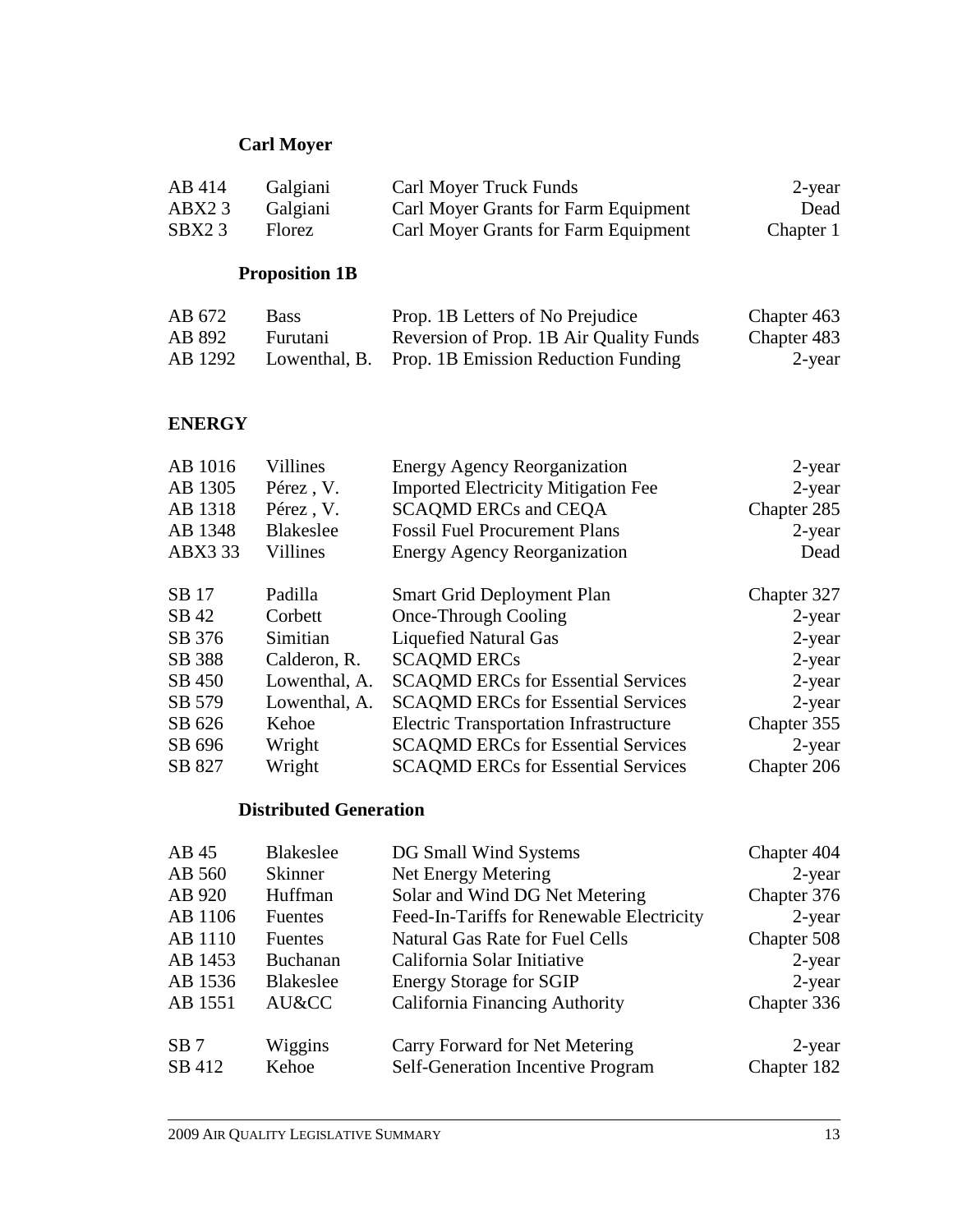# **Energy Efficiency**

| AB 210        | Hayashi        | <b>Local Green Building Standards</b>          | Chapter 89     |
|---------------|----------------|------------------------------------------------|----------------|
| AB 212        | Saldaña        | Zero Net Energy Residential Buildings          | $2$ -year      |
| AB 228        | Huffman        | <b>Outdoor Lighting Efficiency</b>             | $2$ -year      |
| AB 262        | <b>Bass</b>    | <b>Administration of Federal Energy Funds</b>  | Chapter 227    |
| AB 413        | <b>Fuentes</b> | <b>Energy Rates</b>                            | $2$ -year      |
| AB 531        | Saldaña        | Energy Benchmarking, Non-residential buildings | $2$ -year      |
| AB 758        | <b>Skinner</b> | <b>Energy Auditing</b>                         | Chapter 470    |
| AB 828        | Lieu           | <b>Green Building Standards</b>                | Vetoed         |
| AB 1234       | <b>Skinner</b> | <b>State Capitol Energy Modernization Plan</b> | $2$ -year      |
| AB 1530       | <b>Skinner</b> | <b>Energy Efficiency Protocols for GHG</b>     | $2$ -year      |
|               |                |                                                |                |
| SB 408        | Padilla        | <b>CEQA Exemption for LEED Green Buildings</b> | 2-year         |
| SB 488        | Payley         | <b>Energy Usage Information</b>                | Chapter 352    |
| SB 542        | Wiggins        | Solar Energy and Energy Efficiency Programs    | $2$ -year      |
| <b>SCR 15</b> | Wiggins        | Earth Hour                                     | Res. Chapter 6 |

# **Renewable Energy**

| AB 21           | Krekorian        | RPS 33% by 2020, Technical Correction to SB 14 | Vetoed      |
|-----------------|------------------|------------------------------------------------|-------------|
| AB 44           | <b>Blakeslee</b> | <b>Renewable Energy Storage</b>                | 2-year      |
| AB 64           | Krekorian        | RPS 33 Percent by 2020                         | Vetoed      |
| AB 222          | Adams            | <b>RPS</b> Generation From Biorefineries       | 2-year      |
| AB 238          | <b>Adams</b>     | <b>Renewable Energy Resources</b>              | 2-year      |
| AB 560          | <b>Skinner</b>   | Net Energy Metering                            | $2$ -year   |
| AB 739          | Fuller           | Wind Energy                                    | $2$ -year   |
| AB 915          | Logue            | <b>Hydroelectric RPS Eligibility</b>           | 2-year      |
| AB 920          | Huffman          | Solar and Wind DG Net Metering                 | Chapter 376 |
| AB 1106         | Fuentes          | Feed-In-Tariffs for Renewable Electricity      | $2$ -year   |
| AB 1111         | <b>Blakeslee</b> | <b>Sales Tax Exclusion for Renewables</b>      | $2$ -year   |
| AB 1159         | Pérez, V.        | Tax Credits for Qualified Renewables           | 2-year      |
| AB 1351         | <b>Blakeslee</b> | Hydro Certification as a Renewable             | Chapter 525 |
| AB 1453         | Buchanan         | California Solar Initiative                    | 2-year      |
| AB 1551         | AU&CC            | California Financing Authority                 | Chapter 336 |
| SB <sub>7</sub> | Wiggins          | Carry Forward for Net Metering                 | 2-year      |
| SB 14           | Simitian         | RPS 33 Percent by 2020                         | Vetoed      |
| SB 32           |                  | Negrete McLeod Feed-in-Tariff for Renewables   | Chapter 328 |
| SB 62           | Simitian         | RPS 33 Percent by 2020                         | Vetoed      |
| SB 366          | Aanested         | <b>Biomass Renewable Energy</b>                | $2$ -year   |
| SB 463          | Strickland, T.   | Renewable Energy Tax Credit                    | 2-year      |
| SB 542          | Wiggins          | Solar Energy and Energy Efficiency Programs    | 2-year      |
| SB 805          | Wright           | RPS 33 Percent by 2020                         | 2-year      |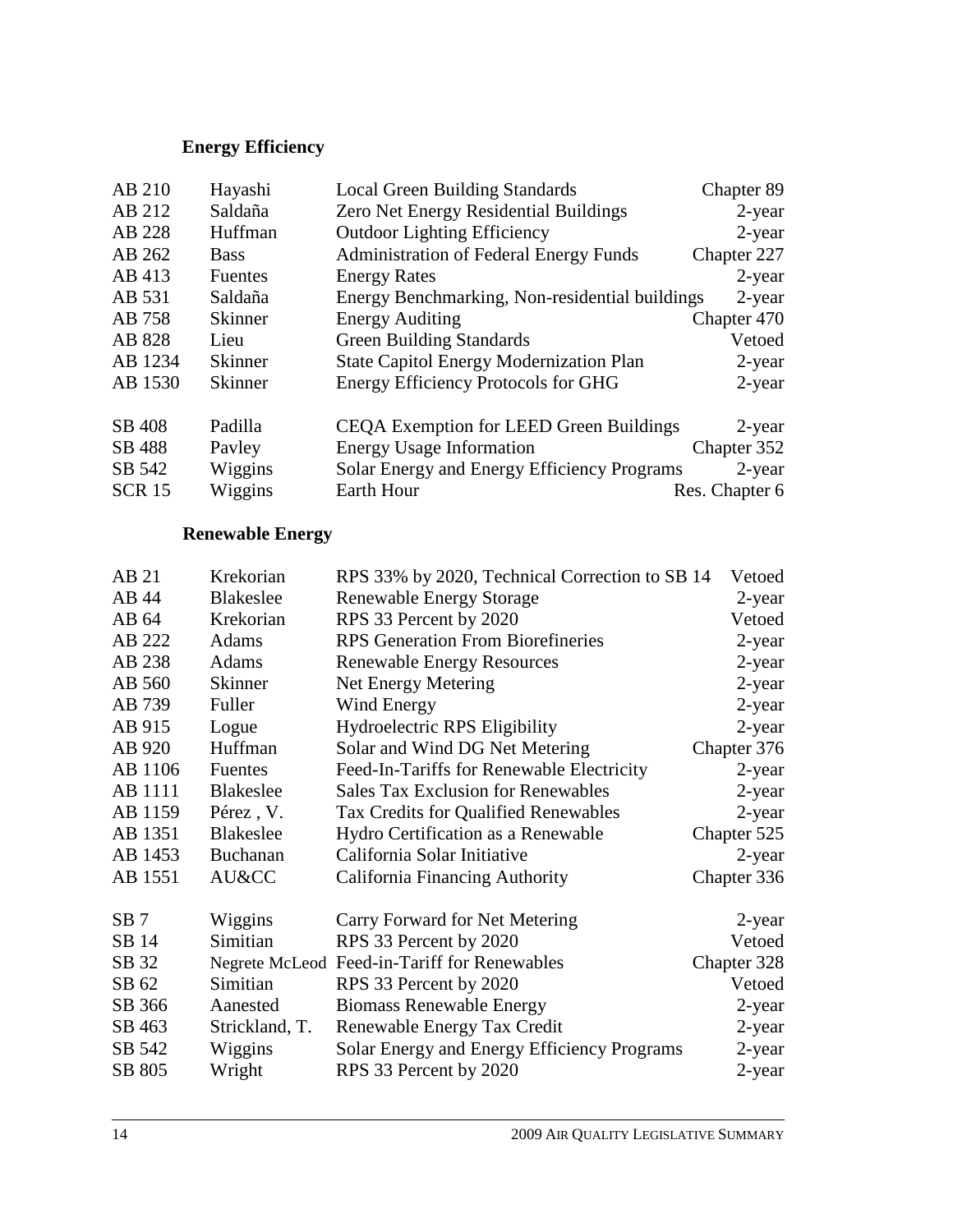# **ENFORCEMENT/PENALTIES**

| <b>Jefferies</b> | Limits on Natural Gas Engine Rules             | 2-year      |
|------------------|------------------------------------------------|-------------|
| Nava             | <b>Voluntary GHG Emission Offsets</b>          | $2$ -year   |
| Garrick          | <b>EVR</b> Penalties                           | $2$ -year   |
| Miller           | Delay of EVR Implementation                    | $2$ -year   |
| Galgiani         | Delay of Diesel Emission Control               | $2$ -year   |
| Nestande         | <b>Construction Equipment Regulation Delay</b> | Chapter 6   |
| Garrick          | <b>EVR Penalty Protection</b>                  | Dead        |
| Oropeza          | School Bus Idling Enforcement                  | Chapter 561 |
| $\cos$           | <b>EVR Compliance Delay</b>                    | $2$ -year   |
| Steinberg        | Penalty for GHG Offset Fraud                   | $2$ -year   |
| Wright           | Delay of EVR                                   | $2$ -year   |
| Denham           | <b>Construction Equipment Regulation Delay</b> | Dead        |
|                  |                                                |             |

# **ENHANCED VAPOR RECOVERY**

| AB 96          | Ruskin  | <b>RUST Funds for EVR</b>     | Chapter 69  |
|----------------|---------|-------------------------------|-------------|
| AB 453         | Garrick | <b>EVR</b> Penalties          | $2$ -year   |
| AB 1188        | Ruskin  | <b>RUST Funds for EVR</b>     | Chapter 649 |
| AB 1384        | Miller  | Delay of EVR Implementation   | $2$ -year   |
| <b>ABX3 30</b> | Garrick | <b>EVR Penalty Protection</b> | Dead        |
|                |         |                               |             |
| SB 507         | Cox     | <b>EVR Compliance Delay</b>   | 2-year      |
| <b>SCR 38</b>  | Wright  | Delay of EVR                  | $2$ -year   |

# **FUELS**

| AB 1097 | Eng | <b>State Vehicle Fuel Efficiency</b>            | 2-year |
|---------|-----|-------------------------------------------------|--------|
| AJR 24  |     | Lowenthal, B. Ship Fuel Sulfur Emission Control | 2-year |

#### **Alternative Fuels**

| AB 1043 | Fong          | Biofuels to Reduce GHGs                  | 2-year      |
|---------|---------------|------------------------------------------|-------------|
| HR 14   | <b>Ruskin</b> | Alternative Fuel Vehicle Awareness Month | Adopted     |
| SB 605  | Ashburn       | <b>CEQA Biogas Pipelines</b>             | Chapter 599 |

### **Fuels Taxation**

| AB 922        | Miller | Domestic Biodiesel Fuel Tax Exemption | 2-year |
|---------------|--------|---------------------------------------|--------|
| AB 1547 AR&TC |        | Diesel Fuel Tax                       | N/A    |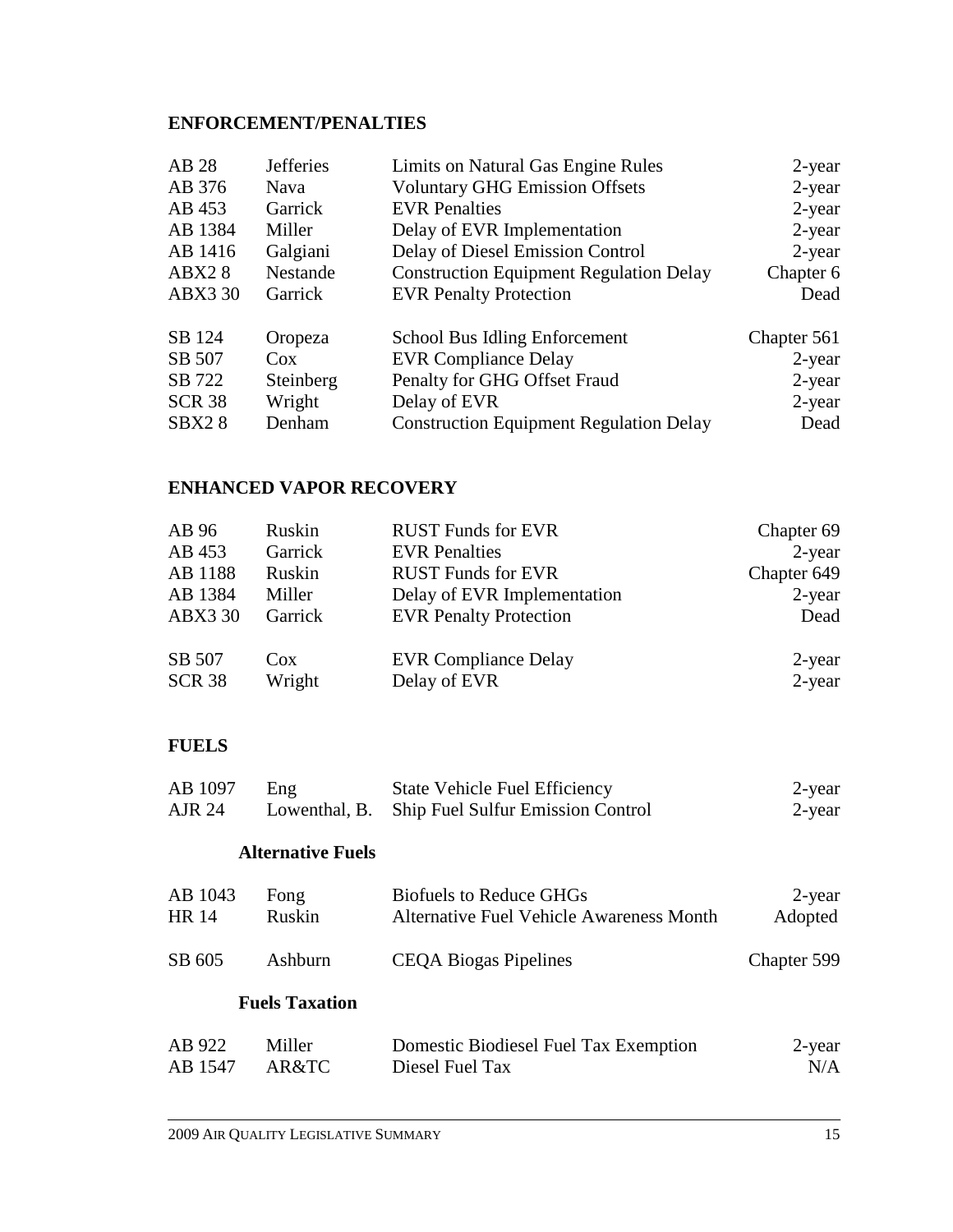# **GOODS MOVEMENT**

| ABX15                                  | Evans                                            | <b>Transportation Project CEQA Exemption</b>                                                                                                                  | Vetoed                                         |
|----------------------------------------|--------------------------------------------------|---------------------------------------------------------------------------------------------------------------------------------------------------------------|------------------------------------------------|
| SB 391                                 | Liu                                              | <b>State Transportation Plan and GHGs</b>                                                                                                                     | Chapter 585                                    |
|                                        | <b>Funding</b>                                   |                                                                                                                                                               |                                                |
| AB 672<br>AB 892<br>AB 1292<br>AB 1527 | <b>Bass</b><br>Furutani<br>Lowenthal, B.<br>Lieu | Prop. 1B Letters of No Prejudice<br>Reversion of Prop. 1B Air Quality Funds<br>Prop. 1B Emission Reduction Funding<br><b>GHG</b> and Criteria Pollutant Funds | Chapter 463<br>Chapter 483<br>2-year<br>Vetoed |
| <b>Ports</b>                           |                                                  |                                                                                                                                                               |                                                |
| AB 1431<br><b>AJR 24</b>               | Hill<br>Lowenthal, B.                            | Port of Oakland Emission Controls<br><b>Ship Fuel Sulfur Emission Control</b>                                                                                 | 2-year<br>$2$ -year                            |
| SB 632                                 | Lowenthal, A.                                    | Air Pollution Mitigation at Ports                                                                                                                             | 2-year                                         |

# **GREEN BUILDINGS**

| AB 210  | Hayashi        | <b>Local Green Building Standards</b>          | Chapter 89 |
|---------|----------------|------------------------------------------------|------------|
| AB 212  | Saldaña        | Zero Net Energy Residential Buildings          | $2$ -year  |
| AB 433  | Ammiano        | <b>Building Ventilation Standards</b>          | $2$ -year  |
| AB 821  | Brownley       | <b>Safer School Cleaning Products</b>          | $2$ -year  |
| AB 828  | Lieu           | <b>Green Building Standards</b>                | Vetoed     |
| AB 1234 | <b>Skinner</b> | <b>State Capitol Energy Modernization Plan</b> | 2-year     |
| SB 408  | Padilla        | <b>CEQA Exemption for LEED Green Buildings</b> | $2$ -year  |

# **GREEN JOBS AND THE ECONOMY**

| Green Economy Inclusion Act<br>AB 177<br>Price                                         | N/A       |
|----------------------------------------------------------------------------------------|-----------|
| <b>Economic Analysis Peer Review</b><br>AB 1107<br>Blakeslee                           | 2-year    |
| AB 1268<br>Carbon Tax<br>Gaines                                                        | N/A       |
| AB 1405<br><b>Funding for Disadvantaged Communities</b><br>De Leon                     | $2$ -year |
| Economic Development<br>AB 1460<br>Solario                                             | $2$ -year |
| AB 32 Economic Analysis<br><b>ACR 14</b><br>Niello                                     | $2$ -year |
| Economic Impacts of AB 32<br><b>Resolution Chapter 109</b><br><b>ACR 77</b><br>Swanson |           |
| <b>Economic Analysis Peer Review</b><br>ABX379<br><b>Blakeslee</b>                     | Dead      |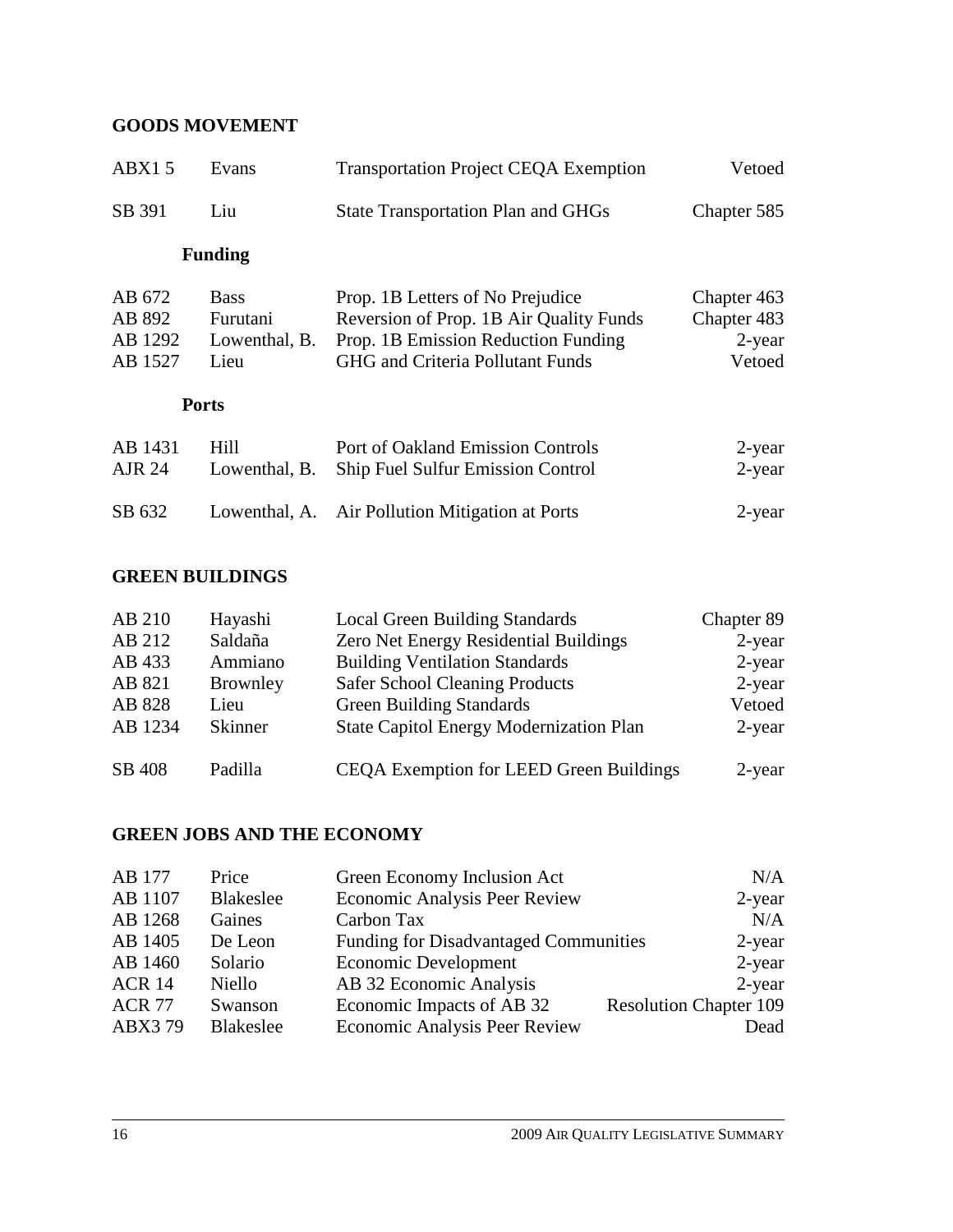| SB 31  | Payley    | <b>Climate Mitigation Revenue Allocations</b> | 2-year    |
|--------|-----------|-----------------------------------------------|-----------|
| SB 128 | Padilla   | California Climate Change Institute           | $2$ -year |
| SB 295 | Dutton    | <b>Economic Analysis</b>                      | $2$ -year |
| SB 333 | Hancock   | <b>Voluntary GHG Offset Fund</b>              | $2$ -year |
| SB 721 | Steinberg | <b>Climate Action Team</b>                    | $2$ -year |

#### **GREENHOUSE GASES (See CLIMATE CHANGE and/or ENERGY)**

# **HEAVY DUTY DIESEL (See MOTOR VEHICLES and/or CARL MOYER PROGRAM)**

#### **INDOOR AIR**

| AB 433 | Ammiano         | <b>Building Ventilation Standards</b> | 2-year |
|--------|-----------------|---------------------------------------|--------|
| AB 821 | <b>Brownley</b> | <b>Safer School Cleaning Products</b> | 2-year |

#### **LAND USE**

| AB 610         | Caballero       | Land Use Planning                               | $2$ -year   |
|----------------|-----------------|-------------------------------------------------|-------------|
| AB 782         | <b>Jeffries</b> | <b>Sustainable Communities Strategies</b>       | $2$ -year   |
| AB 1091        | Ruskin          | <b>Climate Change Adaptation Strategy</b>       | $2$ -year   |
| AB 1381        | Pérez, V.       | <b>High-Occupancy Toll Lanes</b>                | Chapter 289 |
| <b>ABX3 81</b> | Hall            | <b>Stadium CEQA Exemptions</b>                  | Chapter 30  |
| SB 194         | Florez          | <b>Community Equity Investment</b>              | $2$ -year   |
| SB 215         | Wiggins         | <b>Land Use Boundaries</b>                      | Chapter 570 |
| SB 391         | Liu             | <b>State Transportation Plan and GHGs</b>       | Chapter 585 |
| SB 560         | Ashburn         | <b>Sustainable Communities Strategy Credits</b> | $2$ -year   |
| SB 575         | Steinberg       | <b>Regional Planning Housing Timelines</b>      | Chapter 354 |
| SB 605         | Ashburn         | <b>CEQA Biogas Pipelines</b>                    | Chapter 599 |
| SB 663         | <b>Benoit</b>   | Neighborhood Electric Vehicles                  | $2$ -year   |
| SB 686         | DeSaulnier      | <b>CEQA</b> Exemptions                          | $2$ -year   |

#### **LOCOMOTIVES (See GOODS MOVEMENT)**

## **LOW EMISSION VEHICLES (See MOTOR VEHICLES)**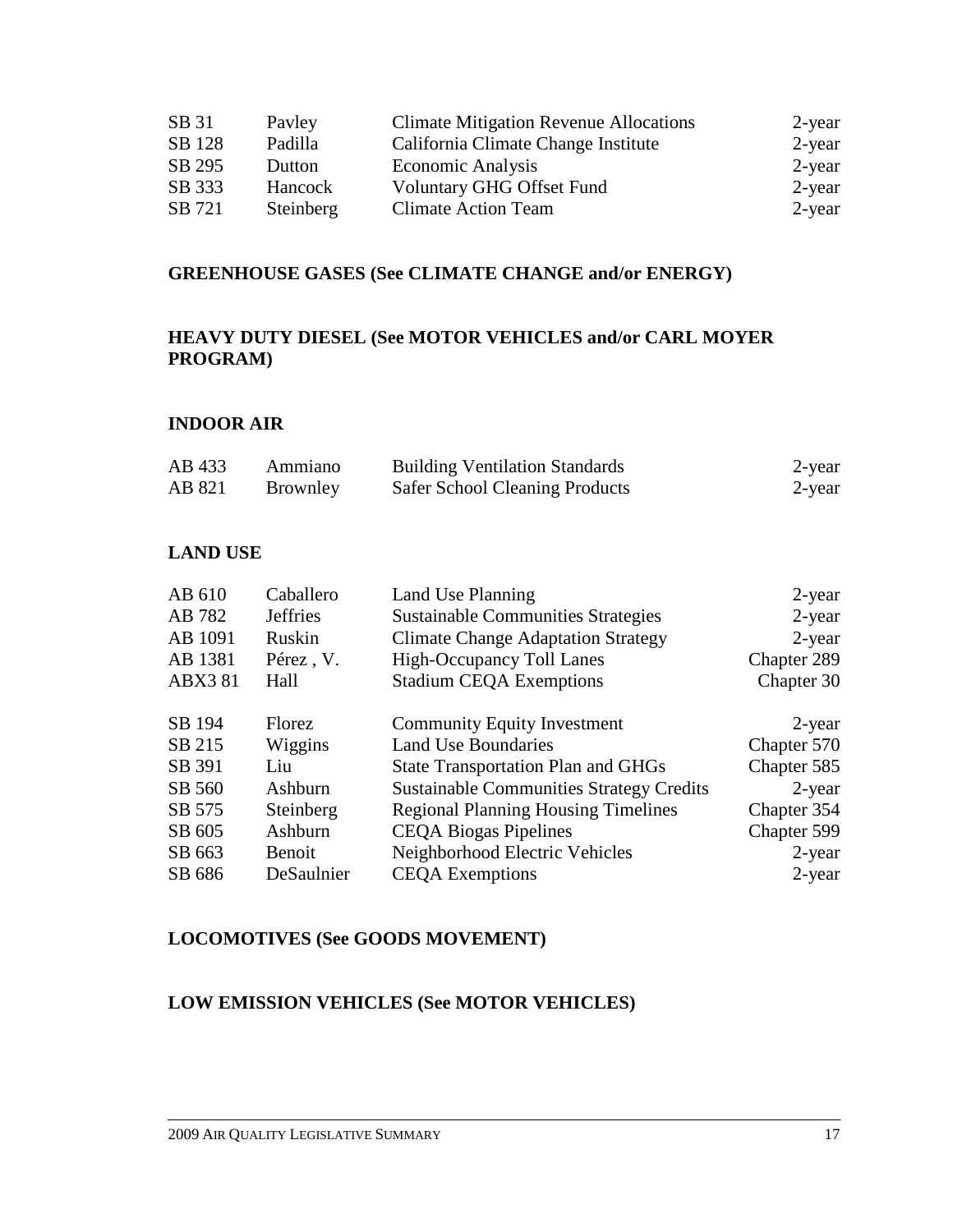## **MOTOR VEHICLES**

| SB 400             | Corbett                  | <b>Green Vehicle Subsidies</b>                          | N/A              |
|--------------------|--------------------------|---------------------------------------------------------|------------------|
|                    |                          | <b>Low Emission Vehicles and Zero Emission Vehicles</b> |                  |
| AB 1500<br>AB 1502 | Lieu<br>Eng              | <b>HOV Lanes</b><br><b>HOV</b> Lanes                    | 2-year<br>2-year |
| <b>HR</b> 14       | Ruskin                   | <b>Alternative Fuel Vehicle Awareness Month</b>         | Adopted          |
| SB 351             | Huff                     | <b>HOV Lanes Spot Bill</b>                              | 2-year           |
| SB 535             | Yee                      | <b>HOV</b> Lanes                                        | 2-year           |
| SB 626             | Kehoe                    | <b>Electric Transportation Infrastructure</b>           | Chapter 355      |
| SB 663             | Benoit                   | Neighborhood Electric Vehicles                          | $2$ -year        |
|                    | <b>Registration Fees</b> |                                                         |                  |
| AB 318             | Emmerson                 | <b>Vehicle Registration Amnesty Fee</b>                 | Chapter 235      |
| AB 1135            | <b>Skinner</b>           | Car Registration VMT Data                               | 2-year           |
| AB 1212            | Ruskin                   | Feebate Vehicle Incentive Program                       | 2-year           |
| AB 1304            | Saldaña                  | <b>Electric Vehicle Tax Exemption</b>                   | $2$ -year        |
| SB 10              | Leno                     | <b>Local Assessments on Vehicles</b>                    | N/A              |
| SB 83              | Hancock                  | Vehicle Registration Fee for Congestion                 | Chapter 554      |
| SB 205             | Hancock                  | Vehicle Registration Fee for Congestion                 | 2-year           |
| SB 232             | Benoit                   | <b>Specially Constructed Vehicles</b>                   | $2$ -year        |
| SB 385             | Wright                   | <b>Historic Motor Vehicles</b>                          | 2-year           |
| SB 406             | DeSaulnier               | Climate Change Vehicle Registration Fee                 | Vetoed           |
| SB 811             | DeSaulnier               | <b>Specially Constructed Vehicle Registration</b>       | Vetoed           |
|                    | <b>School Buses</b>      |                                                         |                  |
| SB 124             | Oropeza                  | School Bus Idling Enforcement                           | Chapter 561      |
|                    | <b>Smog Check</b>        |                                                         |                  |
| AB 823             | Hill                     | Vehicle Smog Check Repair Assistance                    | Vetoed           |
| AB 859             | Jones                    | <b>Smog Check Repair Assistance Program</b>             | $2$ -year        |
| AB 1237            | Garrick                  | <b>Noncompliant Motorcycles</b>                         | 2-year           |
| <b>ABX4 20</b>     | Strickland, A.           | <b>IMRC</b> Extension                                   | Chapter 18       |
| SB 165             | Lowenthal, A.            | High Polluter Repair Account                            | 2-year           |
| SB 435             | Pavley                   | <b>Smog Check for Motorcycles</b>                       | 2-year           |
| SB 821             | SBP&EDC                  | <b>Revisions for DCA Boards</b>                         | Chapter 307      |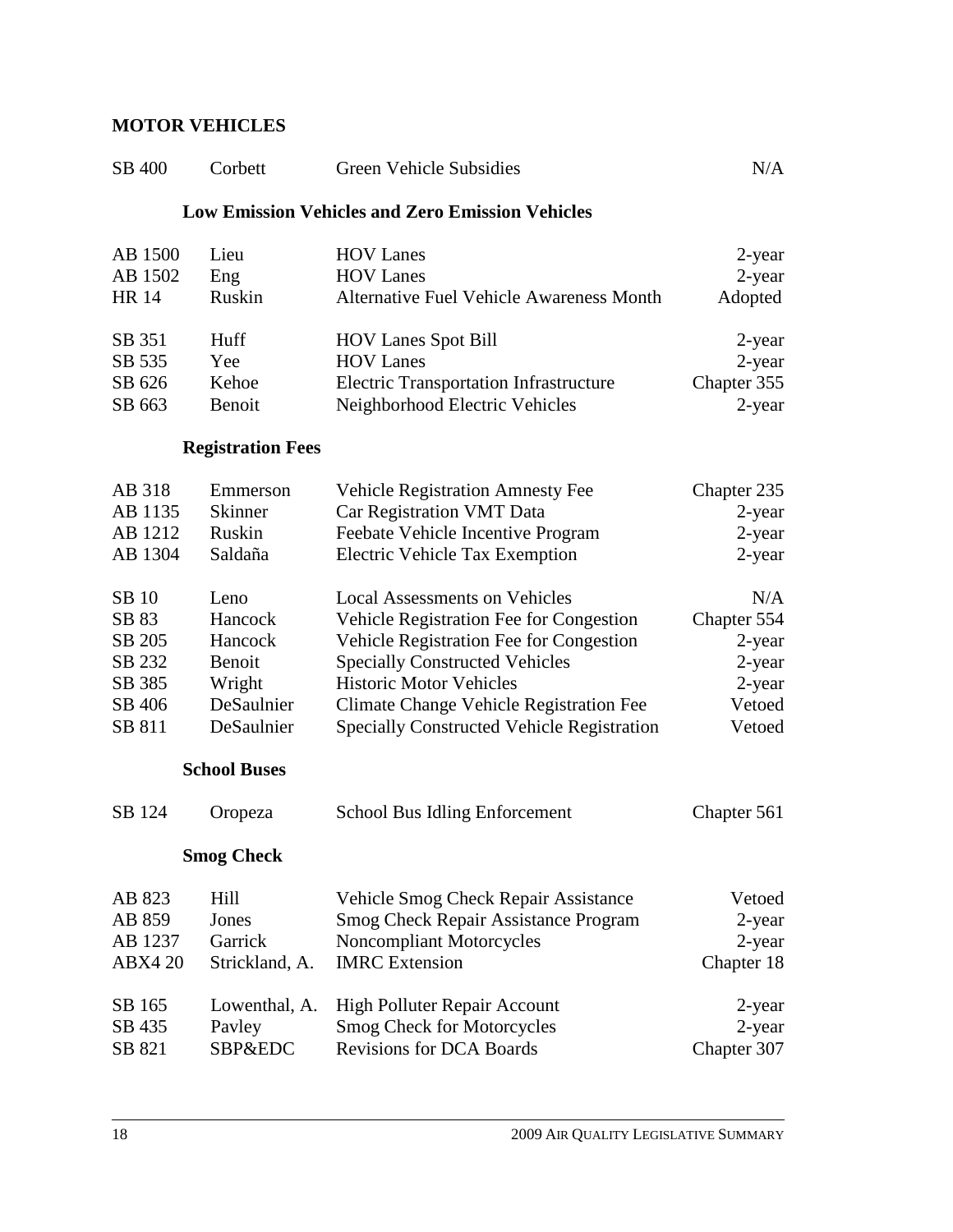## **Vehicle Retirement Programs**

| AB 859         | Jones                               | <b>Smog Check Repair Assistance Program</b>    | 2-year      |
|----------------|-------------------------------------|------------------------------------------------|-------------|
|                |                                     | PENALTIES (See ENFORCEMENT/PENALTIES)          |             |
|                | <b>PORTS (See GOODS MOVEMENT)</b>   |                                                |             |
|                | <b>REPORTS (See ADMINISTRATION)</b> |                                                |             |
|                |                                     | <b>SCHOOL BUSES (See MOTOR VEHICLES)</b>       |             |
| <b>SCHOOLS</b> |                                     |                                                |             |
| AB 821         | Brownley                            | <b>Safer School Cleaning Products</b>          | $2$ -year   |
| <b>TOXICS</b>  |                                     |                                                |             |
| AB 658         | Hayashi                             | Nontoxic Dry Cleaning Incentives               | $2$ -year   |
| AB 821         | Brownley                            | <b>Safer School Cleaning Products</b>          | $2$ -year   |
| AB 1131        | Feuer                               | <b>Toxic Releases and Green Chemistry</b>      | $2$ -year   |
| AB 1173        | Huffman                             | <b>Residential Fluorescent Lamp Recycling</b>  | Vetoed      |
| AB 1507        | <b>Block</b>                        | <b>Chrome Pollution Control Grants</b>         | 2-year      |
| SB 443         | Pavley                              | <b>Toxicity Review of Cleaning Products</b>    | $2$ -year   |
| SB 524         | Correa                              | <b>Auto Shredder Residue</b>                   | $2$ -year   |
|                | <b>Diesel Emissions</b>             |                                                |             |
| AB 1416        | Galgiani                            | Delay of Diesel Emission Control               | 2-year      |
| ABX28          | Nestande                            | <b>Construction Equipment Regulation Delay</b> | Chapter 6   |
| CD 124         | $O_{\text{nonzero}}$                | Cohool Due Idling Enforcement                  | Chontor 561 |

SB 124 Oropeza School Bus Idling Enforcement Chapter 561<br>SB 462 Strickland, T. Diesel Emission Control Tax Credit 2-year Diesel Emission Control Tax Credit 2-year<br>Diesel Emission Control Tax Credit 2-year SB 464 Strickland, T. Diesel Emission Control Tax Credit SBX2 8 Denham Construction Equipment Regulation Delay Dead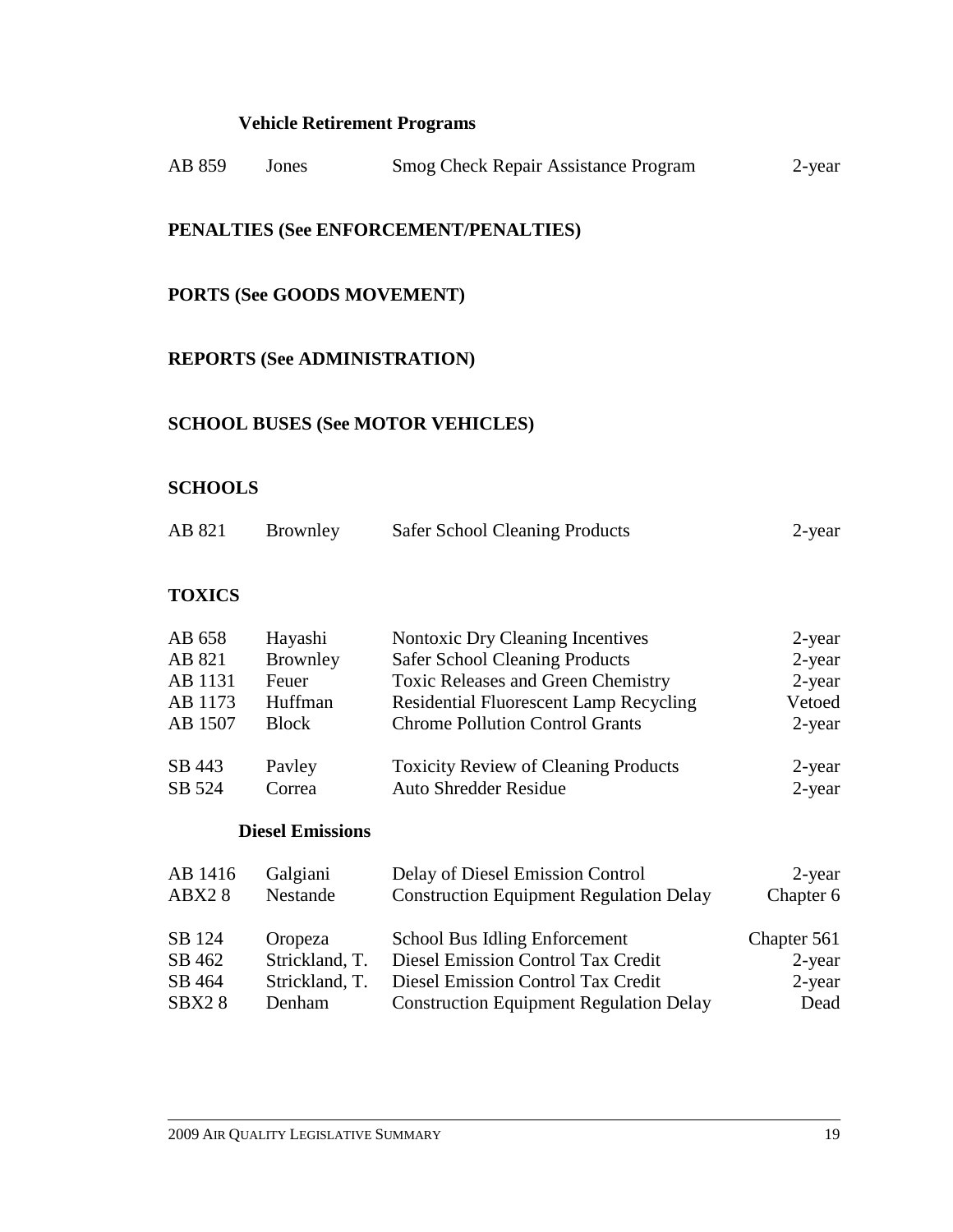## **MISCELLANEOUS**

| AB 282        | <b>ATC</b>    | Prop. 1B Transportation Funds         | Chapter 229                 |
|---------------|---------------|---------------------------------------|-----------------------------|
| AB 670        | Berryhill, B. | <b>HOV Lane Access for Veterans</b>   | $2$ -year                   |
| AB 1011       | Jones         | Insurance for Green Incentives        | $2$ -year                   |
| AB 1186       | Blumenfield   | Parking Cash-Out in Employer Leases   | Vetoed                      |
|               |               |                                       |                             |
| SB 51         | Ducheny       | <b>Salton Sea Restoration Council</b> | 2-year                      |
| SB 267        | Benoit        | Green Jobs Spot Bill                  | $2$ -year                   |
| SB 425        | Simitian      | Parking Cash-Out: Tax Credits         | $2$ -year                   |
| SB 468        | Runner        | <b>Air Pollution Spot Bill</b>        | $2$ -year                   |
| SB 675        | Steinberg     | Green Jobs                            | $2$ -year                   |
| SB 728        | Simitian      | Parking Cash-Out Program              | Chapter 359                 |
| <b>SCR 15</b> | Wiggins       | Earth Hour                            | <b>Resolution Chapter 6</b> |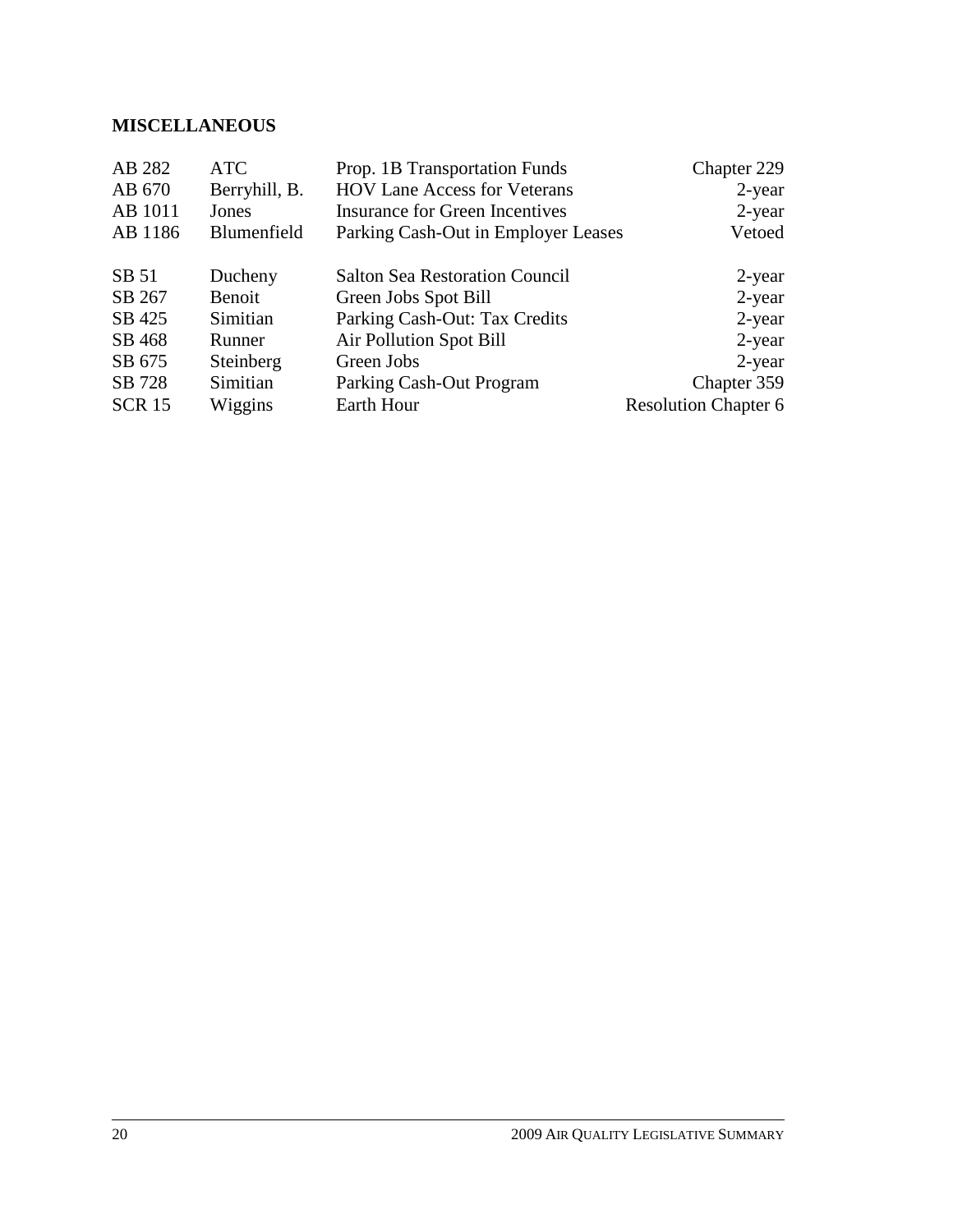# **BILLS BY AUTHOR**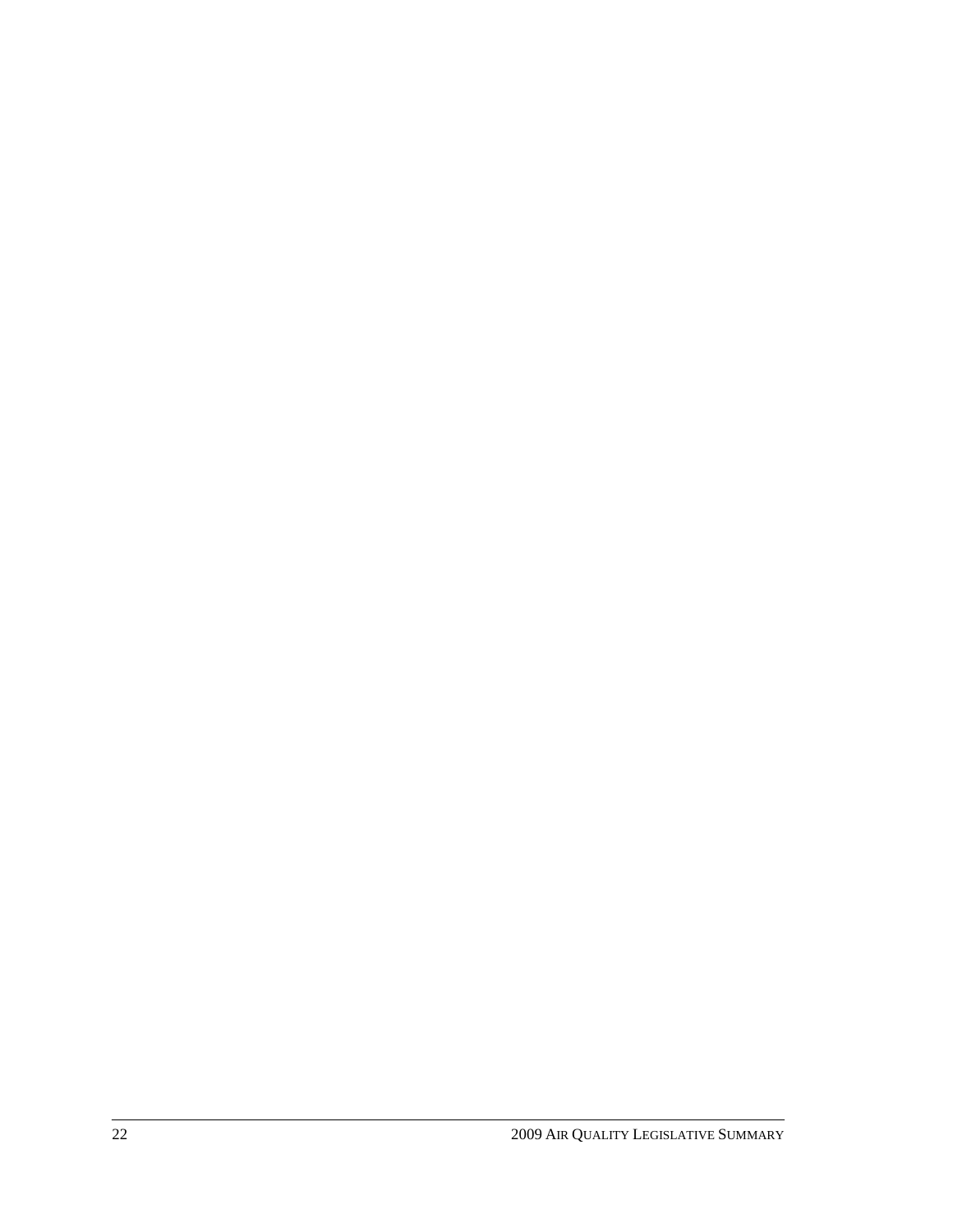# **ASSEMBLY**

| AB 222<br>AB 238<br>AB 1313 | <b>RPS</b> Generation From Biorefineries<br><b>Renewable Energy Resources</b><br><b>SCAQMD Offsets Spot Bill</b> | 2-year<br>$2$ -year<br>$2$ -year |
|-----------------------------|------------------------------------------------------------------------------------------------------------------|----------------------------------|
| <b>AMMIANO</b>              |                                                                                                                  |                                  |
| AB 433                      | <b>Building Ventilation Standards</b>                                                                            | 2-year                           |
| <b>BASS</b>                 |                                                                                                                  |                                  |
| AB 262<br>AB 672            | <b>Administration of Federal Energy Funds</b><br>Prop. 1B Letters of No Prejudice                                | Chapter 227<br>Chapter 463       |
| <b>BERRYHILL, B.</b>        |                                                                                                                  |                                  |
| AB 670                      | <b>HOV Lane Access for Veterans</b>                                                                              | $2$ -year                        |
| <b>BERRYHILL, T.</b>        |                                                                                                                  |                                  |
| AB 1365                     | Sacramento-San Joaquin Delta Protection                                                                          | $2$ -year                        |
| <b>BLAKESLEE</b>            |                                                                                                                  |                                  |
| AB 44                       | <b>Renewable Energy Storage</b>                                                                                  | $2$ -year                        |
| AB 45                       | DG Small Wind Systems                                                                                            | Chapter 404                      |
| AB 1107                     | <b>Economic Analysis Peer Review</b>                                                                             | 2-year                           |
| AB 1111                     | <b>Sales Tax Exclusion for Renewables</b>                                                                        | 2-year                           |
| AB 1348                     | <b>Fossil Fuel Procurement Plans</b>                                                                             | 2-year                           |
| AB 1351                     | Hydro Certification as a Renewable                                                                               | Chapter 525                      |
| AB 1536                     | <b>Energy Storage for SGIP</b>                                                                                   | 2-year                           |
| ABX379                      | Economic Analysis Peer Review                                                                                    | Dead                             |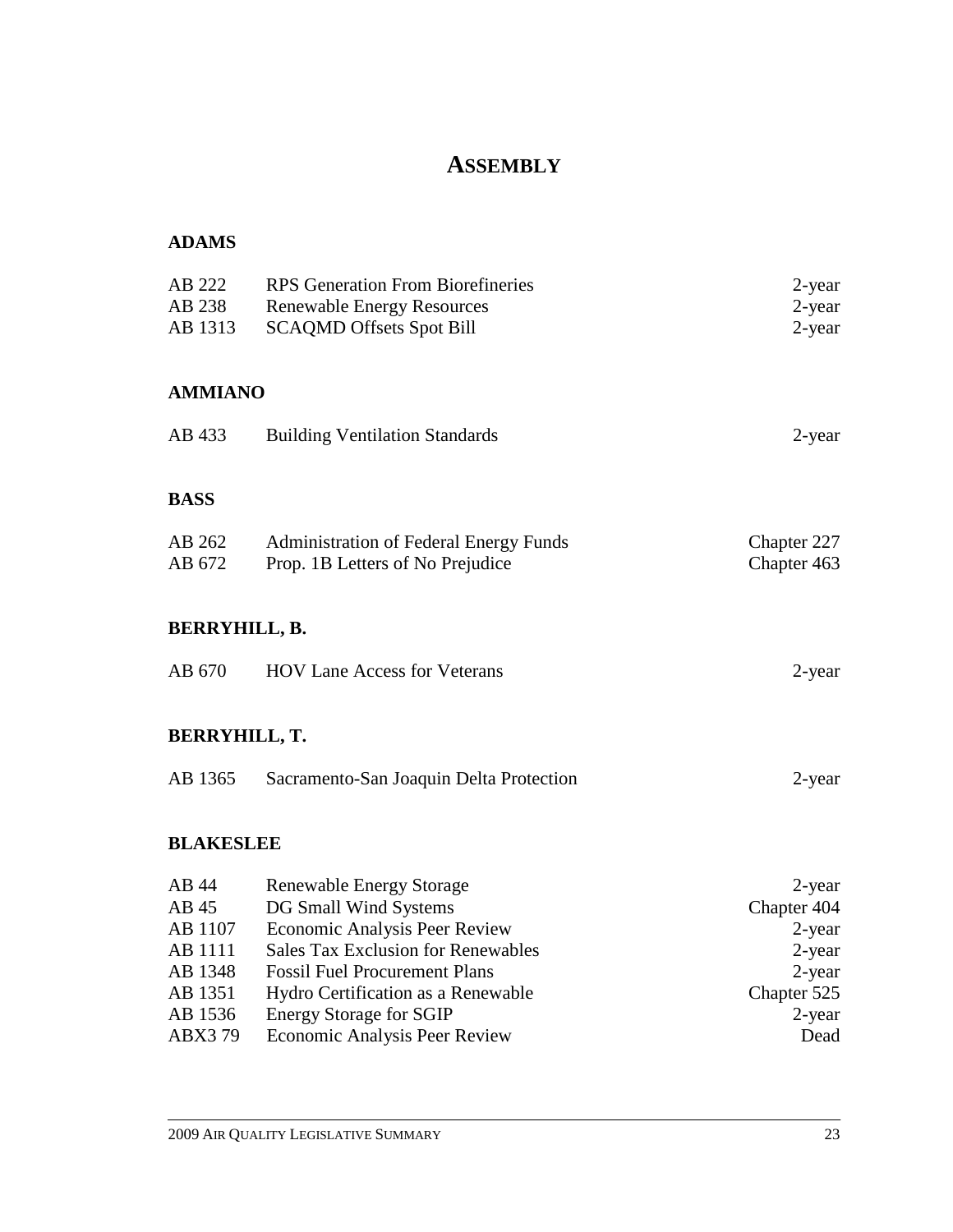# **BLOCK**

| AB 1507                                     | <b>Chrome Pollution Control Grants</b>                                                                                                                              | $2$ -year                                     |
|---------------------------------------------|---------------------------------------------------------------------------------------------------------------------------------------------------------------------|-----------------------------------------------|
| <b>BLUMENFIELD</b>                          |                                                                                                                                                                     |                                               |
| AB 1186                                     | Parking Cash-Out in Employer Leases                                                                                                                                 | Vetoed                                        |
| <b>BROWNLEY</b>                             |                                                                                                                                                                     |                                               |
| AB 821                                      | <b>Safer School Cleaning Products</b>                                                                                                                               | 2-year                                        |
| <b>BUCHANAN</b>                             |                                                                                                                                                                     |                                               |
| AB 1453                                     | California Solar Initiative                                                                                                                                         | 2-year                                        |
| <b>CABALLERO</b>                            |                                                                                                                                                                     |                                               |
| AB 610                                      | Land Use Planning                                                                                                                                                   | 2-year                                        |
| <b>CHESBRO</b>                              |                                                                                                                                                                     |                                               |
| AB 283<br>AB 478<br>AB 479<br><b>AJR 26</b> | Solid Waste Producer Responsibility<br>Solid Waste Recycling and Management<br><b>Commercial Solid Waste Recycling</b><br><b>Climate Change Adaptation Strategy</b> | $2$ -year<br>$2$ -year<br>$2$ -year<br>2-year |
| DE LEON                                     |                                                                                                                                                                     |                                               |
| AB 400<br>AB 1404<br>AB 1405                | <b>Budget Transparency</b><br><b>Limits on GHG Emission Offsets</b><br><b>Funding for Disadvantaged Communities</b>                                                 | Chapter 440<br>Vetoed<br>2-year               |
| <b>EMMERSON</b>                             |                                                                                                                                                                     |                                               |
| AB 318                                      | <b>Vehicle Registration Amnesty Fee</b>                                                                                                                             | Chapter 235                                   |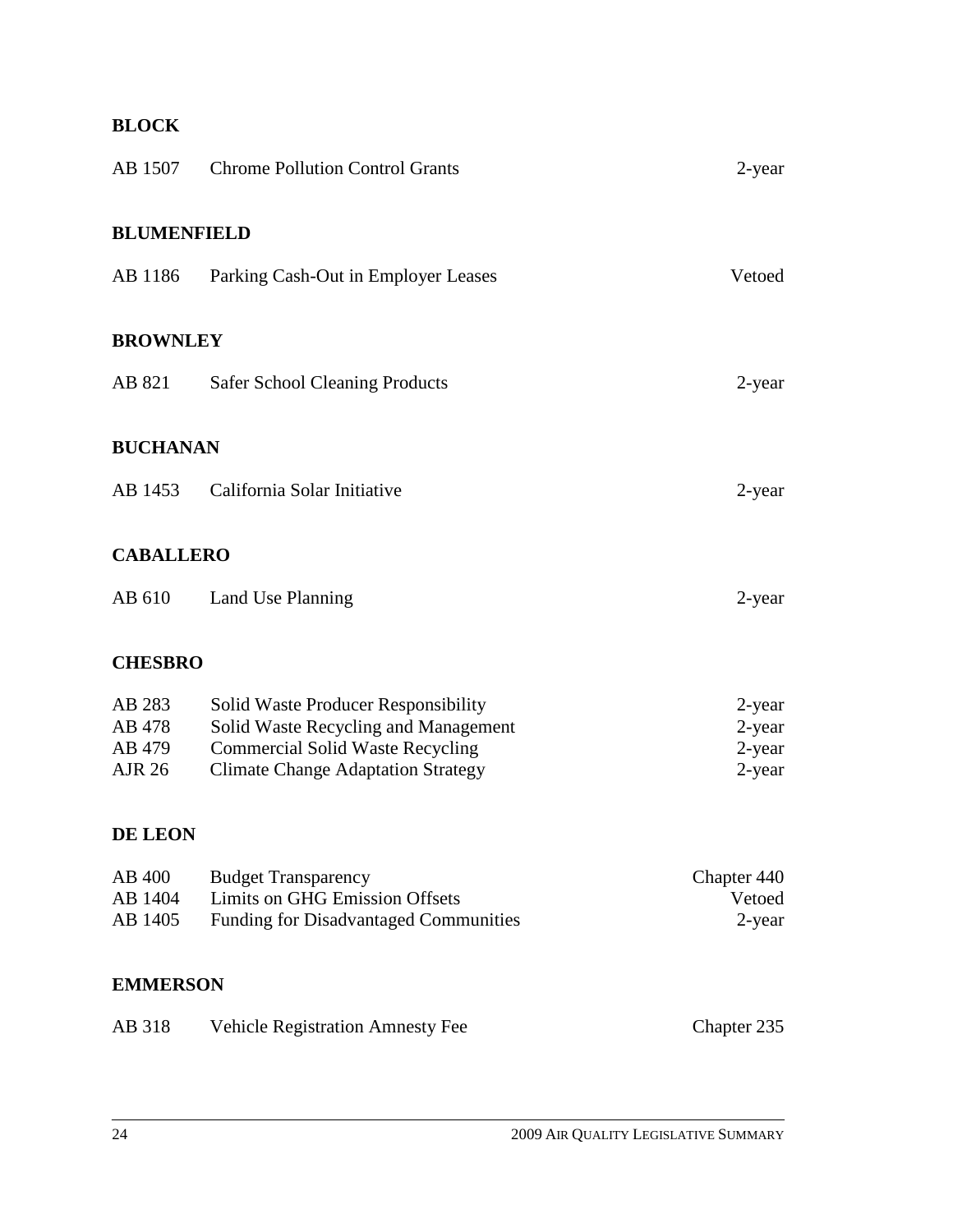# **ENG**

| <b>State Vehicle Fuel Efficiency</b><br><b>HOV Lanes</b>                                                   | 2-year<br>$2$ -year   |
|------------------------------------------------------------------------------------------------------------|-----------------------|
|                                                                                                            |                       |
| <b>Community Planning Grants</b><br><b>Transportation Project CEQA Exemption</b>                           | 2-year<br>Vetoed      |
|                                                                                                            |                       |
| Toxic Releases and Green Chemistry                                                                         | 2-year                |
|                                                                                                            |                       |
| AB 1043<br><b>Biofuels to Reduce GHGs</b>                                                                  | 2-year                |
|                                                                                                            |                       |
| Energy Rates 2-year<br>Feed-In-Tariffs for Renewable Electricity<br><b>Natural Gas Rate for Fuel Cells</b> | 2-year<br>Chapter 508 |
|                                                                                                            |                       |
| Wind Energy                                                                                                | 2-year                |
| <b>FURUTANI</b>                                                                                            |                       |
| Reversion of Prop. 1B Air Quality Funds                                                                    | Chapter 483           |
|                                                                                                            |                       |
| Carbon Tax                                                                                                 | N/A                   |
|                                                                                                            |                       |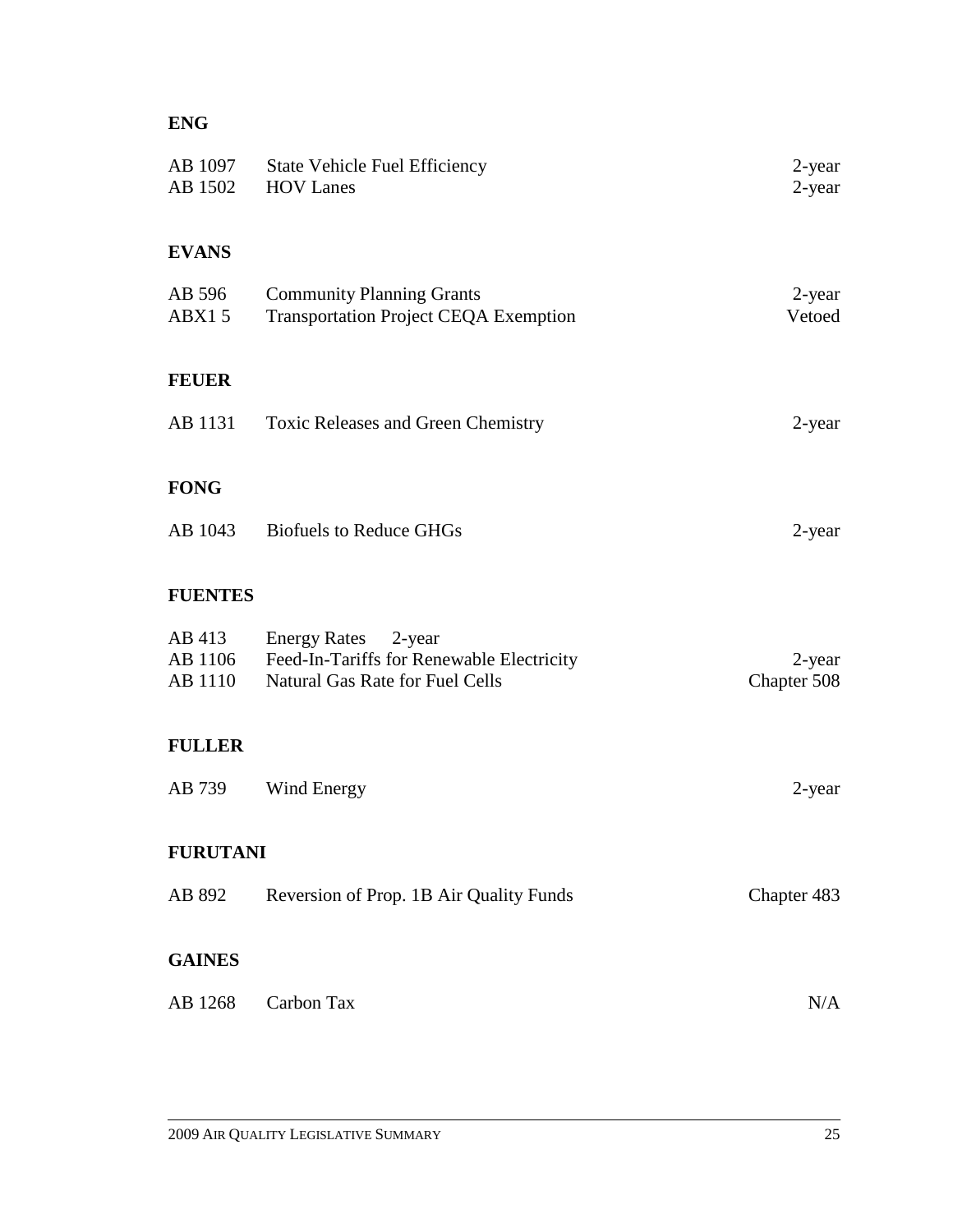# **GALGIANI**

| AB 414 | <b>Carl Moyer Truck Funds</b>            | 2-year |
|--------|------------------------------------------|--------|
|        | AB 1416 Delay of Diesel Emission Control | 2-year |
| ABX23  | Carl Moyer Grants for Farm Equipment     | Dead   |

# **GARRICK**

| AB 453  | <b>EVR</b> Penalties             | 2-year |
|---------|----------------------------------|--------|
| AB 1237 | Noncompliant Motorcycles         | 2-year |
| AB 1416 | Delay of Diesel Emission Control | 2-year |
|         | ABX3 30 EVR Penalty Protection   | Dead   |

# **HALL**

|  | ABX3 81 Stadium CEQA exemptions | Chapter 30 |
|--|---------------------------------|------------|
|--|---------------------------------|------------|

# **HAYASHI**

| AB 210 | <b>Local Green Building Standards</b> | Chapter 89 |
|--------|---------------------------------------|------------|
| AB 658 | Nontoxic Dry Cleaning Incentives      | 2-year     |

# **HILL**

| AB 823  | Vehicle Smog Check Repair Assistance | Vetoed |
|---------|--------------------------------------|--------|
| AB 1431 | Port of Oakland Emission Controls    | 2-year |

# **HUBER**

| AB 579 | Audit of State Boards and Commissions | Vetoed |
|--------|---------------------------------------|--------|
|--------|---------------------------------------|--------|

# **HUFFMAN**

| AB 228  | <b>Outdoor Lighting Efficiency</b>            | 2-year      |
|---------|-----------------------------------------------|-------------|
| AB 231  | <b>Climate Protection Trust Fund</b>          | 2-year      |
| AB 881  | Sonoma County Climate Protection              | Chapter 375 |
| AB 920  | Solar and Wind DG Net Metering                | Chapter 376 |
| AB 1173 | <b>Residential Fluorescent Lamp Recycling</b> | Vetoed      |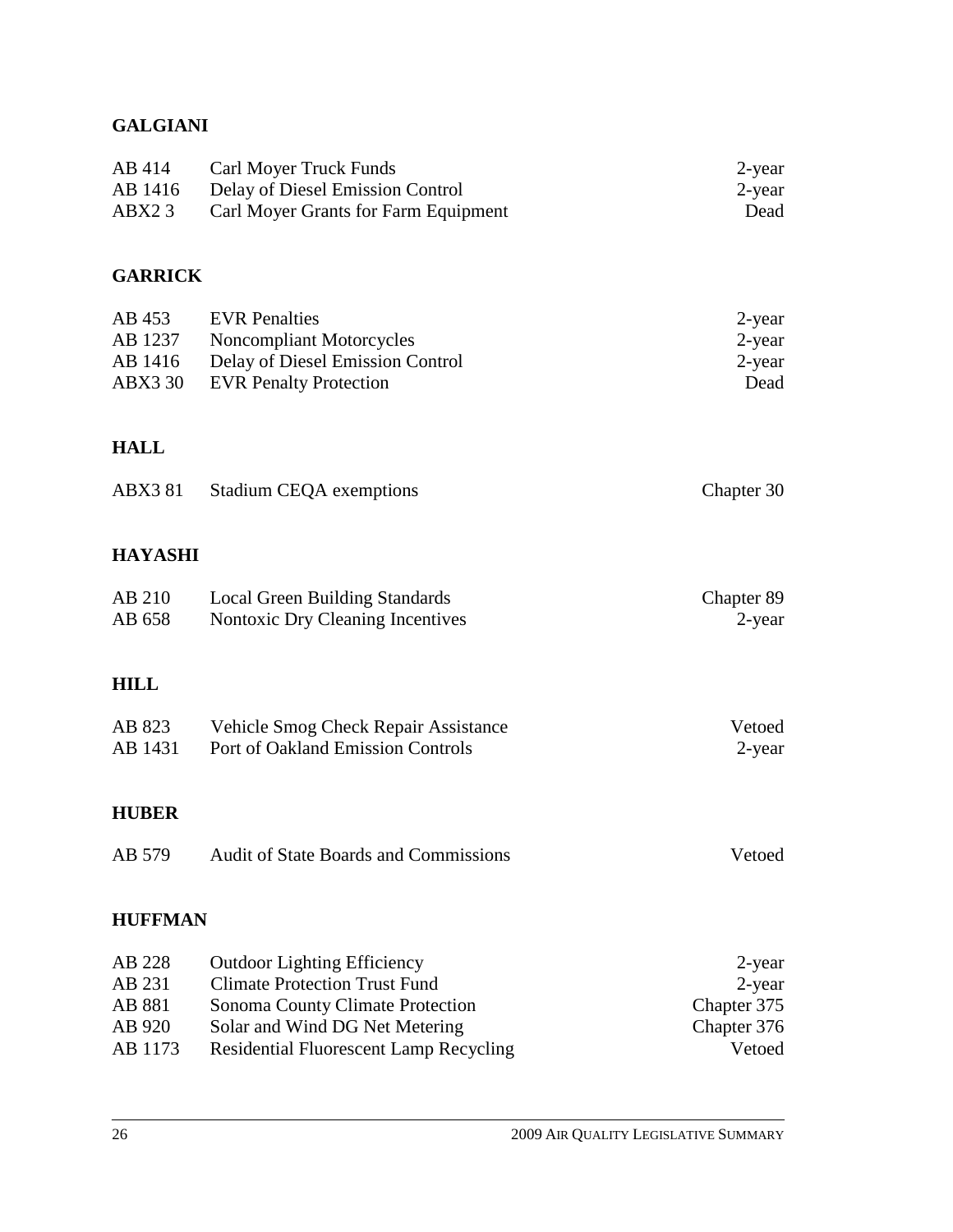# **JEFFRIES**

| AB 28<br>AB 397<br>AB 782    | Limits on Natural Gas Engine Rules<br><b>SCAQMD Board Election</b><br><b>Sustainable Communities Strategies</b> | 2-year<br>$2$ -year<br>$2$ -year |
|------------------------------|-----------------------------------------------------------------------------------------------------------------|----------------------------------|
| <b>JONES</b>                 |                                                                                                                 |                                  |
| AB 859<br>AB 1011            | <b>Smog Check Repair Assistance Program</b><br><b>Insurance for Green Incentives</b>                            | 2-year<br>$2$ -year              |
| <b>KREKORIAN</b>             |                                                                                                                 |                                  |
| AB 21<br>AB 64               | RPS 33 Percent 2020<br>RPS 33 Percent by 2020                                                                   | Vetoed<br>Vetoed                 |
| <b>LIEU</b>                  |                                                                                                                 |                                  |
| AB 828<br>AB 1500<br>AB 1527 | <b>Green Building Standards</b><br><b>HOV Lanes</b><br>GHG and Criteria Pollutant Funds                         | Vetoed<br>$2$ -year<br>Vetoed    |
| <b>LOGUE</b>                 |                                                                                                                 |                                  |
| AB 118<br>AB 915             | Repeal of AB 32<br>Hydroelectric RPS Eligibility                                                                | 2-year<br>$2$ -year              |
| LOWENTHAL, B.                |                                                                                                                 |                                  |
| AB 1292<br><b>AJR 24</b>     | Prop. 1B Emission Reduction Funding<br>Ship Fuel Sulfur Emission Control                                        | 2-year<br>$2$ -year              |
| <b>MENDOZA</b>               |                                                                                                                 |                                  |
| AB 1085                      | <b>ARB Rulemaking Disclosure</b>                                                                                | Chapter 384                      |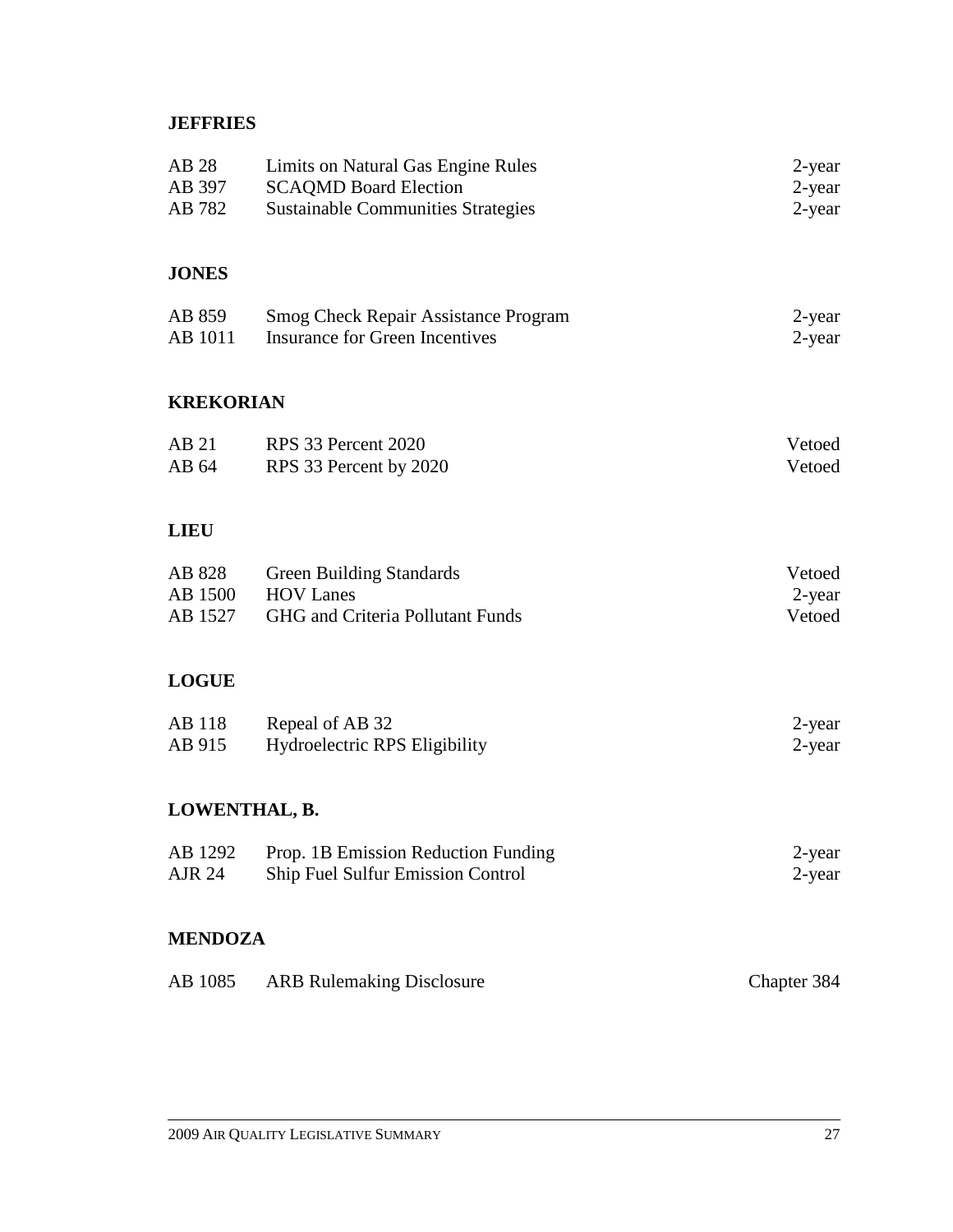# **MILLER**

| AB 922<br>AB 1384             | Domestic Biodiesel Fuel Tax Exemption<br>Delay of EVR Implementation                                              | 2-year<br>2-year                   |
|-------------------------------|-------------------------------------------------------------------------------------------------------------------|------------------------------------|
| <b>MONNING</b>                |                                                                                                                   |                                    |
| AB 835                        | Pesticide VOC Inventory Update                                                                                    | 2-year                             |
| <b>NAVA</b>                   |                                                                                                                   |                                    |
| AB 376                        | <b>Voluntary GHG Emission Offsets</b>                                                                             | 2-year                             |
| <b>NESTANDE</b>               |                                                                                                                   |                                    |
| ABX28                         | <b>Construction Equipment Regulation Delay</b>                                                                    | Chapter 6                          |
| <b>NIELLO</b>                 |                                                                                                                   |                                    |
| ACR 14                        | AB 32 Economic Analysis                                                                                           | 2-year                             |
| <b>NIELSEN</b>                |                                                                                                                   |                                    |
| AB 1033                       | Third-Party Economic Analysis                                                                                     | 2-year                             |
| PÉREZ, J.                     |                                                                                                                   |                                    |
| AB 1381                       | <b>High-Occupancy Toll Lanes</b>                                                                                  | Chapter 289                        |
| PÉREZ, V.                     |                                                                                                                   |                                    |
| AB 1159<br>AB 1305<br>AB 1318 | Tax Credits for Qualified Renewables<br><b>Imported Electricity Mitigation Fee</b><br><b>SCAQMD ERCs and CEQA</b> | $2$ -year<br>2-year<br>Chapter 285 |
| <b>PRICE</b>                  |                                                                                                                   |                                    |
| AB 177                        | Green Economy Inclusion Act                                                                                       | N/A                                |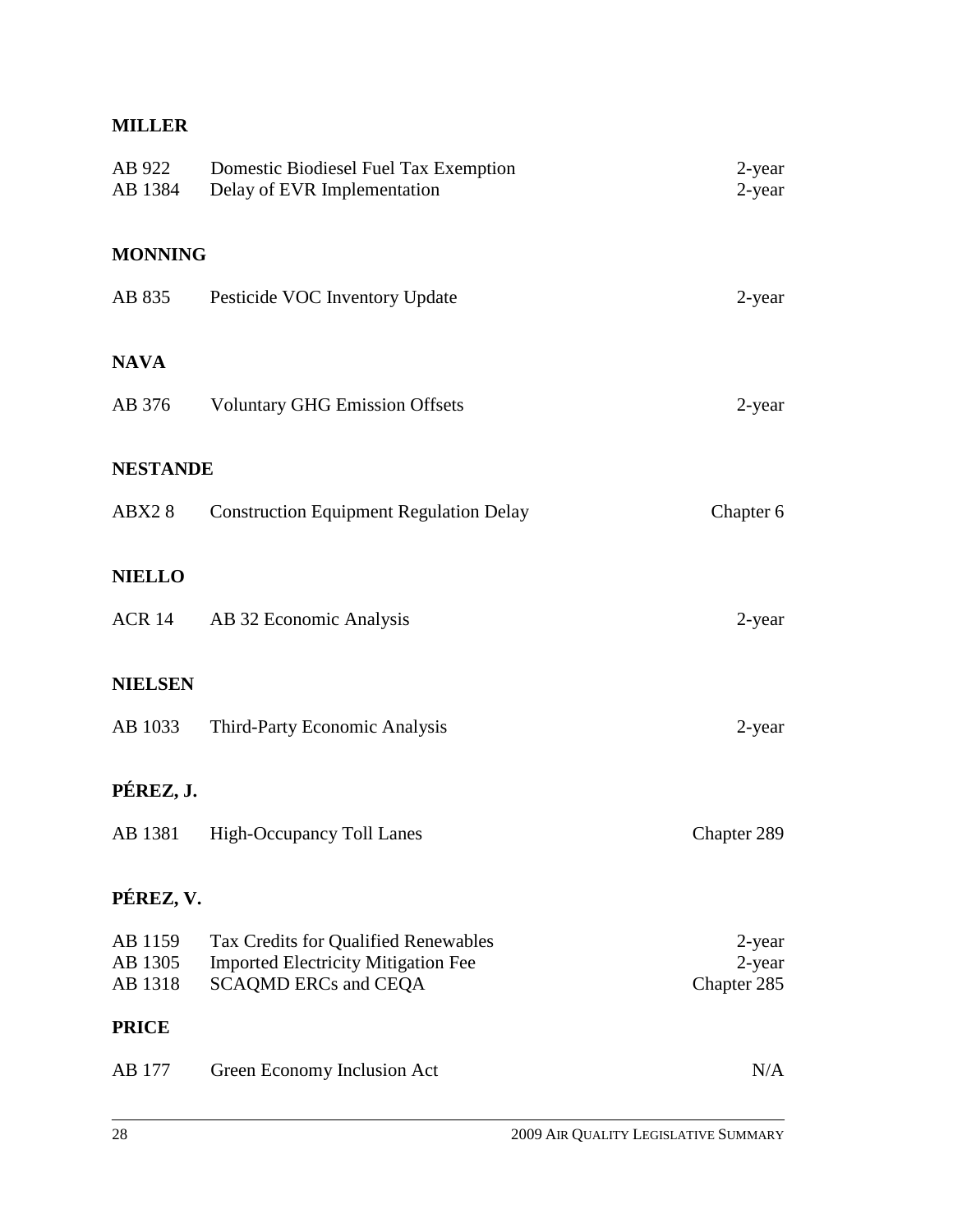# **RUSKIN**

| AB 19   | <b>Consumer Product Carbon Labeling</b>         | 2-year      |
|---------|-------------------------------------------------|-------------|
| AB 96   | <b>RUST Funds for EVR</b>                       | Chapter 69  |
| AB 1091 | <b>Climate Change Adaptation Strategy</b>       | 2-year      |
| AB 1188 | <b>RUST Funds for EVR</b>                       | Chapter 649 |
| AB 1212 | Feebate Vehicle Incentive Program               | $2$ -year   |
| HR 14   | <b>Alternative Fuel Vehicle Awareness Month</b> | Adopted     |

# **SALDAÑA**

| AB 212  | <b>Zero Net Energy Residential Buildings</b> | 2-year |
|---------|----------------------------------------------|--------|
| AB 531  | Nonresidential Energy Benchmarking           | 2-year |
| AB 1304 | Electric Vehicle Tax Exemption               | 2-year |

# **SKINNER**

| AB 560  | Net Energy Metering                        | $2$ -year   |
|---------|--------------------------------------------|-------------|
| AB 758  | <b>Energy Auditing</b>                     | Chapter 470 |
| AB 956  | Cool Pavement                              | $2$ -year   |
| AB 1135 | Car Registration VMT Data                  | $2$ -year   |
| AB 1234 | State Capitol Energy Modernization Plan    | $2$ -year   |
| AB 1373 | <b>HGWP</b> Refrigerants                   | $2$ -year   |
| AB 1452 | <b>GHGs From Cement Manufacturing</b>      | $2$ -year   |
| AB 1504 | <b>Forestry Carbon Sequestration</b>       | $2$ -year   |
| AB 1530 | <b>Energy Efficiency Protocols for GHG</b> | $2$ -year   |
|         |                                            |             |

# **SOLORIO**

|  | AB 1460 Economic Development | 2-year |
|--|------------------------------|--------|
|--|------------------------------|--------|

# **STRICKLAND, A.**

|  | ABX4 20 IMRC Extension | Chapter 18 |
|--|------------------------|------------|
|--|------------------------|------------|

# **SWANSON**

| ACR 77 | Economic Impacts of AB 32 |  | <b>Resolution Chapter 109</b> |
|--------|---------------------------|--|-------------------------------|
|--------|---------------------------|--|-------------------------------|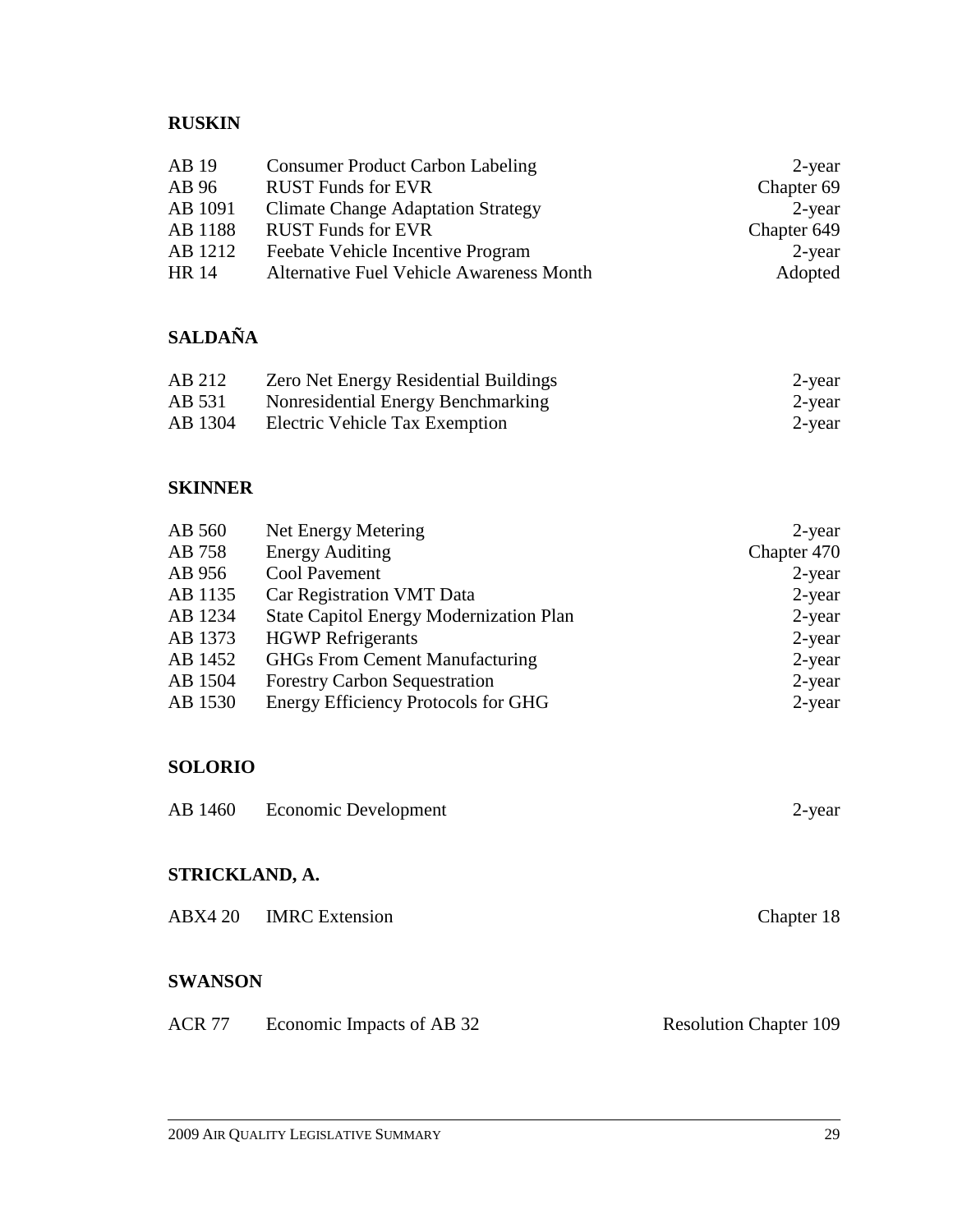# **TORRICO**

| AB 846<br>AB 1395  | <b>Inflation Factor for Penalties</b><br><b>ARB</b> Rulemaking Process     | 2-year<br>N/A  |
|--------------------|----------------------------------------------------------------------------|----------------|
| <b>TRAN</b>        |                                                                            |                |
| AB 1164            | Maintenance of the Codes                                                   | Chapter 140    |
| <b>VILLINES</b>    |                                                                            |                |
| AB 1016<br>ABX3 33 | <b>Energy Agency Reorganization</b><br><b>Energy Agency Reorganization</b> | 2-year<br>Dead |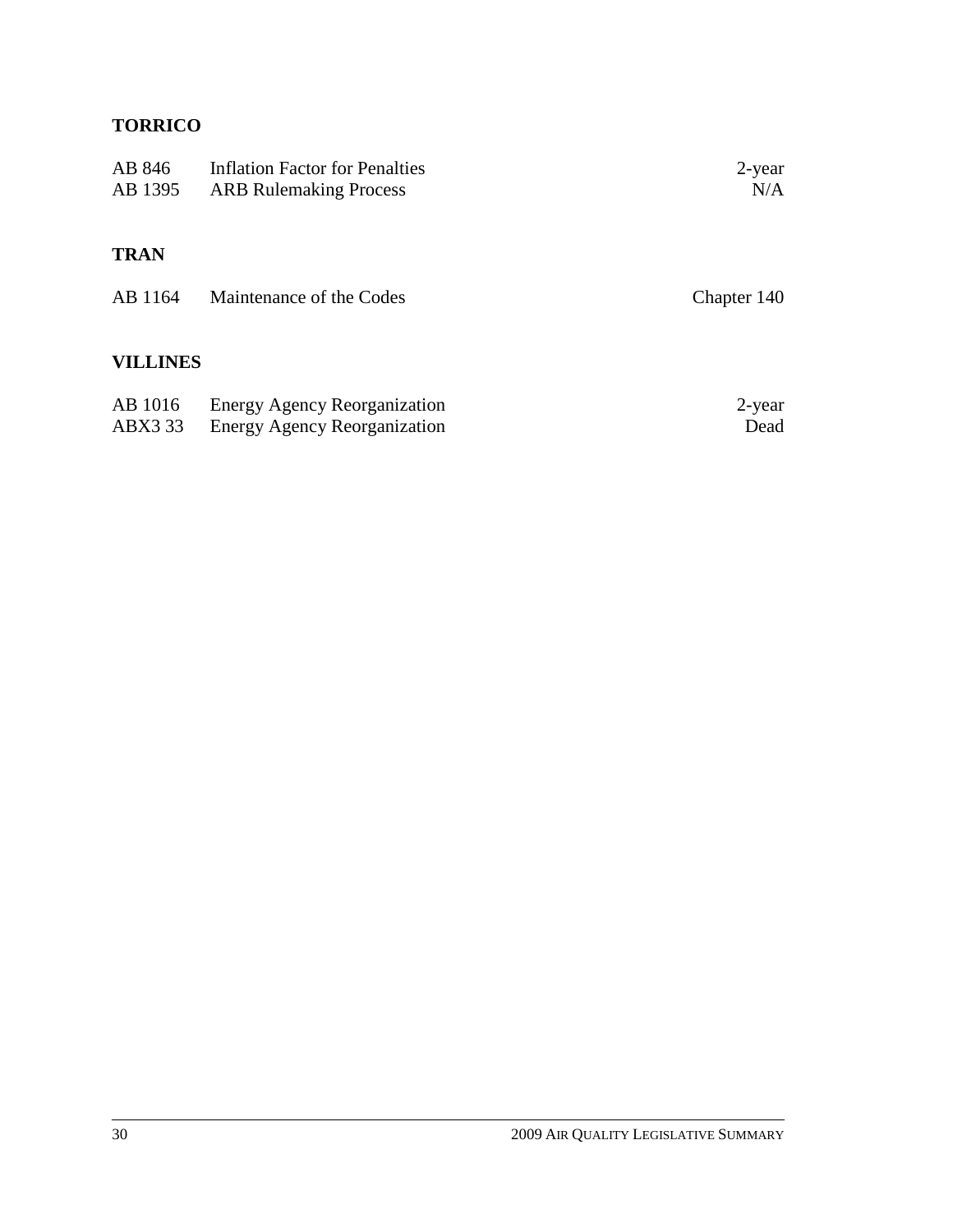# **ASSEMBLY COMMITTEES**

#### **ASSEMBLY ACCOUNTABILITY & ADMINISTRATIVE REVIEW COMMITTEE**

|         | AB 1585 Agency Reporting Requirements              | 2-year      |
|---------|----------------------------------------------------|-------------|
|         | <b>ASSEMBLY REVENUE &amp; TAXATION COMMITTEE</b>   |             |
|         | AB 1547 Diesel Fuel Tax                            | N/A         |
|         | <b>ASSEMBLY TRANSPORTATION COMMITTEE</b>           |             |
|         |                                                    |             |
| AB 282  | Prop. 1B Transportation Funds                      | Chapter 229 |
|         |                                                    |             |
|         | <b>ASSEMBLY UTILITIES &amp; COMMERCE COMMITTEE</b> |             |
| AB 1551 | <b>California Financing Authority</b>              | Chapter 336 |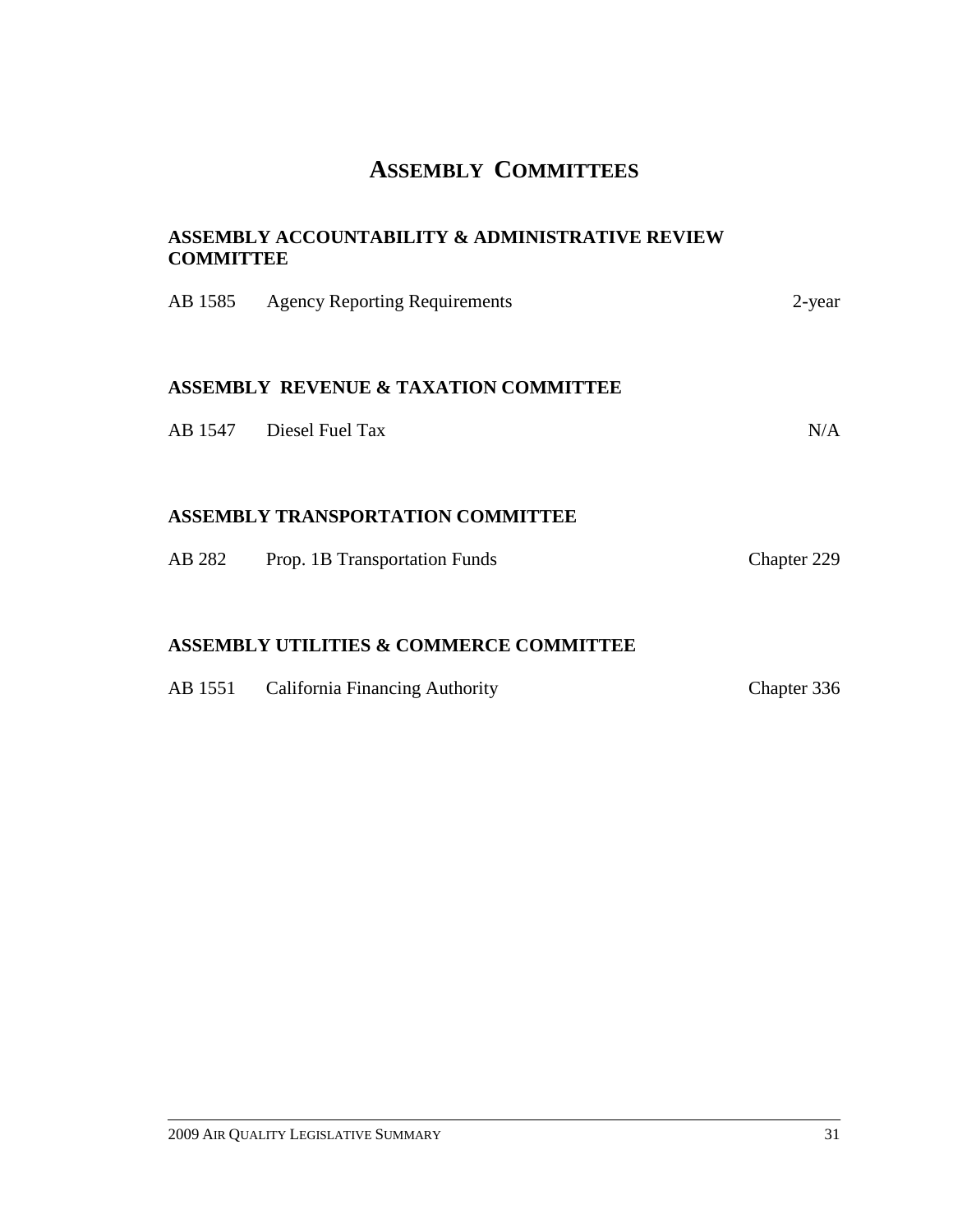# **SENATE**

#### **AANESTAD**

| SB 366                     | <b>Biomass Renewable Energy</b>                                                                 | 2-year                        |
|----------------------------|-------------------------------------------------------------------------------------------------|-------------------------------|
| <b>ALQUIST</b>             |                                                                                                 |                               |
| <b>SBX3 13</b>             | Transfer of AB 118 ARFVT Funds                                                                  | Enrolled                      |
| <b>ASHBURN</b>             |                                                                                                 |                               |
| SB 560<br>SB 605           | <b>Sustainable Communities Strategy Credits</b><br><b>CEQA Biogas Pipelines</b>                 | 2-year<br>Chapter 599         |
| <b>BENOIT</b>              |                                                                                                 |                               |
| SB 232<br>SB 267<br>SB 663 | <b>Specially Constructed Vehicles</b><br>Green Jobs Spot Bill<br>Neighborhood Electric Vehicles | $2$ -year<br>2-year<br>2-year |
| CALDERON, R.               |                                                                                                 |                               |
| SB 388                     | <b>SCAQMD ERCs</b>                                                                              | 2-year                        |
| <b>CORBETT</b>             |                                                                                                 |                               |
| SB 42<br>SB 400            | Once-Through Cooling<br><b>Green Vehicle Subsidies</b>                                          | 2-year<br>N/A                 |
| <b>CORREA</b>              |                                                                                                 |                               |
| SB 524                     | <b>Auto Shredder Residue</b>                                                                    | 2-year                        |
| <b>COX</b>                 |                                                                                                 |                               |
| SB 507                     | <b>EVR Compliance Delay</b>                                                                     | 2-year                        |
|                            |                                                                                                 |                               |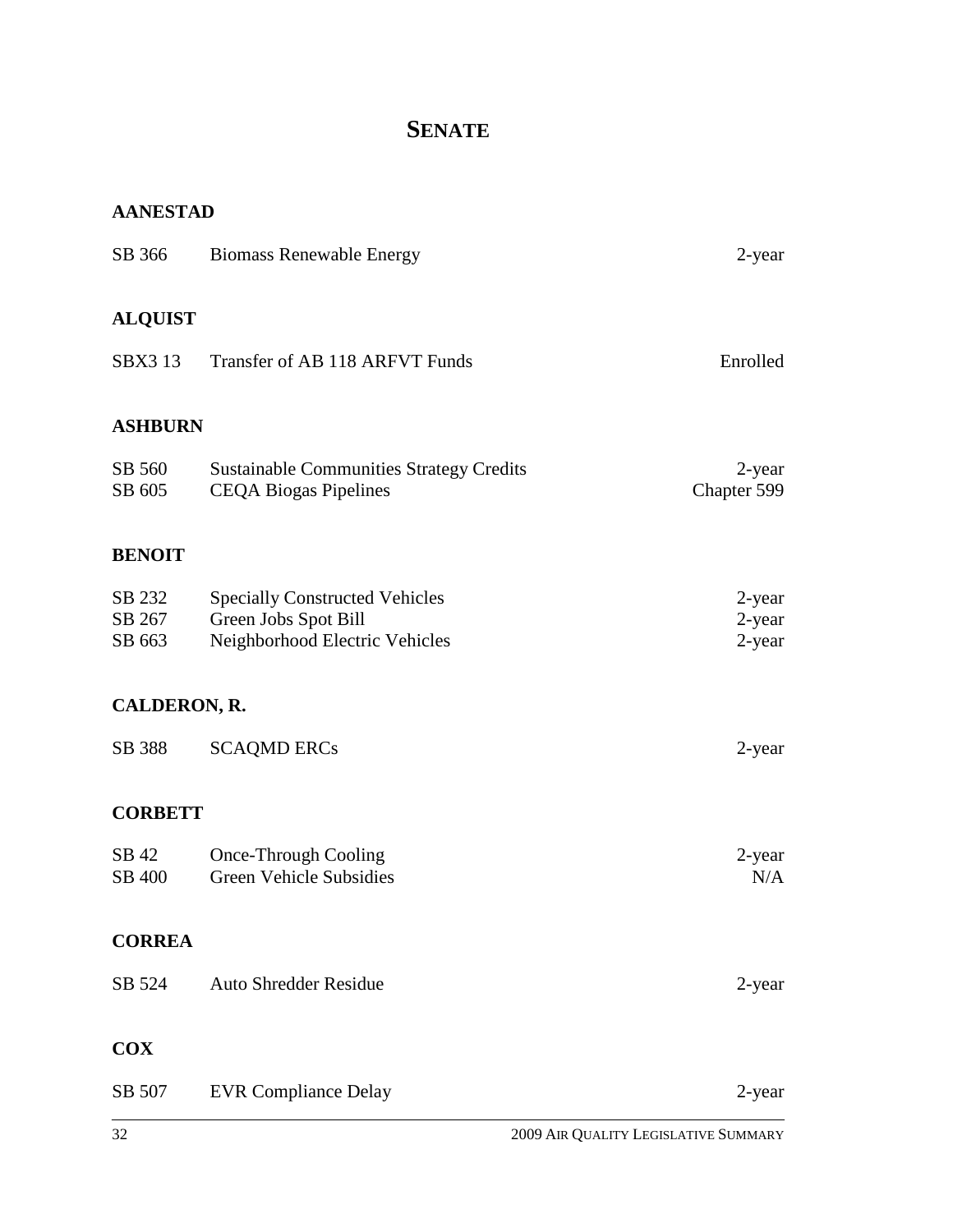### **DENHAM**

| SBX <sub>2</sub> 8                                         | <b>Construction Equipment Regulation Delay Dead</b>                                                                                                       | Dead                                                    |
|------------------------------------------------------------|-----------------------------------------------------------------------------------------------------------------------------------------------------------|---------------------------------------------------------|
| <b>DESAULNIER</b>                                          |                                                                                                                                                           |                                                         |
| SB 406<br>SB 686<br>SB 811                                 | Climate Change Vehicle Registration Fee<br><b>CEQA</b> Exemptions<br><b>Specially Constructed Vehicle Registration</b>                                    | Vetoed<br>2-year<br>Vetoed                              |
|                                                            | <b>MORENO-DUCHENY</b>                                                                                                                                     |                                                         |
| SB 51<br>SBX31<br>SBX32                                    | <b>Salton Sea Restoration Council</b><br>2009-10 Budget Act<br>Changes to 2008-09 Budget Act                                                              | $2$ -year<br>Chapter 1<br>Chapter 2                     |
| <b>DUTTON</b>                                              |                                                                                                                                                           |                                                         |
| SB 295                                                     | <b>Economic Analysis</b>                                                                                                                                  | $2$ -year                                               |
| <b>FLOREZ</b>                                              |                                                                                                                                                           |                                                         |
| SB 194<br>SB 225<br>SB 301<br>SB 382<br>SBX <sub>2</sub> 3 | <b>Community Equity Investment</b><br><b>ERCs</b><br>Water Supply Reliability Bond<br><b>Agricultural Burning</b><br>Carl Moyer Grants for Farm Equipment | $2$ -year<br>$2$ -year<br>2-year<br>Vetoed<br>Chapter 1 |
| <b>HANCOCK</b>                                             |                                                                                                                                                           |                                                         |
| SB 83<br>SB 205<br>SB 333                                  | Vehicle Registration Fee for Congestion<br>Vehicle Registration Fee for Congestion<br><b>Voluntary GHG Offset Fund</b>                                    | Chapter 554<br>$2$ -year<br>$2$ -year                   |
|                                                            | <b>HOLLINGSWORTH</b>                                                                                                                                      |                                                         |
| SB 554                                                     | <b>Residential Wood Burning</b>                                                                                                                           | 2-year                                                  |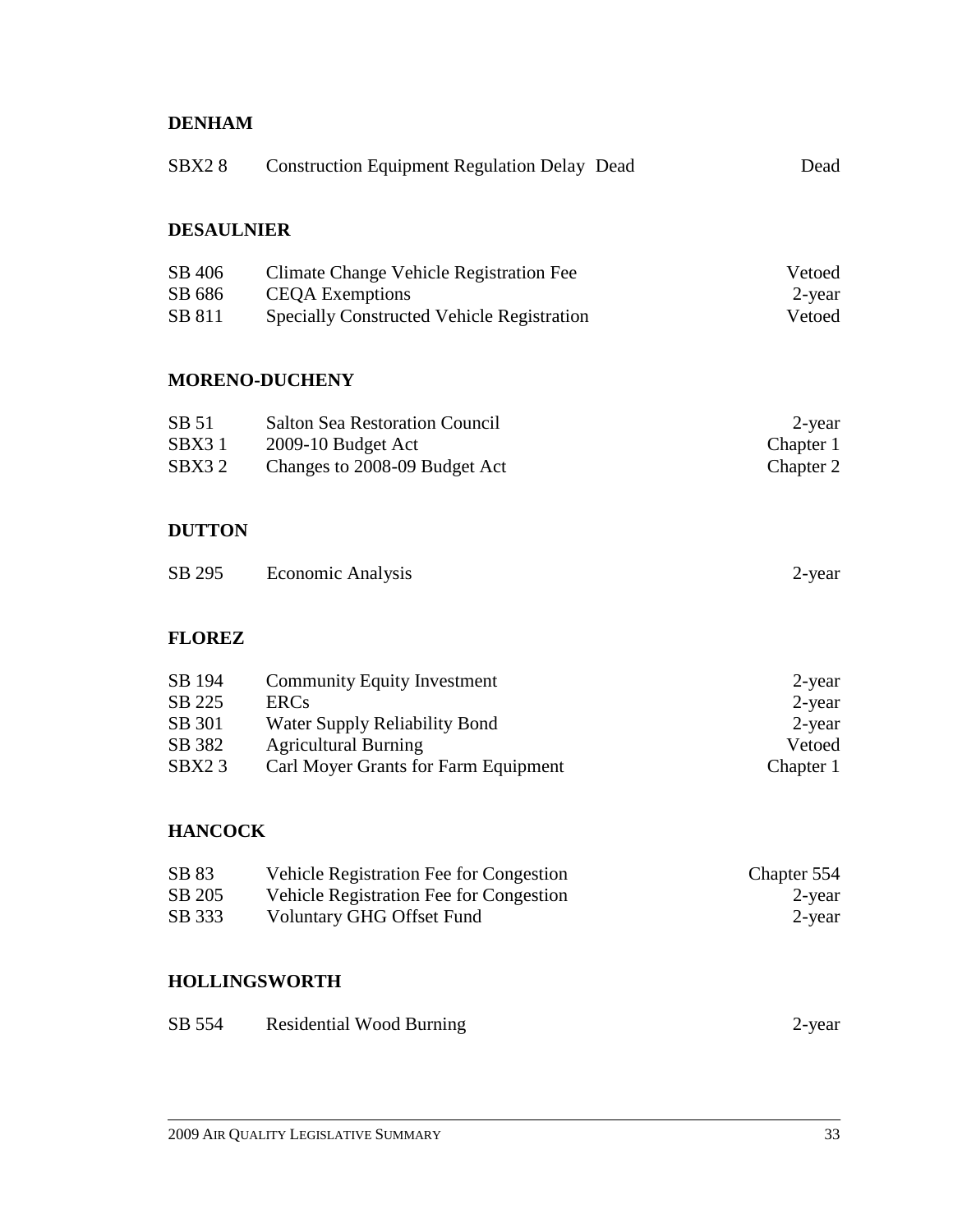#### **KEHOE**

| SB 412<br>SB 626 | Self-Generation Incentive Program<br><b>Electric Transportation Infrastructure</b> | Chapter 182<br>Chapter 355 |
|------------------|------------------------------------------------------------------------------------|----------------------------|
| <b>HUFF</b>      |                                                                                    |                            |
| SB 351           | <b>HOV Lanes Spot Bill</b>                                                         | 2-year                     |
| <b>LENO</b>      |                                                                                    |                            |
| <b>SB</b> 10     | <b>Local Assessments on Vehicles</b>                                               | N/A                        |
| LIU              |                                                                                    |                            |
| SB 391           | <b>State Transportation Plan and GHGs</b>                                          | Chapter 585                |

# **LOWENTHAL, A.**

| SB 165 | High Polluter Repair Account              | N/A         |
|--------|-------------------------------------------|-------------|
| SB 450 | <b>SCAQMD ERCs for Essential Services</b> | 2-year      |
| SB 518 | Parking Subsidies Menu                    | 2-year      |
| SB 579 | <b>SCAOMD ERCs for Essential Services</b> | 2-year      |
| SB 632 | Air Pollution Mitigation at Ports         | 2-year      |
| SB 734 | Vehicle Weight (Code Cleanup)             | Chapter 200 |

#### **NEGRETE MCLEOD**

| SB 32<br>Feed-in-Tariff for Renewables | Chapter 328 |
|----------------------------------------|-------------|
|----------------------------------------|-------------|

#### **OROPEZA**

| SB 104 | Nitrogen Trifluoride          | Chapter 331 |
|--------|-------------------------------|-------------|
| SB 124 | School Bus Idling Enforcement | Chapter 561 |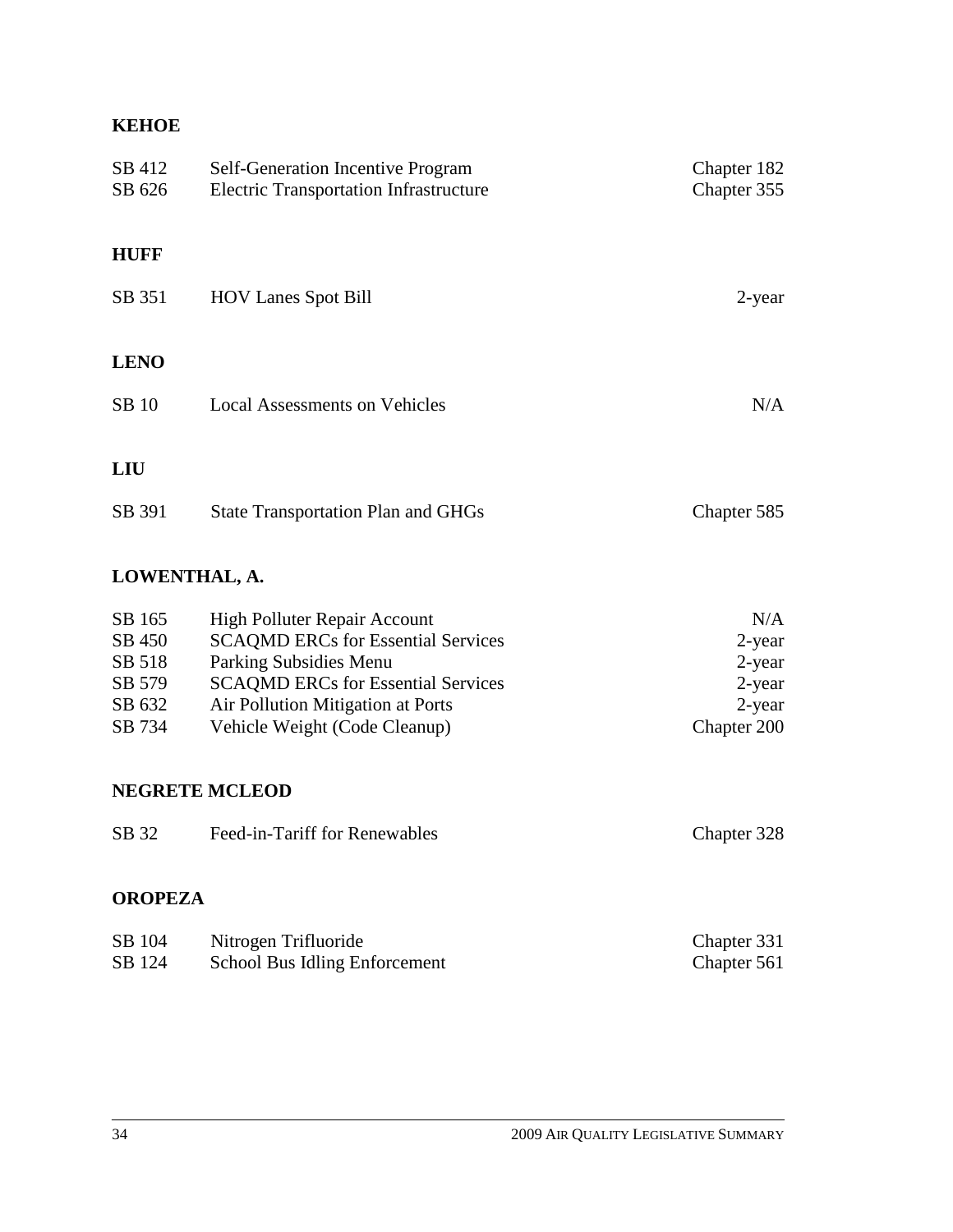# **PADILLA**

| SB 17  | <b>Smart Grid Deployment Plan</b>       | Chapter 327 |
|--------|-----------------------------------------|-------------|
| SB 128 | California Climate Change Institute     | 2-year      |
| SB 408 | CEQA Exemption for LEED Green Buildings | 2-year      |

#### **PAVLEY**

| SB 31  | <b>Climate Mitigation Revenue Allocations</b> | $2$ -year   |
|--------|-----------------------------------------------|-------------|
| SB 144 | <b>Forestry Carbon Sequestration</b>          | $2$ -year   |
| SB 435 | <b>Smog Check for Motorcycles</b>             | $2$ -year   |
| SB 443 | <b>Toxicity Review of Cleaning Products</b>   | 2-year      |
| SB 488 | <b>Energy Usage Information</b>               | Chapter 352 |

#### **ROMERO**

| SB 359 | <b>Public Records Exemptions</b> | Chapter 584 |
|--------|----------------------------------|-------------|
|        |                                  |             |
|        |                                  |             |

## **RUNNER**

| SB 468 | Air Pollution Spot Bill | $2$ -year |
|--------|-------------------------|-----------|
|--------|-------------------------|-----------|

#### **SIMITIAN**

| RPS 33 Percent by 2020        | Vetoed      |
|-------------------------------|-------------|
| RPS 33 Percent by 2020        | Vetoed      |
| Liquefied Natural Gas         | 2-year      |
| Parking Cash-Out: Tax Credits | $2$ -year   |
| Parking Cash-Out Program      | Chapter 359 |
|                               |             |

#### **STEINBERG**

| SB 575 | <b>Regional Planning Housing Timelines</b> | Chapter 354 |
|--------|--------------------------------------------|-------------|
| SB 675 | Green Jobs                                 | 2-year      |
| SB 721 | Climate Action Team                        | 2-year      |
| SB 722 | Penalty for GHG Offset Fraud               | 2-year      |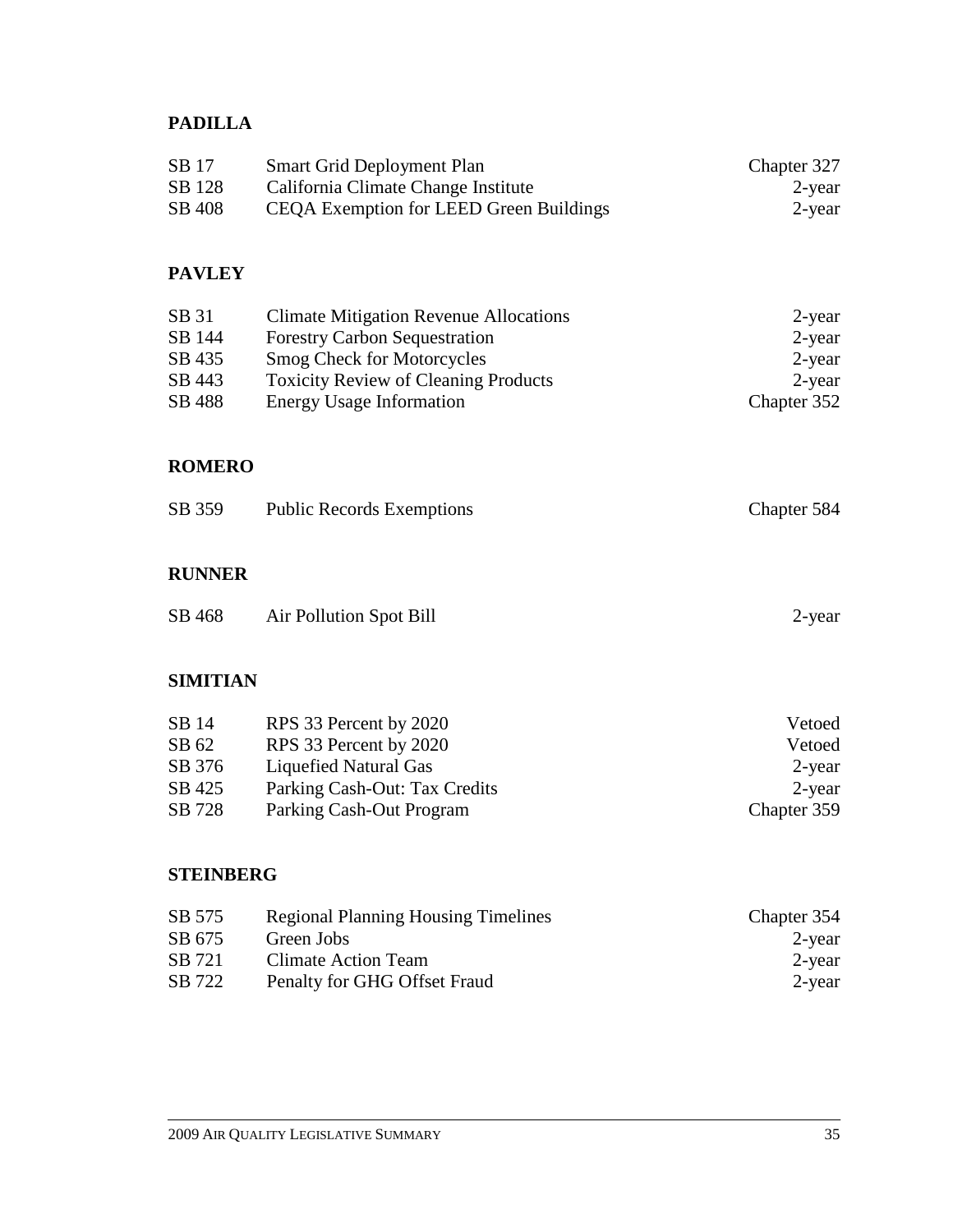#### **STRICKLAND, T.**

| SB 462 | Diesel Emission Control Tax Credit            | $2$ -year |
|--------|-----------------------------------------------|-----------|
| SB 463 | Renewable Energy Tax Credit                   | $2$ -year |
| SB 464 | Diesel Emission Control Tax Credit            | $2$ -year |
| SB 685 | Suspended Salaries for Boards and Commissions | $2$ -year |

### **WALTERS**

| SB 729 | Climate Change Spot Bill | 2-year |
|--------|--------------------------|--------|
|--------|--------------------------|--------|

#### **WIGGINS**

| SB <sub>7</sub> | Carry Forward for Net Metering              | $2$ -year                   |
|-----------------|---------------------------------------------|-----------------------------|
| SB 215          | Land Use Boundaries                         | Chapter 570                 |
| SB 542          | Solar Energy and Energy Efficiency Programs | $2$ -year                   |
| <b>SCR 15</b>   | Earth Hour                                  | <b>Resolution Chapter 6</b> |

# **WRIGHT**

| <b>Small Business Analysis</b>            | 2-year      |
|-------------------------------------------|-------------|
| <b>Historic Motor Vehicles</b>            | $2$ -year   |
| <b>SCAQMD ERCs for Essential Services</b> | 2-year      |
| RPS 33 Percent by 2020                    | 2-year      |
| <b>SCAOMD ERCs for Essential Services</b> | Chapter 206 |
| Delay of EVR                              | 2-year      |
|                                           |             |

#### **YEE**

| SB 535 | <b>HOV Lanes</b> | 2-year |
|--------|------------------|--------|
|--------|------------------|--------|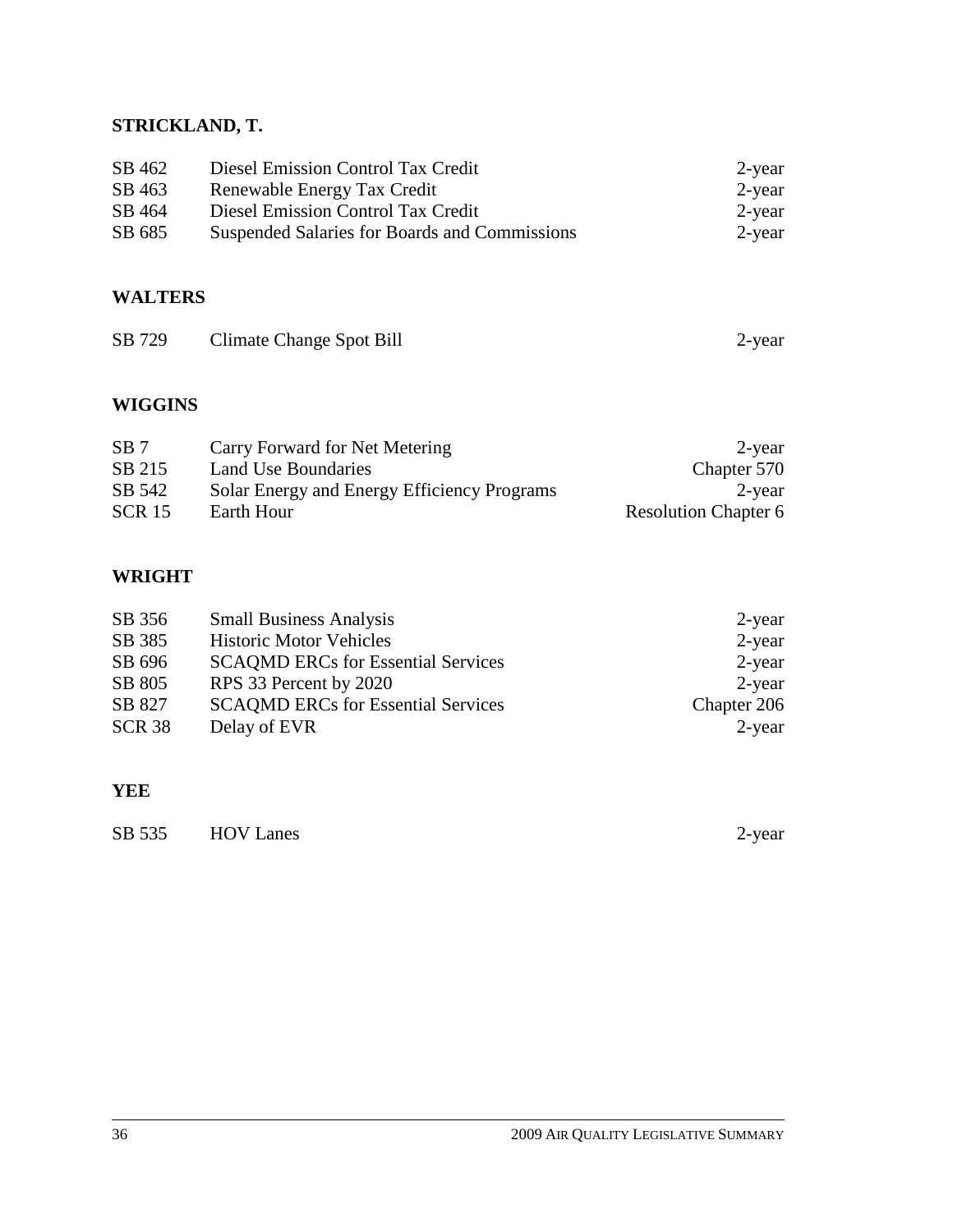# **SENATE COMMITTEES**

#### **SENATE BUSINESS, PROFESSIONS AND ECOMOMIC DEVELOPMENT COMMITTEE**

| SB 821 | <b>Revisions for DCA Boards</b>        | Chapter 307 |
|--------|----------------------------------------|-------------|
|        | SENATE ENVIRONMENTAL QUALITY COMMITTEE |             |
| SB 832 | Diesel Pollution Control Loans         | Chapter 643 |

## **SENATE LOCAL GOVERNMENT COMMITTEE**

| Chapter 332 |
|-------------|
|             |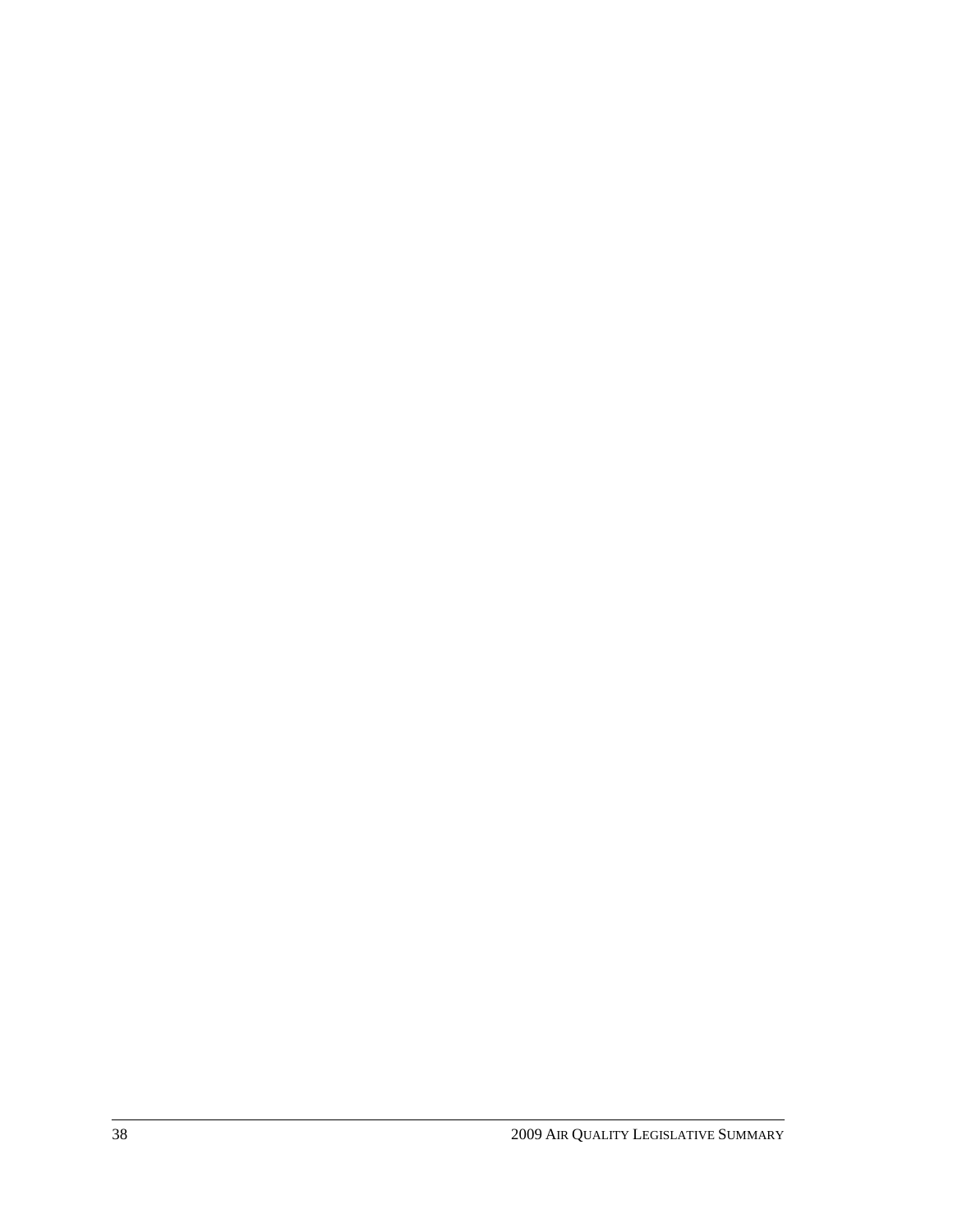# **ASSEMBLY BILLS**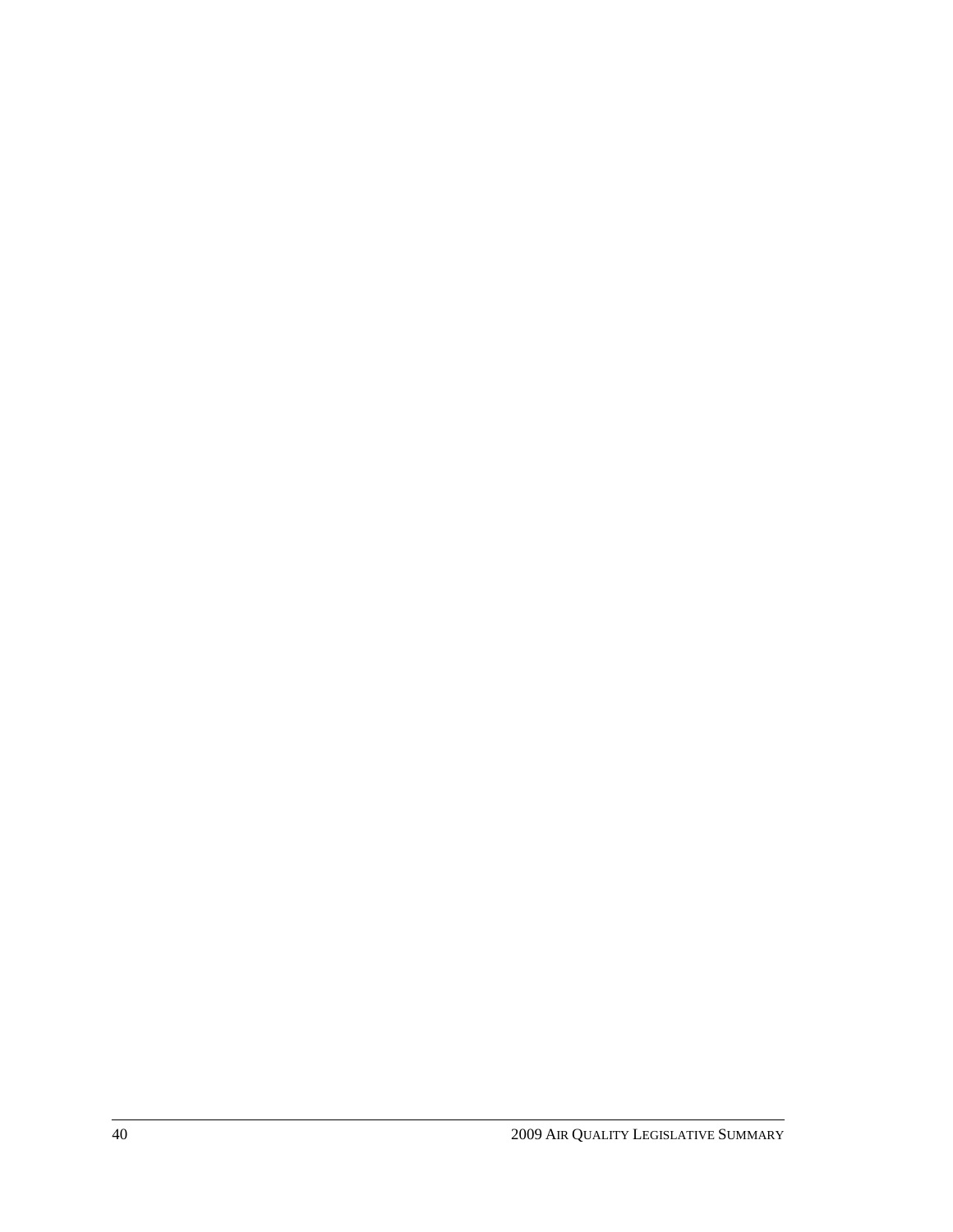#### 2009 AIR QUALITY LEGISLATIVE SUMMARY 41

# **AB 19 Ruskin Consumer Product Carbon Labeling 2-year**

Requires ARB to establish a voluntary program for labeling consumer products based on their global warming impact as compared to similar products, subject to certain determinations. The bill establishes mandatory and discretionary program elements.

#### **AB 21 Krekorian RPS 33 Percent by 2020 Vetoed**

Makes a change in SB 14 (Simitian) relating to renewable energy resources in order to correct a drafting error to a date in the provision concerning the percentages of electricity from eligible renewable energy resources a retail seller of electricity must procure. The correction requires the retail seller to procure 20 percent by 2013, instead of 2012. AB 21 also includes the attempted concession to the Administration by changing "hourly" to "24-hour" on certain energy delivery provisions. This bill is similar to SB 62 (Simitian). This bill becomes operative only if AB 64 (Krekorian) and SB 14 (Simitian) are chaptered.

#### **AB 28 Jefferies Limits on Natural Gas Engine Rules 2-year**  Prohibits local air districts from imposing specified emission, testing, and reporting requirements for natural gas engines.

# **AB 44 Blakeslee Renewable Energy Storage 2-year**

Creates incentives for IOUs and nonutility companies to build devices that store energy produced from renewable facilities.

### **AB 45 Blakeslee DG Small Wind Systems Chapter 404**

Reenacts a lapsed authorization for local governments to adopt ordinances for the installation of small wind energy systems, and requires local governments that have not provided such authorization by a specified date to approve applications for small wind energy systems by right if certain conditions are met by the applicants.

# **AB 64 Krekorian RPS 33 Percent by 2020 Vetoed**

Implements renewable energy generation and transmission siting and procurement reforms to help speed the deployment of renewable resources in California necessary to meet a new goal of having 33 percent of California electricity load served by renewable resources under SB 14 (Simitian). This bill becomes operative only if both it and SB 14 are chaptered.

#### **AB 96 Ruskin RUST Funds for EVR Chapter 69**  Provides \$8 million for grants and loans to assist gas station operators in meeting EVR regulations. Also see AB 1188 (Ruskin). Urgency bill.

#### **AB 118 Logue Repeal of AB 32 2-year**  Repeals AB 32, the California Global Warming Solutions Act of 2006, in its entirety.

The bill eliminates most goals and authorities for the state's climate change prevention and mitigation program.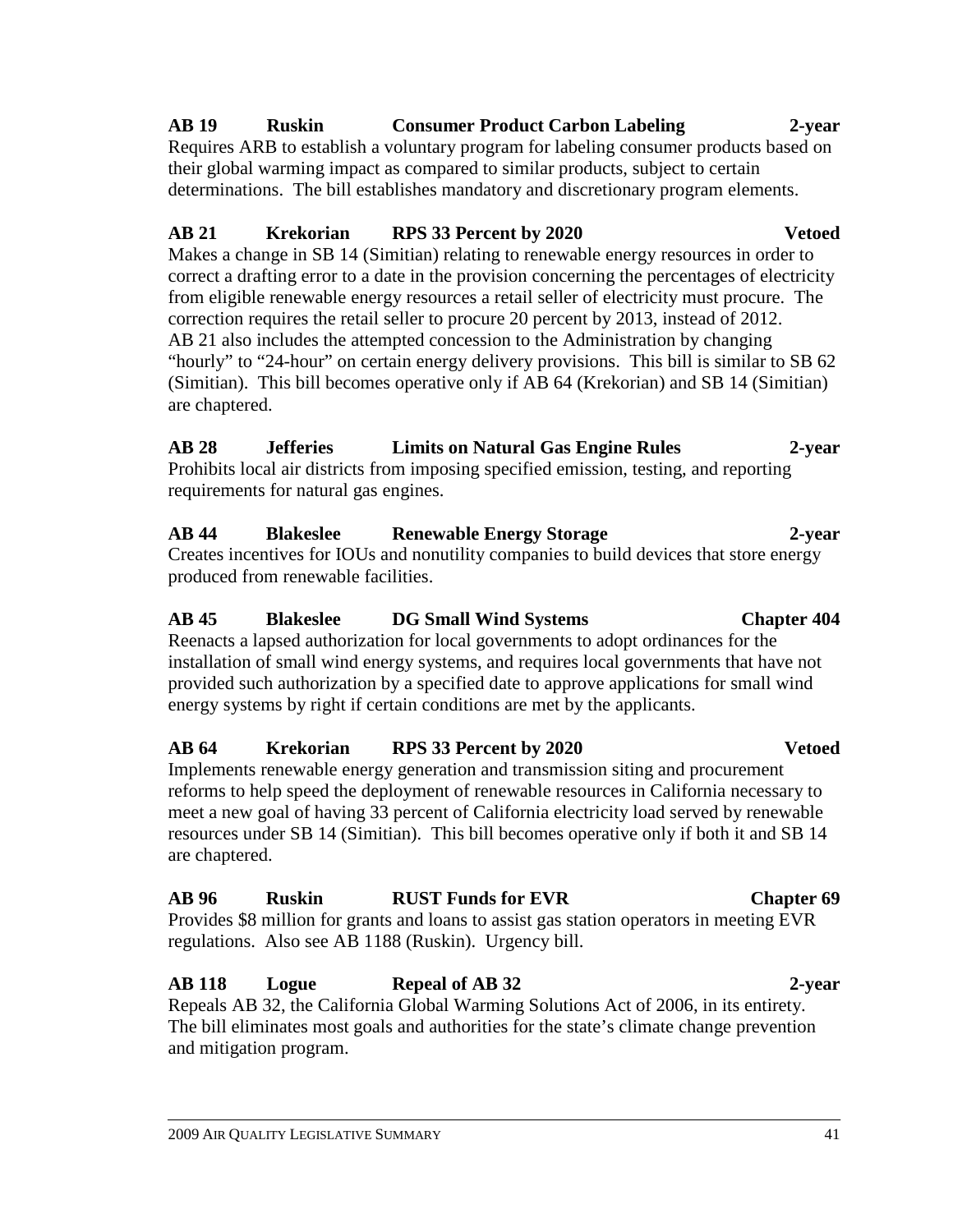#### **AB 177 Price Green Economy Inclusion Act N/A**

Originally contained legislative findings and declared the need for inclusion of economic opportunities for low-income individuals and ethnic minority communities in State efforts to reduce global warming. The bill was subsequently amended and no longer relates to air quality.

### **AB 210 Hayashi Local Green Building Standards Chapter 89**

Specifies that a local government may adopt more restrictive green building standards than state standards based upon local climatic, geological, or topographical conditions.

#### **AB 212 Saldaña Zero Net Energy Residential Buildings 2-year**  Mandates CEC to require new residential construction after January 1, 2020, or when CEC determines that the use of solar photovoltaic technology is cost effective, which ever is later, to be zero net energy buildings.

#### **AB 222 Adams RPS Generation From Biorefineries 2-year**  Allows energy generated from a "biorefinery" to count under RPS as long as the biorefinery conforms to existing air and water quality laws.

**AB 228 Huffman Outdoor Lighting Efficiency 2-year**  Requires CEC to adopt, by December 31, 2011, energy efficiency standards for outdoor lighting of at least 80 lumens per watt which shall be effective not later than January 1, 2015.

#### **AB 231 Huffman Climate Protection Trust Fund 2-year** Establishes the state's Climate Protection Trust Fund for the accumulation of climate

mitigation fee revenue and identifies general areas for expenditure of these funds.

# **AB 238 Adams Renewable Energy Resources 2-year**

Revises legislative findings and declarations to declare that new and modified electric transmission facilities, including the employment of smart grid technologies, may be necessary to facilitate the state achieving its energy efficiency goals and renewable portfolio standard targets.

#### **AB 262 Bass Administration of Federal Energy Funds Chapter 227**  Provides direction and authorization to CEC regarding the use of money received pursuant to the federal ARRA for energy-related activities. The bill authorizes the appropriate state energy and water agencies to administer ARRA funding and directs them to adhere to the principle of accountability while also adhering to existing state policies to promote energy efficiency, including green building practices, promote water conservation, promote the development and use of renewable energy resources, protect the environment, and provide green job training. The bill appropriates \$113,093,000 to CEC from the Federal Trust Fund for expenditure consistent with ARRA.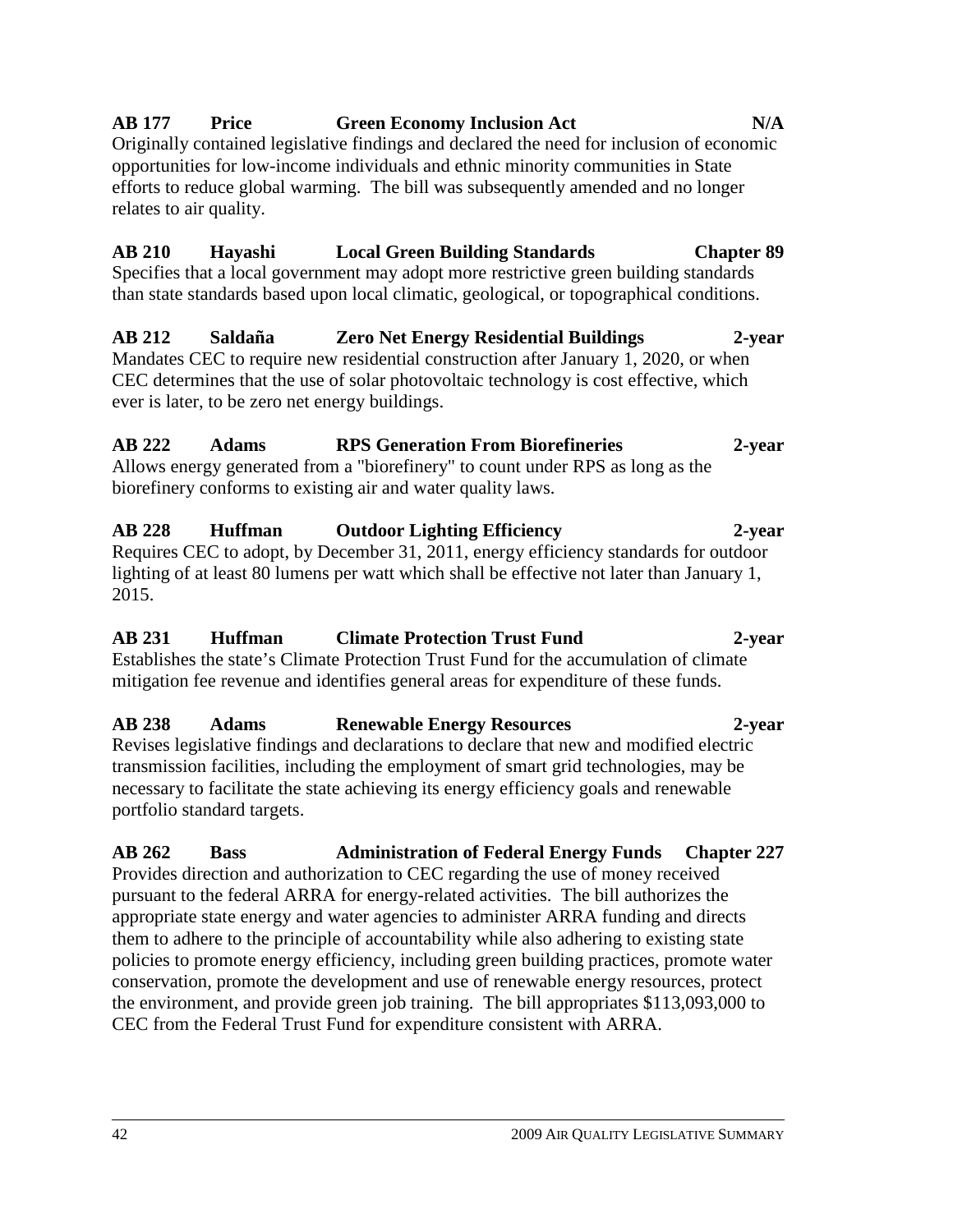# **AB 282 ATC Prop. 1B Transportation Funds Chapter 229**

Requires that any interest or other return that cities and counties earn from the investment of their allocation of local street and road funds under Proposition 1B bond funds be used for improvements to transportation facilities.

#### **AB 283 Chesbro Solid Waste Producer Responsibility 2-year**  Authorizes CIWMB to develop product stewardship protocols and encourage manufacturers to research waste-reducing alternatives in product design, packaging, and disposal. This bill is part of a bill package with AB 478 and AB 479 to codify solid waste measures proposed in the AB 32 Scoping Plan.

**AB 318 Emmerson Vehicle Registration Amnesty Fee Chapter 235**  Permits DCA/BAR to charge a vehicle owner who applies to participate in a vehicle registration amnesty program a fee of \$160 for each inspection conducted by a referee station as required by the amnesty program established by AB 619 (Emmerson, Chapter 420, Statutes of 2008).

**AB 376 Nava Voluntary GHG Emission Offsets 2-year**  Establishes basic standards for claims and advertising of GHG emission reductions from consumer products. The bill requires that emission offsets be registered and traceable. The bill also establishes a penalty of up to \$10,000 for selling fraudulent offsets or selling legitimate reductions more than once.

#### **AB 397 Jeffries SCAQMD Board Election 2-year**  Requires SCAQMD to be divided into 13 divisions of "substantially equal" population and hold elections for the district's board members commencing with the 2012 general election.

# **AB 400 De Leon Budget Transparency Chapter 440**

Requires the Financial Information System for California to incorporate budget transparency components that allow public access, via the Internet, to data on general fund and federal fund expenditures exceeding \$5,000, including the small portion of ARB's budget that comes from the general fund and federal sources.

### **AB 413 Fuentes Energy Rates 2-year**

Makes several changes to the state's regulation of electricity, allows for increases in some residential electricity rates, increases the ability of retail customers to purchase electricity directly from generators, prohibits mandatory time-variant pricing, and makes changes to existing energy efficiency programs.

# **AB 414 Galgiani Carl Moyer Truck Funds 2-year**

Requires ARB to develop and implement a heavy-duty fleet vehicle trade-down program and makes replacement of older model commercial vehicles with newer model vehicles eligible for Carl Moyer funding.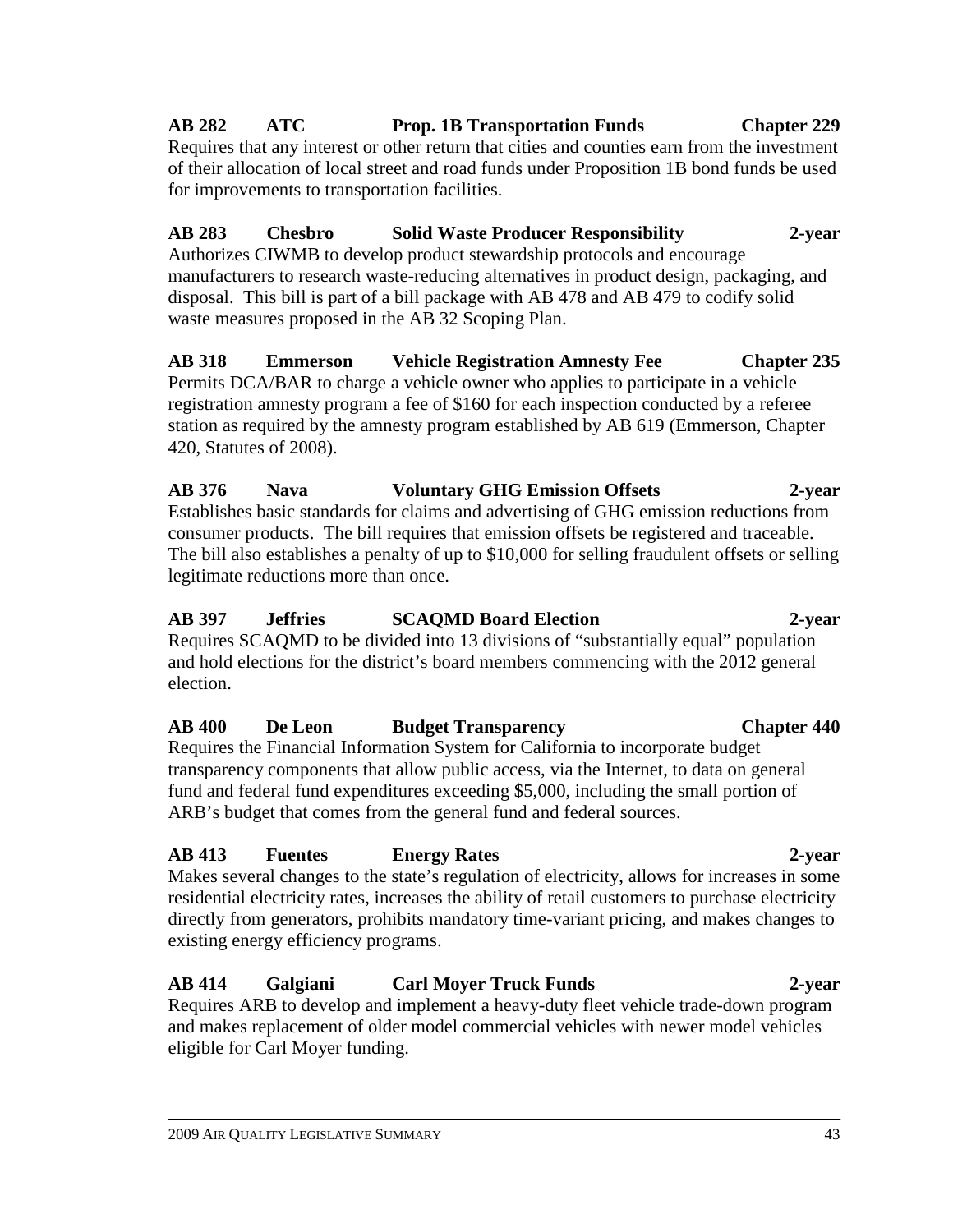#### **AB 433 Ammiano Building Ventilation Standards 2-year**

Directs the Department of Housing and Community Development to develop building ventilation standards by July 1, 2012, for newly constructed buildings. The bill requires standards for new buildings: (a) in areas that have ambient annual average PM 2.5 concentrations greater than 12 micrograms per cubic meter, (b) located within 500 feet of freeways and roadways, and (c) with 10 units or more.

#### **AB 453 Garrick EVR Penalties 2-year**

Limits the fines imposed on a gasoline service station that failed to meet the April 1, 2009, EVR compliance deadline if a station has met EVR installation requirements by June 30, 2009, or if the station: (a) applied for an air district EVR permit by April 1, 2009, and (b) has entered into a compliance agreement with the air district on or before June 30, 2009. The bill limits penalties to a total of no more than \$1,000 for all violations that occur between April 1, 2009, and December 31, 2009. Also see ABX3 30 (Garrick), AB 1384 (Miller), SB 507 (Cox), and SCR 38 (Wright). Urgency bill.

**AB 478 Chesbro Solid Waste Recycling and Management 2-year**  Requires ARB, in the development and implementation of GHG reduction measures, to consult with CIWMB on measures intended to reduce GHGs associated with solid waste management and disposal. This bill is part of a bill package with AB 283 and AB 479 to codify solid waste measures proposed in the AB 32 Scoping Plan.

### **AB 479 Chesbro Commercial Solid Waste Recycling 2-year**

Requires CIWMB to ensure that 75 percent of the solid waste generated in California is source reduced, recycled, or composted by January 1, 2020, and annually thereafter. The bill requires local waste management agencies to establish commercial recycling programs. The bill also makes changes related to solid waste management planning, administration, permitting, and reporting of disposal activities. This bill is part of a bill package with AB 283 and AB 478 to codify solid waste measures proposed in the AB 32 Scoping Plan.

#### **AB 531 Saldaña Nonresidential Energy Benchmarking 2-year**

Revises a provision of current law that requires an owner or operator of a nonresidential building to disclose Energy Star Portfolio Manager benchmarking data to a prospective buyer, lessee of the entire building, or lender to instead do so based on a schedule of compliance established by CEC. Building energy benchmarking is associated with GHG benefits resulting from energy efficiency activities.

**AB 560 Skinner Net Energy Metering 2-year**  Increases, from 2.5 percent to 5 percent, the percentage of an electric utility's peak load that may be provided by customers operating solar or wind systems under a net energy metering tariff. The bill also prohibits solar installations of greater than 250 kilowatts from being done by a C-46 licensee and states that contractors holding class C-46 licenses as of January 1, 2010, shall be deemed qualified to take the class C-10 license examination.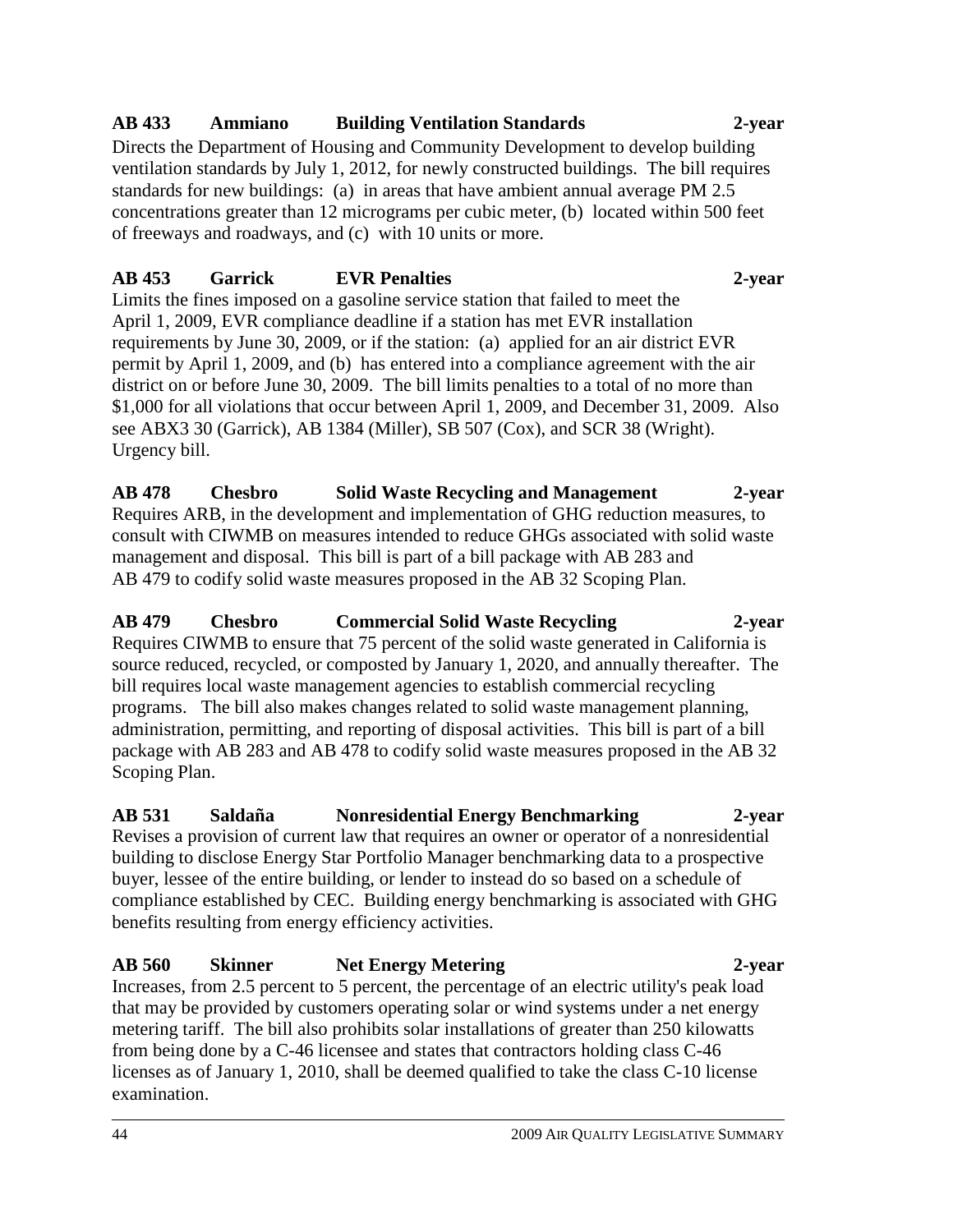#### **AB 579 Huber Audit of State Boards and Commissions Vetoed**  Requires the State Auditor to annually audit the workload of salaried board members or

commissioners of at least two boards or commissions.

# **AB 596 Evans Community Planning Grants 2-year**

Establishes the Community Planning Grant and Loan Fund for projects that improve sustainability and livability of California's communities by reducing contributions to global warming. The bill also authorizes the Strategic Growth Council to expend the revenues in the fund, upon appropriation by the Legislature, for competitive grants.

#### **AB 610 Caballero Land Use Planning 2-year**  Requires the Office of Planning and Research to advise and educate local agencies and

other interested stakeholders about the role that public-private partnerships can play in planning, studying, designing, financing, constructing, operating, maintaining, or managing local infrastructure projects.

**AB 658 Hayashi Nontoxic Dry Cleaning Incentives 2-year**  Increases the grant amount allowable under the Nontoxic Dry Cleaning Incentive Program from \$10,000 to \$20,000 per grant.

**AB 670 Berryhill, B. HOV Lane Access for Veterans 2-year**  Permits a veteran or active duty member of the United States Armed Forces to use HOV lanes, regardless of occupancy level.

**AB 672 Bass Prop. 1B Letters of No Prejudice Chapter 463**  Authorizes letters of no prejudice for certain bond-funded transportation projects for which bond funding is not yet available. The bill allows projects—including those in the Goods Movement Emission Reduction Program and the Lower-Emission School Bus Program—to move forward using other funds until Prop. 1B bond funds become available.

**AB 739 Fuller Wind Energy 2-year**  States the Legislature's intent to enact legislation to encourage the use and siting of wind energy facilities.

# **AB 758 Skinner Energy Auditing Chapter 470**

Requires CEC to develop and implement a comprehensive program to achieve greater energy savings in existing residential and nonresidential building stock, including energy assessments, cost-effective energy efficiency improvements, financing options, public outreach, and education efforts.

#### **AB 782 Jeffries Sustainable Communities Strategies 2-year**  Prohibits judicial review of ARB and local government decisions related to GHG emissions and land use. This bill also expands CEQA exemptions to any project which is currently available only to a residential project.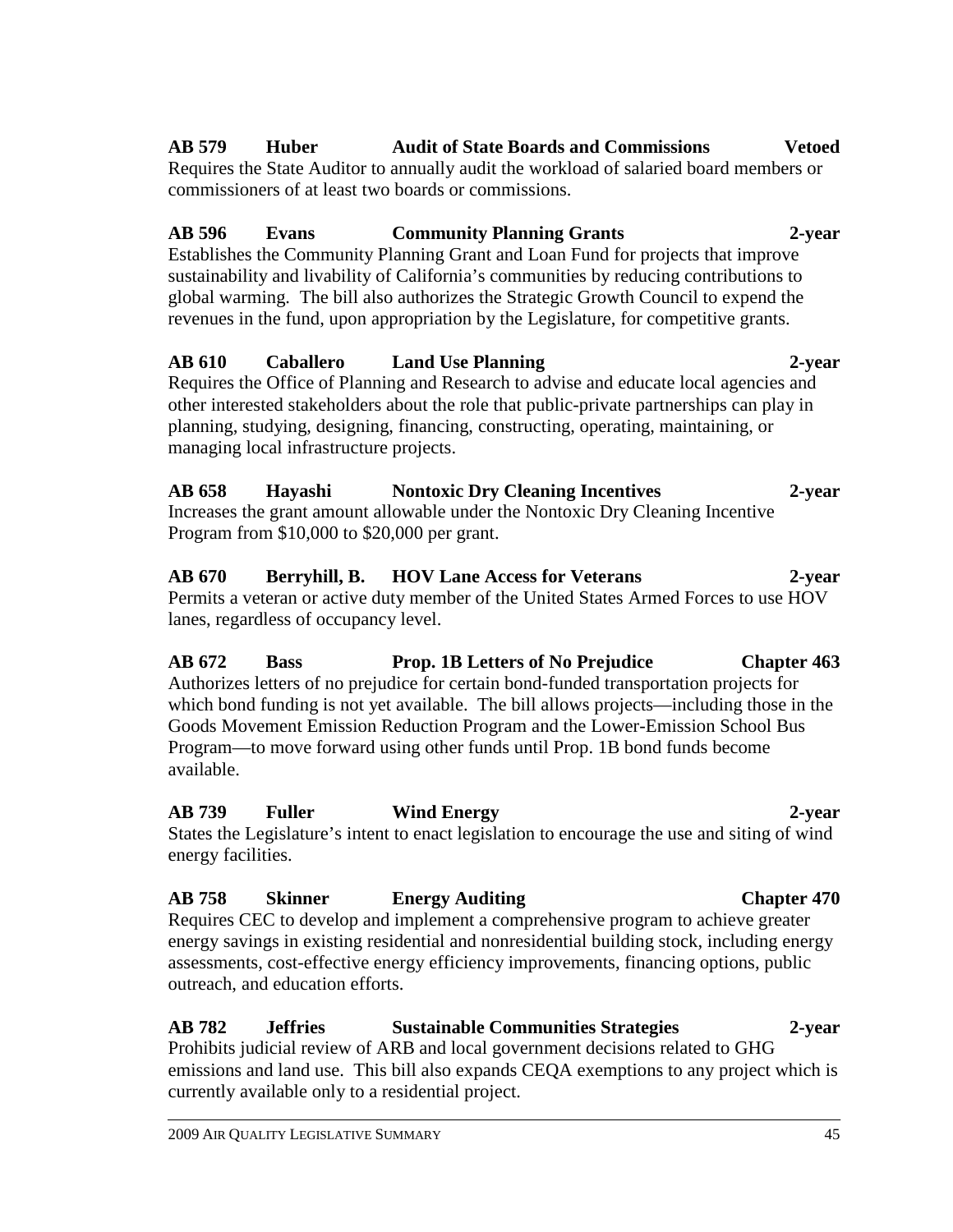### **AB 821 Brownley Safer School Cleaning Products 2-year**

Requires all school districts and all nonpublic elementary and secondary schools with 50 or more pupils, by the 2010–11 school year or when it is economically feasible, to purchase and use exclusively environmentally preferable cleaning and cleaning maintenance products.

# **AB 823 Hill Vehicle Smog Check Repair Assistance Vetoed**

Limits the availability of vehicle repair assistance funds to vehicle owners with incomes less than 225 percent of the federal poverty level.

#### **AB 828 Lieu Green Building Standards Vetoed**  Requires the California Buildings Standards Commission to seek and respond to input from specified state agencies when developing green building standards and explicitly authorizes CEC to adopt voluntary green building standards.

#### **AB 835 Monning Pesticide VOC Inventory Update 2-year**  Requires ARB to update the commercial structural and agricultural use pesticide VOC emissions inventory on an annual basis. The bill also requires registration of less toxic pesticides.

**AB 846 Torrico Inflation Factor for Penalties 2-year**  Requires inflation to be included as a factor in setting civil and administrative penalties. This bill also requires that penalties be sufficient to recover any economic benefit derived by the violator.

**AB 859 Jones Smog Check Repair Assistance Program 2-year**  Requires vehicles 15 years and older to undergo annual smog check inspections and changes the amounts of financial assistance available for vehicle repair and the eligibility for that assistance.

**AB 881 Huffman Sonoma County Climate Protection Chapter 375**  Establishes the Sonoma County Regional Climate Protection Authority to perform GHG emission reduction coordination and implementation activities within the boundaries of Sonoma County and to assist local government entities in meeting their GHG emission reduction goals.

#### **AB 892 Furutani Reversion of Prop. 1B Air Quality Funds Chapter 483**  Allows Prop.1B goods movement funds awarded to emission reduction projects that do not go forward to either be reassigned to another similar project by the air district or port or to revert back to ARB for reallocation.

#### **AB 915 Logue Hydroelectric RPS Eligibility 2-year**  Provides that when a retail seller is calculating the amount of eligible renewable electricity it must procure to meet its 20 percent of retail sales RPS obligation, the retail seller may subtract the portion of retail sales that are met by hydroelectric facilities that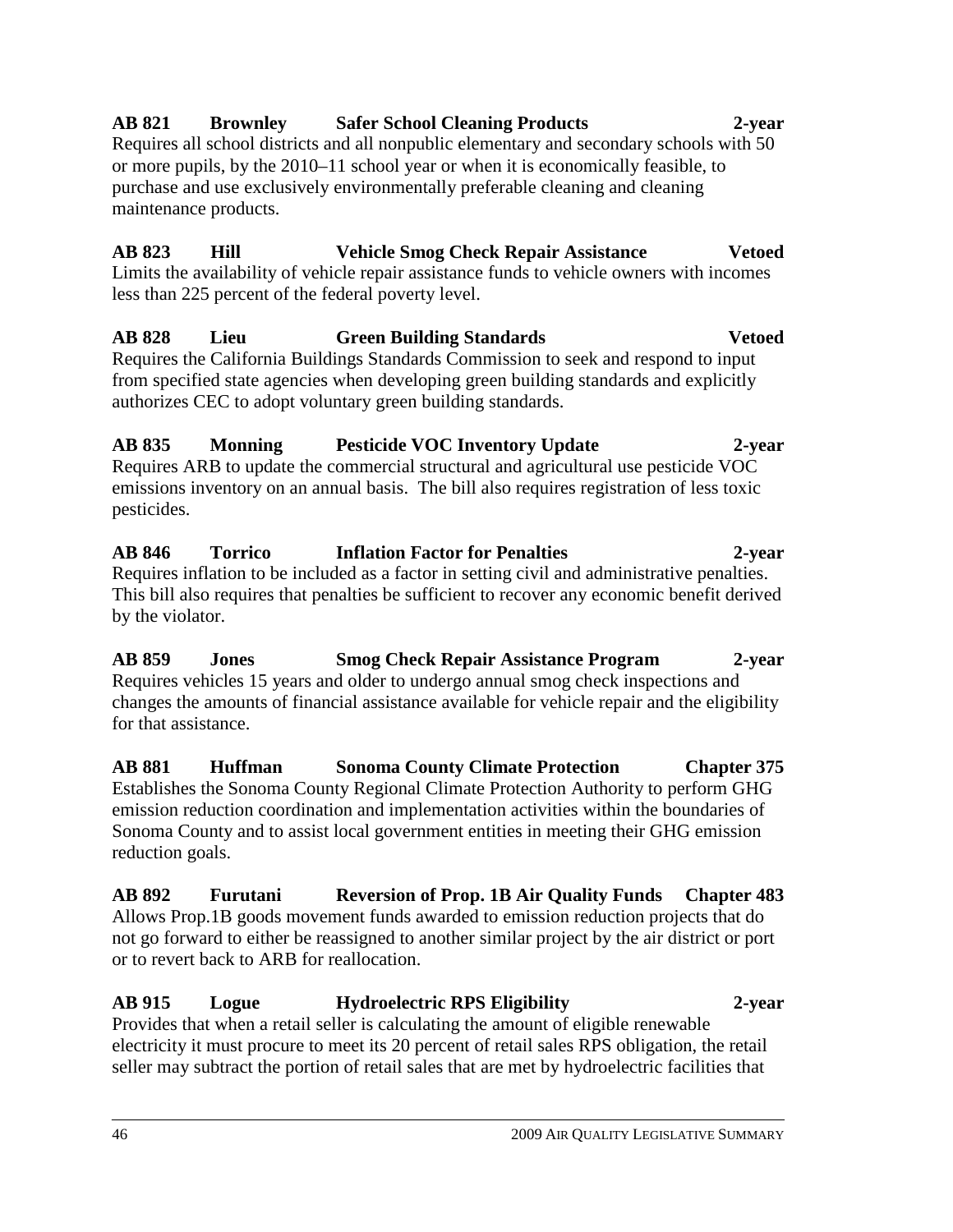are larger than 30 MW from its total retail sales. This effectively reduces the RPS obligation of any retail seller of electricity that procures some electricity from large hydroelectric facilities.

# **AB 920 Huffman Solar and Wind DG Net Metering Chapter 376**

Expands the current net metering programs for wind and solar to allow the net-metered customers to sell any excess electricity they produce over the course of a year to their electric utility.

**AB 922 Miller Domestic Biodiesel Fuel Tax Exemption 2-year**  Exempts biomass-based diesel fuel produced in California from in-state feedstocks from the imposition of a use fuel tax until June 30, 2014. The bill requires CEC in cooperation with the Board of Equalization to oversee the tax incentive program and report annually. Urgency bill.

#### **AB 956 Skinner Cool Pavement 2-year**

Requires Caltrans, by 2011, to establish standards for the solar reflectance of paved surfaces consistent with specified criteria. On and after January 1, 2012, the paving requirements established by Caltrans must be followed when laying pavement. The bill provides for the exception of specified surfaces, including surfaces that do not have any substantial exposure to the sun.

# **AB 1011 Jones Insurance for Green Incentives 2-year**

Requires the Insurance Commissioner to hold public hearings, collect certain information, and study the effects of environmentally friendly practices on insurance products. This bill also requires property insurers to offer green replacement coverage after a loss. Additionally, this bill authorizes insurers to claim a 20-percent credit for investments in environmental financial institutions against the amount of gross premiums tax owed by the insurer.

**AB 1016 Villines Energy Agency Reorganization 2-year**  Reorganizes and consolidates some of the state's numerous energy-related agencies and creates a Department of Energy. This bill is nearly identical to ABX3 33 (Villines).

#### **AB 1033 Nielsen Third-Party Economic Analysis 2-year**  Requires a state or local agency, before adopting or amending a regulation after January 1, 2010, to evaluate and measure the effectiveness of any regulation adopted by the state or local agency on or before January 1, 2010, to reduce GHG emissions and obtain an independent third-party economic impact analysis of any proposed regulation that the state or local agency determines would impose aggregate costs of \$1,000,000 or more on GHG emission sources subject to the proposed regulation, irrespective of the economic or noneconomic benefits of the regulation.

### **AB 1043 Fong Biofuels to Reduce GHGs 2-year**

Contains legislative findings and declarations supporting production and use of biofuels in California as a means to reduce GHG emissions and reliance on petroleum.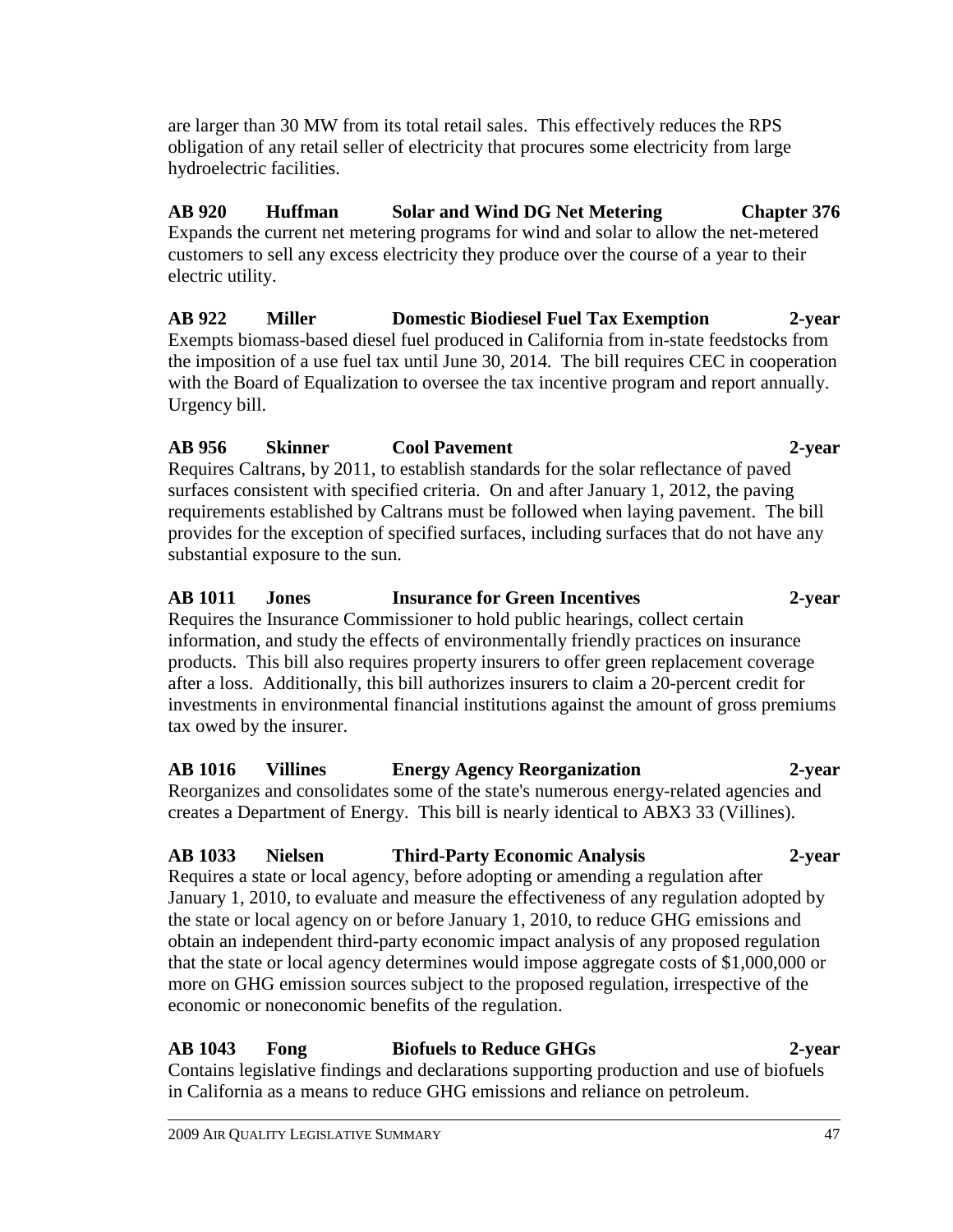#### 48 2009 AIR QUALITY LEGISLATIVE SUMMARY

#### **AB 1085 Mendoza ARB Rulemaking Disclosure Chapter 384**

Requires ARB to publish a variety of technical, theoretical, and empirical information prior to the 45-day prehearing comment period for any proposed ARB regulation.

### **AB 1091 Ruskin Climate Change Adaptation Strategy 2-year**

Allows the Natural Resources Agency to develop a climate change adaptation strategy to assess the state's vulnerability to the impacts of climate change on the state's physical and natural infrastructure. This bill provides for a multidisciplinary review of the strategy to ensure natural resources do not incur unacceptable, adverse impacts.

# **AB 1097 Eng State Vehicle Fuel Efficiency 2-year**

Prohibits agencies, departments, officers, and other state entities from purchasing or leasing motor vehicles with a fuel efficiency of less than 35 miles per gallon of gasoline.

#### **AB 1106 Fuentes Feed-In-Tariffs for Renewable Electricity 2-year**  Sunsets the current feed-in-tariff program on June 30, 2011. This bill requires CPUC to adopt feed-in-tariff rate structures and approve related standard offer contracts for eight specified renewable resources by June 1, 2011. There would be 16 total tariffs and contracts–two for each specified renewable technology at tier one for facilities sized up to five MWs and tier two for facilities sized five to ten MWs.

#### **AB 1107 Blakeslee Economic Analysis Peer Review 2-year**  Requires Cal/EPA boards and departments to prepare and submit for independent peer review any proposed regulation for which a member of the public has requested and agreed to pay for such a review. The bill allows for sequential reviews of a single proposed regulation, if requested.

#### **AB 1110 Fuentes Natural Gas Rate for Fuel Cells Chapter 508**  Defines "advanced electrical DG technology" that includes certain fuel cell technologies that are less efficient and do not utilize the excess heat produced from generation for a separate purpose and makes this technology eligible for the favorable natural gas rate established for cogeneration. Also permits CPUC or ARB to treat advanced electrical DG technology as cogeneration with regard to furthering the state's GHG reduction goals, resource adequacy requirements, or meeting RPS.

# **AB 1111 Blakeslee Sales Tax Exclusion for Renewables 2-year**

Expands the types of projects for which the California Alternative Energy and Advanced Transportation Financing Authority may authorize a sales tax exclusion to encompass sales lease-back arrangements involving facilities and equipment used to manufacture renewable energy components.

# **AB 1131 Feuer Toxic Releases and Green Chemistry 2-year**

Establishes a program within DTSC to coordinate activities of all state agencies with duties relating to pollution prevention and green chemistry and to reduce toxic life cycle emissions. The bill also transfers the state's hazardous materials emergency programs from the California Emergency Management Agency to DTSC.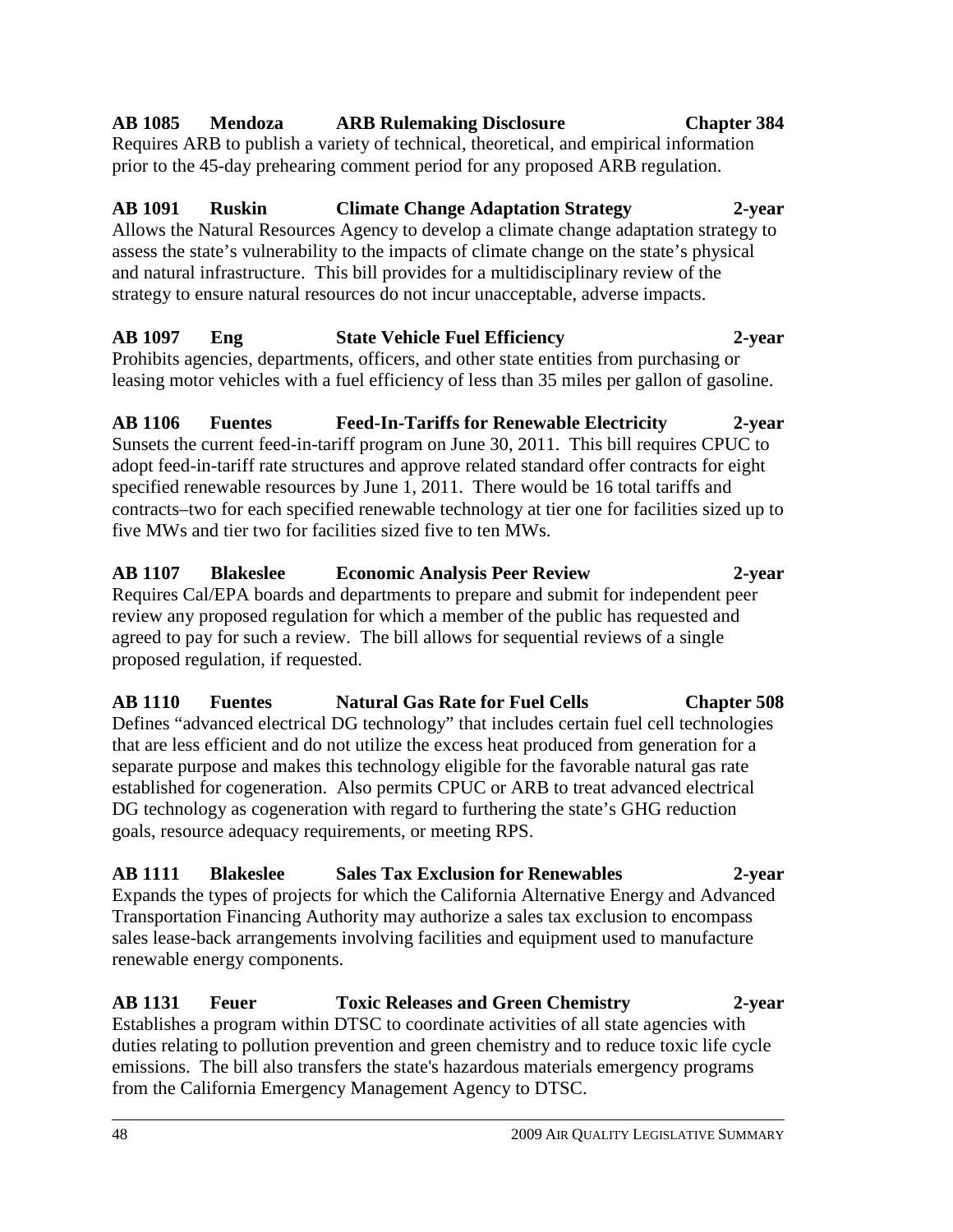#### **AB 1135 Skinner Car Registration VMT Data 2-year**  Requires vehicle owners to record their odometer readings when applying for registration renewal. The Department of Motor Vehicles must group the information into census blocks and create a database, to be published annually online, that can sort the data by block group, census tract, city, and county.

**AB 1159 Pérez , V. Tax Credits for Qualified Renewables 2-year**  Allows an income tax credit, for taxable years beginning on or after January 1, 2009, and before January 1, 2016, in an amount equal to the sales and use tax paid or incurred for the purchase of "qualified property" defined as any property used in an enterprise zone, targeted tax area, or a local military base realignment for the production or generation of renewable energy. Urgency bill.

**AB 1164 Tran Maintenance of the Codes Chapter 140**  Makes nonsubstantive changes in various provisions of law as recommended by Legislative Counsel, two of which are in ARB's code sections.

**AB 1173 Huffman Residential Fluorescent Lamp Recycling Vetoed**  Requires manufacturers of residential fluorescent lamps to establish and maintain a residential fluorescent lamp recycling program and allows manufacturers to receive funds generated from usage-based charges on electricity distribution to purchase and distribute compact fluorescent lamps under specified conditions. This bill prohibits the sale of certain luminaires and lighting fixtures for general lighting purposes.

**AB 1186 Blumenfield Parking Cash-Out in Employer Leases Vetoed**  Requires the lessor of a nonresidential building located within a nonattainment area to itemize parking costs in all lease agreements entered into or renewed on or after January 1, 2011, if the tenants of the building are provided free parking.

**AB 1188 Ruskin RUST Funds for EVR Chapter 649**  Revises the current definition of "project tank" under the RUST program to include tanks upgraded to comply with the Phase II EVR regulations. Also clarifies that individuals applying for a RUST grant before April 1, 2009, for purposes of complying with the EVR regulations, are eligible to receive 100 percent of the costs the applicant incurred up to \$50,000. Also see AB 96 (Ruskin). Urgency bill.

**AB 1212 Ruskin Feebate Vehicle Incentive Program 2-year**  Authorizes ARB to develop and implement a self-financing, revenue-neutral clean vehicle incentive (or feebate) program if ARB determines that such a program will achieve GHG emissions reductions pursuant to AB 32, the California Global Warming Solutions Act of 2006.

**AB 1234 Skinner State Capitol Energy Modernization Plan 2-year**  Requires the Department of General Services to develop a plan to modernize the State Capitol to realize energy efficiencies.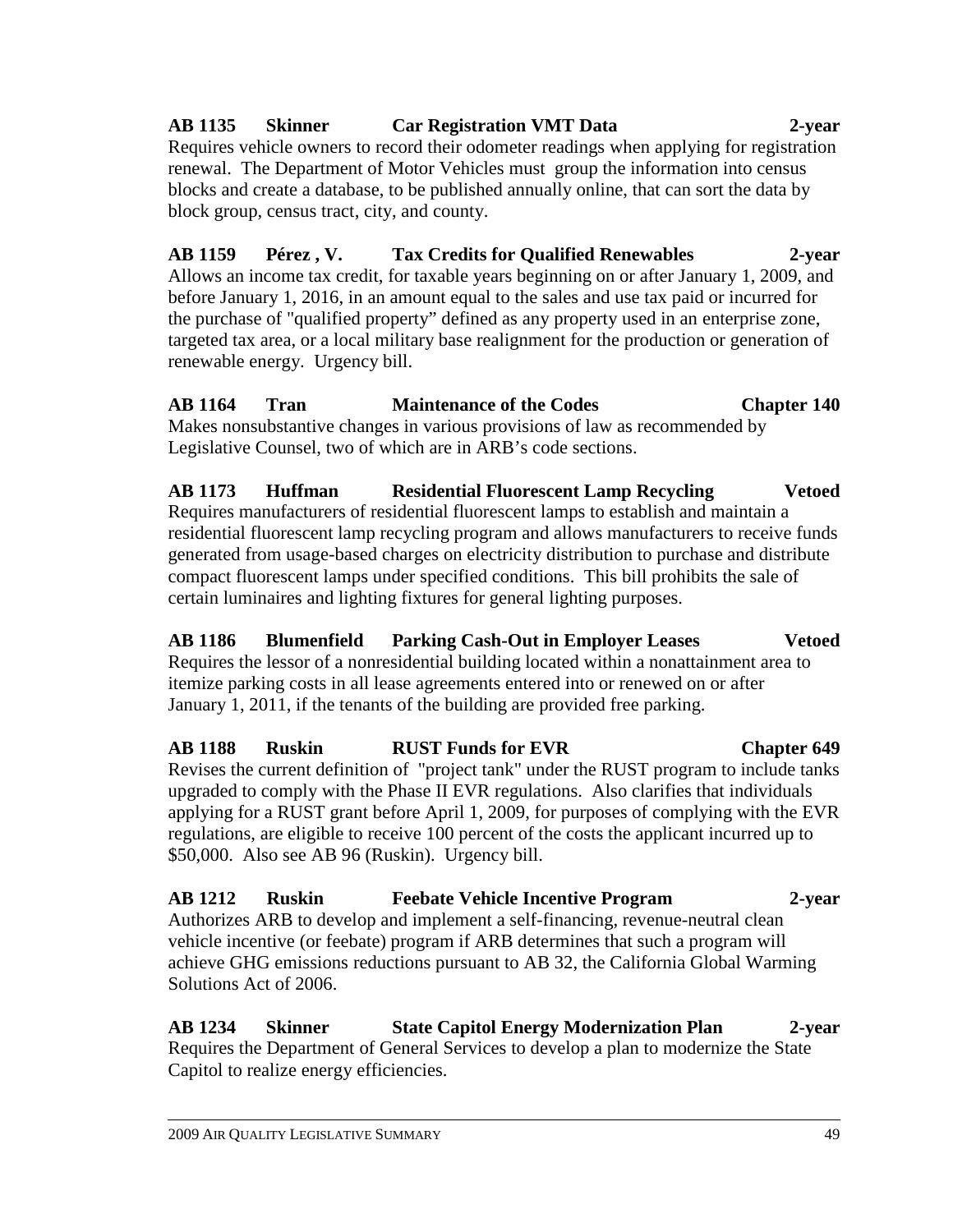#### **AB 1237 Garrick Noncompliant Motorcycles 2-year**

Makes it unlawful for a manufacturer, manufacturer branch, distributor, or distributor branch, after written demand, to fail to repurchase a noncompliant new motorcycle, allterrain vehicle, or item of related merchandise originally purchased by a franchisee from the manufacturer or from another franchisee.

#### **AB 1268 Gaines Carbon Tax N/A**

Originally contained legislative findings and declarations regarding the replacement of certain income taxes with a statewide carbon emissions tax. The bill was subsequently amended and no longer relates to air quality.

#### **AB 1292 Lowenthal, B. Prop. 1B Emission Reduction Funding 2-year**  Requires that priority be given to funding Prop. 1B goods movement emission reduction projects that secure matching funding above what is otherwise required by the program.

#### **AB 1304 Saldaña Electric Vehicle Tax Exemption 2-year**

Exempts electric vehicles from state sales, storage, and use taxes until January 1, 2015, and provides that the state will not reimburse local governments for lost revenue distributions from these taxes. Urgency bill.

#### **AB 1305 Pérez , V. Imported Electricity Mitigation Fee 2-year**  Imposes an import fee of \$0.001 (0.1 cent) per kilowatt hour on electricity from new power plants in Mexico to fund air pollution control programs in adjacent California air districts.

# **AB 1313 Adams SCAQMD Offsets Spot Bill 2-year**

Regulates the allocation of air contaminant offsets for SCAQMD.

#### **AB 1318 Pérez , V. SCAQMD ERCs and CEQA Chapter 285**  Requires SCAQMD to transfer needed ERCs from SCAQMD's internal accounts to the Sentinel power plant in Riverside County to allow for its construction. A limited exemption from CEQA is provided for the ERC selection, credit, and transfer process until 2012. SCAQMD must use the tracking system used prior to the adoption of SCAQMD's Rule 1315 (New Source Review Tracking) and must use the credits obtained from the emission reductions and shutdowns of minor sources since 1990. ARB must do a report that evaluates the electrical system reliability needs of the South Coast Basin. Urgency bill.

**AB 1348 Blakeslee Fossil Fuel Procurement Plans 2-year**  Requires IOUs to submit fossil fuel procurement plans to CPUC. The bill requires each electrical corporation to file with CPUC a fossil fuel procurement plan complying with the GHG emission requirements of AB 32, the California Global Warming Solutions Act of 2006, as adopted by ARB.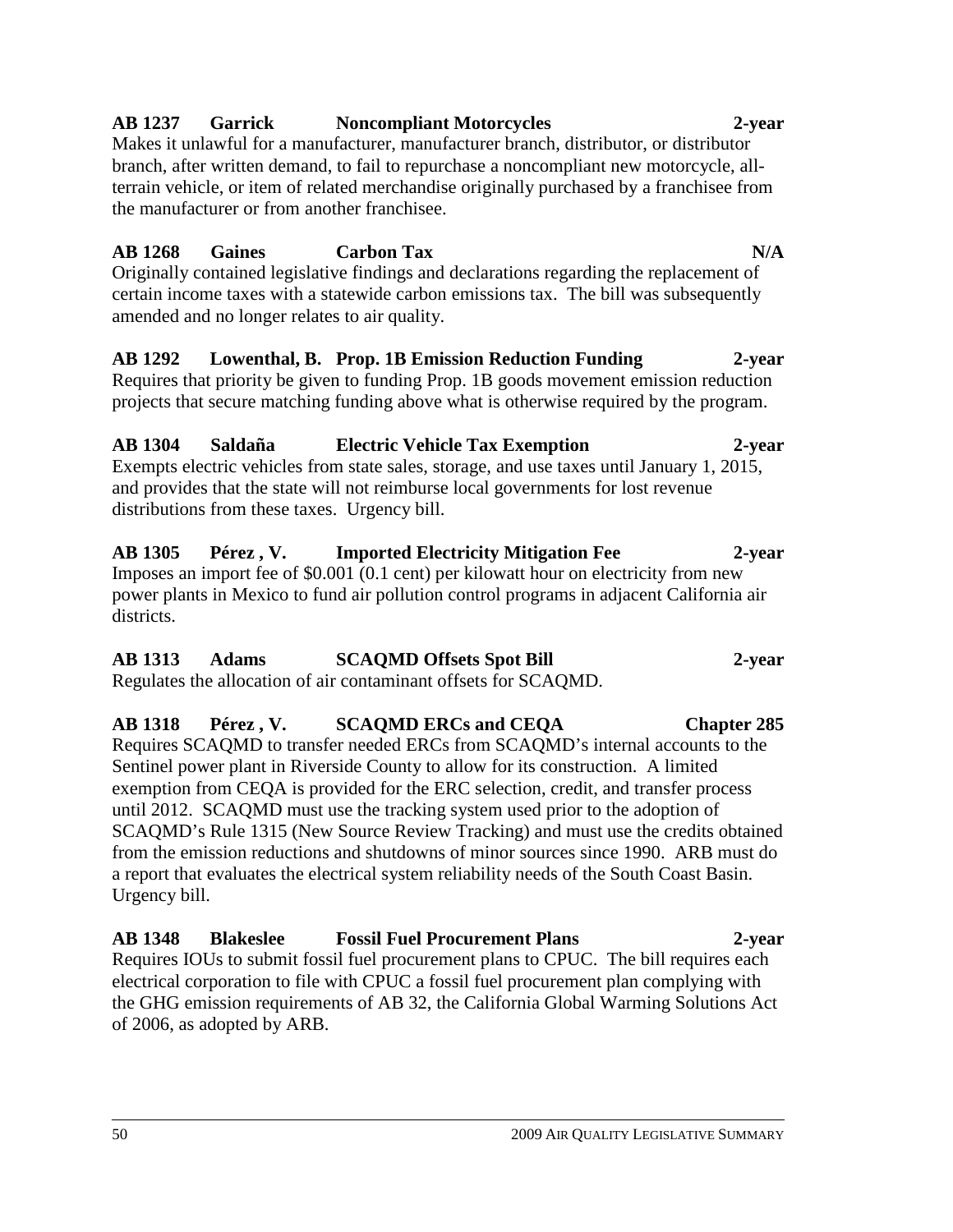Remedies a drafting error from AB 809 (Blakeslee, Chapter 684, Statutes of 2007). The bill clarifies that the Clean Water Act certification, which is required under AB 809, does not have to come specifically from the SWRCB but can come from the state agency authorized to certify under the Clean Water Act.

**AB 1351 Blakeslee Hydro Certification as a Renewable Chapter 525** 

**AB 1365 Berryhill, T. Sacramento-San Joaquin Delta Protection 2-year**  Appropriates unspecified funding for the Department of Water Resources to acquire land or other property interests in the Sacramento-San Joaquin Delta and to perform improvements on those properties for flood control, habitat enhancement, reduction of GHG emissions and recreation for a sustainable Delta. The bill also requires specified agencies, including ARB, to submit a report on the proposed implementation of this bill to the Legislature and Governor prior to expending funds.

#### **AB 1373 Skinner HGWP Refrigerants 2-year**

Authorizes ARB to adopt measures, including demonstrations and market incentives, to reduce emissions of HGWP gases from commercial refrigeration systems. The bill directs CEC to evaluate commercial and industrial refrigeration technologies and seek optimum system approaches for increasing energy efficiency while reducing HGWP gases from new installations.

#### **AB 1381 Pérez , J. High-Occupancy Toll Lanes Chapter 289**  Requires, rather than permits, the Los Angeles County Metropolitan Transportation Authority to implement a value-pricing and transit development demonstration program.

# **AB 1384 Miller Delay of EVR Implementation 2-year**

Delays implementation of Phase II EVR upgrades until April 1, 2010. Also see AB 453 (Garrick), ABX3 30 (Garrick), SB 507 (Cox), and SCR 38 (Wright). Urgency bill.

#### **AB 1395 Torrico ARB Rulemaking Process N/A**  Originally required ARB to make available to the public all changes to draft regulations proposed for adoption and record for public availability all public workshops for regulatory development and implementation. The bill was subsequently amended and no longer relates to air quality.

# **AB 1404 De Leon Limits on GHG Emission Offsets Vetoed**

Limits a regulated entity's acquisition and use of GHG emission reduction offsets to no more than ten percent of its reductions achieved through market mechanisms during any given compliance period. The bill establishes priorities for offsets generated near regulated sources and within California.

#### **AB 1405 De Leon Funding for Disadvantaged Communities 2-year**  Creates the Community Benefits Fund in climate change statute and earmarks 30 percent of any revenue for deposit in the fund, excluding ARB administration fees. The bill requires revenue expenditures in disadvantaged communities to accelerate GHG emission reductions or mitigate direct health impacts of climate change in those communities.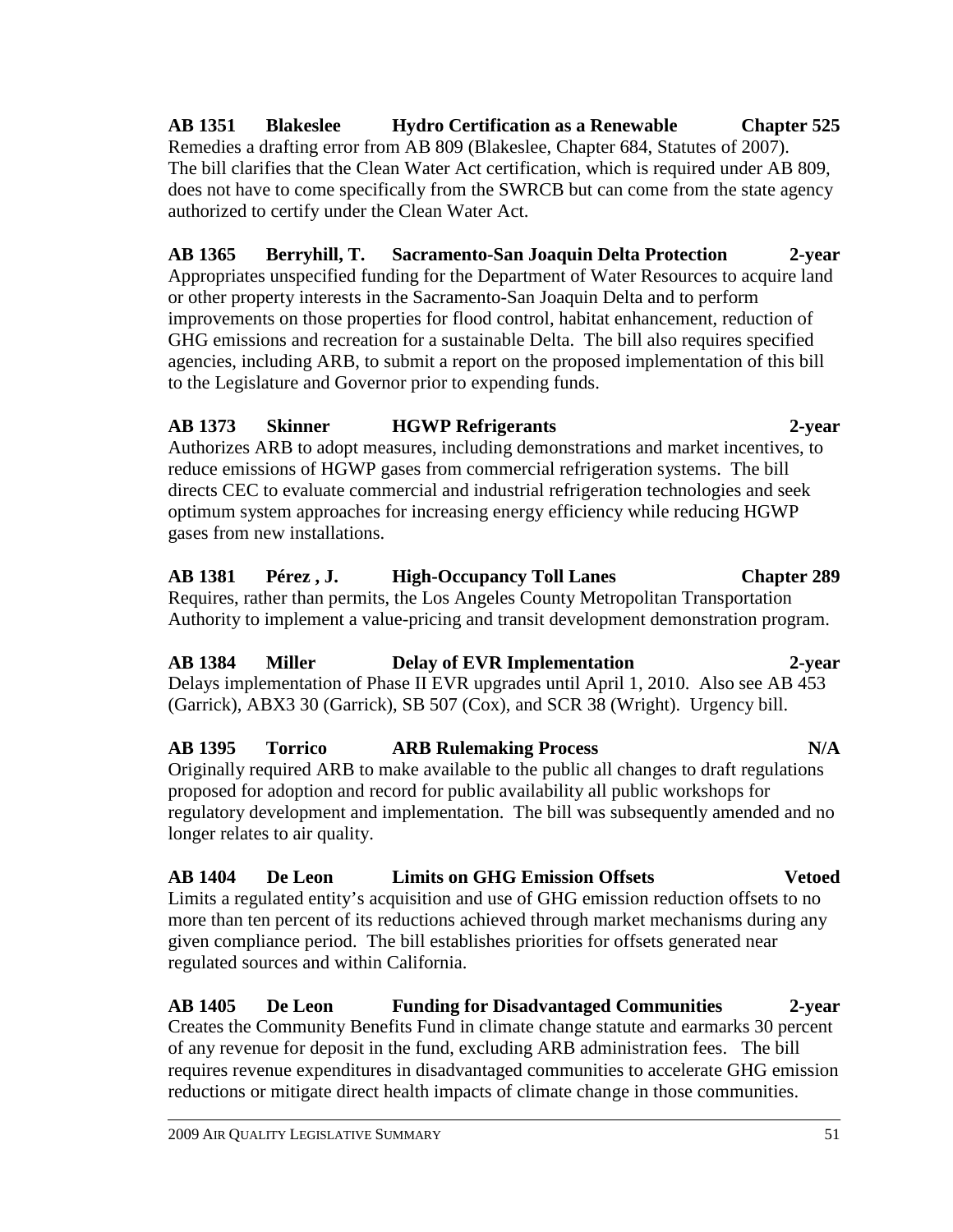#### 52 2009 AIR QUALITY LEGISLATIVE SUMMARY

# hybrid, or alternative fuel vehicles not carrying the requisite number of passengers. See

of these forests to sequester carbon dioxide emissions. This bill requires that the sustained yield plan and timber harvesting plan for commercial forests contain a

**AB 1502 Eng HOV Lanes 2-year**  Extends the sunset date for single-occupant HOV lane access for certain low-emission,

**AB 1504 Skinner Forestry Carbon Sequestration 2-year**  Requires that the regulations for commercial tree harvesting must maximize the capacity

description of strategies or measures to mitigate or avoid carbon dioxide emissions from

economic and workforce development. **AB 1500 Lieu HOV Lanes 2-year** 

**AB 1453 Buchanan California Solar Initiative 2-year**

#### production and transportation of all cement sold in the state. The bill requires that limits apply to cement manufactured both inside and outside the state.

**AB 1452 Skinner GHGs From Cement Manufacturing 2-year**  Requires ARB, by January 1, 2011, to develop and adopt limits on GHG emissions from

Makes technical and nonsubstantive changes to existing statutes that require CPUC to undertake certain steps in implementing the California Solar Initiative.

**AB 1460 Solario Economic Development 2-year**  Requires the California Economic Strategy Panel within the office of the Secretary of Labor and Workforce Development to research, facilitate outreach, and make policy and fiscal recommendations to the Governor and the Legislature on issues related to

also AB 1500 (Lieu) and SB 535 (Yee).

Extends the single-occupant HOV lane access sunset date for two categories of vehicles: (1) vehicles that meet the state's SULEV standard and the federal ILEV evaporative emission standard and (2) vehicles that were produced during the 2004 model-year or earlier and meet California's ULEV standard for exhaust emissions and the federal ILEV standard from January 1, 2011, to January 1, 2014. See also AB 1502 (Eng) and SB 535 (Yee).

timber operations.

# **AB 1416 Galgiani Delay of Diesel Emission Control 2-year**

Prohibits ARB from imposing specified emission control requirements on portable engines, off-road vehicles, or on-road vehicles used for water well drilling, reconstruction, maintenance, or water pump installation, repair, or maintenance until five years after the Governor's February 27, 2009, emergency declaration relating to the state's water drought has been proclaimed terminated.

# **AB 1431 Hill Port of Oakland Emission Controls 2-year**

Requires the Port of Oakland and entities involved in goods movement at the port to establish emission reduction strategies that are no less stringent than emission reduction strategies employed at the Port of Los Angeles and the Port of Long Beach.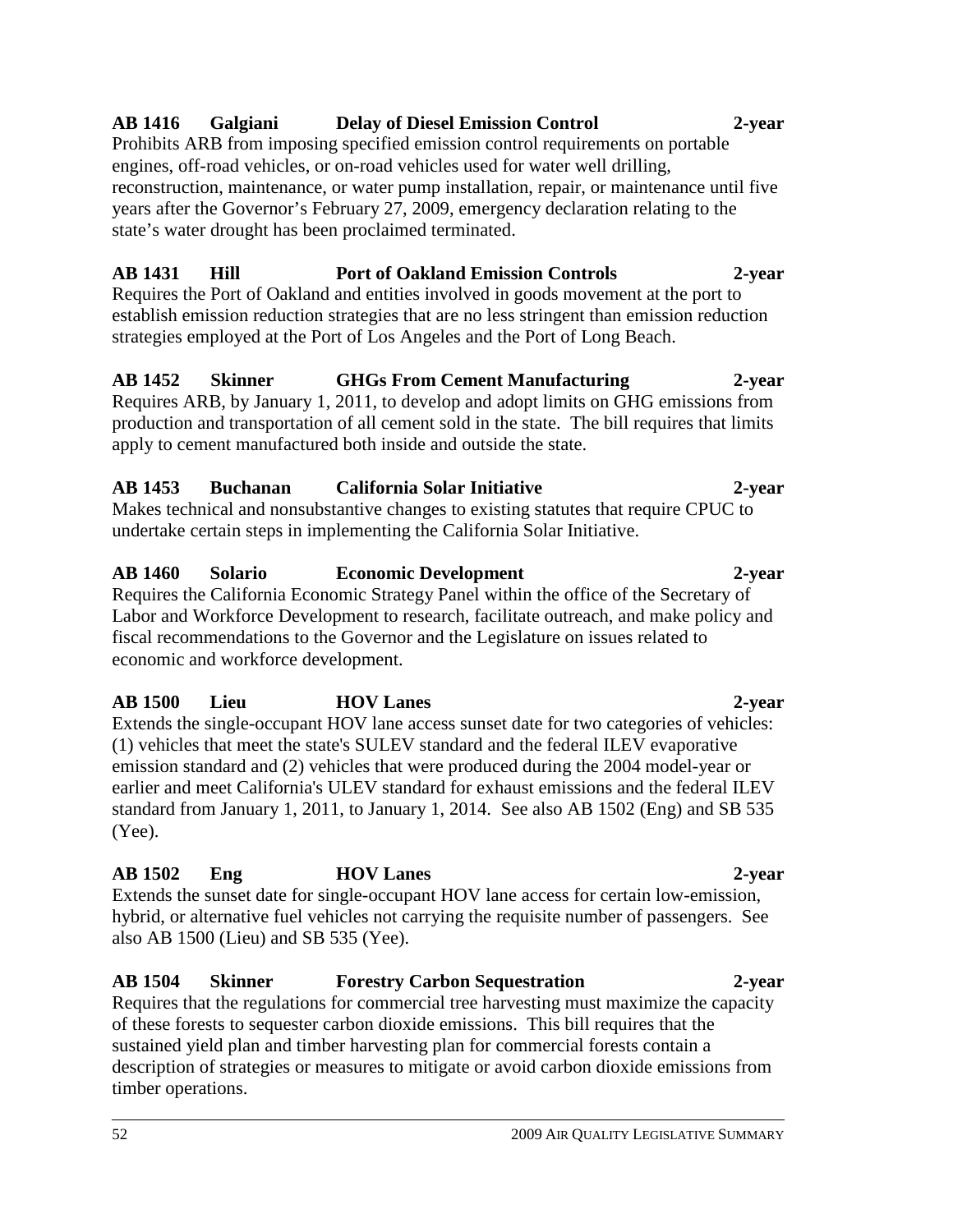# **AB 1507 Block Chrome Pollution Control Grants 2-year**

Repeals the Business Transportation and Housing Agency's Metal Plating Facility Loan Guarantee Program and establishes the Chrome Plating and Metal Finishing Pollution Prevention Grant Program to be administered by DTSC.

### **AB 1527 Lieu GHG and Criteria Pollutant Funds Vetoed**

Requires ARB to relax the cost-effectiveness restrictions for the Goods Movement and Carl Moyer emission reduction incentive programs to allow projects to be cofunded with funds from other air quality incentive programs, including the CEC's ARFVT program, which funds low emission vehicle and fuel technology projects.

#### **AB 1530 Skinner Energy Efficiency Protocols for GHG 2-year**  Requires ARB to adopt protocols for the evaluation, measurement, and verification of any GHG reduction measure that relies on energy efficiency, in consultation with CPUC,

CEC, and energy efficiency experts.

# **AB 1536 Blakeslee Energy Storage for SGIP 2-year**

Recasts SGIP as the Distributed Energy Resources Incentive Program. The bill requires CPUC, in consultation with CEC, to administer the Distributed Energy Resources Incentive Program for DG until January 1, 2012, to deploy beneficial DG technologies. The bill authorizes incentives to the program for energy storage systems and deletes certain combustion-operated DG projects from eligibility. The bill deletes CPUC's existing authority to include other ultraclean and low-emission DG technologies in the program. The bill would limit program costs to no more than \$83,000,000 per year.

### **AB 1547 AR&TC Diesel Fuel Tax N/A**

Originally contained definitions of diesel and biodiesel produced from raw vegetable oil for purposes of imposing fuel tax. The bill was subsequently amended and no longer relates to air quality.

#### **AB 1551 AU&CC California Financing Authority Chapter 336**  Corrects language that inadvertently restricted the size of all projects financed by the

California Alternative Energy and Advanced Transportation Financing Authority when the language was intended to only apply to energy generation projects that are implemented under power purchase agreements. The bill also clarifies that the CSI lowincome incentive payments are made available to owner-occupied, deed-restricted singlefamily housing in addition to rental units. Urgency bill.

#### **AB 1585 AA&ARC Agency Reporting Requirements 2-year**  Revises the procedure for mandatory and voluntary reporting requirements and requires future reporting requirements to contain a repealing provision. This bill deletes obsolete reports from the list maintained by Legislative Counsel. Urgency bill.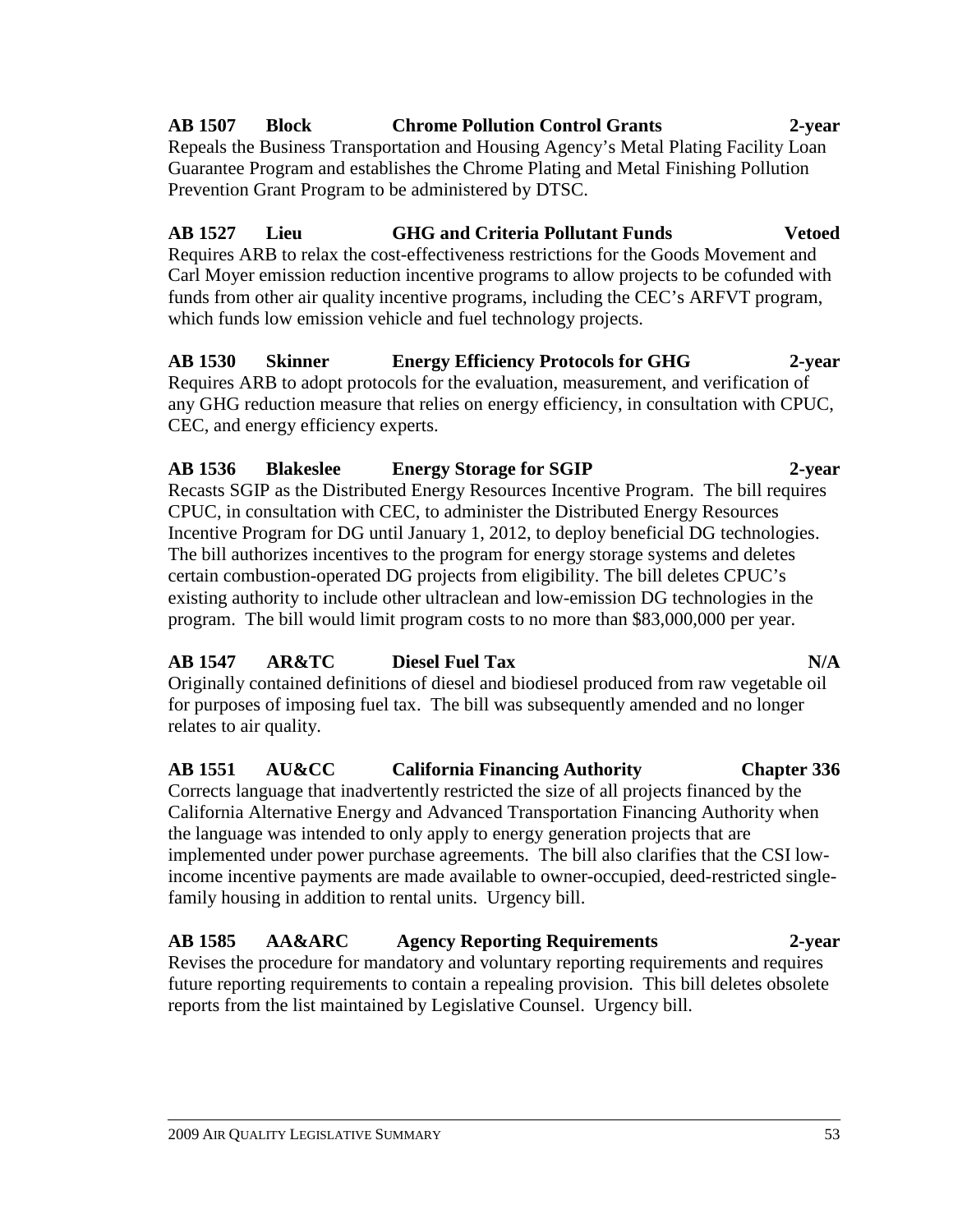### **ACR 14 Niello AB 32 Economic Analysis 2-year**

Calls upon ARB to perform a more accurate and complete economic analysis prior to proceeding with regulations to implement AB 32, the California Global Warming Solutions Act of 2006. This bill calls upon the Governor to use his authority under AB 32 to adjust deadlines for adoption of regulations.

**ACR 77 Swanson Economic Impacts of AB 32 Resolution Chapter 109**  Urges ARB to consider positive and negative employment impacts and to identify new green job training needs when developing regulations to implement AB 32, the California Global Warming Solutions Act of 2006.

**AJR 24 Lowenthal, B. Ship Fuel Sulfur Emission Control 2-year**  Requests the International Maritime Organization to adopt the proposed North American Emission Control Area as proposed by the United States, Canada, and France at the 60<sup>th</sup> session of the Marine Environment Protection Committee scheduled for March 2010.

**AJR 26 Chesbro Climate Change Adaptation Strategy 2-year**  Requests that the federal government establish a strategy for natural resources adaptation for the protection and conservation of our nation's wildlife, habitats, coasts, watersheds, rivers, and other natural resources and ecosystems in the face of climate change.

**HR 14 Ruskin Alternative Fuel Vehicle Awareness Month Adopted**  Contains findings and declarations regarding the value of alternative fuels for reducing vehicular air pollution, GHG emissions, and petroleum dependence. The bill designates November 2009 as Alternative Fuel Awareness Month.

**ABX1 5 Evans Transportation Project CEQA Exemption Vetoed**  Exempts nine transportation projects from CEQA if Caltrans (1) identifies, reviews, and considers potentially significant impacts to the environment, including air pollution and GHG emissions, (2) evaluates feasible project alternatives, and (3) mitigates potentially significant impacts in the same manner as CEQA requires. Urgency bill.

**ABX2 3 Galgiani Carl Moyer Grants for Farm Equipment Dead**  Directs ARB to assign a project life of at least 10 years for off-road farm equipment projects considered for funding under Carl Moyer. The bill allows off-road farm equipment to be funded any time prior to the effective date of any local, state, or federal rule or legally binding compliance date. Also see SBX2 3 (Florez).

**ABX2 8 Nestande Construction Equipment Regulation Delay Chapter 6**  Delays emission control requirements for construction equipment and exempts specified transportation projects from CEQA. Also see SBX2 8 (Denham).

#### **ABX3 30 Garrick EVR Penalty Protection Dead**  Protects gasoline service stations from enforcement penalties, until April 1, 2010, if they fail to undergo a Phase II EVR upgrade. Also see AB 453 (Garrick), AB 1384 (Miller), SB 507 (Cox), and SCR 38 (Wright).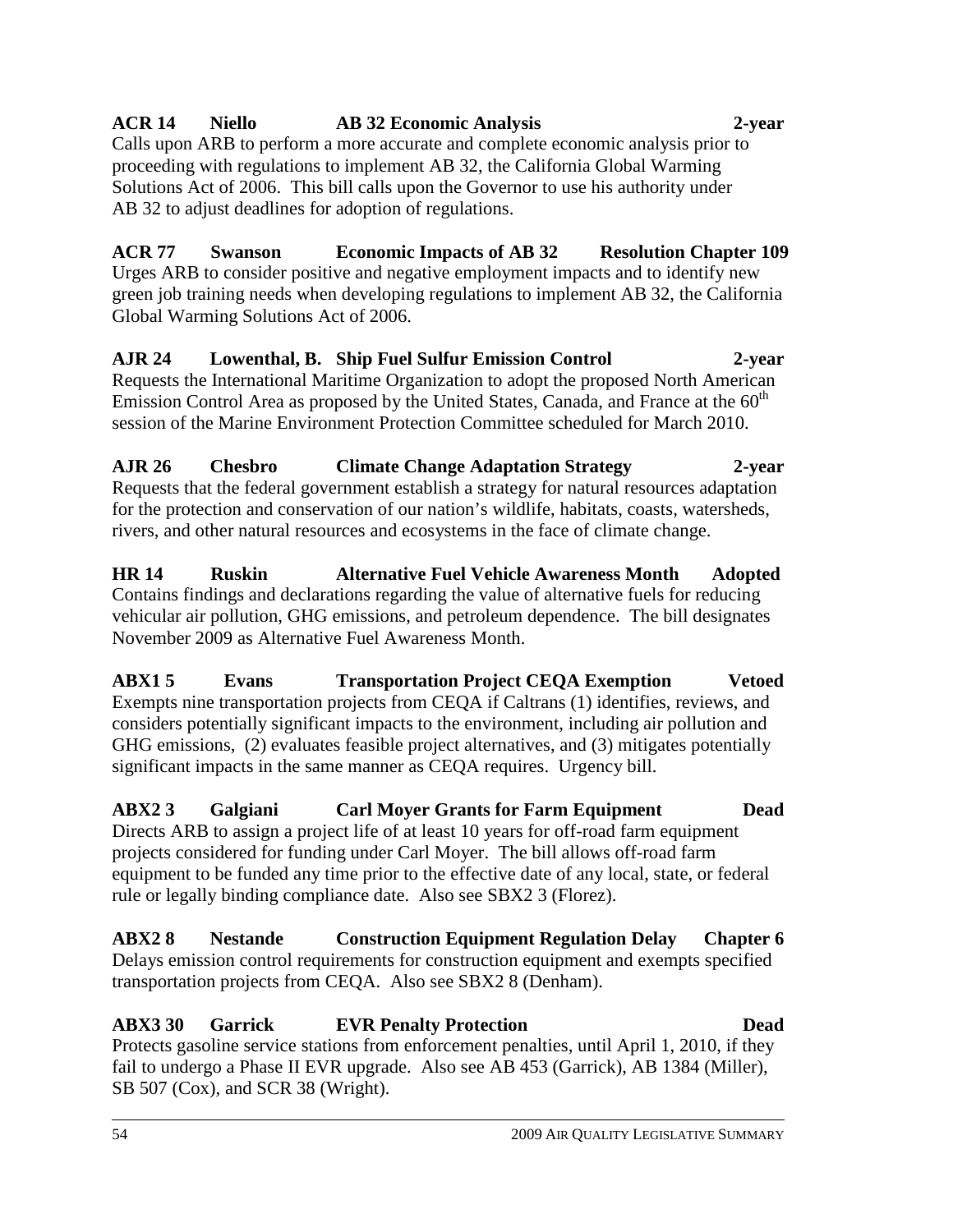#### **ABX3 33 Villines Energy Agency Reorganization Dead**

Reorganizes and consolidates some of the state's numerous energy-related agencies and creates a Department of Energy. This bill is nearly identical to AB 1016.

#### **ABX3 79 Blakeslee Economic Analysis Peer Review Dead**

Requires Cal/EPA boards and departments to prepare and submit for independent peer review any proposed regulation for which a member of the public has requested and agreed to pay for such a review. The bill allows for sequential reviews of a single proposed regulation, if requested. The bill is essentially identical to AB 1107.

#### **ABX3 81 Hall Stadium CEQA Exemptions Chapter 30**

Waives environmental review and land use planning requirements as they apply to a football stadium project in the city of Industry. This bill references a supplemental environmental impact report for the stadium complex which included an analysis of GHGs.

#### **ABX4 20 Strickland, A. IMRC Extension Chapter 18**

Extends the requirement for IMRC to analyze the effects of the improved inspection and maintenance program on motor vehicle emissions and air quality until January 1, 2012.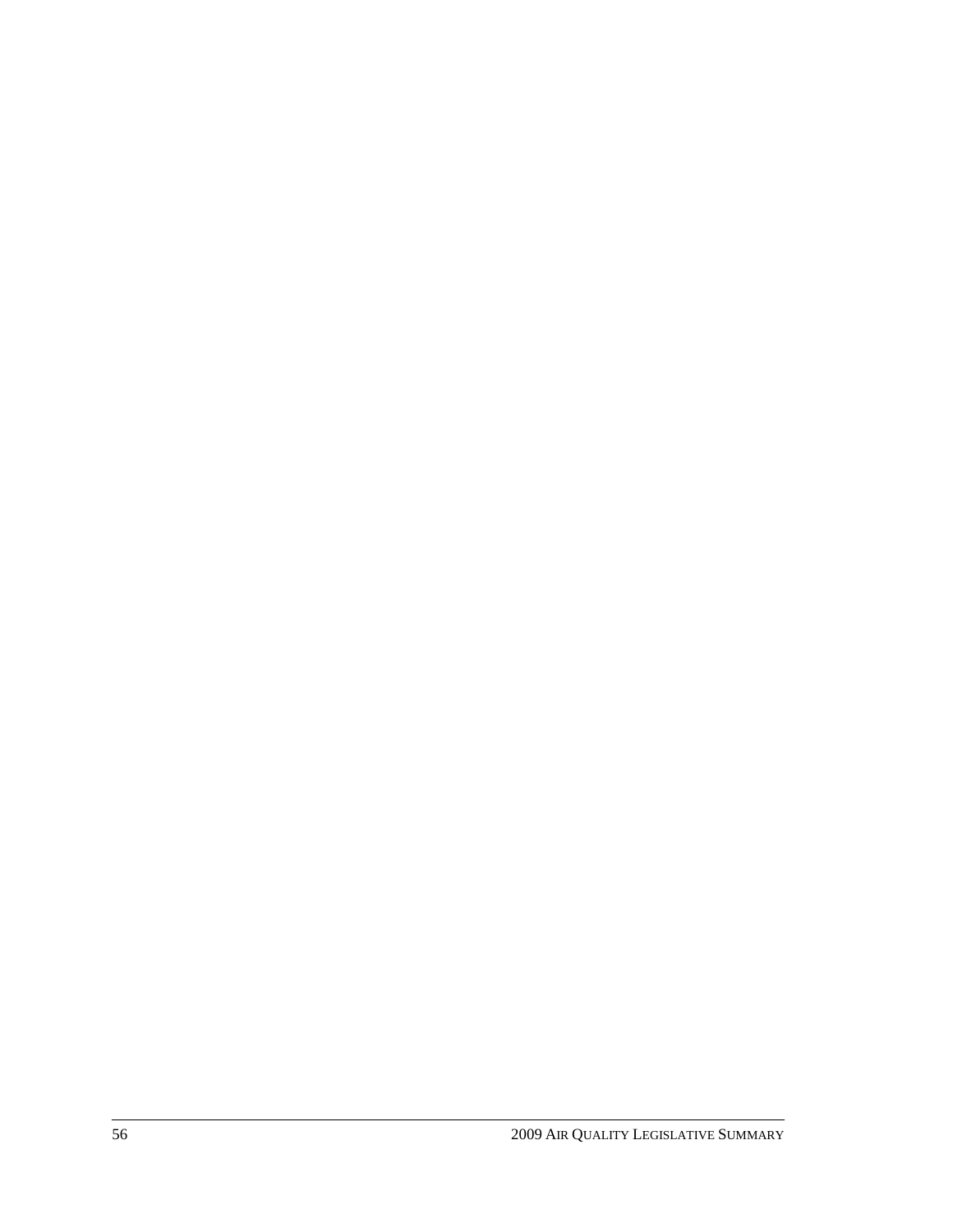# **SENATE BILLS**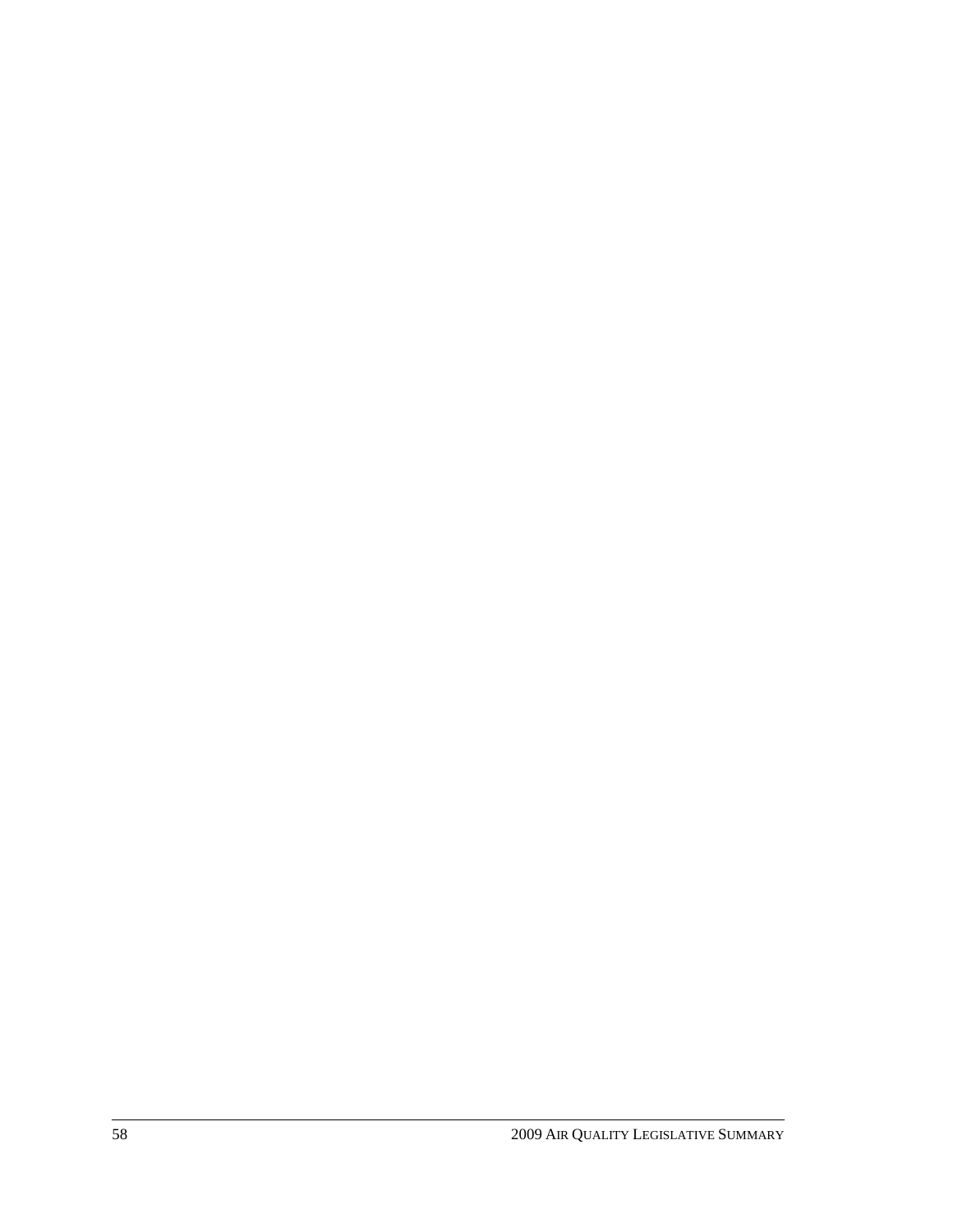**SB 31 Pavley Climate Mitigation Revenue Allocations 2-year**  Requires that if ARB adopts market-based compliance mechanisms pursuant to AB 32, the Global Warming Solutions Act of 2006, that those mechanisms be designed to produce revenues that the state may use consistent with AB 32 goals. The bill specifies priority uses of revenues including renewable energy and energy efficiency programs directed toward low-income consumers, research and technology advancement, and green jobs training. The bill also defines the terms "auction," "auctioning," and "compliance mechanism."

**SB 32 Negrete McLeod Feed-in-Tariff for Renewables Chapter 328**  Expands the current feed-in-tariff program to allow for renewable resources that are up to three MWs in size (currently 1.5 MWs) to qualify and to require CPUC to include the value of environmental compliance costs in the rate paid to generators under a feed-intariff.

### **SB 42 Corbett Once-Through Cooling 2-year**

Defines once-through cooling and prohibits its use for new power plants or industrial facilities. The bill requires SWRCB to adopt a statewide policy on once-through cooling,

### **SB 7 Wiggins Carry Forward for Net Metering 2-year**

Allows net-metered customers who use wind and solar to produce more electricity than they consume in a given year to carry the credits for the excess production forward and apply those credits against excess consumption for up to two years.

# **SB 10 Leno Local Assessments on Vehicles N/A**

Originally included intent language regarding reduced assessments on vehicles with a lesser carbon footprint. The bill was subsequently amended and no longer relates to air quality.

#### **SB 14 Simitian RPS 33 Percent by 2020 Vetoed**

Recasts California's RPS to require IOUs and POUs to acquire at least 33 percent of electricity from renewable energy sources (renewables) by the end of 2020. The bill is contingent upon the enactment of AB 64 (Krekorian) and AB 21 (Krekorian) and changes renewable procurement rules and procedures for siting renewable generation and transmission through CPUC, CEC, CAISO, and the entities they govern. Upon referral and recommendation by CEC, ARB would be responsible for imposing penalties for RPS noncompliance upon POUs per AB 32, the California Global Warming Solutions Act of 2006.

**SB 17 Padilla Smart Grid Deployment Plan Chapter 327** 

Requires CPUC, in consultation with CEC, CAISO, and key stakeholders to determine the requirements for a smart grid deployment plan by July 1, 2010. Electric corporations will then be required to submit smart grid deployment plans to CPUC by July 1, 2011. The bill also requires publicly owned utilities by July 1, 2011, to develop a smart grid deployment plan.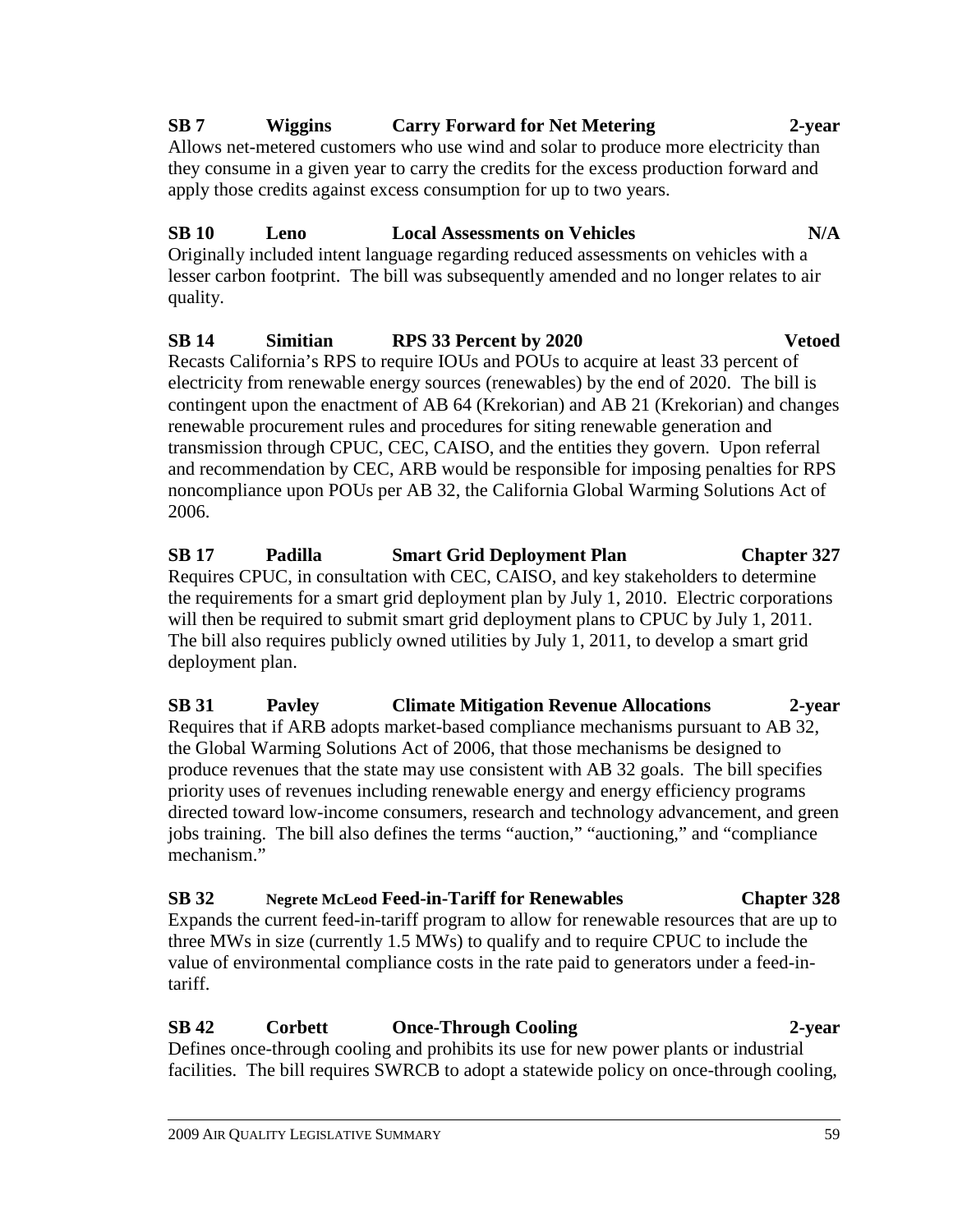in consultation with CEC, by March 1, 2010. Any restrictions on once-through cooling in conjunction with a moratorium on ERCs in SCAQMD pose a challenge to the construction of newer, less polluting power facilities in the basin.

#### **SB 51 Ducheny Salton Sea Restoration Council 2-year**

Creates the Salton Sea Restoration Council as a separate agency within the Resources Agency and directs the council to restore the Salton Sea habitat per the agency's Salton Sea Ecosystem Restoration Program Preferred Alternative. The bill requires the council to include an executive committee, which includes ARB, a local government forum, and a stakeholder forum.

# **SB 62 Simitian RPS 33 Percent by 2020 Vetoed**

Corrects a clerical error in SB 14 (Simitian) to provide that a new RPS enacted into law will match the analysis and mock-up version of SB 14 that AU&CC approved on September 9, 2009. Specifically, this bill provides that retail sellers of electricity must procure at least 20 percent of their retail load from renewable sources by 2013, 25 percent by 2016, and 33 percent by 2020.

**SB 83 Hancock Vehicle Registration Fee for Congestion Chapter 554**  Authorizes a countywide transportation planning agency to impose, upon a majority vote of the electorate, an annual fee of up to \$10 on motor vehicles registered in a county for transportation and pollution mitigation-related programs and projects. Also see SB 205 (Hancock).

**SB 104 Oropeza Nitrogen Trifluoride Chapter 331**  Identifies nitrogen trifluoride as a HGWP gas and adds it to the statutory list of GHGs subject to control under AB 32, the California Global Warming Solutions Act of 2006.

**SB 113 SLGC Local Government Authorities/Provisions Chapter 332**  Amends many provisions affecting local governments' powers and duties. Among these amendments is one that allows a city to appoint a substitute member to the board of an air pollution control district.

# **SB 124 Oropeza School Bus Idling Enforcement Chapter 561**

Clarifies local peace officer and air district authority to enforce the state's school bus idling program. The bill also increases the minimum civil penalty for a violation from \$100 to \$300.

**SB 128 Padilla California Climate Change Institute 2-year**  Creates the California Climate Change Institute as a university-based, public-private partnership for specified research and climate change education development purposes.

### **SB 144 Pavley Forestry Carbon Sequestration 2-year**

Requires the Department of Forestry and Fire Protection to enhance carbon sequestration by forest lands, develop incentives for the management of private forests per criteria in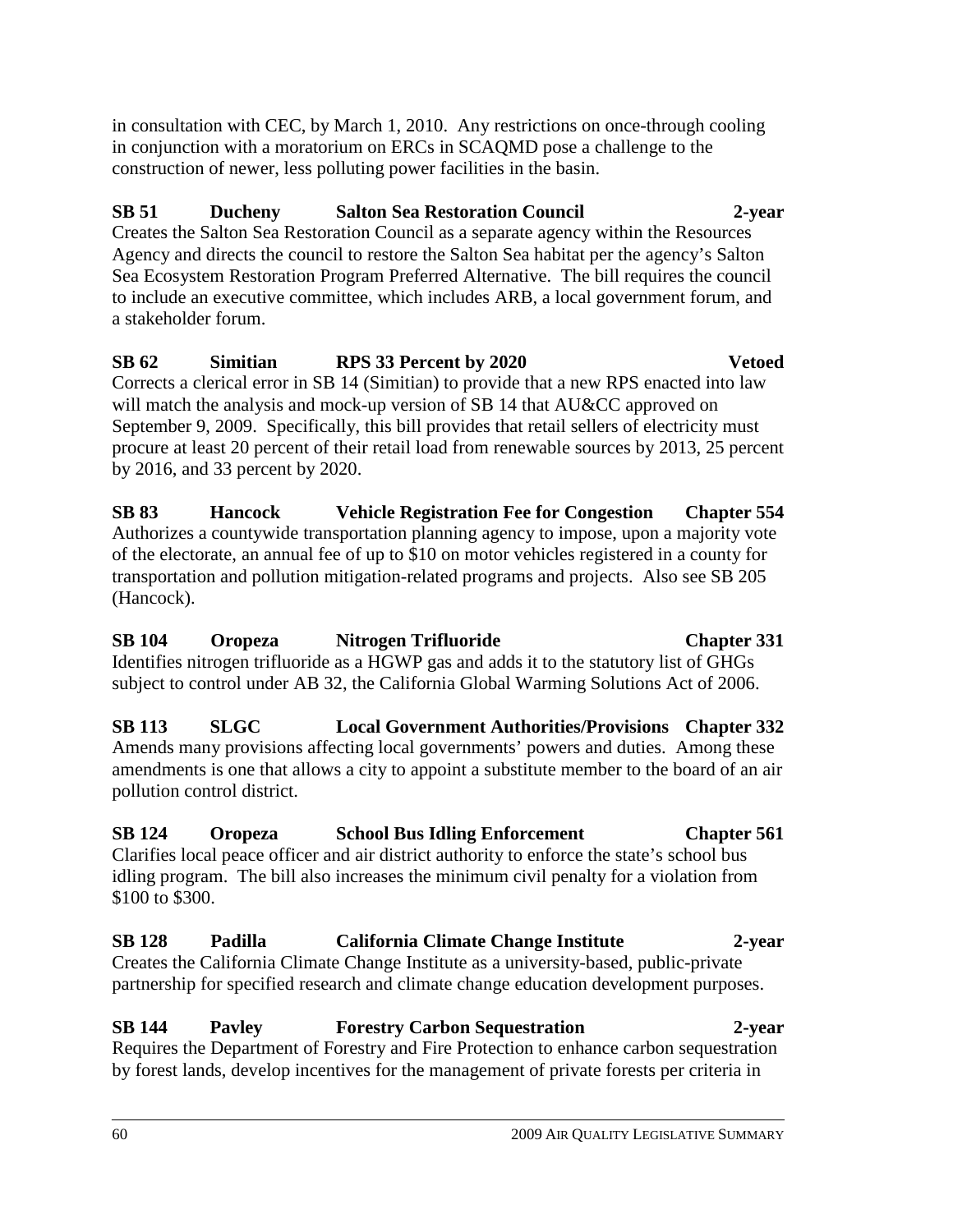AB 32 (the California Global Warming Solutions Act of 2006), and consult with ARB to establish baseline standards for carbon emissions and sequestration and maintain trendline data. This bill also directs the Department of Forestry and Fire Protection to evaluate ways to improve carbon sequestration attributable to the state's forests, wood products in use and in landfills and energy substitution for fossil fuels if funding is made available through AB 32 fees or other sources.

#### **SB 165 Lowenthal, A. High Polluter Repair Account N/A**

Originally an omnibus bill addressing several issues, including surplus properties, wireless communications, highway traffic signals, and the High Polluter Repair or Removal Account. The bill was subsequently amended and no longer addresses air quality.

#### **SB 194 Florez Community Equity Investment 2-year**

Creates incentives for communities to engage in sustainable community planning.

**SB 205 Hancock Vehicle Registration Fee for Congestion 2-year**  Authorizes a countywide transportation planning agency to impose, upon a majority vote of the electorate, an annual fee of up to \$10 on motor vehicles registered in a county for transportation and pollution mitigation-related programs and projects. See also SB 83 (Hancock).

#### **SB 215 Wiggins Land Use Boundaries Chapter 570**  Requires local agency formation commissions to consider "sustainable community strategies" before making boundary decisions.

### **SB 225 Florez ERCs 2-year**

Authorizes an air quality management district to create an emission reduction credit from the emission reductions resulting from a marine or locomotive project that is funded from both public and private monies if specified requirements are met. Urgency bill.

#### **SB 232 Benoit Specially Constructed Vehicles 2-year**

Deletes the first 500 vehicle limitation on the vehicle registration amnesty program and instead requires the Department of Motor Vehicles to provide registration to any specially constructed vehicle that meets the specified criteria.

#### **SB 267 Benoit Green Jobs Spot Bill 2-year**  States the intent of the Legislature to enact legislation to define "green jobs."

# **SB 295 Dutton Economic Analysis 2-year**

Requires ARB to reevaluate the AB 32 Scoping Plan's economic analysis by October 1, 2009, and report the results to the Legislature and the Legislative Analyst's Office by that date, including measure-by-measure economic analyses of costs and benefits. The bill requires the Legislative Analyst's Office to report to the Legislature by December 1, 2009, with a critique of ARB's economic analysis and citations of deficiencies. Urgency bill.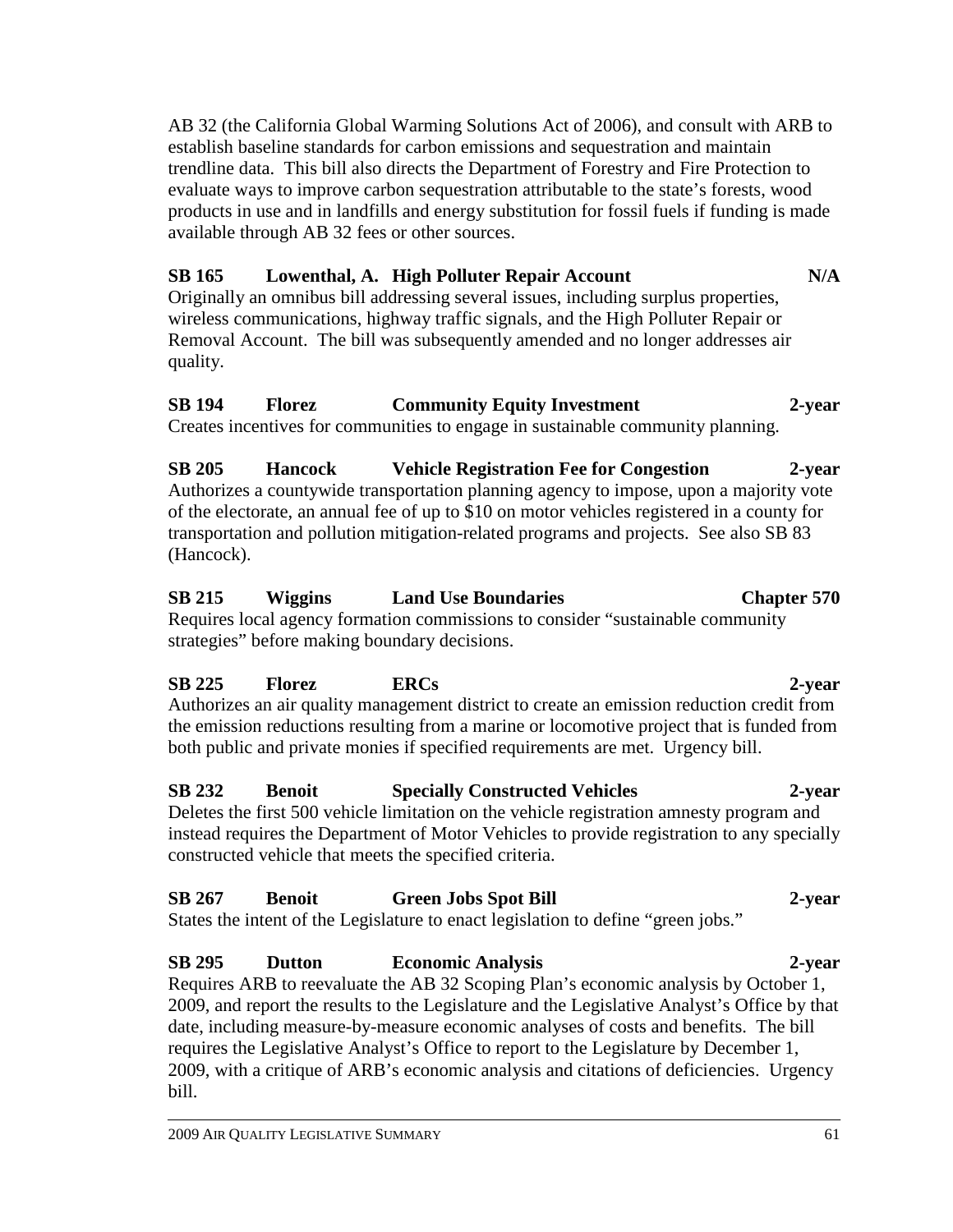#### 62 2009 AIR QUALITY LEGISLATIVE SUMMARY

#### **SB 301 Florez Water Supply Reliability Bond 2-year**

Authorizes the issuance of \$15 billion in bonds, if approved by voters in the next statewide election, for financing water supply reliability and ecosystem recovery and restoration programs; project examples include water efficiency, water recycling and reclamation, water quality, and increasing the adaptability of water systems to climate change. Urgency bill.

#### **SB 333 Hancock Voluntary GHG Offset Fund 2-year**

Creates a GHG emission offset fund and provides that funds received from grants and voluntary contributions are to be deposited in this fund. The bill directs the Resources Agency to manage the fund and to direct revenues to the California Conservation Corps and local conservation corps for specified projects. The bill also requires the Resources Agency by October 1, 2012, to adopt guidelines and develop strategies for a statesponsored sale of voluntary GHG emission offsets.

#### **SB 351 Huff HOV Lanes Spot Bill 2-year**

Encourages the development of ways to relieve traffic congestion on California highways and encourages drivers to carpool to conserve fuel and reduce air emissions.

#### **SB 356 Wright Small Business Analysis 2-year**

Requires a state agency, when proposing regulations under the Administrative Procedure Act that have small business impacts, to expand the consultation with affected small businesses. The bill makes a number of other accommodations for small business interests with regard to requirements of the Administrative Procedure Act.

#### **SB 359 Romero Public Records Exemptions Chapter 584**

Revises the list of public records--including air quality documents--that are exempted or prohibited from disclosure to reflect changes in existing federal or state law.

#### **SB 366 Aanested Biomass Renewable Energy 2-year**

Changes the definition of a net energy eligible customer generator to include residential, small commercial, commercial, industrial, or agricultural customers of an electric service provider that use biomass electricity generating facilities.

#### **SB 376 Simitian Liquefied Natural Gas 2-year**

Requires that projects to construct or operate a liquefied natural gas terminal submit additional information pursuant to CEQA. The bill requires CEC to conduct a needs assessment for liquefied natural gas as part of its Integrated Energy Policy Report and requires CEC to revise that assessment when new terminal facilities are being reviewed for permits. The bill also requires CEC to publicize certain information about existing and proposed liquefied natural gas terminals.

### **SB 382 Florez Agricultural Burning Vetoed**

Prevents the San Joaquin Valley Air Pollution Control District from allowing agricultural burning on days in which use of residential wood burning devices are prohibited.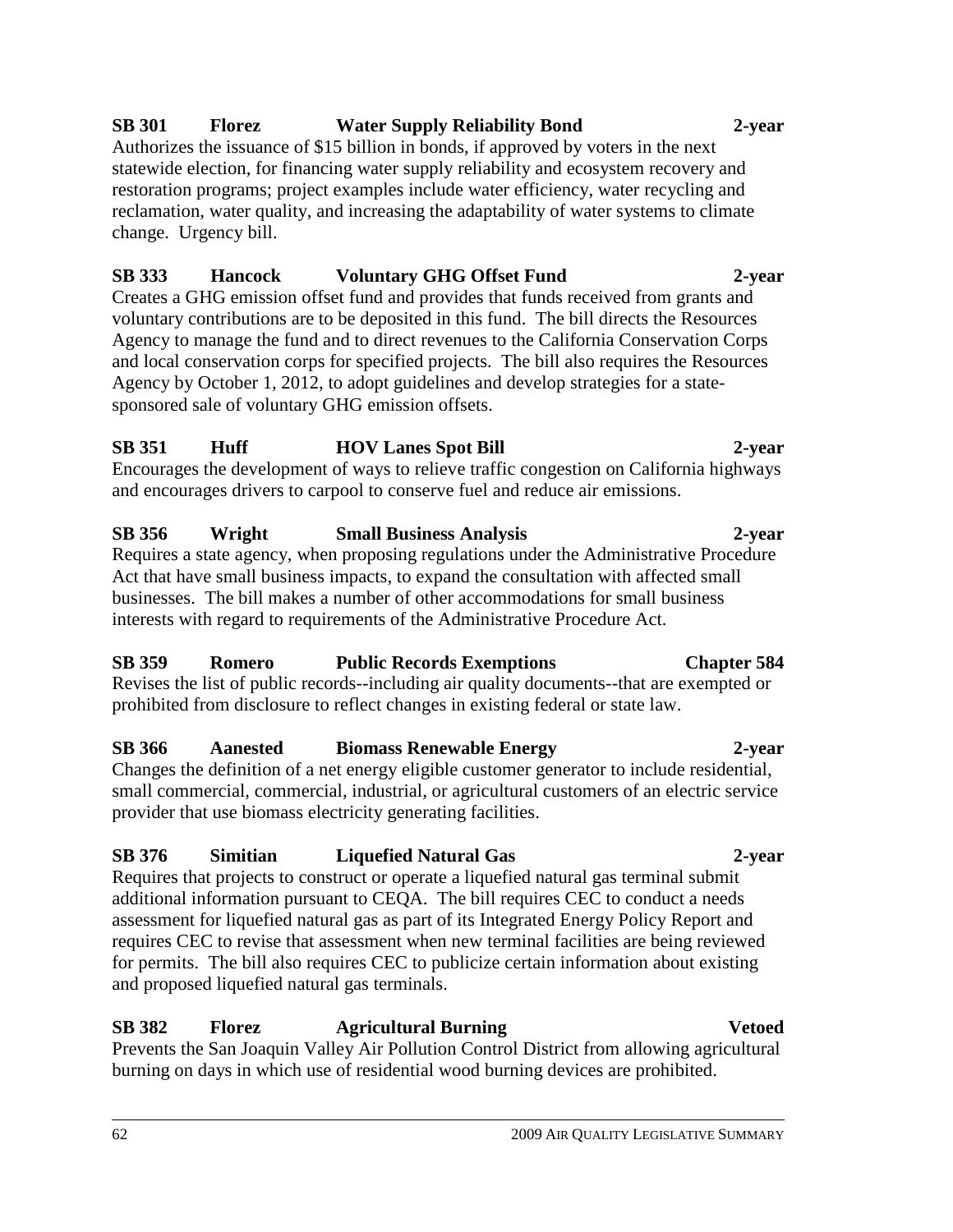#### **SB 385 Wright Historic Motor Vehicles 2-year**

Exempts a motor vehicle that has historic vehicle license plates from the Smog Check Program if the registered owner signs a statement under penalty of perjury that the motor vehicle will be used for specified purposes and if the registered owner owns two or more currently registered motor vehicles that are not registered as historic motor vehicles.

### **SB 388 Calderon, R. SCAQMD ERCs 2-year**

Requires the Executive Officer of SCAQMD to transfer ERCs from its internal emission credit accounts to eligible electrical generating facilities and establish eligibility criteria so that the power plant must have a purchase agreement, be under the jurisdiction of SCAQMD, and within the City of Industry.

**SB 391 Liu State Transportation Plan and GHGs Chapter 585**  Requires Caltrans to prepare a comprehensive, pentennial state transportation plan that includes an assessment of progress in reducing transportation-related GHG emissions. The bill also requires Caltrans to assess local and regional transportation management and land use plans in the state plan.

**SB 400 Corbett Green Vehicle Subsidies N/A**  Originally made the manufacture of "California green vehicles" as defined by the bill, eligible for subsidies of the California Alternative Energy and Advanced Transportation Financing Authority. The bill was subsequently amended and no longer applies to air quality.

**SB 406 DeSaulnier Climate Change Vehicle Registration Fee Vetoed**  Authorizes metropolitan planning organizations and other local government entities to impose a \$1 to \$2 surcharge on vehicle registrations to pay for regional land use planning activities associated with GHG emission reduction efforts. The bill adds additional duties to the Planning Advisory and Assistance Council which advises the Governor's Office of Planning and Research on sustainable communities strategies. This bill also adds ARB, CEC, and two legislative appointees to the membership of the Planning Advisory and Assistance Council.

**SB 408 Padilla CEQA Exemption for LEED Green Buildings 2-year**  Exempts from CEQA a project that has been certified as LEED Platinum or higher pursuant to the standards and certifications adopted by the United States Green Building Council.

**SB 412 Kehoe Self-Generation Incentive Program Chapter 182**  Authorizes CPUC to continue to collect funding for SGIP until December 31, 2011, and requires that the program be administered until January 1, 2016. Additionally, the bill removes statutory provisions that have limited funding to only fuel cell and wind generation projects and instead allows CPUC to determine the appropriate DG technologies for funding under this program to reduce GHG emissions under AB 32, the California Global Warming Solutions Act of 2006.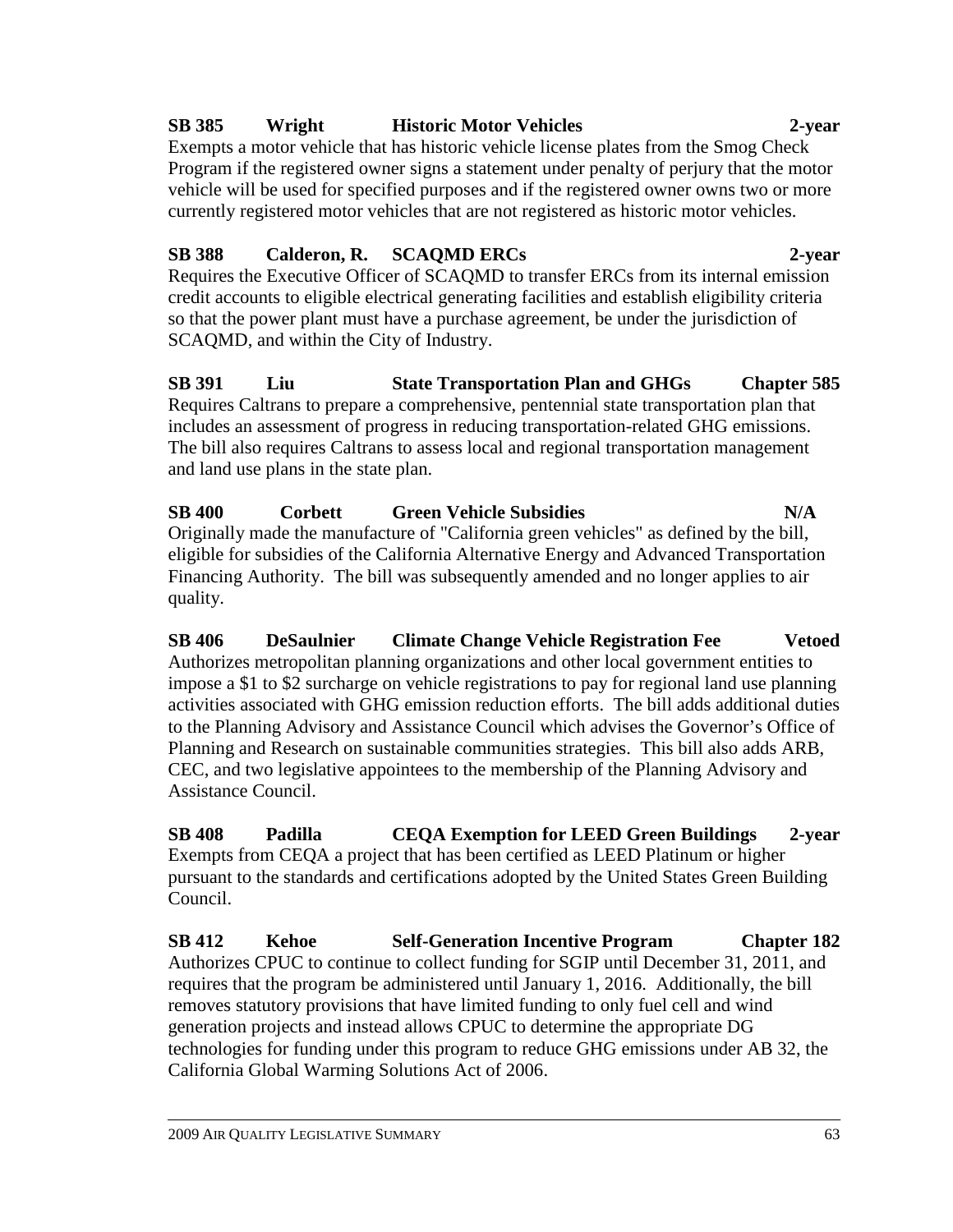## **SB 425 Simitian Parking Cash-Out: Tax Credits 2-year**

Authorizes a new tax credit of up to 80 percent of costs incurred by small businesses for qualified commute reduction expenditures, as specified. This bill would also prohibit taxpayers from claiming a business expense deduction for parking subsidies unless employees provided with a parking subsidy are offered a cash allowance in lieu of a parking space. Urgency bill.

#### **SB 435 Pavley Smog Check for Motorcycles 2-year**  Directs DCA/BAR to administer a biennial smog check program for on-road motorcycles that are 2000 model year and newer with an engine displacement of 280 cubic centimeters or larger commencing January 1, 2012. This bill requires DCA/BAR to consult with ARB in developing regulations by July 1, 2011.

#### **SB 443 Pavley Toxicity Review of Cleaning Products 2-year**  Requires the Office of Environmental Health Hazard Assessment in consultation with ARB and other agencies to conduct reviews of cleaning products used in supermarkets to determine whether there is any potential harm to public health or the environment. This bill also requires the review to be published in a report along with information gaps on product ingredients and formulations and recommendations to mitigate any identified chemical hazards or replace harmful products.

**SB 450 Lowenthal, A. SCAQMD ERCs for Essential Services 2-year**  Authorizes SCAQMD to issue ERCs to "essential public services" and exempt facilities or equipment, including the repowering of power plants until May 1, 2012. The bill provides the temporary ability to move forward from a court-ordered moratorium placed on ERCs issued by SCAQMD. SCAQMD would be directed to rely on the ERC tracking system used prior to the tracking system that was challenged successfully in court.

# **SB 462 Strickland, T. Diesel Emission Control Tax Credit 2-year**

Authorizes a \$10,000 credit to manufacturers of emission control technologies designed primarily for the reduction of diesel particulate emissions that are either approved or pending approval by ARB. Also see SB 464 (Strickland).

# **SB 463 Strickland, T. Renewable Energy Tax Credit 2-year**

Allows taxpayers a credit of 30 percent of the costs paid up to \$3,000 for installing a renewable energy resource project on land owned or leased by the taxpayer. The taxpayer may carry over the credit to reduce or eliminate tax in future years until exhausted. A renewable energy project is an electric generation facility that includes biomass, solar thermal, photovoltaic, wind, geothermal, fuel cells using renewable fuels, small hydroelectric generation of 30 MWs or less, digester gas, municipal solid waste conversion, landfill gas, ocean wave, ocean thermal, or tidal current. The tax credit expires on January 1, 2017. Urgency bill.

#### **SB 464 Strickland, T. Diesel Emission Control Tax Credit 2-year**  Enacts a tax credit equal to five percent of the amount paid or incurred to purchase qualified property used to meet ARB off-road diesel equipment regulations, not to exceed

#### 64 2009 AIR QUALITY LEGISLATIVE SUMMARY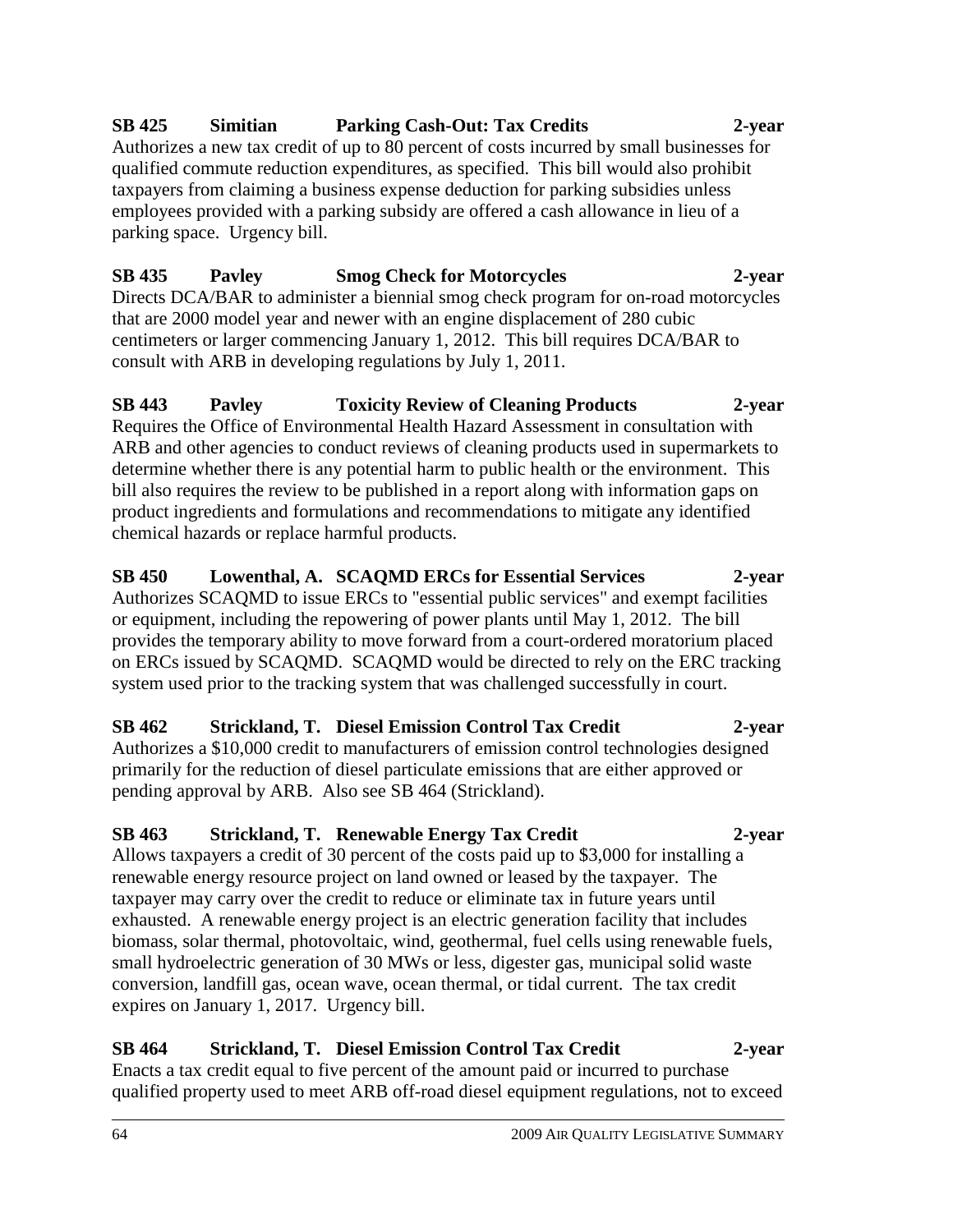\$10,000. The bill allows the tax credit to be carried over to subsequent years but sunsets on January 1, 2019. Also see SB 462 (Strickland). Urgency bill.

#### **SB 468 Runner Air Pollution Spot Bill 2-year**

Makes technical, nonsubstantive changes to legislative findings and declarations regarding air pollution.

## **SB 488 Pavley Energy Usage Information Chapter 352**

Requires POUs and IOUs that provide individual residential electricity or gas customers with information comparing their energy use with similar residences to report to the state on the energy savings resulting from such programs.

### **SB 507 Cox EVR Compliance Delay 2-year**

Extends the period of time by one year—until April 1, 2010—whereby gasoline service stations have to meet the ARB Phase II EVR requirements. Also see AB 453 (Garrick), AB 1384 (Miller), ABX3 30 (Garrick), and SCR 38 (Wright). Urgency bill.

#### **SB 518 Lowenthal, A. Parking Subsidies Menu 2-year**

Limits funding for subsidized parking and provides incentives for adopting certain measures that account for the full cost of parking. Allows, on or before January 1, 2012, a city or county within a region covered by a metropolitan planning organization to adopt and implement measures to ensure that a city or county manages its parking so that the actual cost of a parking space equals its full cost.

#### **SB 524 Correa Auto Shredder Residue 2-year**

Prohibits DTSC from altering the current regulatory status of auto shredder residue until DTSC considers the recommendations from the Auto Shredder Residue Working Group.

# **SB 535 Yee HOV Lanes 2-year**

Allows single-occupant vehicles that meet the state's enhanced advanced technology partial zero-emission vehicle standard and have a 65 miles per gallon or greater combined fuel economy rating to use HOV lanes. Additionally, this bill also extends the sunset date for single-occupant HOV lane access for vehicles that meet the state's SULEV standard for exhaust emissions and the federal ILEV evaporative emission standard. See also AB 1500 (Lieu) and AB 1502 (Eng)

**SB 542 Wiggins Solar Energy and Energy Efficiency Programs 2-year**  Requires CPUC to develop and implement a strategy, by July 1, 2010, to expand the participation of multiunit residential and commercial rental properties in energy efficiency and solar energy programs and to report to the Legislature on this effort. CPUC must also ensure that the strategy does not result in additional ratepayer surcharges and is funded from existing energy efficiency programs, CSI, and/or ARRA funds.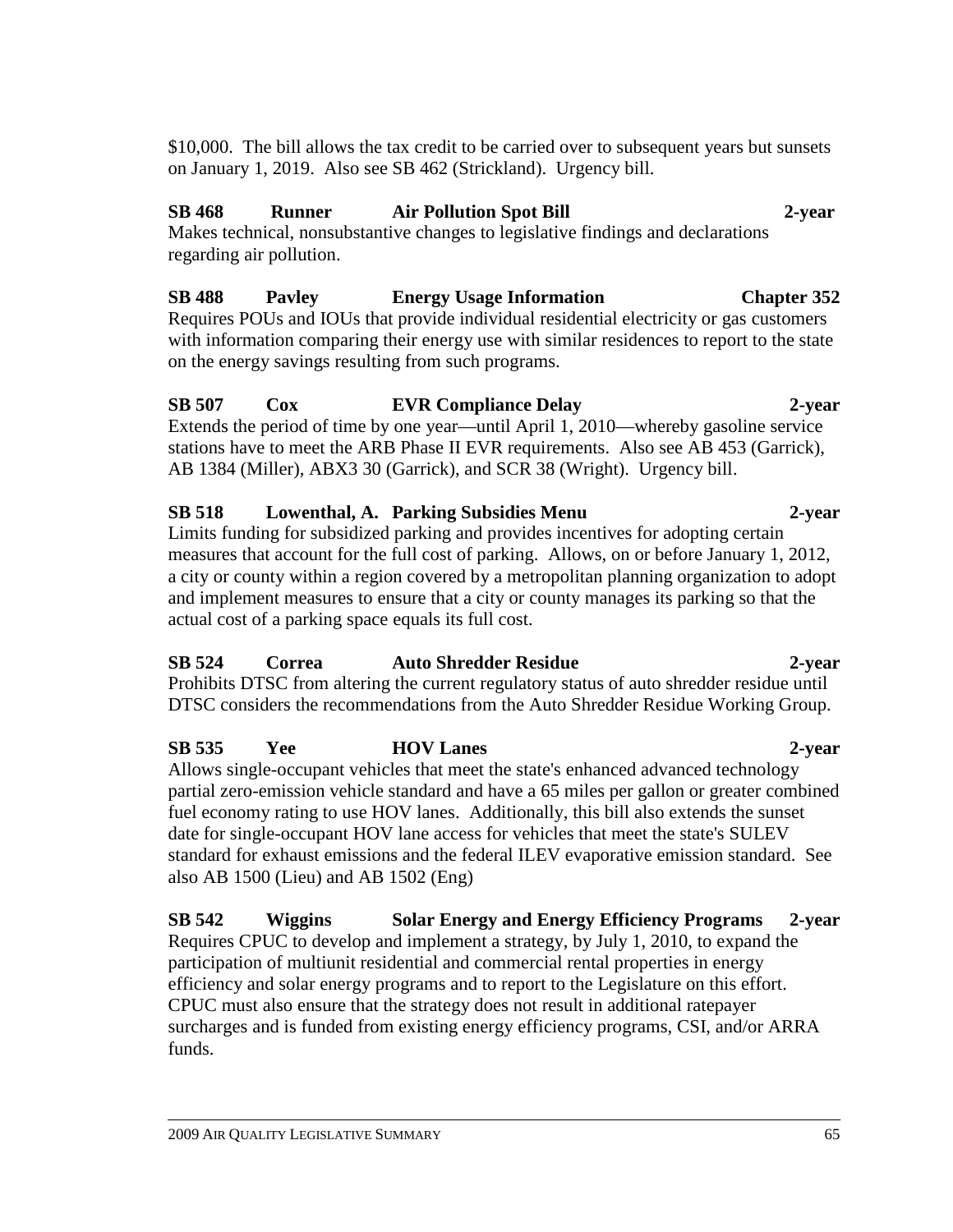#### **SB 554 Hollingsworth Residential Wood Burning 2-year**

Prohibits an air pollution control district or an air quality management district from adopting or implementing any rule or regulation restricting or prohibiting the installation or operation of any wood-burning fireplace, wood-burning heater, or wood-burning stove in any new or existing residential structure.

**SB 560 Ashburn Sustainable Communities Strategy Credits 2-year**  Provides GHG emission credits for counties and cities that site and permit commercial wind, solar, and biomass projects.

**SB 575 Steinberg Regional Planning Housing Timelines Chapter 354**  Revises timelines for the adoption of the fifth revision of the housing element by specified local governments, provides for timelines for subsequent housing element revisions, and makes other changes related to the cleanup of SB 375 (Steinberg, Chapter 728, Statutes of 2008).

**SB 579 Lowenthal, A. SCAQMD ERCs for Essential Services 2-year**  Authorizes SCAQMD to issue ERCs to "essential public services" and exempts facilities or equipment, including the repowering of power plants until May 1, 2012. The bill provides the temporary ability to move forward from a court-ordered moratorium placed on ERCs issued by SCAQMD. SCAQMD would be directed to rely on the ERC tracking system used prior to the tracking system that was challenged successfully in court. This bill is similar to SB 450, SB 696, and SB 827. Urgency bill.

#### **SB 605 Ashburn CEQA Biogas Pipelines Chapter 599**  Expands existing CEQA exemptions for certain work on existing pipelines to include a "biogas" pipeline located in Fresno, Kern, Kings, or Tulare counties.

**SB 626 Kehoe Electric Transportation Infrastructure Chapter 355**  Requires CPUC in consultation with ARB, CEC, and other entities to investigate means of removing barriers to electric transportation infrastructure development. The bill requires CPUC to adopt rules by July 1, 2011, to develop and implement strategic recommendations.

# **SB 632 Lowenthal, A. Air Pollution Mitigation at Ports 2-year**

Requires the ports of Los Angeles, Long Beach, and Oakland, by July 1, 2010, to assess their infrastructure and air quality improvement needs, including assessing the total cost for these projects and identifying potential sources of funding for them.

#### **SB 663 Benoit Neighborhood Electric Vehicles 2-year** Authorizes Palm Desert, California, to establish a neighborhood electric vehicle

transportation plan under many of the same terms as the pilot projects in Lincoln, California, and Rocklin, California, but without a sunset date.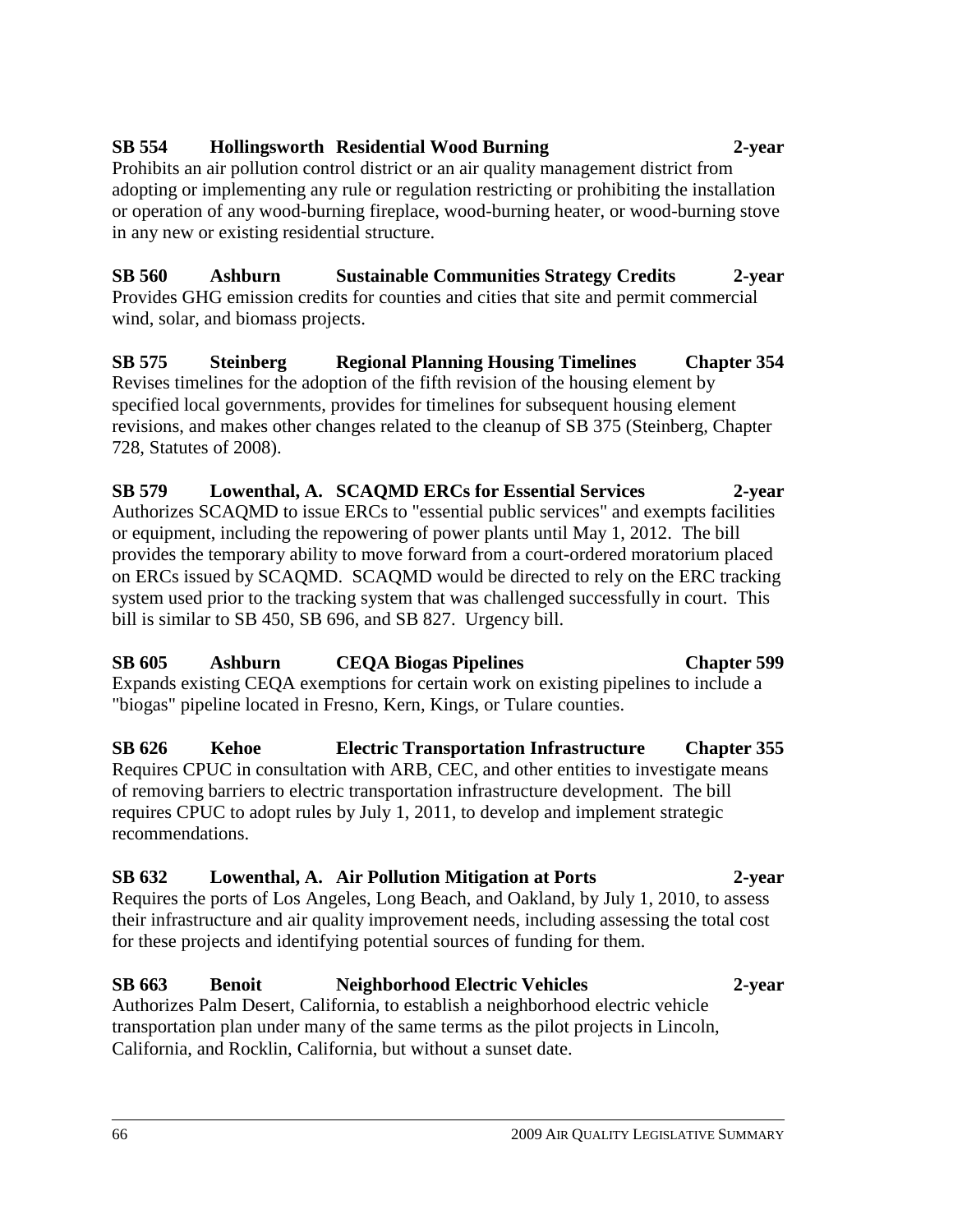### **SB 675 Steinberg Green Jobs 2-year**

Enacts the Clean Technology and Renewable Energy Job Training, Career Technical Education, and Dropout Prevention Act of 2010 for the purpose of providing funds to qualifying entities for construction or reconfiguring facilities that prepare program participants for employment related to clean technology, renewable energy, or energy efficiency. The bill provides grants, upon appropriation, of \$3 million for qualifying new education-related construction projects and \$1.5 million for qualifying education-related modernization projects.

**SB 685 Strickland, T. Suspended Salaries for Boards and Commissions 2-year**  Suspends the salaries of members serving on specific state boards and commissions, including ARB, for three consecutive fiscal years beginning with the 2010-11 fiscal year, although it allows those members to receive a per diem allowance.

### **SB 686 DeSaulnier CEQA Exemptions 2-year**

Clarifies that the Office of Planning and Research shall review each request to add or delete a class of exempt projects under CEQA.

**SB 696 Wright SCAQMD ERCs for Essential Services 2-year**  Authorizes SCAQMD to issue ERCs to "essential public services" and exempts facilities or equipment, including the repowering of power plants until May 1, 2012. The bill provides the temporary ability to move forward from a court-ordered moratorium placed on ERCs issued by SCAQMD. SCAQMD would be directed to rely on the ERC tracking system used prior to the tracking system that was challenged successfully in court. This bill is similar to SB 450, SB 579, and SB 827. Urgency bill.

### **SB 721 Steinberg Climate Action Team 2-year**

Codifies and expands the role of the Climate Action Team for oversight of AB 32 implementation. The bill directs the Climate Action Team to develop a five-year climate research plan and a biennial climate adaptation plan. The bill also gives the Climate Action Team authority to direct research funds for research, development, demonstration and deployment of new GHG reducing technologies, including use of the Public Interest Energy Research Program funds.

### **SB 722 Steinberg Penalty for GHG Offset Fraud 2-year**

Prohibits advertising or otherwise offering for sale GHG emission offsets that do not meet specified certification and documentation criteria. The bill establishes a civil penalty of up to \$2,500 per violation. The bill takes effect January 1, 2011, and becomes self-repealing if the US Federal Trade Commission establishes comparable and enforceable national prohibitions.

### **SB 728 Simitian Parking Cash-Out Program Chapter 359**

Makes explicit ARB's existing enforcement authority to impose fines on employers who do not comply with the state's parking cash-out law. This bill clarifies local authority to develop and adopt enforcement mechanisms relating to a parking cash-out program.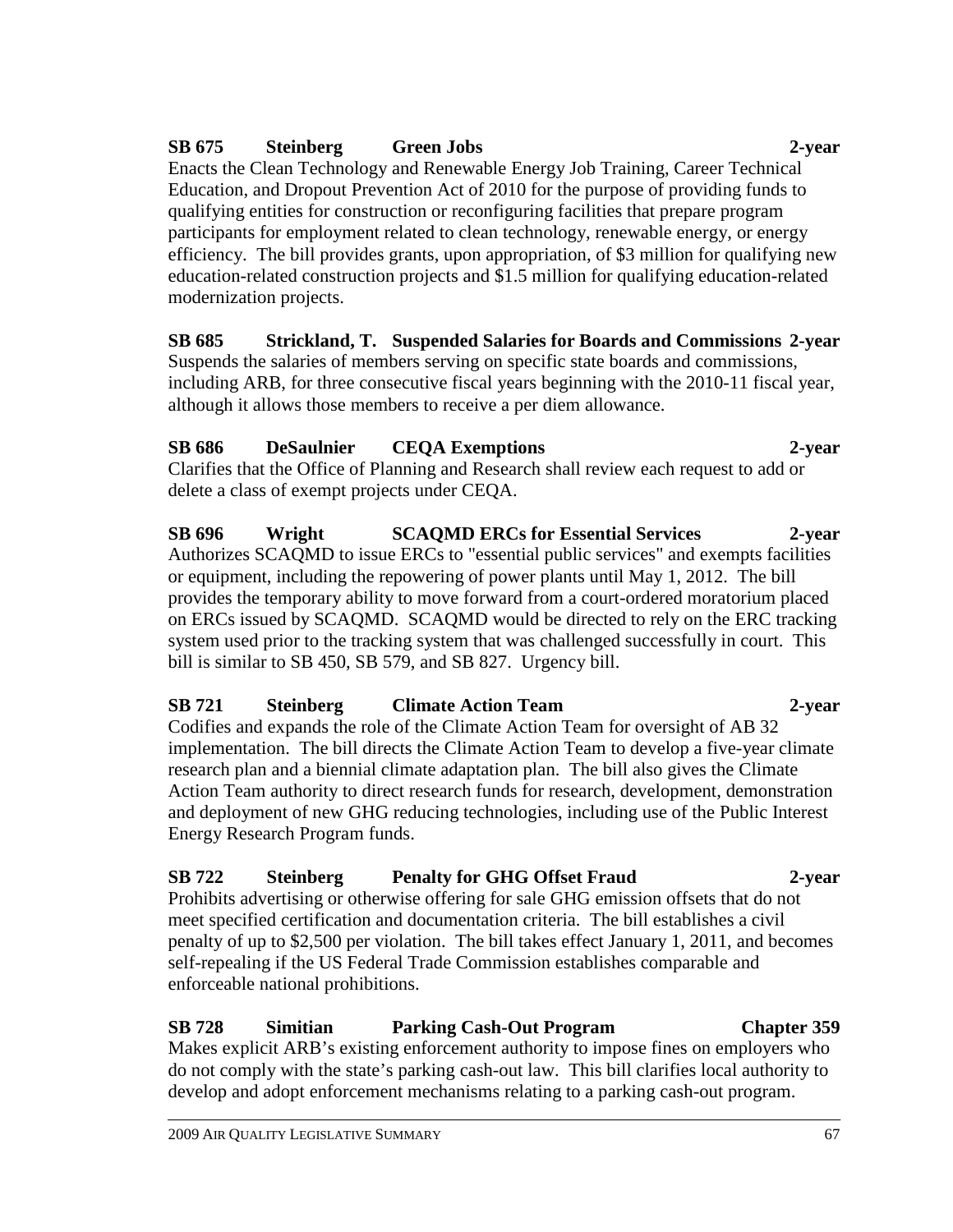# 68 2009 AIR QUALITY LEGISLATIVE SUMMARY

### **SB 729 Walters Climate Change Spot Bill 2-year**

Contains nonsubstantive legislative findings and declarations regarding changes to state policy on climate change.

## **SB 734 Lowenthal, A. Vehicle Weight (Code Cleanup) Chapter 200**

Makes minor technical corrections and clarifications to air quality provisions of the Vehicle Code and Health & Safety Code sections pertaining to motor vehicle transportation.

**SB 805 Wright RPS 33 Percent by 2020 2-year**  Revises RPS, which requires IOUs to achieve 33 percent renewables by 2020, by at least an additional one percent annually and requires POUs to meet similar goals. The bill also addresses cost containment, flexible rules of compliance, modifications to renewable energy credits and renewable energy credit limitations.

**SB 811 DeSaulnier Specially Constructed Vehicle Registration Vetoed**  Establishes the model year of a specially constructed vehicle registering in California from out-of-state as the year when the vehicle was first registered in the other state.

### **SB 821 SBP&EDC Revisions for DCA Boards Chapter 307** Allows air quality management districts to enter into an agreement with DCA to perform and administer the high polluter repair or removal program along with other minor and technical changes.

**SB 827 Wright SCAQMD ERCs for Essential Services Chapter 206**  Authorizes SCAQMD to issue ERCs to "essential public services" and exempt facilities or equipment, including the repowering of power plants until May 1, 2012. The bill provides the temporary ability to move forward from a court-ordered moratorium placed on ERCs issued by SCAQMD. SCAQMD would be directed to rely on the ERC tracking system used prior to the tracking system that was challenged successfully in court. SCAQMD is also directed to utilize the "orphan" credits from minor sources since 1990. This bill is similar to SB 450, SB 579, and SB 696.

## **SB 832 SEQC Diesel Pollution Control Loans Chapter 643**

Updates, clarifies, and makes noncontroversial changes to various California Pollution Financing Authority programs, including the California Capital Access Program, which encourages banks and other financial institutions to make loans to small businesses. The bill allows private financing entities to issue loans for heavy-duty diesel emission control purposes under the California Capital Access Program. Urgency bill.

## **SCR 15** Wiggins **Earth Hour Resolution Chapter 6**

Declares the hour of 8:30 p.m. to 9:30 p.m. on the last Saturday in March 2009 to be "Earth Hour" and encourages city, county, and state facilities to turn off nonessential lights in government buildings, public schools, and public landmarks for that hour (March 28, 2009).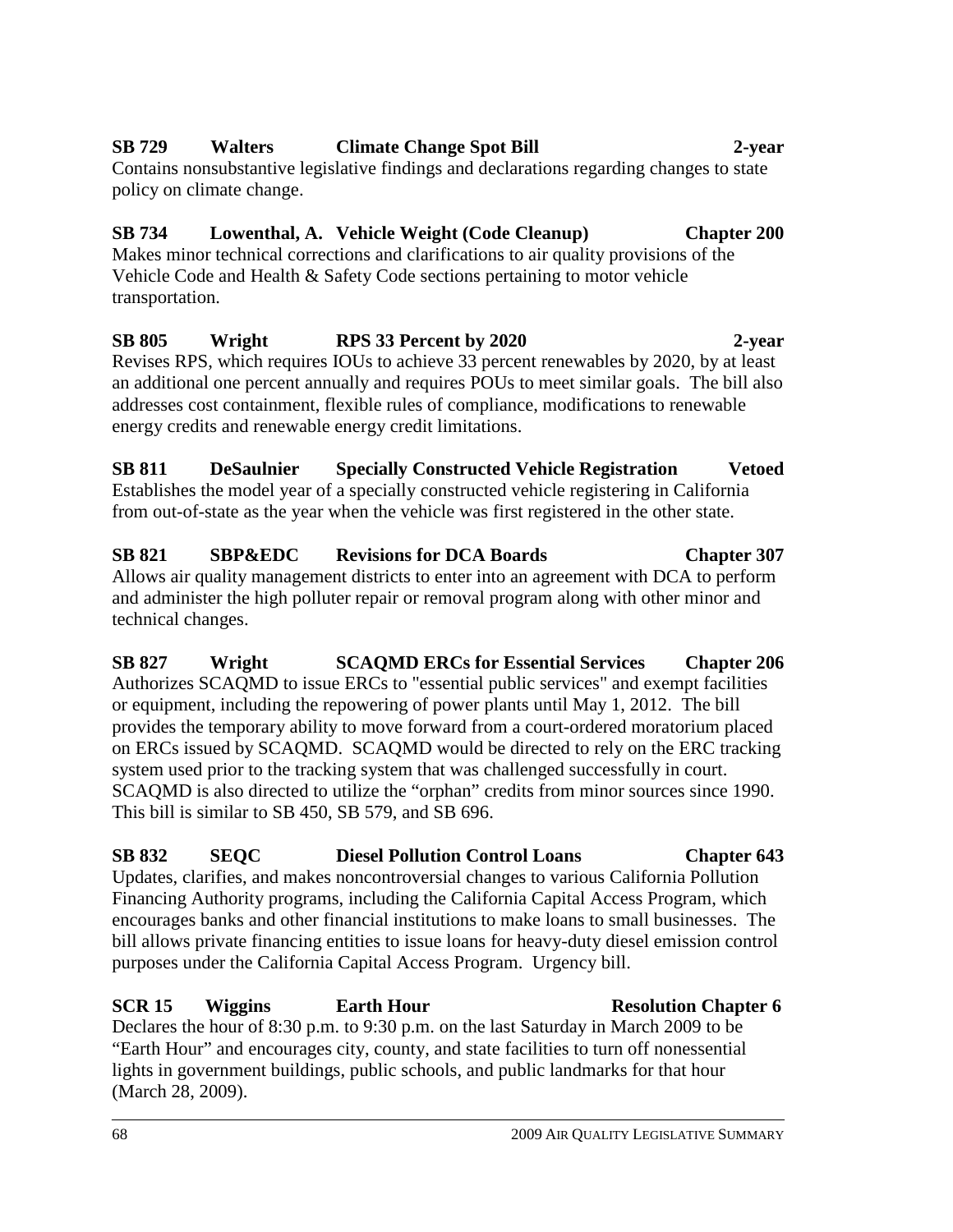### **SCR 38 Wright Delay of EVR 2-year**  Requests a delay in enforcement of ARB's Phase II EVR requirements until October 2010. Also see AB 453 (Garrick), ABX3 30 (Garrick), AB 1384 (Miller), and SB 507 (Cox).

**SBX2 3 Florez Carl Moyer Grants for Farm Equipment Chapter 1**  Directs ARB to assign a project life of at least 10 years for off-road farm equipment projects considered for funding under Carl Moyer. The bill allows off-road farm equipment to be funded any time prior to the effective date of any local, state, or federal rule or legally binding compliance date. Also see ABX2 3 (Galgiani).

**SBX2 8 Denham Construction Equipment Regulation Delay Dead**  Delays emission control requirements for construction equipment and exempts specified transportation projects from CEQA. Also see ABX2 8 (Nestande).

**SBX3 1 Ducheny 2009-10 Budget Act Chapter 1**  Makes appropriations for the support of state government for the 2009-10 fiscal year. Urgency bill.

**SBX3 2 Ducheny Changes to 2008-09 Budget Act Chapter 2**  Makes changes to the 2008-09 Budget Act to reflect reductions across all budget areas as a result of employee furloughs, elimination of two state holidays, and minor changes to overtime calculations in addition to numerous state program adjustments. Urgency bill.

**SBX3 13 Alquist Transfer of AB 118 ARFVT Funds Chapter 29**  Requires the Department of Finance to transfer \$16.3 million from the ARFVT Fund to the General Fund as a loan to support domestic violence shelters. ARFVT funds low emission vehicles and fuel technology projects.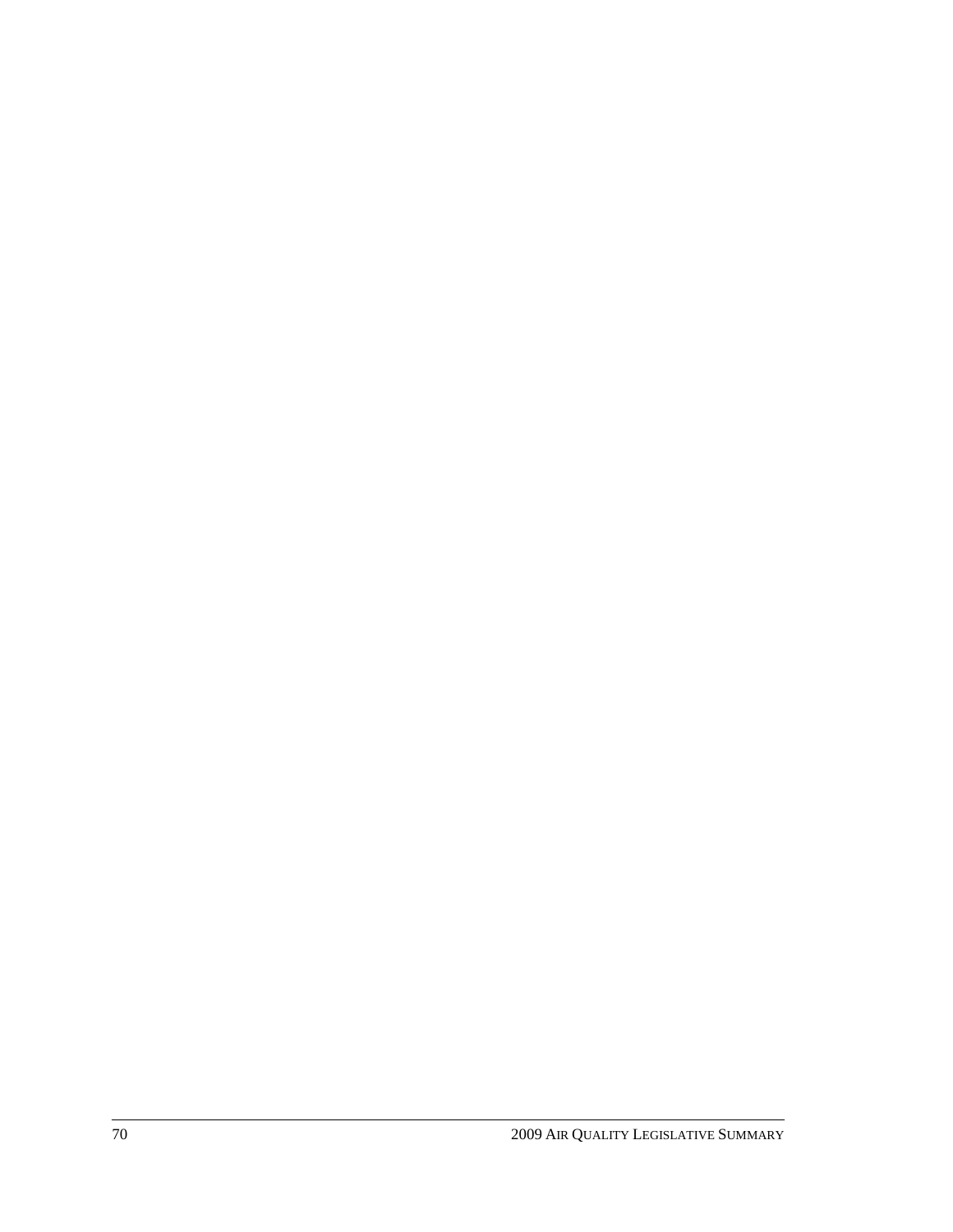# **CHAPTERED BILLS**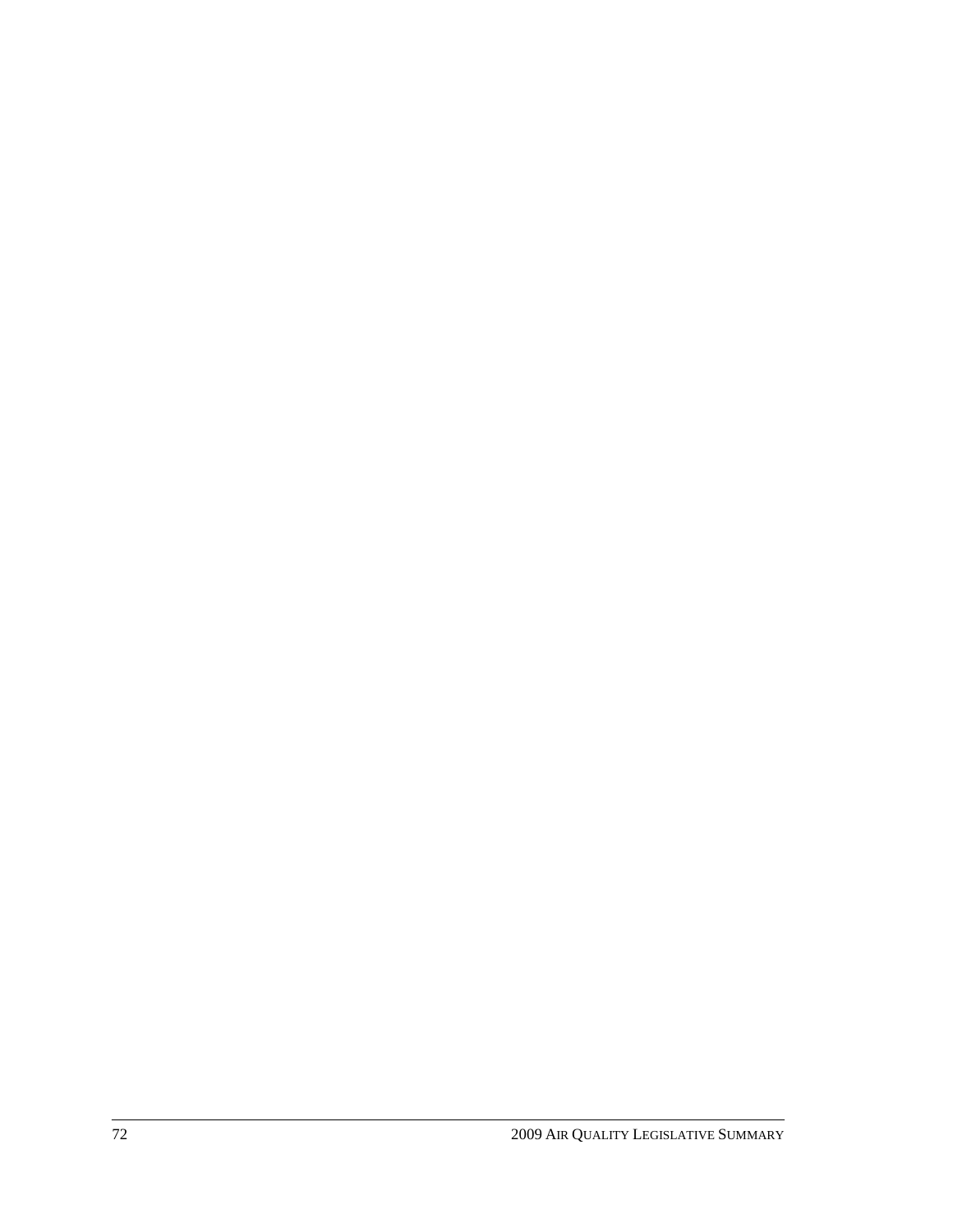| AB45           | <b>Blakeslee</b>      | <b>DG Small Wind Systems</b>                    | <b>Chapter 404</b>            |
|----------------|-----------------------|-------------------------------------------------|-------------------------------|
| <b>AB</b> 96   | <b>Ruskin</b>         | <b>RUST Funds for EVR</b>                       | <b>Chapter 69</b>             |
| <b>AB 210</b>  | Hayashi               | <b>Local Green Building Standards</b>           | <b>Chapter 89</b>             |
| <b>AB 262</b>  | <b>Bass</b>           | <b>Administration of Federal Energy Funds</b>   | <b>Chapter 227</b>            |
| <b>AB 282</b>  | <b>ATC</b>            | <b>Prop. 1B Transportation Funds</b>            | <b>Chapter 229</b>            |
| <b>AB</b> 318  | <b>Emmerson</b>       | <b>Vehicle Registration Amnesty Fee</b>         | <b>Chapter 235</b>            |
| <b>AB 400</b>  | De Leon               | <b>Budget Transparency</b>                      | <b>Chapter 440</b>            |
| AB 672         | <b>Bass</b>           | Prop. 1B Letters of No Prejudice                | <b>Chapter 463</b>            |
| <b>AB</b> 758  | <b>Skinner</b>        | <b>Energy Auditing</b>                          | <b>Chapter 470</b>            |
| <b>AB 881</b>  | <b>Huffman</b>        | <b>Sonoma County Climate Protection</b>         | <b>Chapter 375</b>            |
| <b>AB 892</b>  | Furutani              | <b>Reversion of Prop. 1B Air Quality Funds</b>  | <b>Chapter 483</b>            |
| <b>AB</b> 920  | <b>Huffman</b>        | <b>Solar and Wind DG Net Metering</b>           | <b>Chapter 376</b>            |
| <b>AB</b> 1085 | <b>Mendoza</b>        | <b>ARB Rulemaking Disclosure</b>                | <b>Chapter 384</b>            |
| <b>AB</b> 1110 | <b>Fuentes</b>        | <b>Natural Gas Rate for Fuel Cells</b>          | <b>Chapter 508</b>            |
| <b>AB</b> 1164 | <b>Tran</b>           | <b>Maintenance of the Codes</b>                 | <b>Chapter 140</b>            |
| <b>AB</b> 1188 | <b>Ruskin</b>         | <b>RUST Funds for EVR</b>                       | <b>Chapter 649</b>            |
| <b>AB</b> 1318 | Pérez, V.             | <b>SCAQMD ERCs and CEQA</b>                     | <b>Chapter 285</b>            |
| <b>AB</b> 1351 | <b>Blakeslee</b>      | <b>Hydro Certification as a Renewable</b>       | <b>Chapter 525</b>            |
| <b>AB</b> 1381 | Pérez ,J.             | <b>High-Occupancy Toll Lanes</b>                | <b>Chapter 289</b>            |
| <b>AB</b> 1551 | AU&CC                 | <b>California Financing Authority</b>           | <b>Chapter 336</b>            |
| <b>ACR 77</b>  | <b>Swanson</b>        | <b>Economic Impacts of AB 32</b>                | <b>Resolution Chapter 109</b> |
| <b>HR14</b>    | <b>Ruskin</b>         | <b>Alternative Fuel Vehicle Awareness Month</b> | <b>Adopted</b>                |
| <b>ABX28</b>   | <b>Nestande</b>       | <b>Construction Equipment Regulation Delay</b>  | <b>Chapter 6</b>              |
| <b>ABX381</b>  | Hall                  | <b>Stadium CEQA Exemptions</b>                  | <b>Chapter 30</b>             |
| <b>ABX4 20</b> | Strickland, A.        | <b>IMRC</b> Extension                           | <b>Chapter 18</b>             |
|                |                       |                                                 |                               |
| <b>SB</b> 17   | Padilla               | <b>Smart Grid Deployment Plan</b>               | <b>Chapter 327</b>            |
| <b>SB</b> 32   | <b>Negrete McLeod</b> | <b>Feed-in-Tariff for Renewables</b>            | *Chapter 328                  |
| <b>SB 83</b>   | <b>Hancock</b>        | <b>Vehicle Registration Fee for Congestion</b>  | <b>Chapter 554</b>            |
| <b>SB 104</b>  | Oropeza               | <b>Nitrogen Trifluoride</b>                     | <b>Chapter 331</b>            |
| <b>SB 113</b>  | <b>SLGC</b>           | <b>Local Government Authorities/Provisions</b>  | <b>Chapter 332</b>            |
| <b>SB 124</b>  | Oropeza               | <b>School Bus Idling Enforcement</b>            | <b>Chapter 561</b>            |
| <b>SB 215</b>  | <b>Wiggins</b>        | <b>Land Use Boundaries</b>                      | <b>Chapter 570</b>            |
| SB 359         | Romero                | <b>Public Records Exemptions</b>                | <b>Chapter 584</b>            |
| <b>SB 391</b>  | Liu                   | <b>State Transportation Plan and GHGs</b>       | <b>Chapter 585</b>            |
| <b>SB 412</b>  | <b>Kehoe</b>          | <b>Self-Generation Incentive Program</b>        | <b>Chapter 182</b>            |
| <b>SB 488</b>  | <b>Payley</b>         | <b>Energy Usage Information</b>                 | <b>Chapter 352</b>            |
| <b>SB 575</b>  | <b>Steinberg</b>      | <b>Regional Planning Housing Timelines</b>      | <b>Chapter 354</b>            |
| SB 605         | <b>Ashburn</b>        | <b>CEQA Biogas Pipelines</b>                    | <b>Chapter 599</b>            |
| SB 626         | Kehoe                 | <b>Electric Transportation Infrastructure</b>   | <b>Chapter 355</b>            |
| <b>SB</b> 728  | <b>Simitian</b>       | <b>Parking Cash-Out Program</b>                 | <b>Chapter 359</b>            |

**\*** Chaptered bill accompanied by a signing message.

**(Corrected: November 24, 2009)**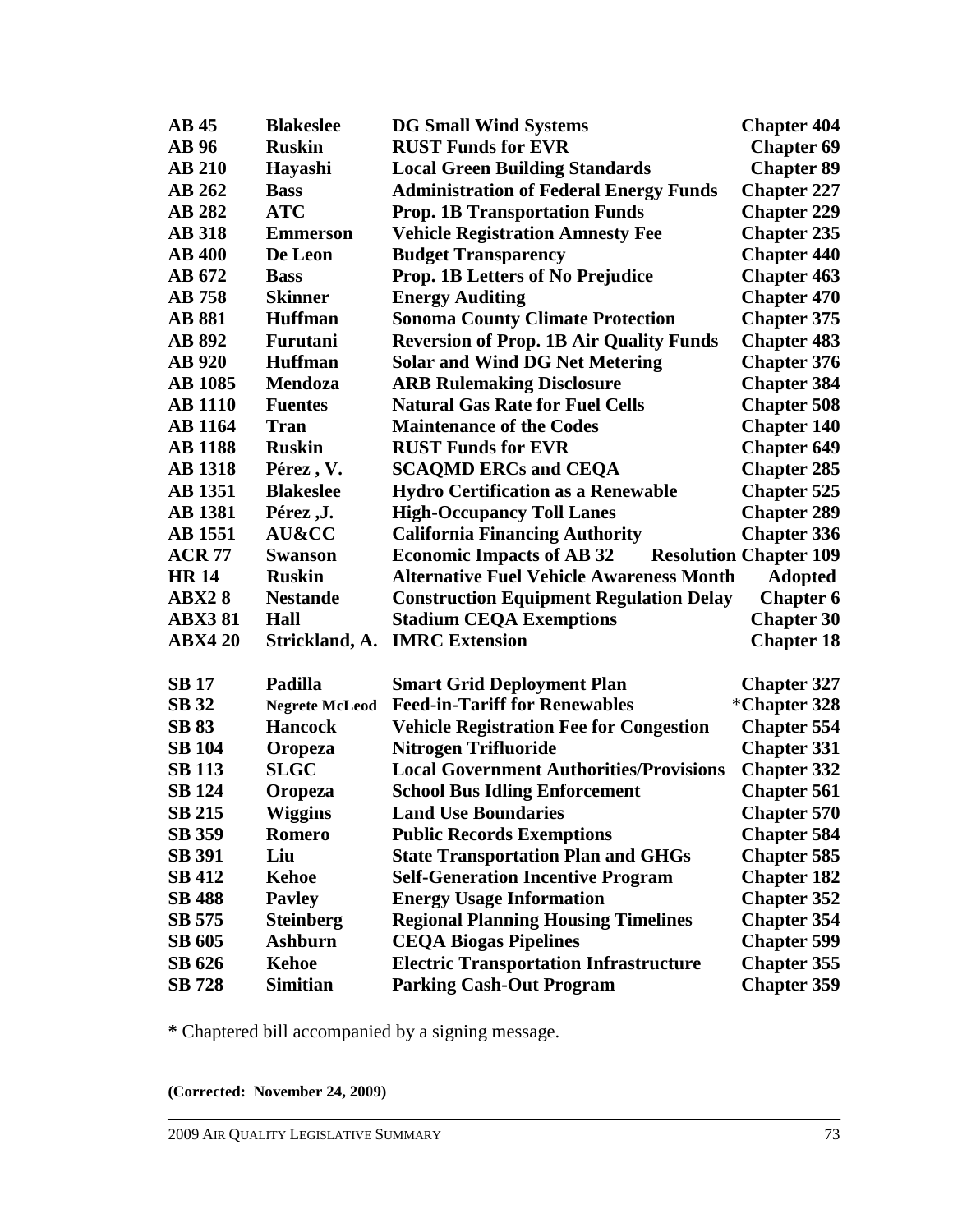| <b>SB</b> 734 | Lowenthal, A.      | <b>Vehicle Weight (Code Cleanup)</b>        | <b>Chapter 200</b>          |
|---------------|--------------------|---------------------------------------------|-----------------------------|
| <b>SB 821</b> | <b>SBP&amp;EDC</b> | <b>Revisions for DCA Boards</b>             | <b>Chapter 307</b>          |
| <b>SB 827</b> | Wright             | <b>SCAOMD ERCs for Essential Services</b>   | <b>Chapter 206</b>          |
| <b>SB 832</b> | <b>SEOC</b>        | <b>Diesel Pollution Control Loans</b>       | <b>Chapter 643</b>          |
| <b>SCR 15</b> | <b>Wiggins</b>     | <b>Earth Hour</b>                           | <b>Resolution Chapter 6</b> |
| SBX23         | <b>Florez</b>      | <b>Carl Moyer Grants for Farm Equipment</b> | <b>Chapter 1</b>            |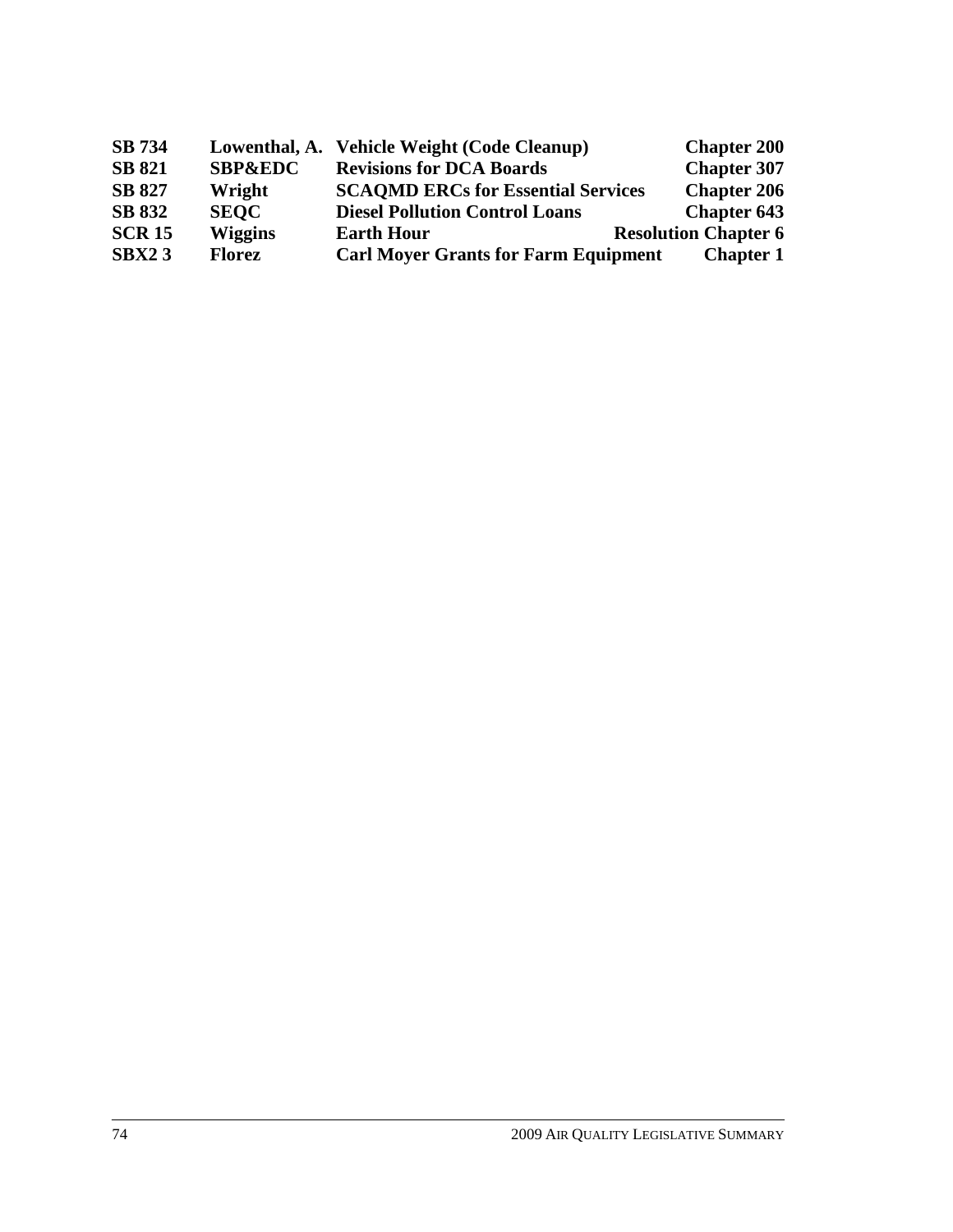# **GOVERNOR'S SIGNING MESSAGES**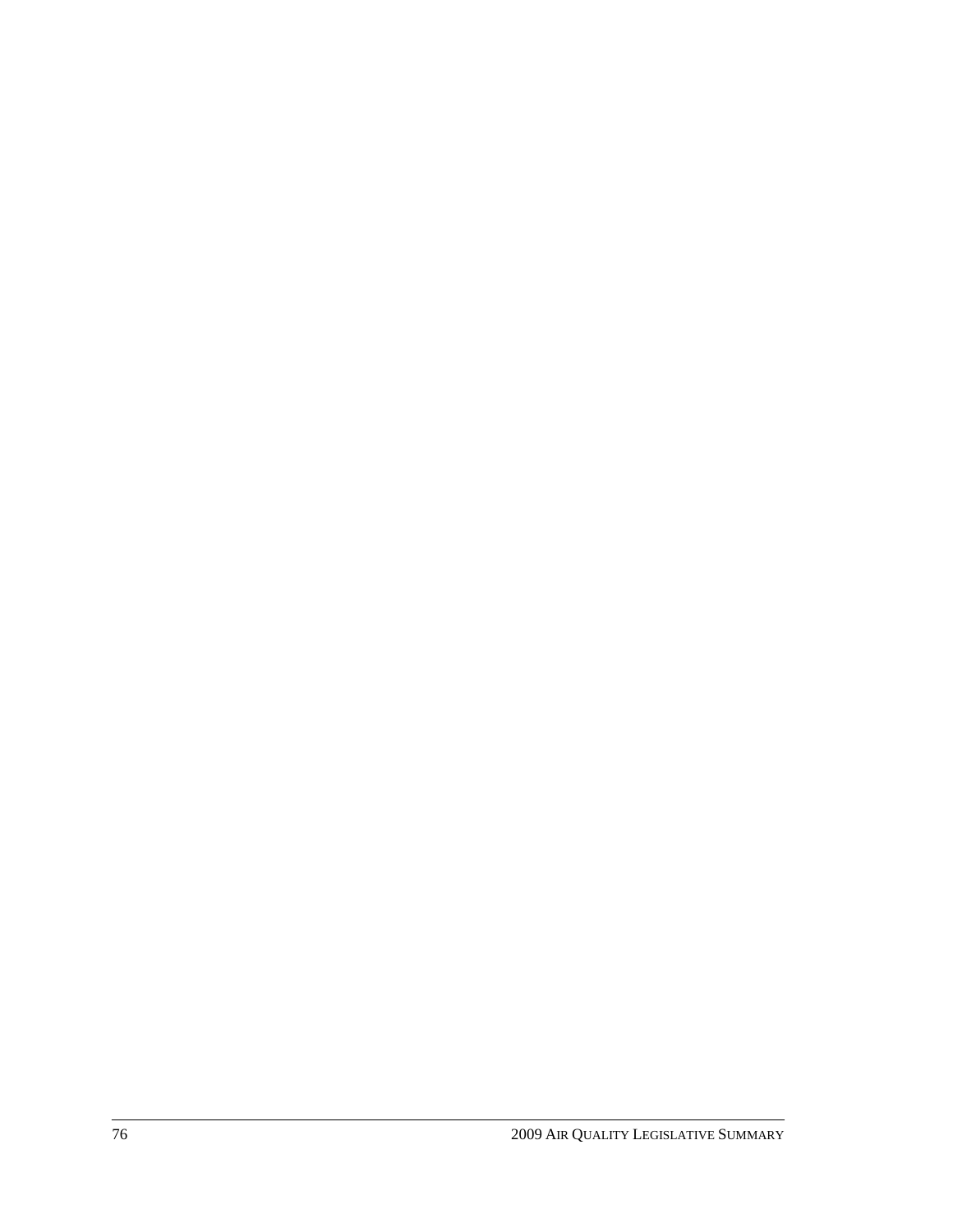To the Members of the California State Senate:

I am signing Senate Bill 32, which would revise and expand the feed-in tariff (FIT) program from 1.5 MW to 3 MW for eligible renewable electric generation facilities and authorizes the Public Utilities Commission (PUC) to adjust the rate to reflect the value of the electricity and other attributes. In order to meet our greenhouse gas emission reduction goals and a Renewables Portfolio Standard of 33% by 2020, we will need to use all of the tools available under our existing programs to get to that goal. By increasing the size of projects allowed under the FIT program and increasing the cumulative cap for investor-owned utilities for FIT projects, this bill is a step in the right direction. The PUC is also currently exploring an expanded FIT for small to medium scale renewable generation using a market-based pricing approach. In addition to implementing the provisions of this bill, I encourage the PUC to continue their work so that we can take advantage of the new renewable electricity capacity that a robust FIT program can provide

Sincerely,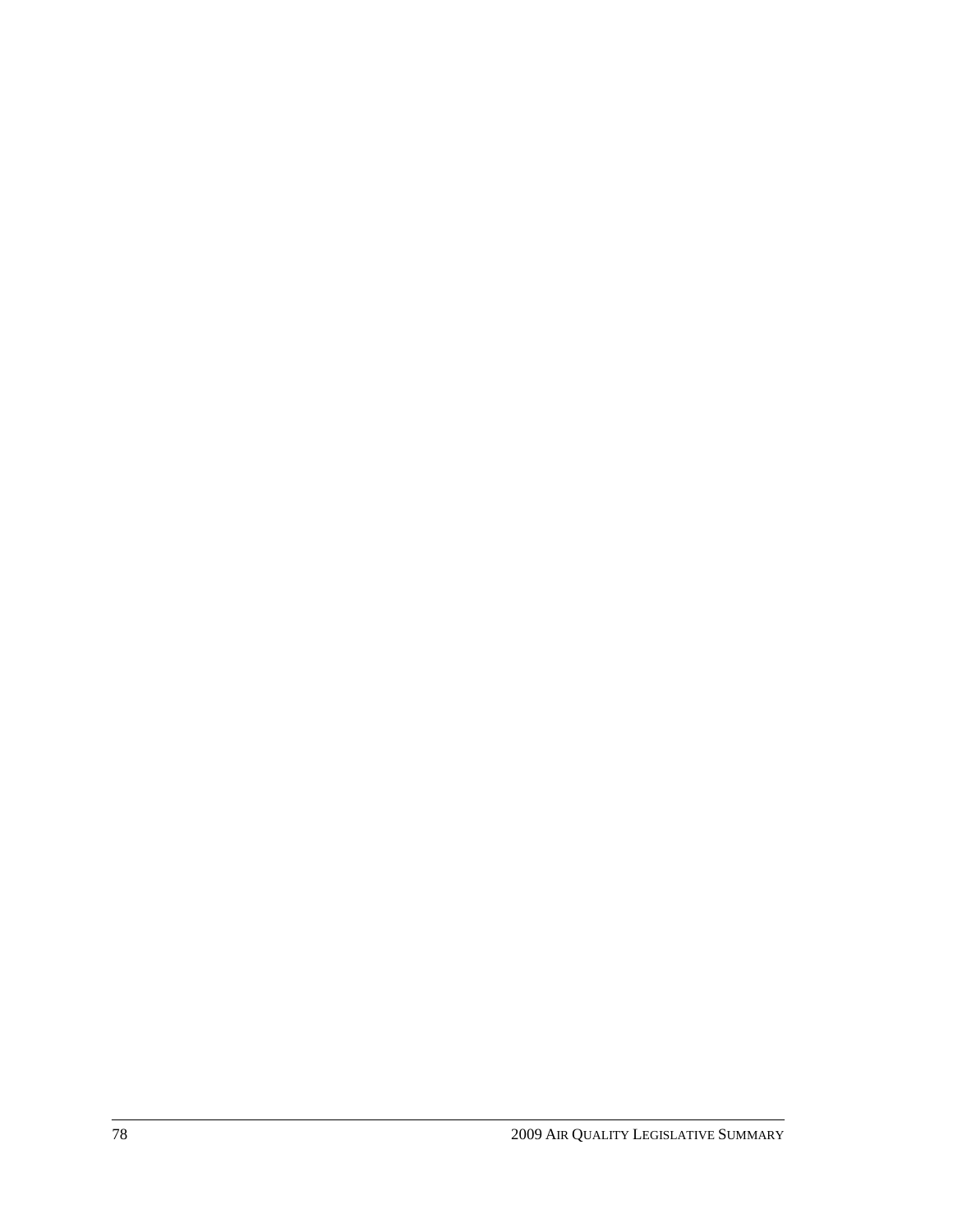# **VETOED BILLS**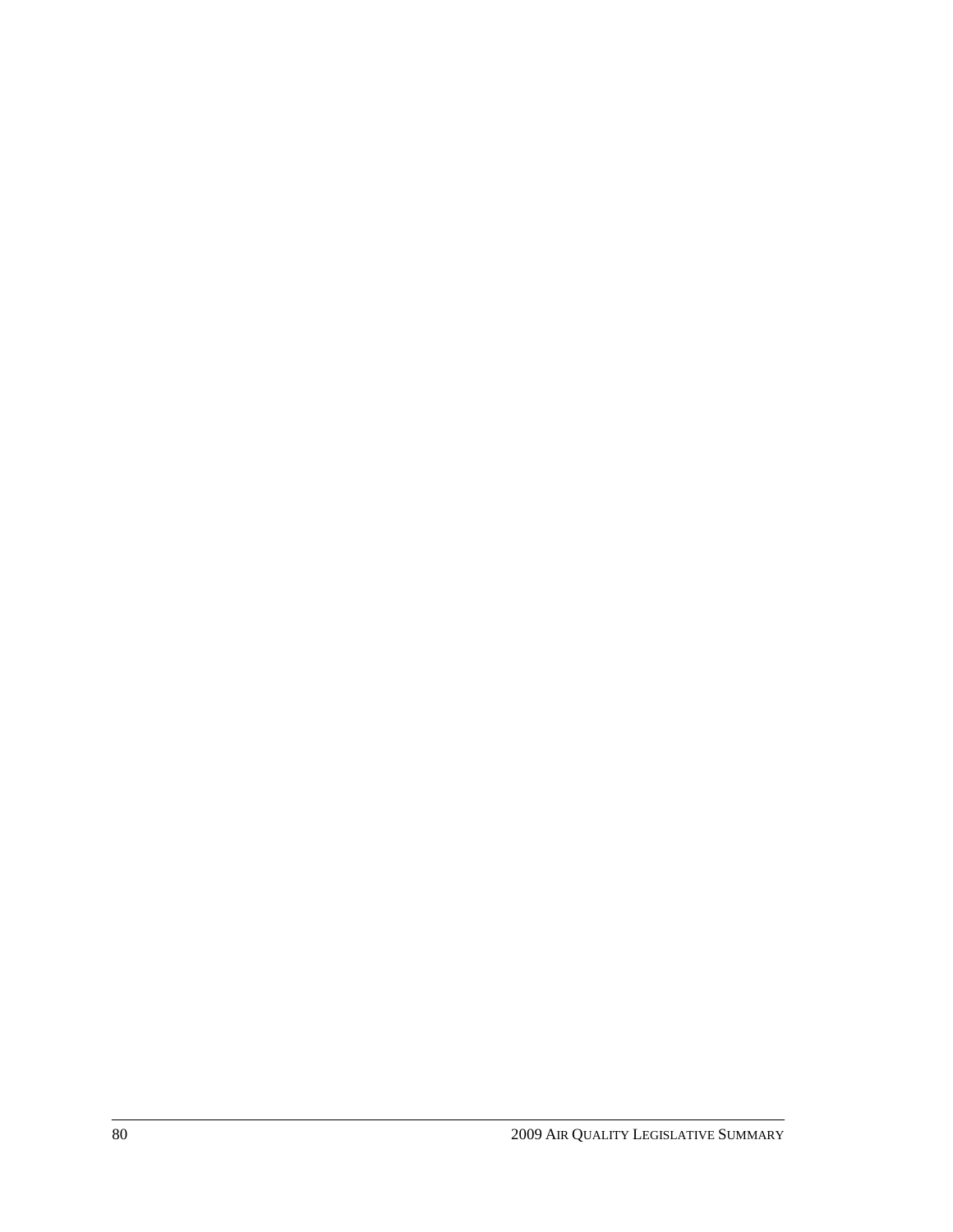| <b>AB 21</b>   | <b>Krekorian</b>   | <b>RPS 33 Percent 2020</b>                        | <b>Vetoed</b> |
|----------------|--------------------|---------------------------------------------------|---------------|
| <b>AB</b> 64   | <b>Krekorian</b>   | RPS 33 Percent by 2020                            | <b>Vetoed</b> |
| AB 579         | <b>Huber</b>       | <b>Audit of State Boards and Commissions</b>      | <b>Vetoed</b> |
| <b>AB 823</b>  | Hill               | <b>Vehicle Smog Check Repair Assistance</b>       | <b>Vetoed</b> |
| <b>AB 828</b>  | Lieu               | <b>Green Building Standards</b>                   | <b>Vetoed</b> |
| <b>AB</b> 1173 | <b>Huffman</b>     | <b>Residential Fluorescent Lamp Recycling</b>     | <b>Vetoed</b> |
| <b>AB</b> 1186 | <b>Blumenfield</b> | <b>Parking Cash-Out in Employer Leases</b>        | <b>Vetoed</b> |
| <b>AB</b> 1404 | De Leon            | <b>Limits on GHG Emission Offsets</b>             | <b>Vetoed</b> |
| <b>AB</b> 1527 | Lieu               | <b>GHG and Criteria Pollutant Funds</b>           | <b>Vetoed</b> |
| <b>ABX15</b>   | Evans              | <b>Transportation Project CEQA Exemption</b>      | <b>Vetoed</b> |
| <b>SB 14</b>   | <b>Simitian</b>    | RPS 33 Percent by 2020                            | <b>Vetoed</b> |
| <b>SB 62</b>   | <b>Simitian</b>    | RPS 33 Percent by 2020                            | <b>Vetoed</b> |
| <b>SB 382</b>  | <b>Florez</b>      | <b>Agricultural Burning</b>                       | <b>Vetoed</b> |
| <b>SB 406</b>  | <b>DeSaulnier</b>  | <b>Climate Change Vehicle Registration Fee</b>    | <b>Vetoed</b> |
| <b>SB 811</b>  | <b>DeSaulnier</b>  | <b>Specially Constructed Vehicle Registration</b> | <b>Vetoed</b> |

Note: All vetoed bills listed are accompanied by a veto message.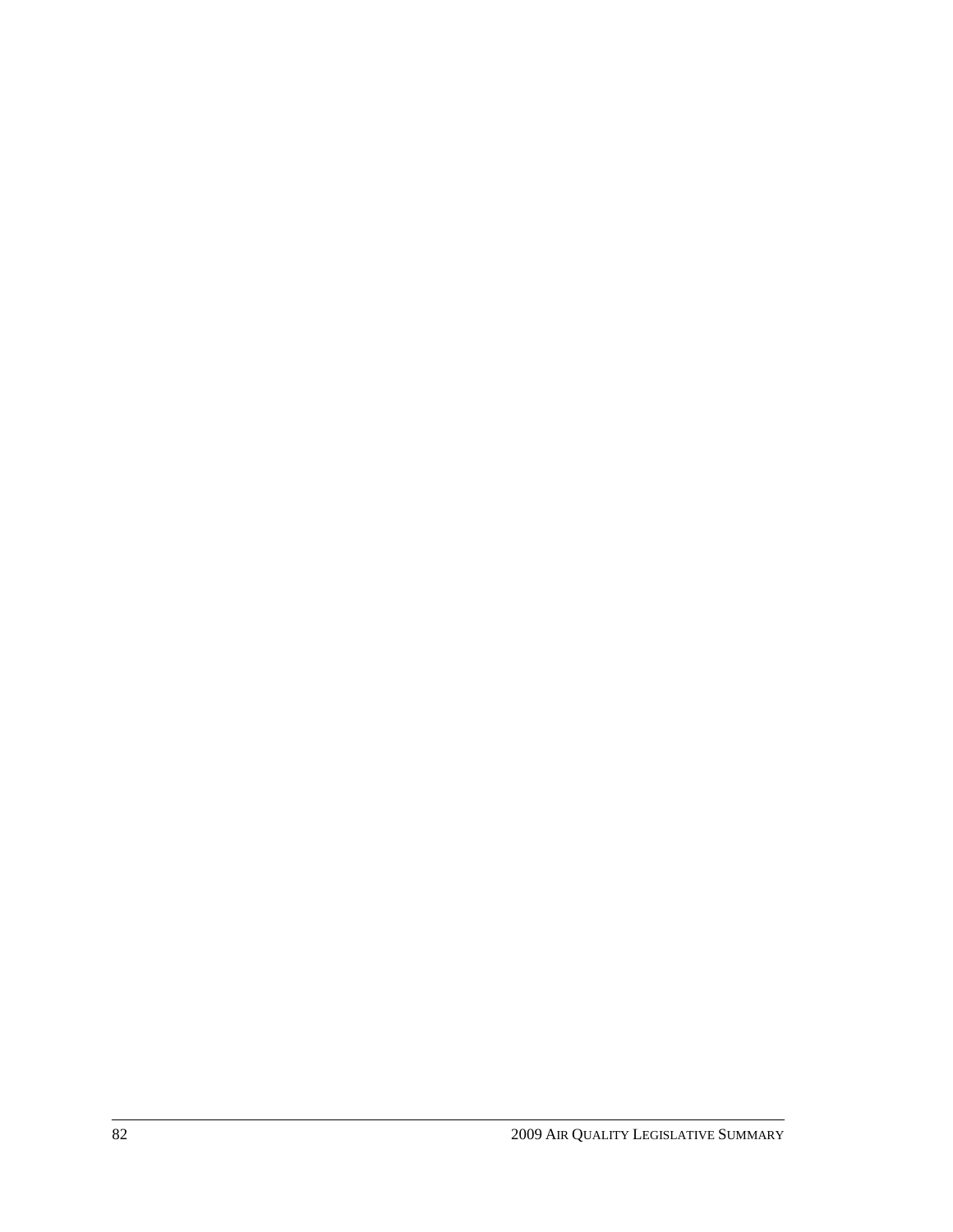# **GOVERNOR'S VETO MESSAGES**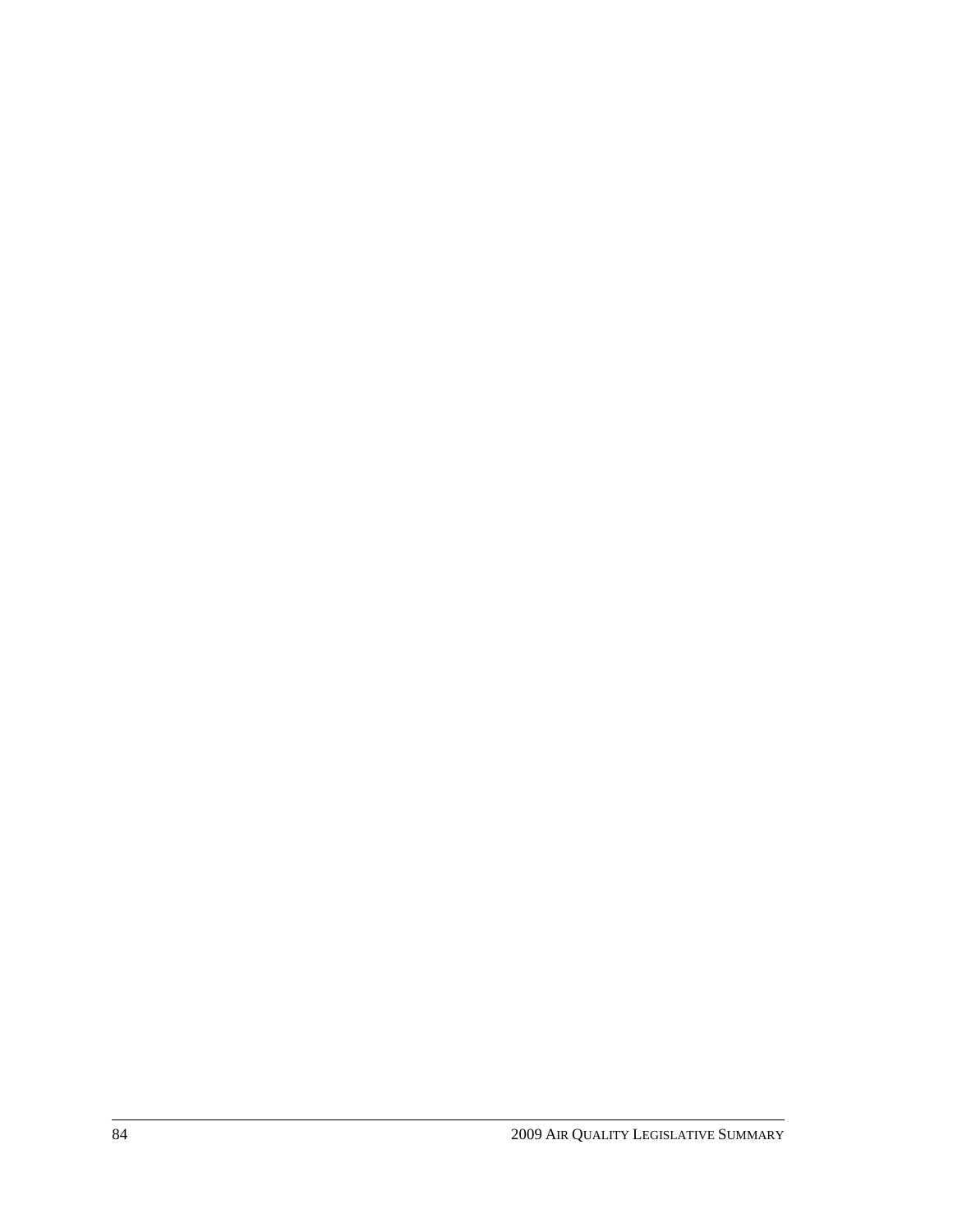### AB 21 Krekorian RPS 33 Percent by 2020

To Members of the California State Assembly:

I am returning Assembly Bill 21 without my signature.

I support the intent of this and other measures to increase California's Renewable Portfolio Standard (RPS) target to 33% by 2020. However, as drafted this measure would make it more difficult and costly to achieve this very important goal.

As a world leader in climate change and renewable energy development, California needs a regional approach that provides streamlined regulatory processes and compliance flexibility that facilitate the timely construction of in-state resources. This legislative package does the opposite–adds new regulatory hurdles to permitting renewable resources in the state, at the same time limiting the importation of cost-effective renewable energy from other states in the West.

On November 17, 2008, I issued Executive Order S-14-08, which sets a target that all retail sellers of electricity shall serve 33% of their load with renewable energy by 2020.

On September 15, 2009, in order to keep us moving forward, I directed California Air Resources Board (CARB), in Executive Order S-21-09, to adopt regulations that increase procurement of renewable resources in furtherance of the Global Warming Solutions Act of 2006 (AB 32, Statutes of 2006) and its emission reduction goals.

The CARB's scoping document for the Global Warming Solutions Act of 2006 determined that achieving 33% RPS is a critical component in the fight against global warming. I expect CARB to complete the regulations implementing the 33% RPS by the fall of 2010.

I remain ready to sign legislation that codifies a workable 33% RPS mandate. California has a rare opportunity to champion the development of renewable energy and reduce greenhouse gas emissions in-state and beyond. We must seize the chance to lay the foundation for a regional effort that optimizes resources throughout the West at a lower cost to ratepayers.

Sincerely,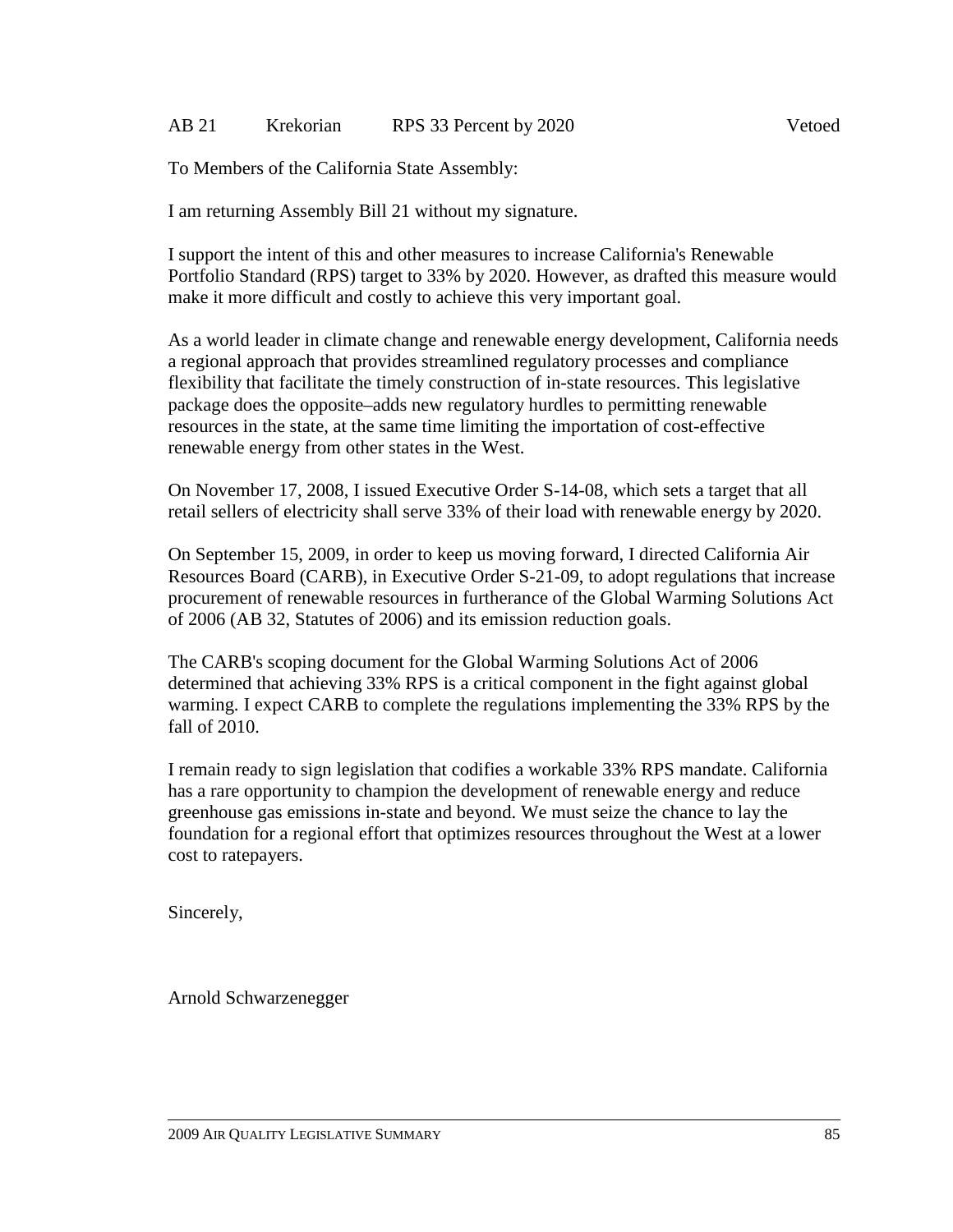### AB 64 Krekorian RPS 33 Percent by 2020 Vetoed

To Members of the California State Assembly:

I am returning Assembly Bill 64 without my signature.

I support the intent of this and other measures to increase California's Renewable Portfolio Standard (RPS) target to 33% by 2020. However, as drafted this measure would make it more difficult and costly to achieve this very important goal.

As a world leader in climate change and renewable energy development, California needs a regional approach that provides streamlined regulatory processes and compliance flexibility that facilitate the timely construction of in-state resources. This legislative package does the opposite–adds new regulatory hurdles to permitting renewable resources in the state, at the same time limiting the importation of cost-effective renewable energy from other states in the West.

On November 17, 2008, I issued Executive Order S-14-08, which sets a target that all retail sellers of electricity shall serve 33% of their load with renewable energy by 2020.

On September 15, 2009, in order to keep us moving forward, I directed California Air Resources Board (CARB), in Executive Order S-21-09, to adopt regulations that increase procurement of renewable resources in furtherance of the Global Warming Solutions Act of 2006 (AB 32, Statutes of 2006) and its emission reduction goals.

The CARB's scoping document for the Global Warming Solutions Act of 2006 determined that achieving 33% RPS is a critical component in the fight against global warming. I expect CARB to complete the regulations implementing the 33% RPS by the fall of 2010.

I remain ready to sign legislation that codifies a workable 33% RPS mandate. California has a rare opportunity to champion the development of renewable energy and reduce greenhouse gas emissions in-state and beyond. We must seize the chance to lay the foundation for a regional effort that optimizes resources throughout the West at a lower cost to ratepayers.

Sincerely,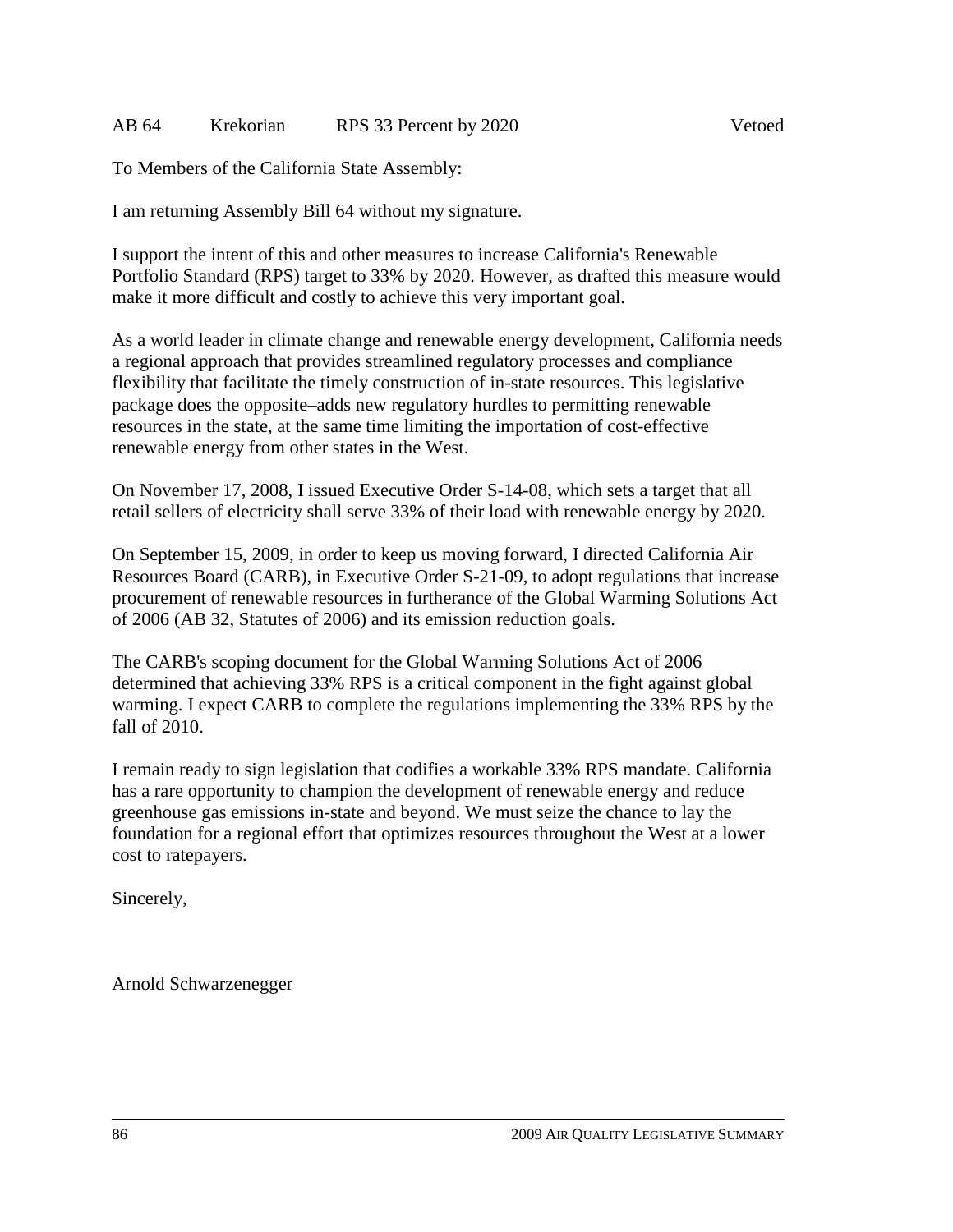I am returning Assembly Bill 579 without my signature.

I am supportive of the intent of this bill to audit the workload of salaried board members or commissioners, beginning with the California Unemployment Insurance Appeals Board. However, the legislature already has a process in place through its Joint Legislative Audit Committee, to request audits conducted by the California State Auditor on virtually any state operation. Therefore, the statutory authorization to do so in this bill is unnecessary.

For these reasons, I am unable to sign this bill.

Sincerely,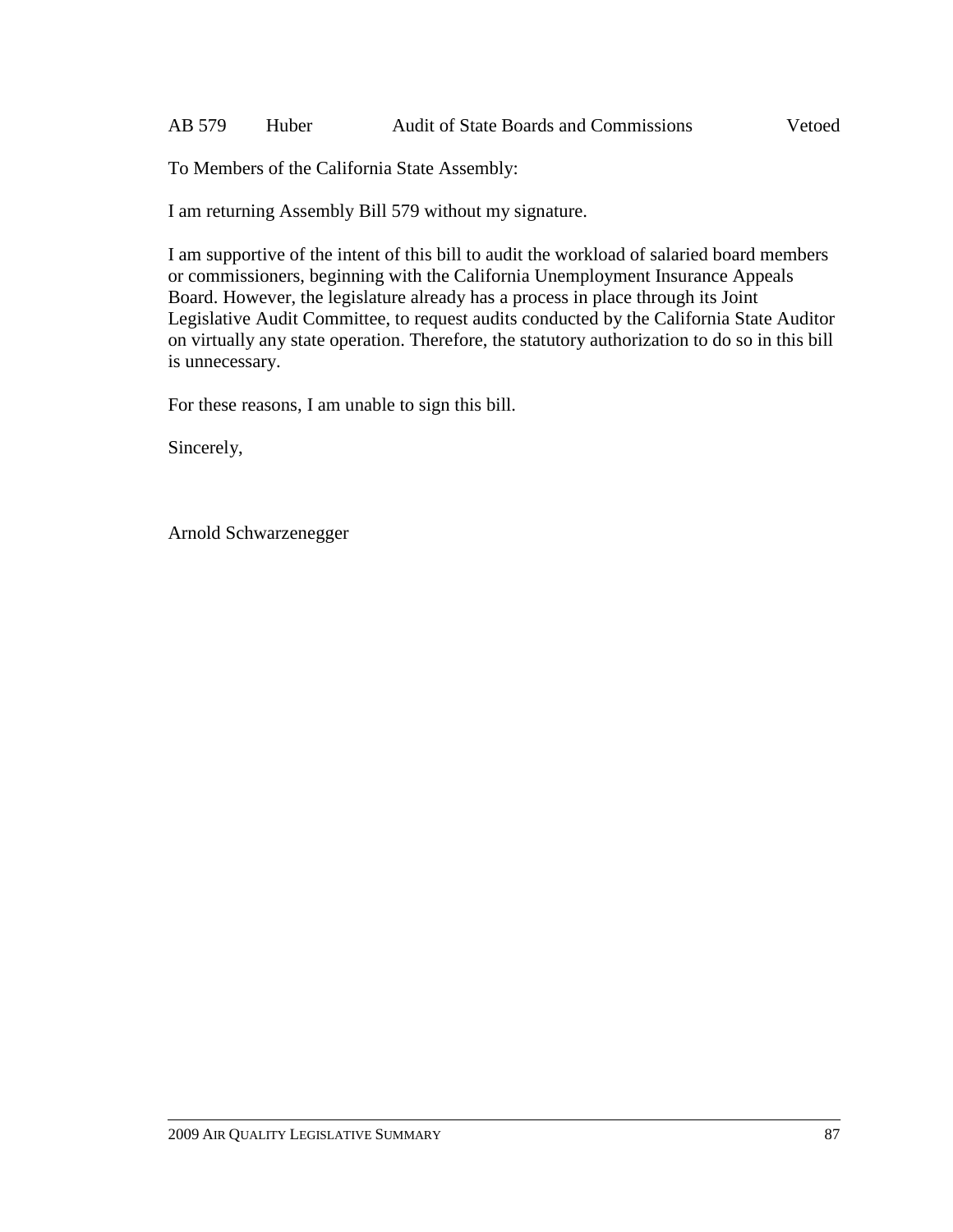I am returning Assembly Bill 823 without my signature.

I continue to be supportive of reducing the impact of high polluting vehicles on the road. However, this bill eliminates an incentive subsidy provided by the Bureau of Automotive Repair's Consumer Assistance Program for a particular portion of the population. The provisions in this bill make more sense if the State could capture those savings and couple it with other incentives for vehicle owners to retire or repair high-polluting vehicles. I encourage the Legislature to work on solutions that move in that direction.

Until that time, I am unable to sign this bill.

Sincerely,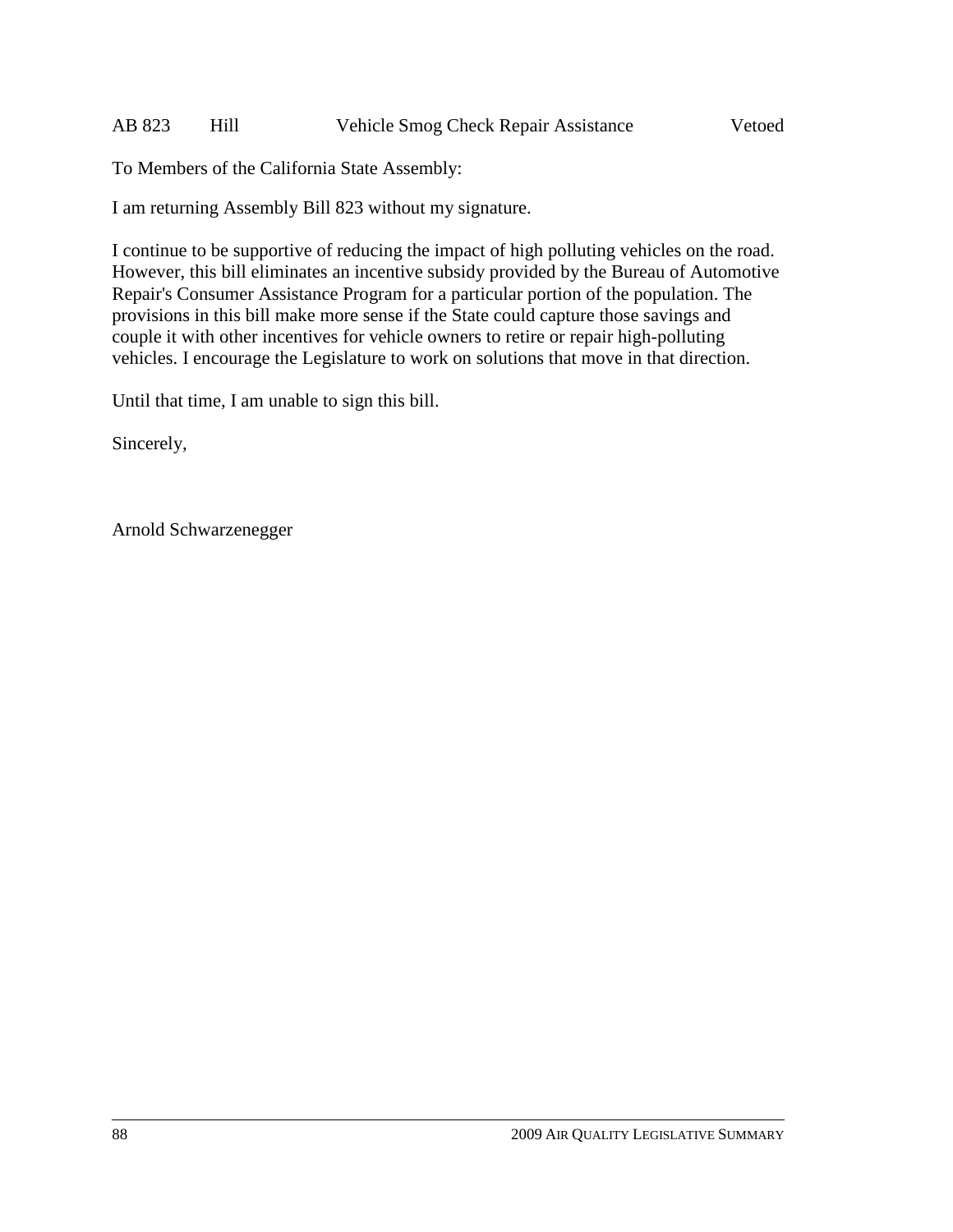I am returning Assembly Bill 828 without my signature.

AB 828 is intended to require any state agency proposing green building standards to seek the input of other state agencies, environmental advocacy groups, the building construction and design industries, and other interested public parties. Also, the bill would require that green building standards be intended to protect the public's health and safety, minimize a building's impact on the environment through efficient use of natural resources, promote occupant health, and reduce strain on the local infrastructure while utilizing best available technology and building practices.

The California Building Standards Commission and other state agencies proposing building standards currently follow strict requirements for the development of all regulations, including building standards. Also, they utilize work groups and focus groups extensively in the development process. These meetings are open to all who want to participate.

In addition, the bill emphasizes that green building standards are to include, but not be limited to, site planning, water efficiency, energy efficiency, materials and resource efficiency, reduction of toxic chemicals, indoor air quality, and environmental quality. The state's current green building standards encompass these aspects of green building.

Because of this, I find the bill to be redundant of current regulatory development and adoption processes, and therefore unnecessary.

For this reason I am unable to sign this bill.

Sincerely,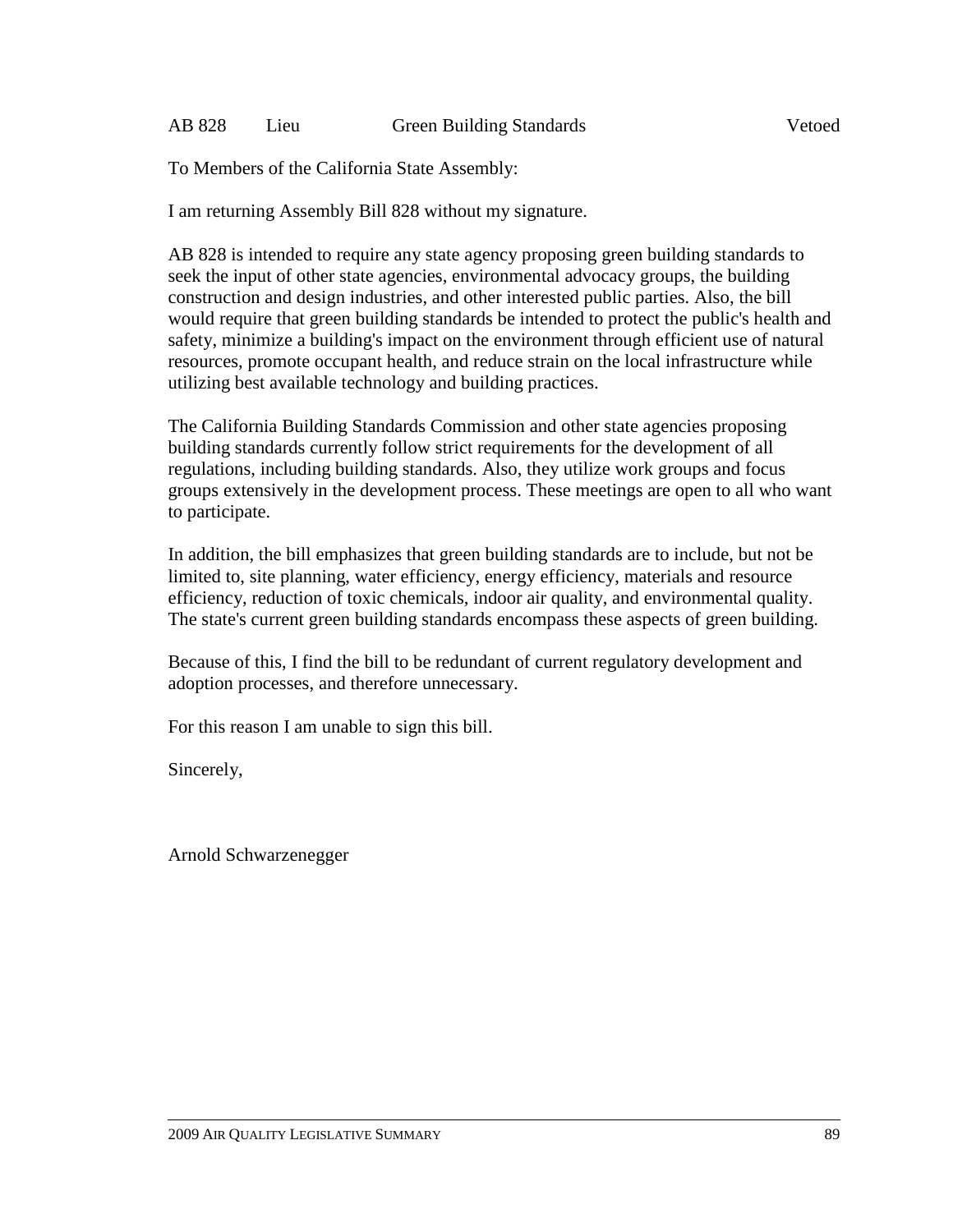### AB 1173 Huffman Residential Fluorescent Lamp Recycling Vetoed

To Members of the California State Assembly:

I am returning Assembly Bill 1173 without my signature.

This bill creates a new program for the recycling of certain residentially-generated fluorescent lamps. While I applaud the author's intent, this bill inappropriately links a waste and toxics reduction program to California's world-renowned energy efficiency efforts.

Current law requires the state's investor-owned and publicly-owned utilities to charge consumers a public goods charge and use a portion of the money collected on energy efficiency programs. One of those programs has traditionally been to incentivize the purchase of more energy-efficient compact fluorescent lamps (CFLs) by providing monetary incentives to both manufacturers and retailers to reduce the increased costs of CFLs to the consumer.

By tying CFL recycling mandates to a manufacturer or retailers' participation in CFL energy efficiency programs, this bill creates a reverse incentive that could force manufacturers and retailers to choose not to participate in either program. The result is no new improvement to CFL recycling and a potential increase in the costs of CFLs to consumers, which decreases CFL sales and undermines our energy-efficiency efforts.

For these reasons, I am unable to sign this bill.

Sincerely,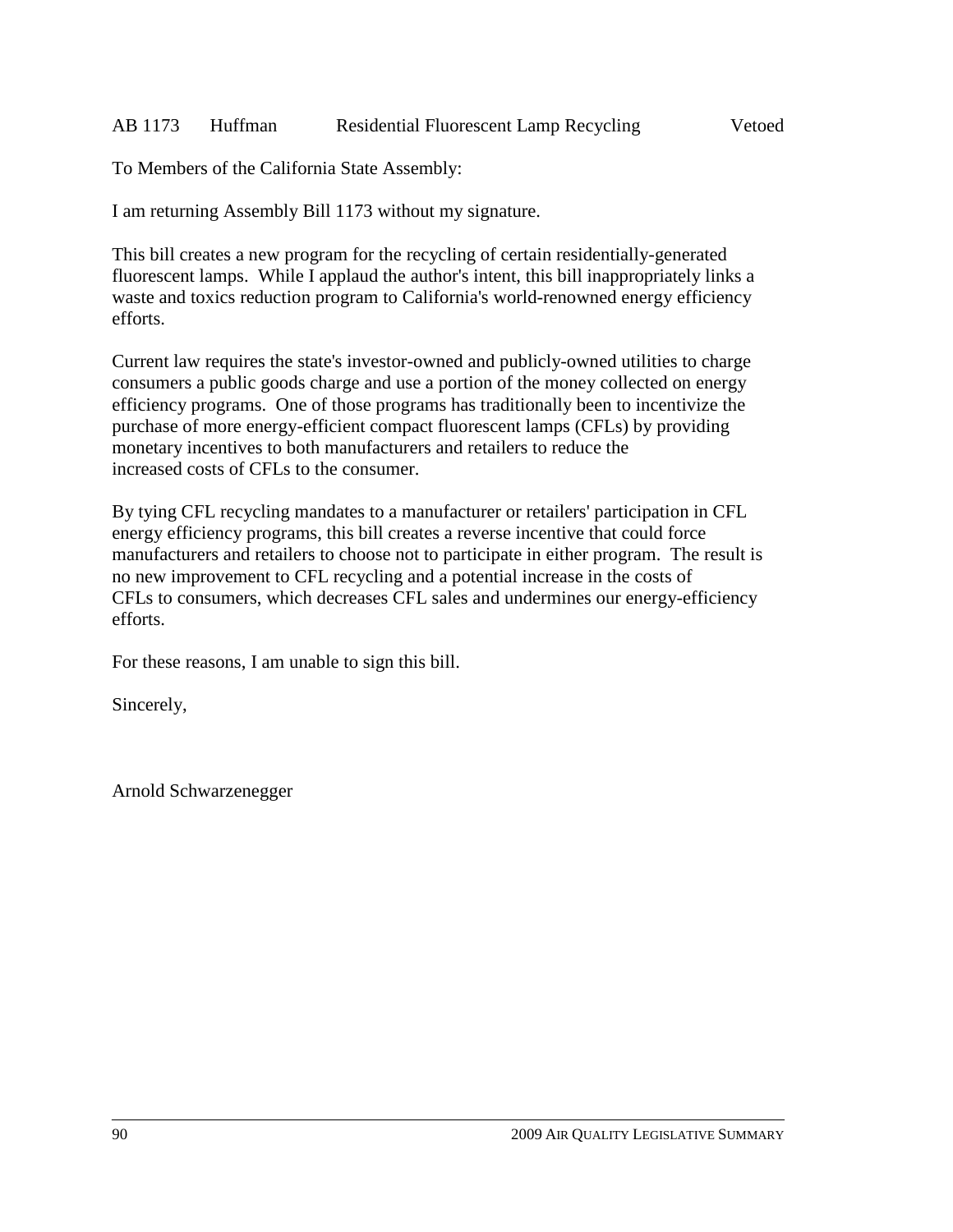### AB 1186 Blumenfield Parking Cash-Out in Employer Leases Vetoed

To Members of the California State Assembly:

I am returning Assembly Bill 1186 without my signature.

This bill requires the lessor of a nonresidential building located within a nonattainment area to itemize parking costs in all lease agreements entered into or renewed after January 1, 2011 if the tenants of the building are provided free parking.

I recognize that the current cash-out parking program faces many implementation challenges and many have called for various modifications to improve this program. For this reason, I have signed SB 728 (Lowenthal) which would clarify that either the California Air Resources Board or a local air district may enforce the existing parking cash-out law.

With respect to this bill, although well-intended, I am concerned about placing an additional burden on commercial property owners at this time. It is my hope that better enforcement will shed more light on the challenges and effectiveness of this program.

For these reasons, I am unable to sign this bill.

Sincerely,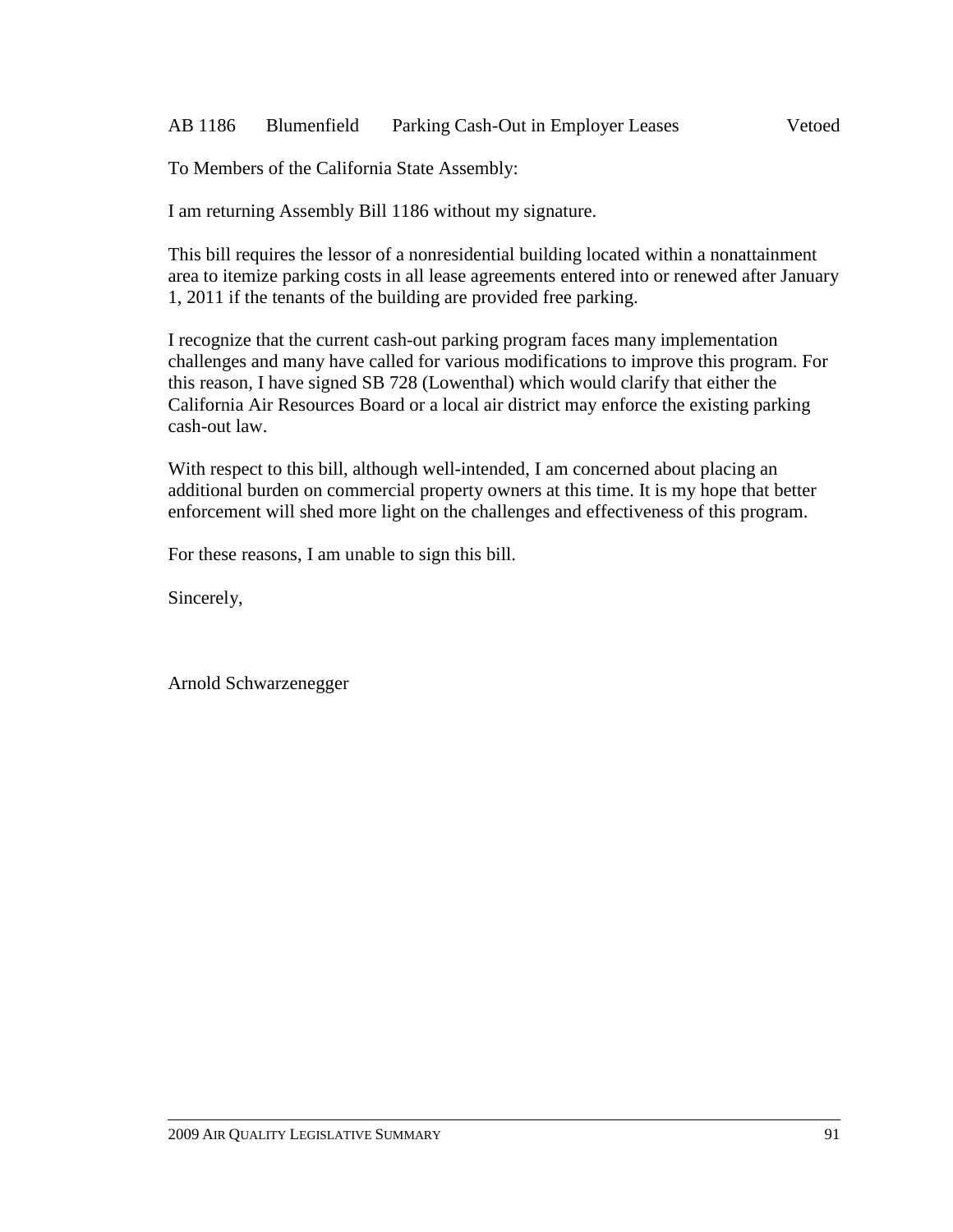### AB 1404 De Leon Limits on GHG Emission Offsets Vetoed

To Members of the California State Assembly:

I am returning Assembly Bill 1404 without my signature.

This bill limits a regulated entity's use of greenhouse gas (GHG) emission compliance offsets to no more than ten percent of its GHG reductions achieved through market mechanisms during any given compliance period.

This bill is premature and restricts the design approaches the Air Resources Board (ARB) is considering for cap-and-trade under the Climate Change Scoping Plan.

ARB is working diligently to craft the proper balance of regulatory and market mechanisms to achieve mandated emission reductions while protecting and enhancing California's economy. To that end, ARB has convened a panel of nationally recognized economic and financial experts to serve on the Economic and Allocation Advisory Committee to help design market-based compliance mechanisms as part of AB 32 (Chapter 488, Statutes of 2006) implementation.

A balanced approach is of vital importance and this bill would only serve to foreclose the opportunity to consider more options and fully vet the State's design of an effective compliance offset program.

For these reasons, I am unable to sign this bill.

Sincerely,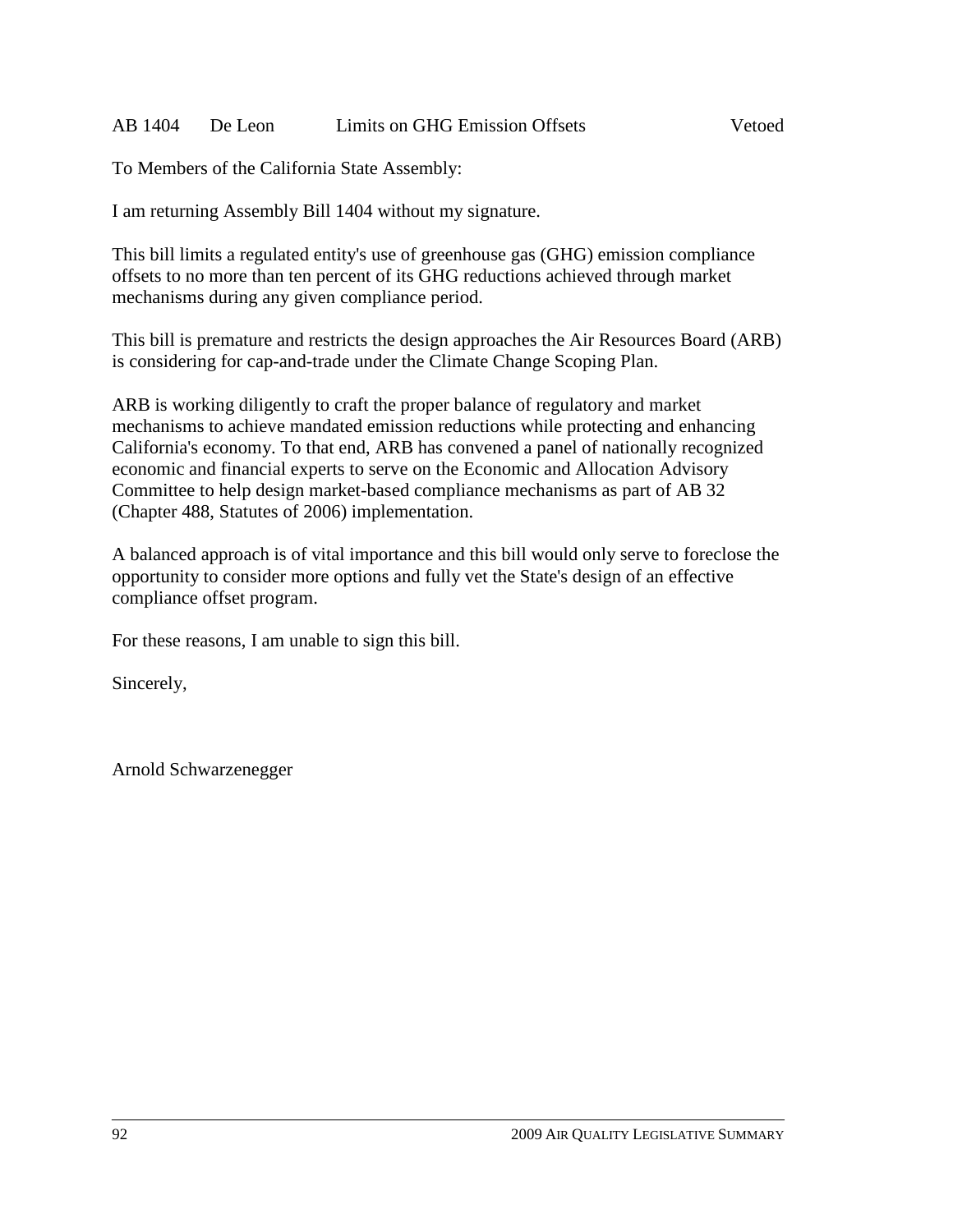I am returning Assembly Bill 1527 without my signature.

This bill requires the California Air Resources Board (ARB) to revise the project guidelines for certain existing emission reduction incentive programs to allow the receipt of other state and federal funds to be used for projects without those additional funds being included in the cost-effectiveness calculations that are used to determine ARB funding eligibility.

This bill is unnecessary. ARB already has flexibility in existing law to develop revisions to their funding guidelines, and is currently developing revisions to the Proposition 1B guidelines that will allow selective use of funds from other programs to count as matching funds for eligible projects that achieve both emission reduction and climate change benefits.

Additionally, the current language of the bill would detrimentally relax the costeffectiveness calculations for ARB's existing emission reduction incentive programs. This results in limited state funds for air quality improvements going towards fewer and potentially more costly projects that do not produce the quantity of air quality improvements we could see under the existing program.

I recognize that the author worked diligently to try to ensure that air quality improvements would not be diminished by the bill. I encourage the author to work with ARB as they undergo their current review of the Proposition 1B and Carl Moyer guidelines and, if additional legislation is needed, introduce a bill in the next session that achieves both ARB and the author's shared goals.

For these reasons, I am unable to sign this bill.

Sincerely,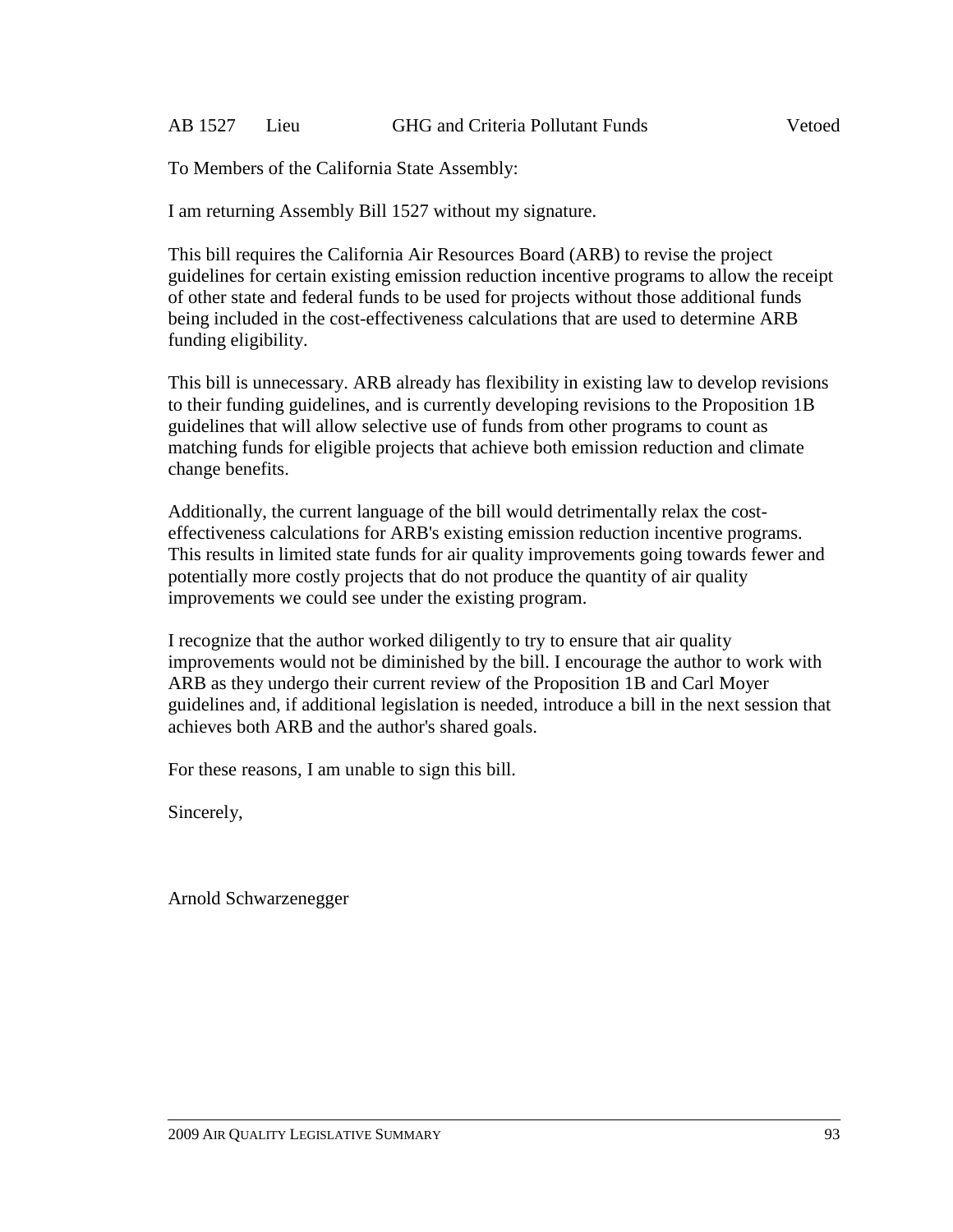### ABX1 5 Evans Transportation Project CEQ Exemption Vetoed

To the Members of the California State Assembly:

I am returning Assembly Bill X1 5 without my signature because it is part of a package of bills that does not deal with California's current budget and economic crisis. This package of bills punishes Californians by raising revenue without providing permanent and ongoing cuts, does not create jobs or stimulate our economy, does not allow government to run more efficiently in California, and makes no attempt to keep people in their homes.

Sincerely,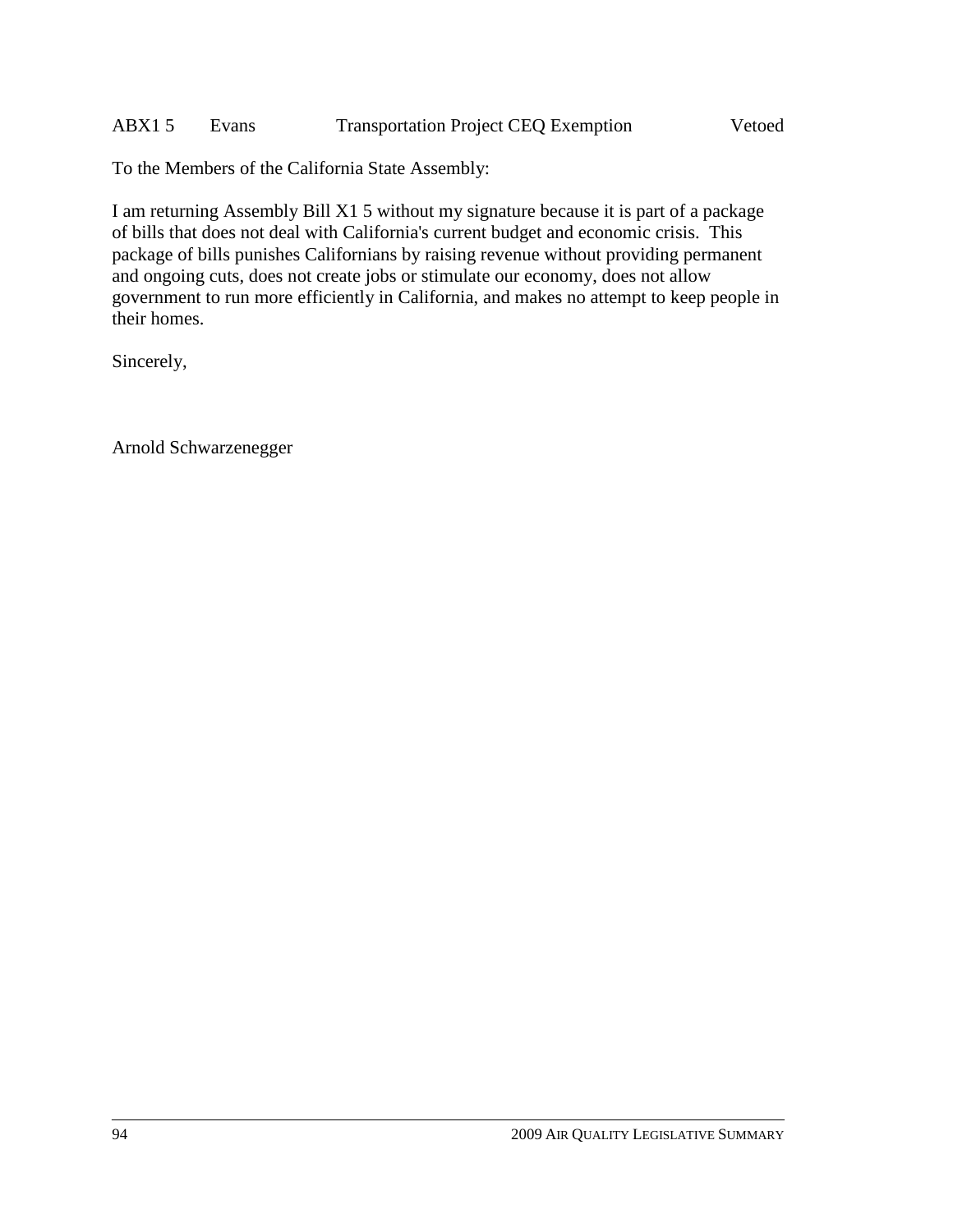#### SB 14 Simitian RPS 33 Percent by 2020

To Members of the California State Senate:

I am returning Senate Bill 14 without my signature.

I support the intent of this and other measures to increase California's Renewable Portfolio Standard (RPS) target to 33% by 2020. However, as drafted this measure would make it more difficult and costly to achieve this very important goal.

As a world leader in climate change and renewable energy development, California needs a regional approach that provides streamlined regulatory processes and compliance flexibility that facilitate the timely construction of in-state resources. This legislative package does the opposite–adds new regulatory hurdles to permitting renewable resources in the state, at the same time limiting the importation of cost-effective renewable energy from other states in the West.

On November 17, 2008, I issued Executive Order S-14-08, which sets a target that all retail sellers of electricity shall serve 33% of their load with renewable energy by 2020.

On September 15, 2009, in order to keep us moving forward, I directed California Air Resources Board (CARB), in Executive Order S-21-09, to adopt regulations that increase procurement of renewable resources in furtherance of the Global Warming Solutions Act of 2006 (AB 32, Statutes of 2006) and its emission reduction goals.

The CARB's scoping document for the Global Warming Solutions Act of 2006 determined that achieving 33% RPS is a critical component in the fight against global warming. I expect CARB to complete the regulations implementing the 33% RPS by the fall of 2010.

I remain ready to sign legislation that codifies a workable 33% RPS mandate. California has a rare opportunity to champion the development of renewable energy and reduce greenhouse gas emissions in-state and beyond. We must seize the chance to lay the foundation for a regional effort that optimizes resources throughout the West at a lower cost to ratepayers.

Sincerely,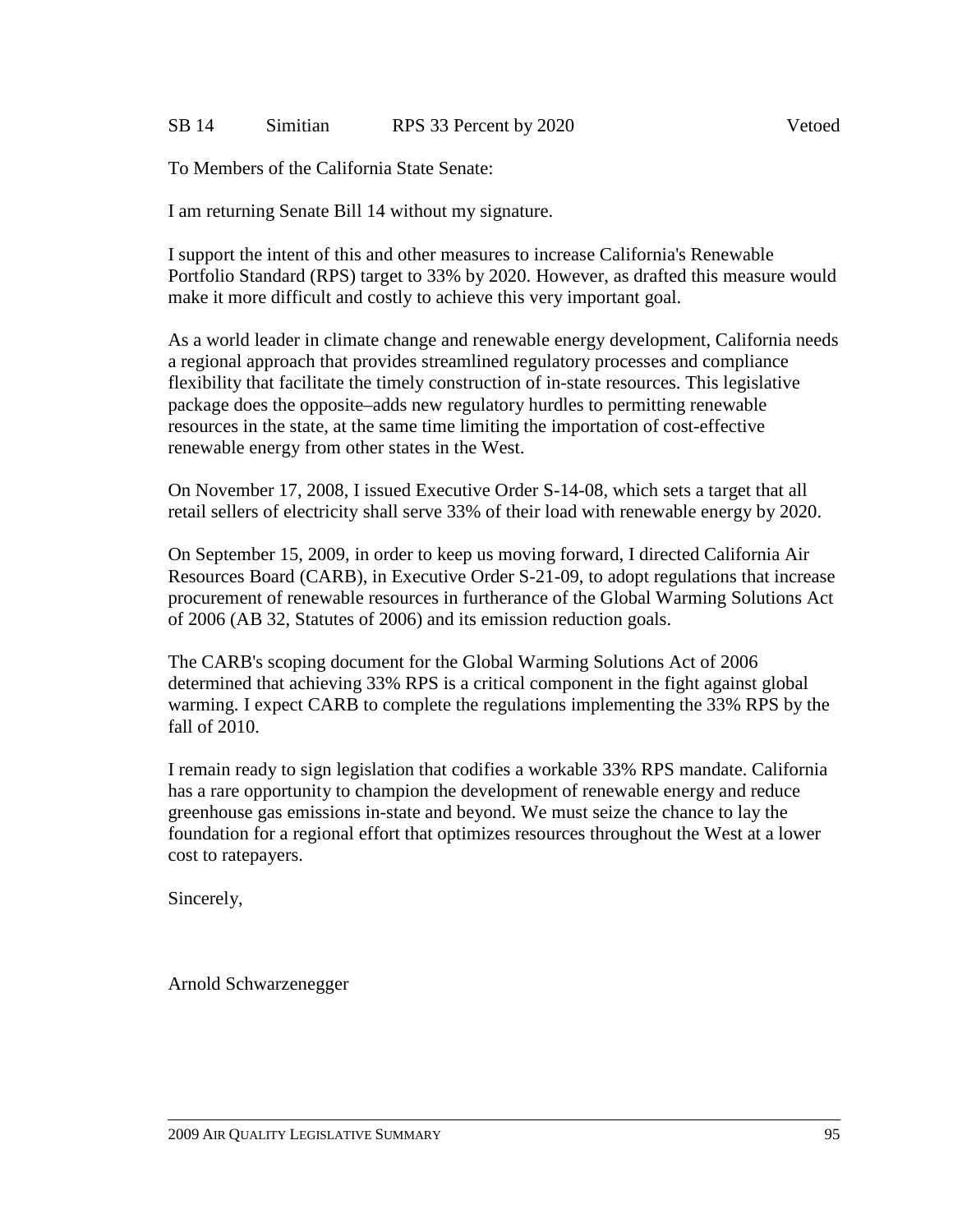### SB 62 Simitian RPS 33 Percent by 2020

To Members of the California State Senate:

I am returning Senate Bill 62 without my signature.

I support the intent of this and other measures to increase California's Renewable Portfolio Standard (RPS) target to 33% by 2020. However, as drafted this measure would make it more difficult and costly to achieve this very important goal.

As a world leader in climate change and renewable energy development, California needs a regional approach that provides streamlined regulatory processes and compliance flexibility that facilitate the timely construction of in-state resources. This legislative package does the opposite ? adds new regulatory hurdles to permitting renewable resources in the state, at the same time limiting the importation of cost-effective renewable energy from other states in the West.

On November 17, 2008, I issued Executive Order S-14-08, which sets a target that all retail sellers of electricity shall serve 33% of their load with renewable energy by 2020.

On September 15, 2009, in order to keep us moving forward, I directed California Air Resources Board (CARB), in Executive Order S-21-09, to adopt regulations that increase procurement of renewable resources in furtherance of the Global Warming Solutions Act of 2006 (AB 32, Statutes of 2006) and its emission reduction goals.

The CARB's scoping document for the Global Warming Solutions Act of 2006 determined that achieving 33% RPS is a critical component in the fight against global warming. I expect CARB to complete the regulations implementing the 33% RPS by the fall of 2010.

I remain ready to sign legislation that codifies a workable 33% RPS mandate. California has a rare opportunity to champion the development of renewable energy and reduce greenhouse gas emissions in-state and beyond. We must seize the chance to lay the foundation for a regional effort that optimizes resources throughout the West at a lower cost to ratepayers.

Sincerely,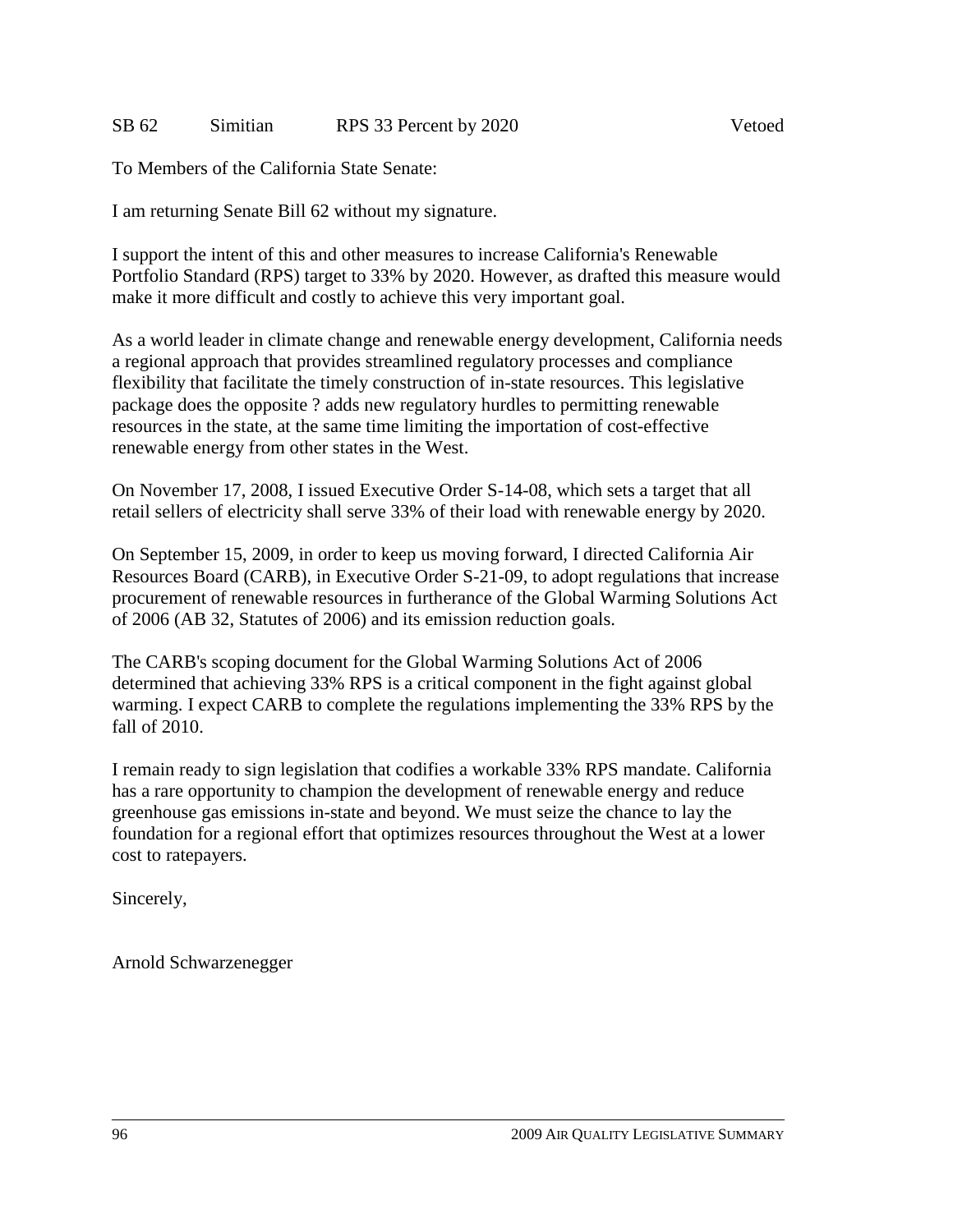### SB 382 Florez Agricultural Burning Vetoed

To Members of the California State Senate:

I am returning Senate Bill 382 without my signature.

This bill would invalidate a permit to burn agricultural waste within the San Joaquin Valley Air Pollution Control District (District) on any day or days in which burning from wood-burning devices, such as fireplaces, is prohibited.

This bill is unnecessary. The District has existing authority to regulate, as appropriate, both agricultural burning, through its California Air Resources Board-approved Smoke Management Program, and residential wood burning through existing District rules.

Additionally, vegetation management projects play a significant role in preventing and reducing the spread of devastating wildfires. As written, this bill could constrain the ability of Cal Fire to perform critical vegetation management projects on State Responsibility Area lands located within the District.

Burn activities should be judged both independently and in combination according to where the activities are occurring and the current air conditions. The District is the best entity to make this determination.

For these reasons, I am unable to sign this bill.

Sincerely,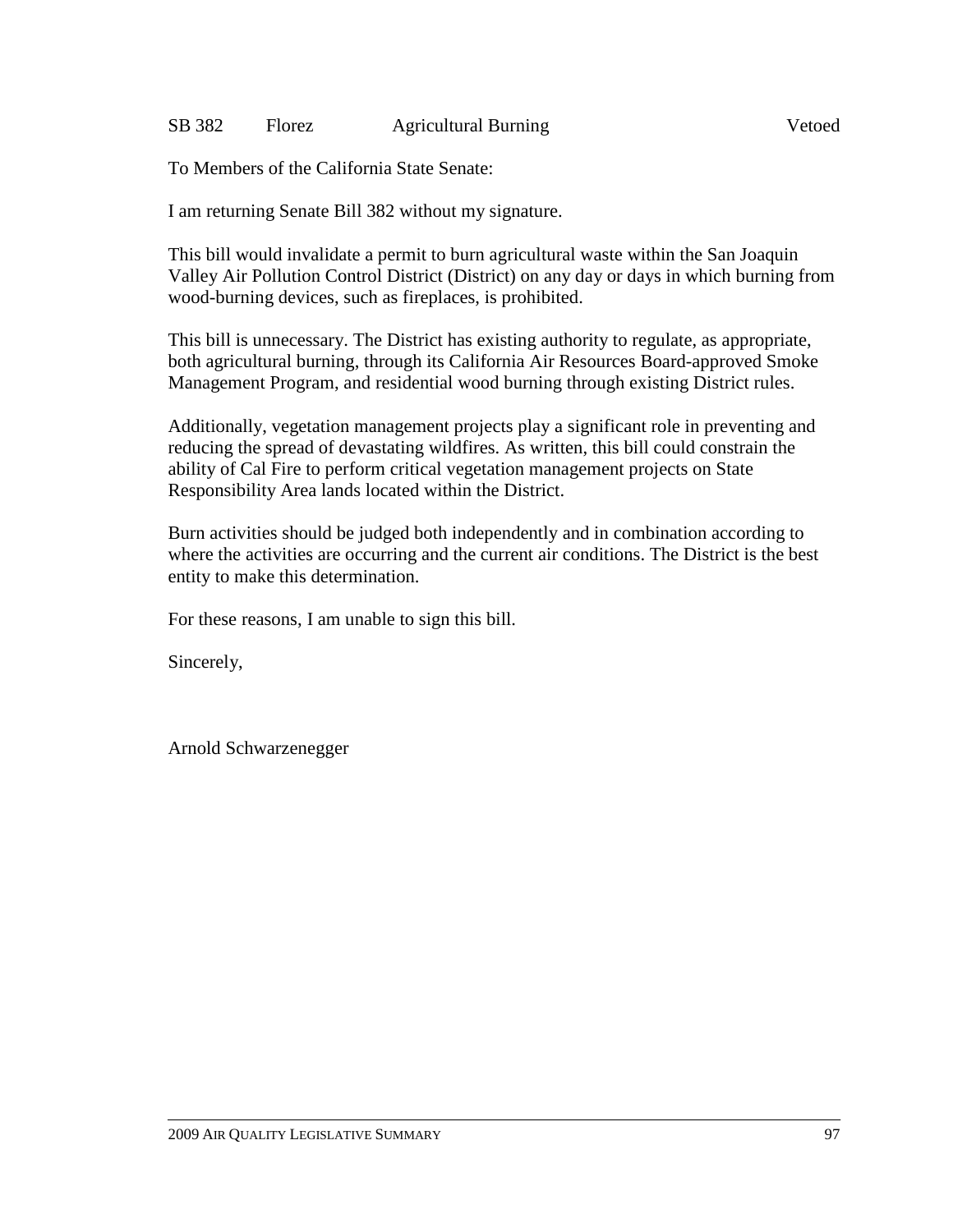### SB 406 DeSaulnier Climate Change Vehicle Registration Vetoed

To Members of the California State Senate:

I am returning Senate Bill 406 without my signature.

Reducing greenhouse gas emissions is of utmost priority in my administration and is essential for achieving California's climate change goals. However, this bill would authorize a municipal planning organization, a council of governments, or a county transportation commission and a sub-regional council of governments, by resolution, to impose a new fee on motor vehicles registered in their jurisdiction. As I have said in prior veto messages, such an increase should be subject to voter approval.

For this reason, I am unable to sign this bill.

Sincerely,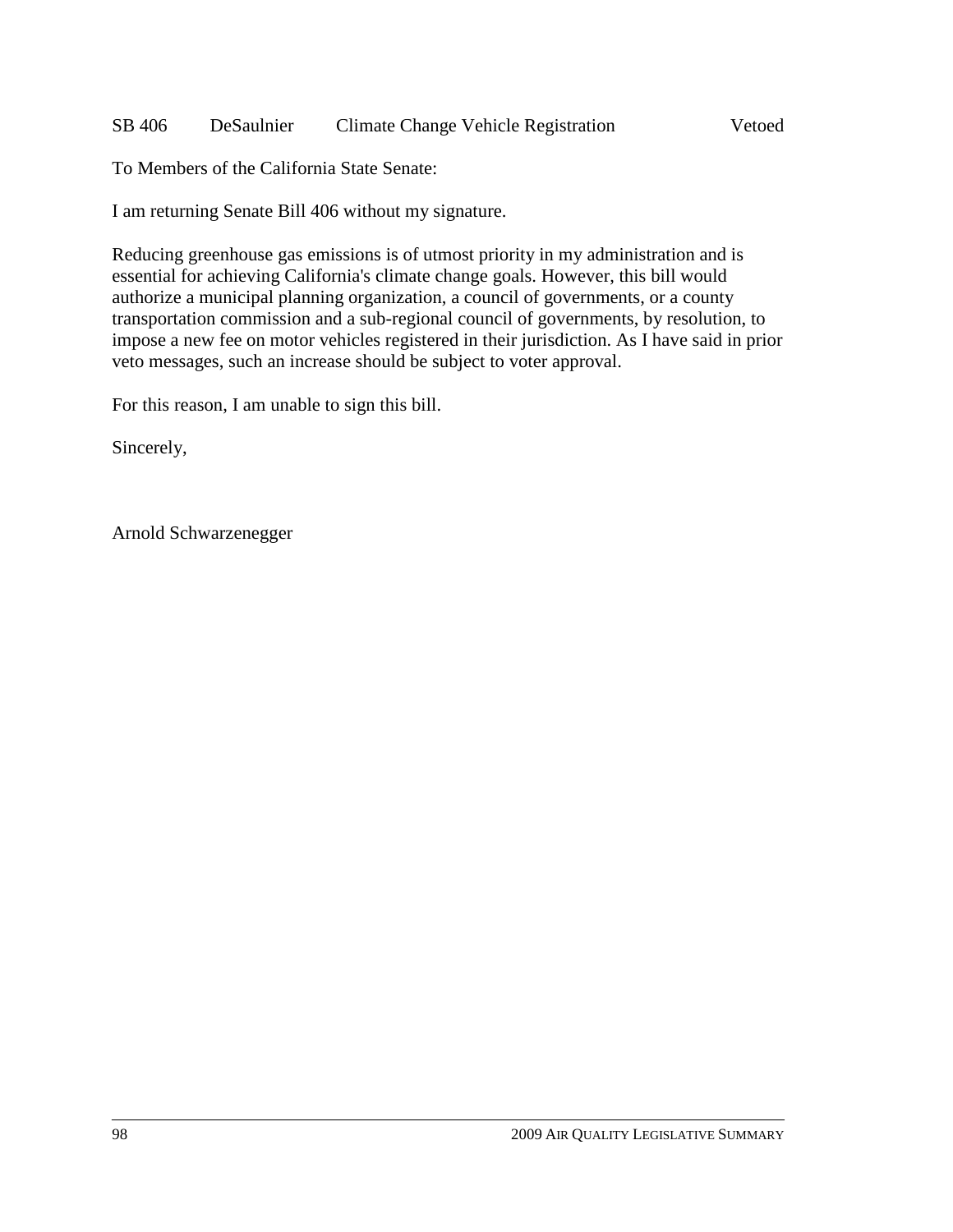### SB 811 DeSaulnier Specially Constructed Vehicle Registration Vetoed

To Members of the California State Senate:

I am returning Senate Bill 811 without my signature.

The issue of title-washing, fraudulently registering a vehicle out-of-state in order to avoid specific fees or emissions standards, is serious in California. While I share the concerns of the author and sponsor regarding this issue, this bill has a number of legal issues that could result in the legislation being challenged in court and make the state the target of lawsuits.

In addition, I believe the vehicle registration amnesty program authorized in AB 619 (Chapter 420, Statutes of 2008) which will be effective January 1, 2010 should be evaluated before any effort in this area is renewed.

For these reasons, I am returning this bill without my signature.

Sincerely,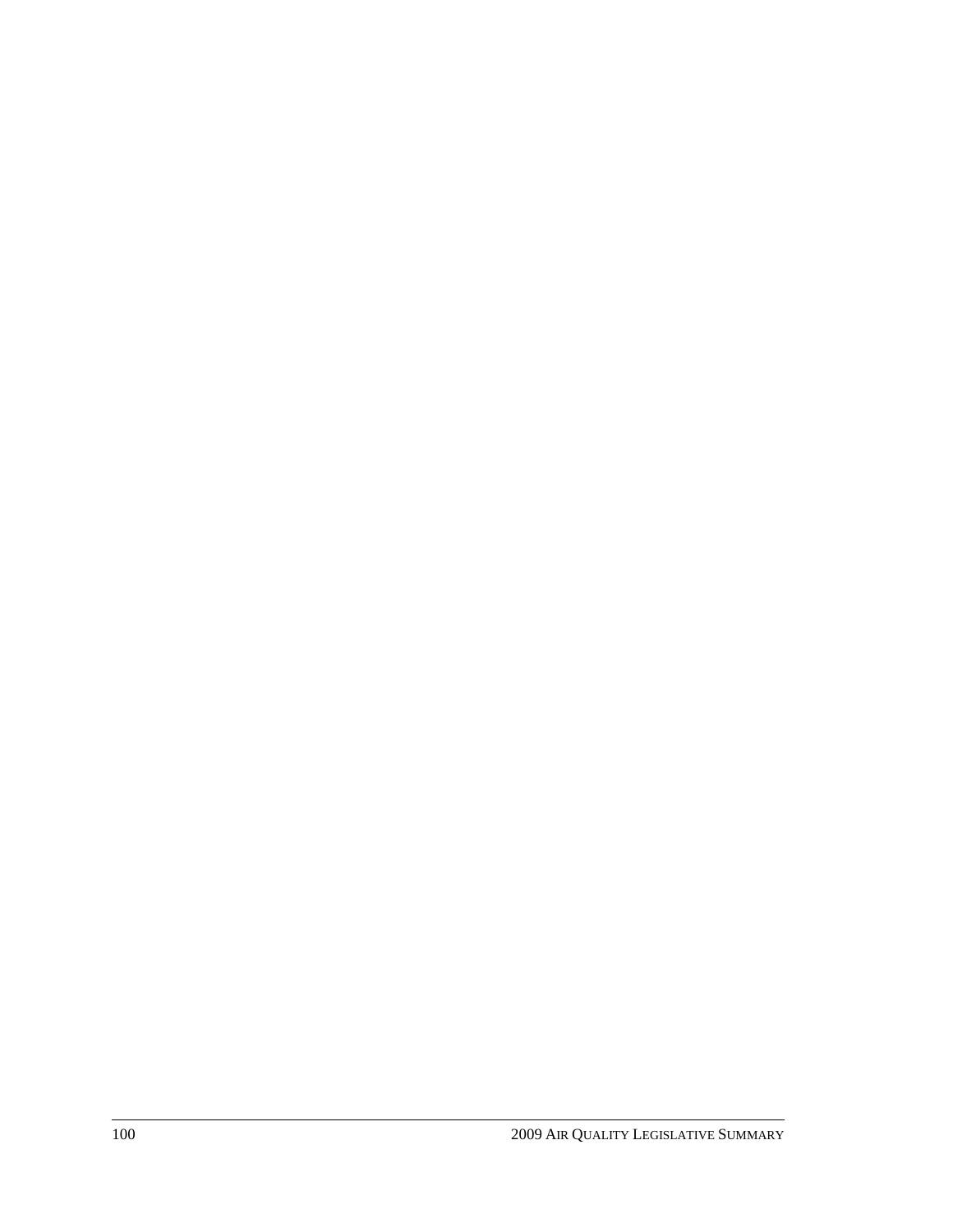# **LEGISLATIVE HEARINGS**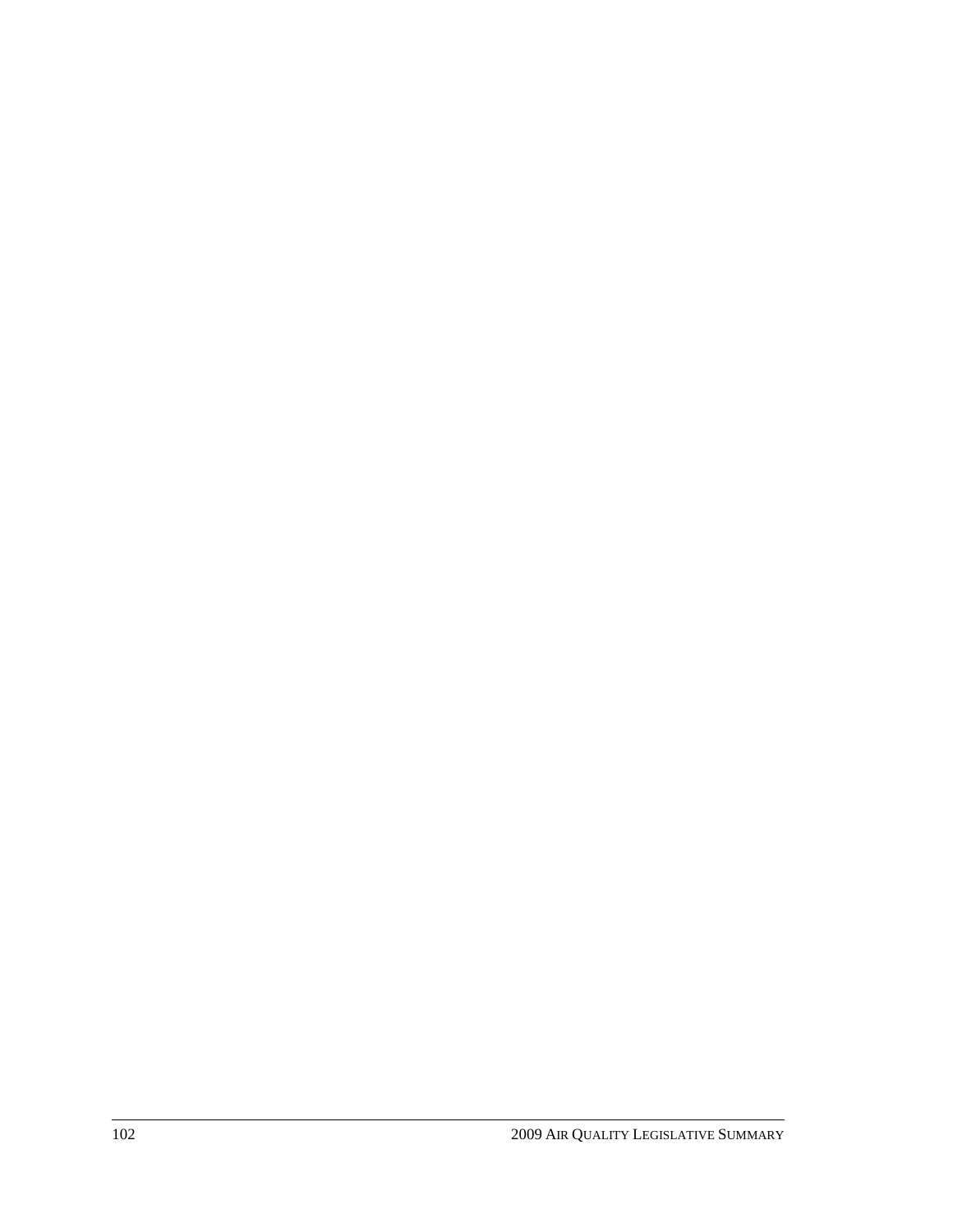#### **SPECIAL LEGISLATIVE HEARINGS**

#### February 23, 2009 – **Joint Hearing of the Assembly Transportation and Senate Transportation and Housing Committees**

"Implementing the Federal Economic Stimulus Package"

#### February 23, 2009 – **Joint Hearing of the Assembly Utilities and Commerce, Natural Resources, and Select Committee on Renewable Energy** "California's Renewable Portfolio Standard"

February 24, 2009 – **Senate Transportation and Housing Committee**  "Reducing Congestion and Greenhouse Gas Emissions Through Parking Policy"

February 25, 2009 – **Assembly Accountability and Administrative Review Committee**  "Reporting Requirements of State Agencies—A Snapshot of Compliance

March 2, 2009 – **Joint Hearing of the Assembly Utilities and Commerce and Natural Resources Committees**  "Once-Through Cooling, Air Emission Credits and Electrical Generation"

March 9, 2009 – **Assembly Natural Resources Committee**  "AB 32 – California Global Warming Solutions Act of 2006"

#### March 9, 2009 – **Assembly Transportation Committee**

"Briefings by: California Highway Patrol, California Transportation Commission, California High Speed Rail, Department of Motor Vehicles, Department of Transportation, and California Air Resources Board"

March 16, 2009 – **Senate Transportation & Housing Committee**  "Overview of California's Proposed Low Carbon Fuel Standard"

#### March 17, 2009 – **Joint Hearing of the Assembly Utilities and Commerce Committee and Senate Energy, Utilities and Communications Committee**  "The American Recovery and Reinvestment Act of 2009: Energy and Telecommunications Stimulus"

May 27, 2009 – **Assembly Select Committee on Ports**  "Air Quality Goals and the Port of Oakland"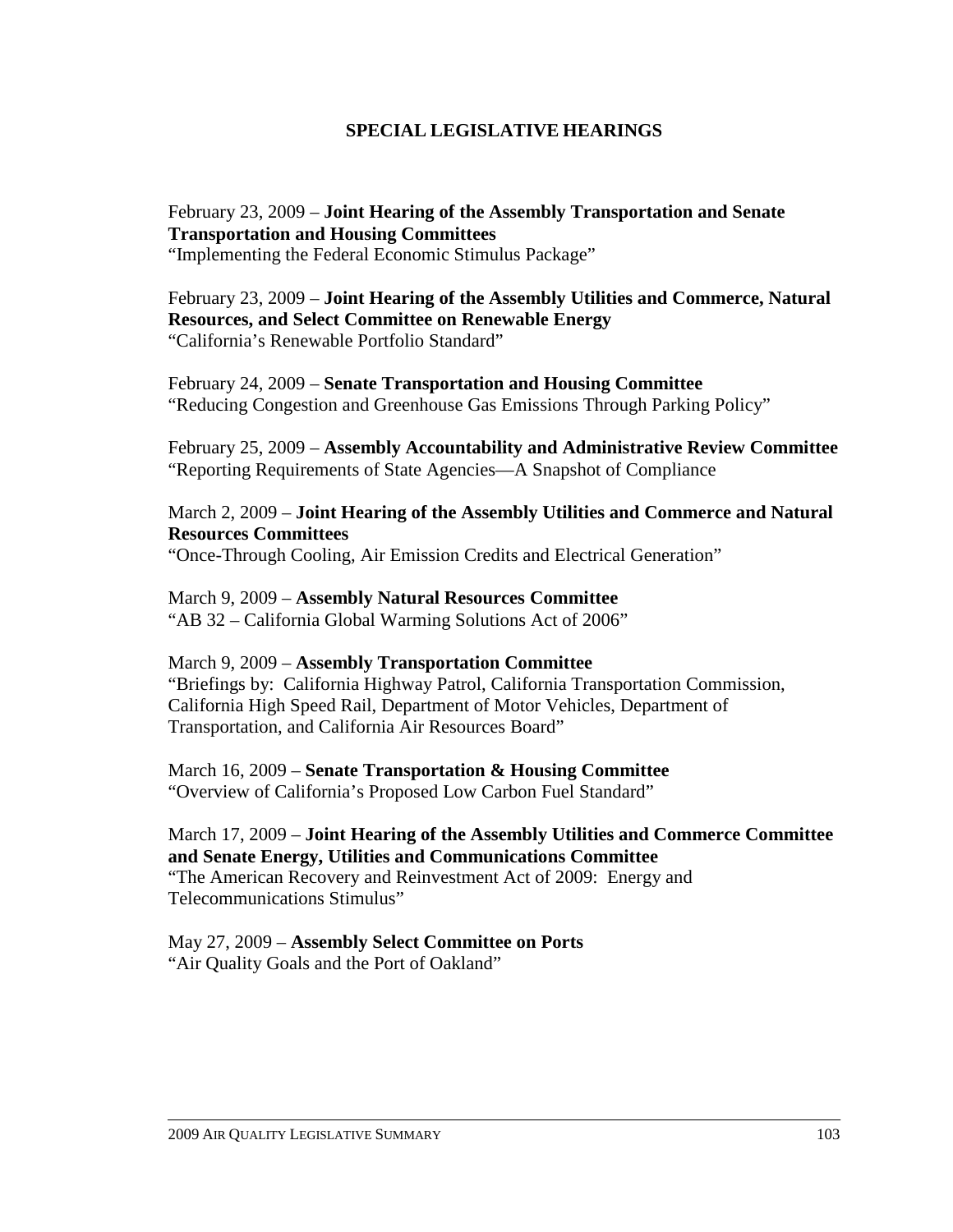#### June 8, 2009 – **Senate Select Committee on Climate Change and AB 32 Implementation**

*"*Discuss Implementation of AB 32 with a special focus on the use of financing mechanisms to reduce global warming and the economic impact of climate change on California to date. The hearing included information on recent federal actions on climate policy, including the Obama Administration's action on federal auto emissions standards and an update on the Waxman-Markey climate legislation.

#### June 10, 2009 – **Senate Environmental Quality Committee**

"Policy considerations of reorganization proposals involving the Integrated Waste Management Board, Department of Toxic Substances Control, Department of Conservation, Office of Environmental Health Hazard Assessment, and Air Resources Board

#### August 19, 2009 – **Joint Legislative Audit Committee**

"Audit Requests–2009-117: Air Resources Board (Dutton)"

#### November 12, 2009 – **Senate Select Committee on Air Quality**

"Evaluating the Air Quality Impact of California's Ports: What Are Ports Doing to Protect the Health of the Surrounding Communities?"

### November 17, 2009 – **Senate Transportation and Housing Committee**

"High Occupancy Vehicle Lanes I: Achieving Current Policy Objectives?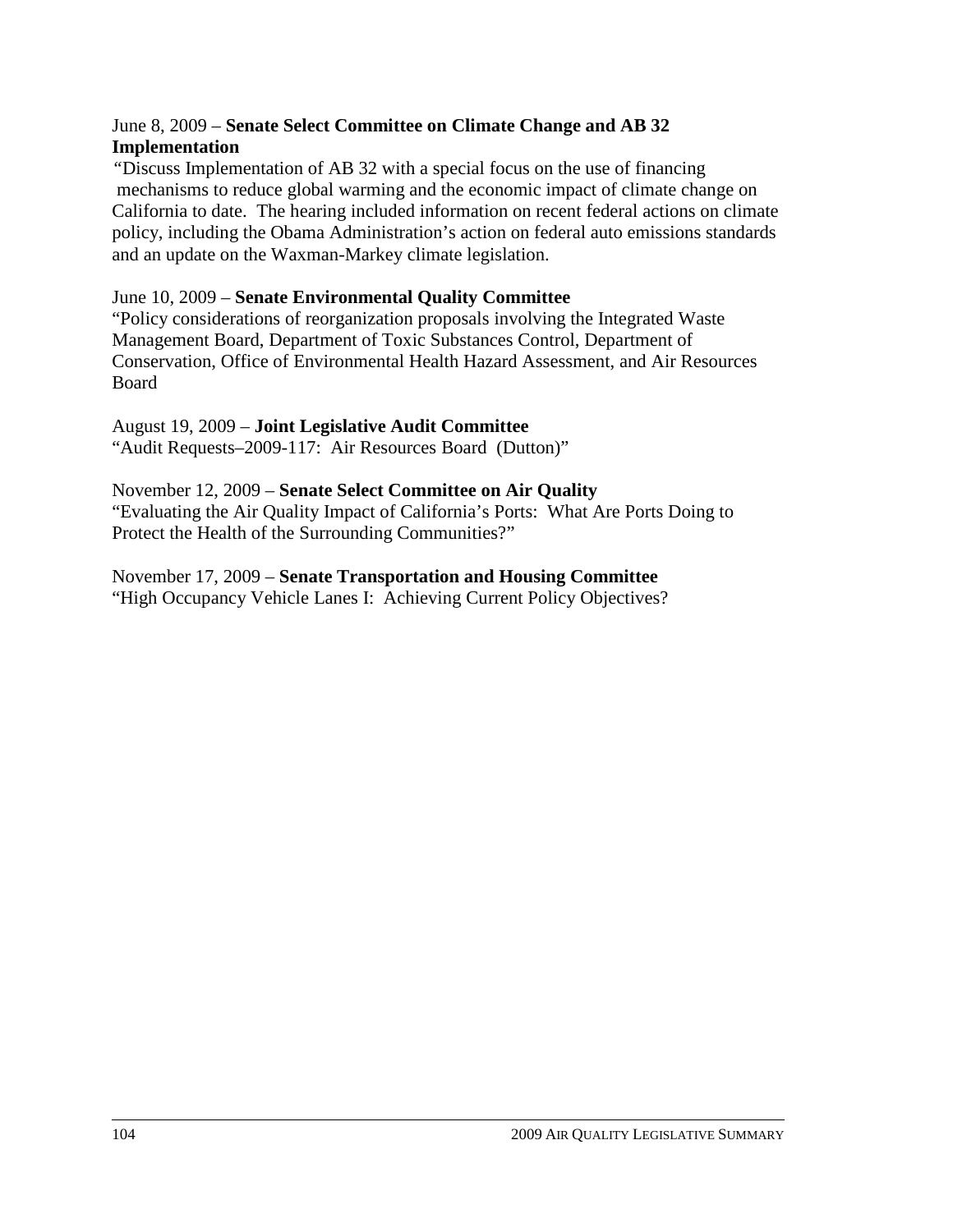# **ROSTER OF LEGISLATORS**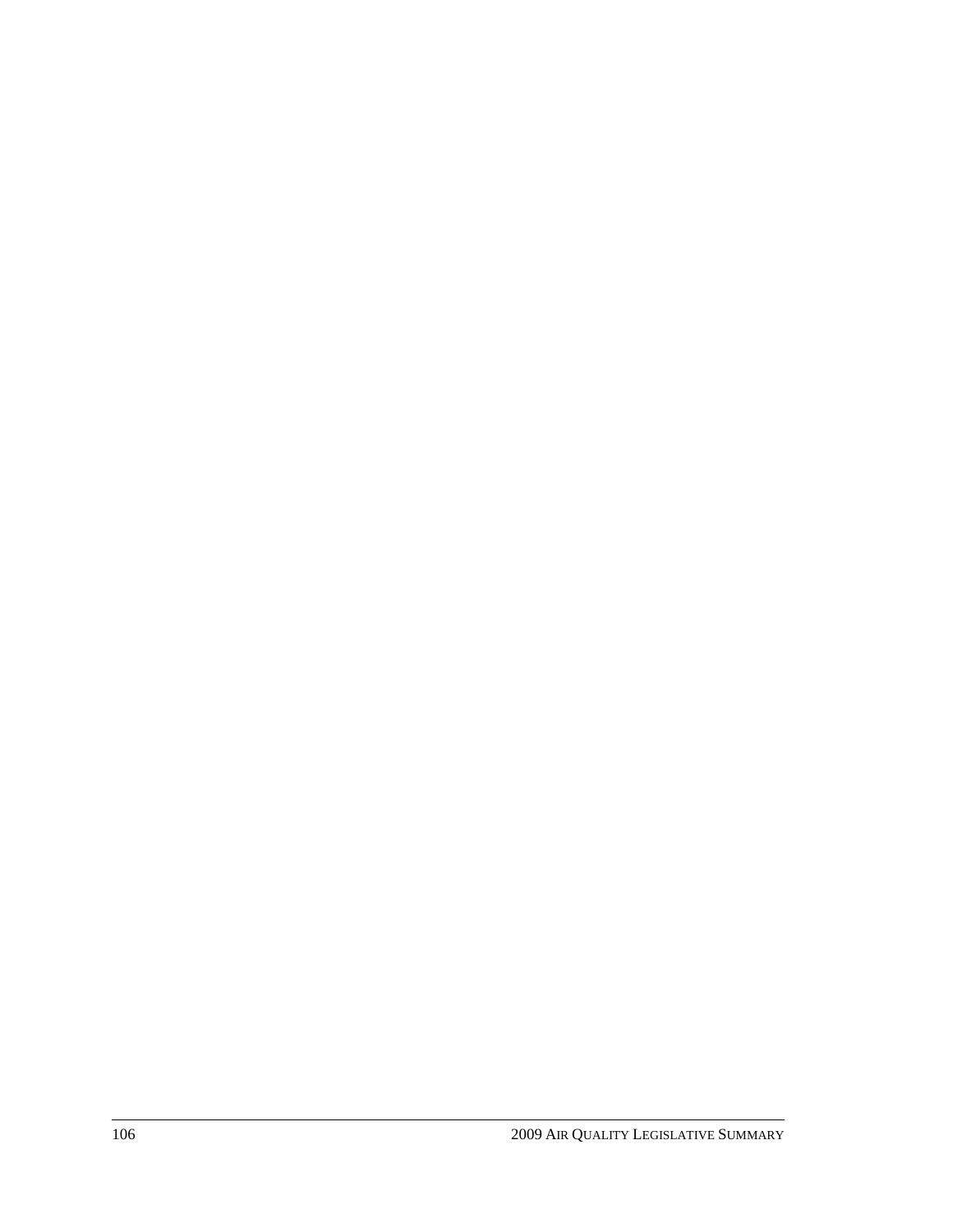## **2009 ASSEMBLY MEMBERS**

| <b>Name</b>           | <b>Party</b> | City                 |
|-----------------------|--------------|----------------------|
| Adams, Anthony        | $\mathbf R$  | Hesperia             |
| Ammiano, Tom          | D            | San Francisco        |
| Anderson, Joel        | $\mathbf R$  | La Mesa              |
| Arambula, Juan        | I            | Fresno               |
| Bass, Karen           | D            | Los Angeles          |
| Beall, Jr., Jim       | D            | San Jose             |
| Berryhill, Bill R.    | $\mathbb{R}$ | Stockton             |
| Berryhill, Tom        | $\mathbb{R}$ | Modesto              |
| Blakeslee, Sam        | $\mathbf R$  | San Luis Obispo      |
| Block, Marty J.       | D            | San Diego            |
| Blumenfield, Robert   | D            | Van Nuys             |
| Bradford, Steven      | D            | Inglewood            |
| Brownley, Julia       | D            | Santa Monica         |
| Buchanan, Joan        | D            | San Ramon            |
| Caballero, Anna Marie | D            | Salinas              |
| Calderon, Charles M.  | D            | Whittier             |
| Carter, Wilmer Amina  | D            | Rialto               |
| Chesbro, Wesley       | D            | Eureka               |
| Conway, Connie        | $\mathbf R$  | Visalia              |
| Cook, Paul            | $\mathbf R$  | Yucaipa              |
| Coto, Joe             | D            | San Jose             |
| Davis, Mike           | D            | Los Angeles          |
| De La Torre, Hector   | D            | South Gate           |
| De Leon, Kevin        | D            | Los Angeles          |
| DeVore, Chuck         | $\mathbf R$  | Irvine               |
| Emmerson, Bill        | $\mathbf R$  | Redlands             |
| Eng, Mike             | D            | <b>Monterey Park</b> |
| Evans, Noreen         | D            | Santa Rosa           |
| Feuer, Mike           | D            | Los Angeles          |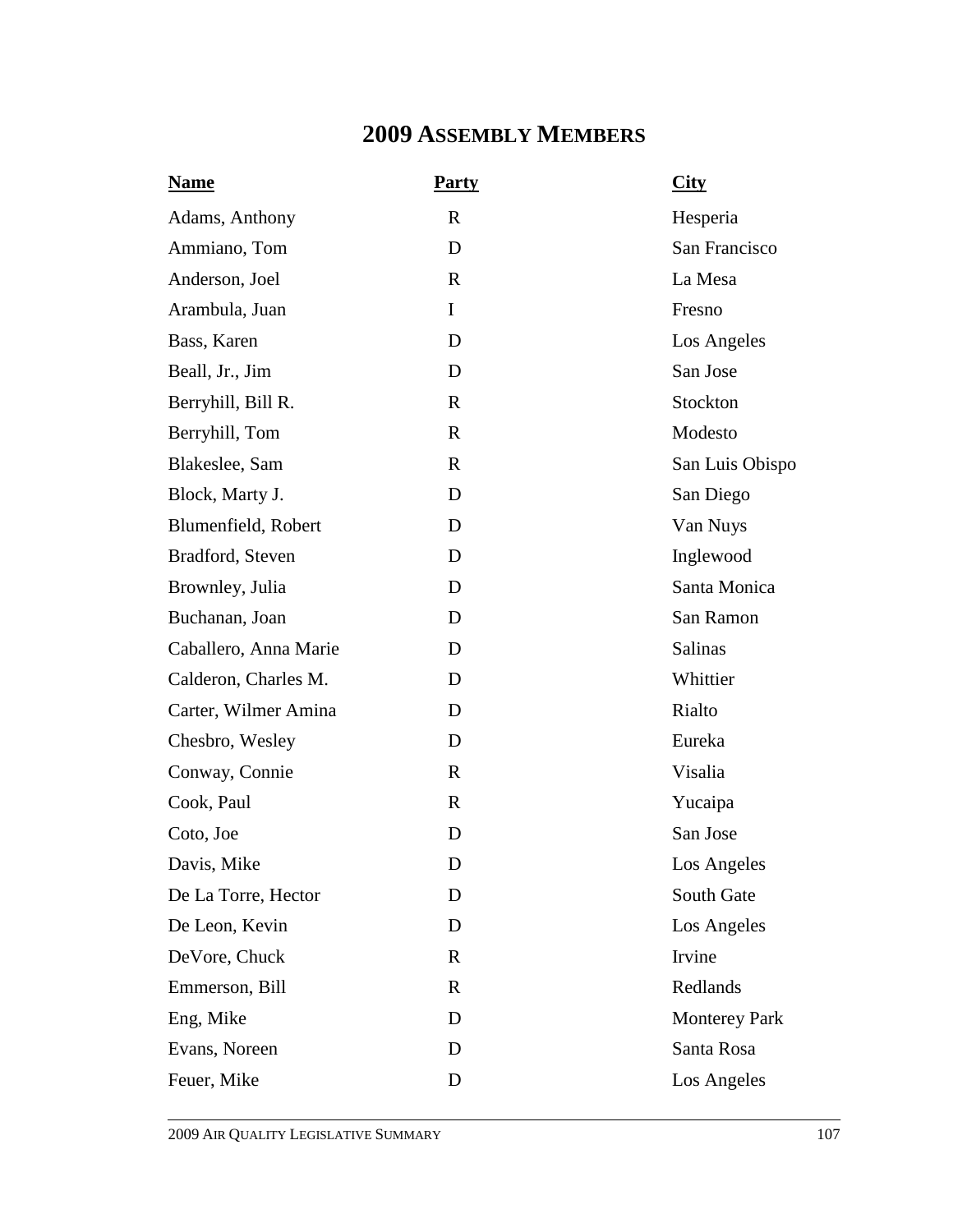| Fletcher, Nathan     | $\mathbf R$  | San Diego            |
|----------------------|--------------|----------------------|
| Fong, Paul J.        | D            | <b>Mountain View</b> |
| Fuentes, Felipe      | D            | Los Angeles          |
| Fuller, Jean         | $\mathbb{R}$ | Bakersfield          |
| Furutani, Warren T.  | D            | Long Beach           |
| Gaines, Ted          | $\mathbf R$  | Roseville            |
| Galgiani, Cathleen   | D            | Tracy                |
| Garrick, Martin      | $\mathbf R$  | Carlsbad             |
| Gilmore, Danny D.    | $\mathbf R$  | Hanford              |
| Hagman, Curt C.      | R            | Diamond Bar          |
| Hall, Isadore III    | D            | Los Angeles          |
| Harkey, Diane L.     | $\mathbf R$  | Laguna Niguel        |
| Hayashi, Mary        | D            | Hayward              |
| Hernandez, Edward P. | D            | <b>Baldwin Park</b>  |
| Hill, Jerry          | D            | South San Francisco  |
| Huber, Alyson L.     | D            | Lodi                 |
| Huffman, Jared       | D            | San Rafael           |
| Jeffries, Kevin      | $\mathbf{R}$ | Riverside            |
| Jones, Dave          | D            | Sacramento           |
| Knight, Stephen T.   | $\mathbf R$  | Lancaster            |
| Krekorian, Paul      | D            | <b>Burbank</b>       |
| Lieu, Ted W.         | D            | Torrance             |
| Logue, Dan           | R            | Chico                |
| Lowenthal, Bonnie    | D            | Long Beach           |
| Ma, Fiona            | D            | San Francisco        |
| Mendoza, Tony        | D            | Artesian             |
| Miller, Jeff         | $\mathbf R$  | <b>Orange County</b> |
| Monning, William W.  | D            | Santa Cruz           |
| Nava, Pedro          | D            | Santa Barbara        |
| Nestande, Brian      | R            | Palm Desert          |
| Niello, Roger        | $\mathbf R$  | Sacramento           |
| Nielson, Jim W.      | $\mathbf R$  | <b>Biggs</b>         |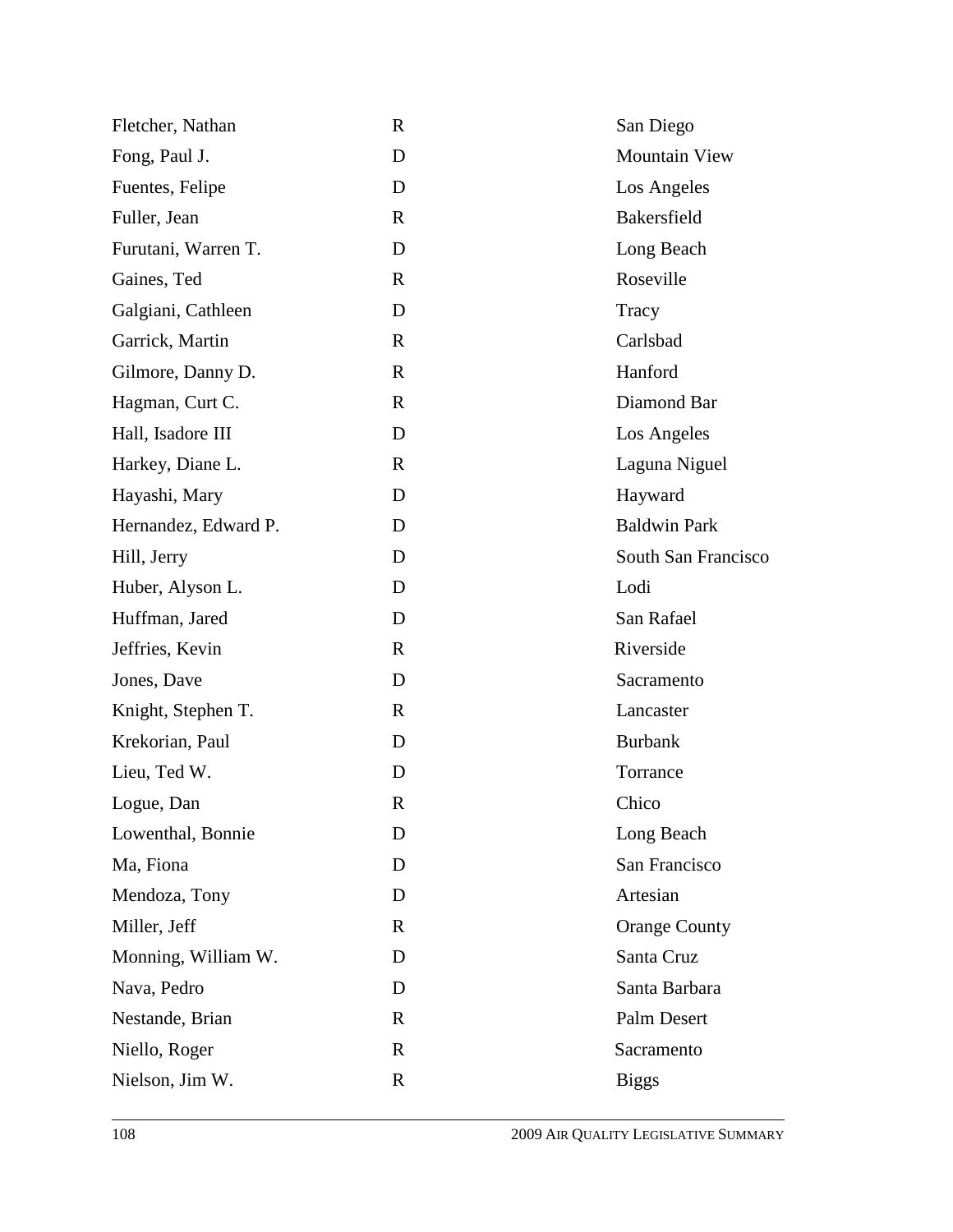| Pérez, John A.                    | D            | Los Angeles             |
|-----------------------------------|--------------|-------------------------|
| Pérez, V. Manuel                  | D            | Cathedral City          |
| Portantino, Anthony J.            | D            | Pasadena                |
| Ruskin, Ira                       | D            | Redwood City            |
| Salas, Mary                       | D            | Chula Vista             |
| Saldaña, Lori                     | D            | San Diego               |
| Silva, Jim                        | $\mathbf{R}$ | <b>Huntington Beach</b> |
| Skinner, Nancy                    | D            | <b>Berkeley</b>         |
| Smyth, Cameron                    | $\mathbf R$  | Santa Clarita           |
| Solorio, Jose                     | D            | Santa Ana               |
| Strickland, Audra                 | $\mathbf{R}$ | Camarillo               |
| Swanson, Sandré R.                | D            | Oakland                 |
| Torklakson, Tom A.                | D            | Martinez                |
| Torres, Norma J.                  | D            | Pamona                  |
| Torrico, Alberto                  | D            | Fremont                 |
| Tran, Van                         | R            | Costa Mesa              |
| Villines, Michael N.              | R            | Clovis                  |
| Yamada, Mariko                    | D            | Davis                   |
| Vacancy-72 <sup>nd</sup> District |              |                         |

D–Democrat

I–Independent

R–Republican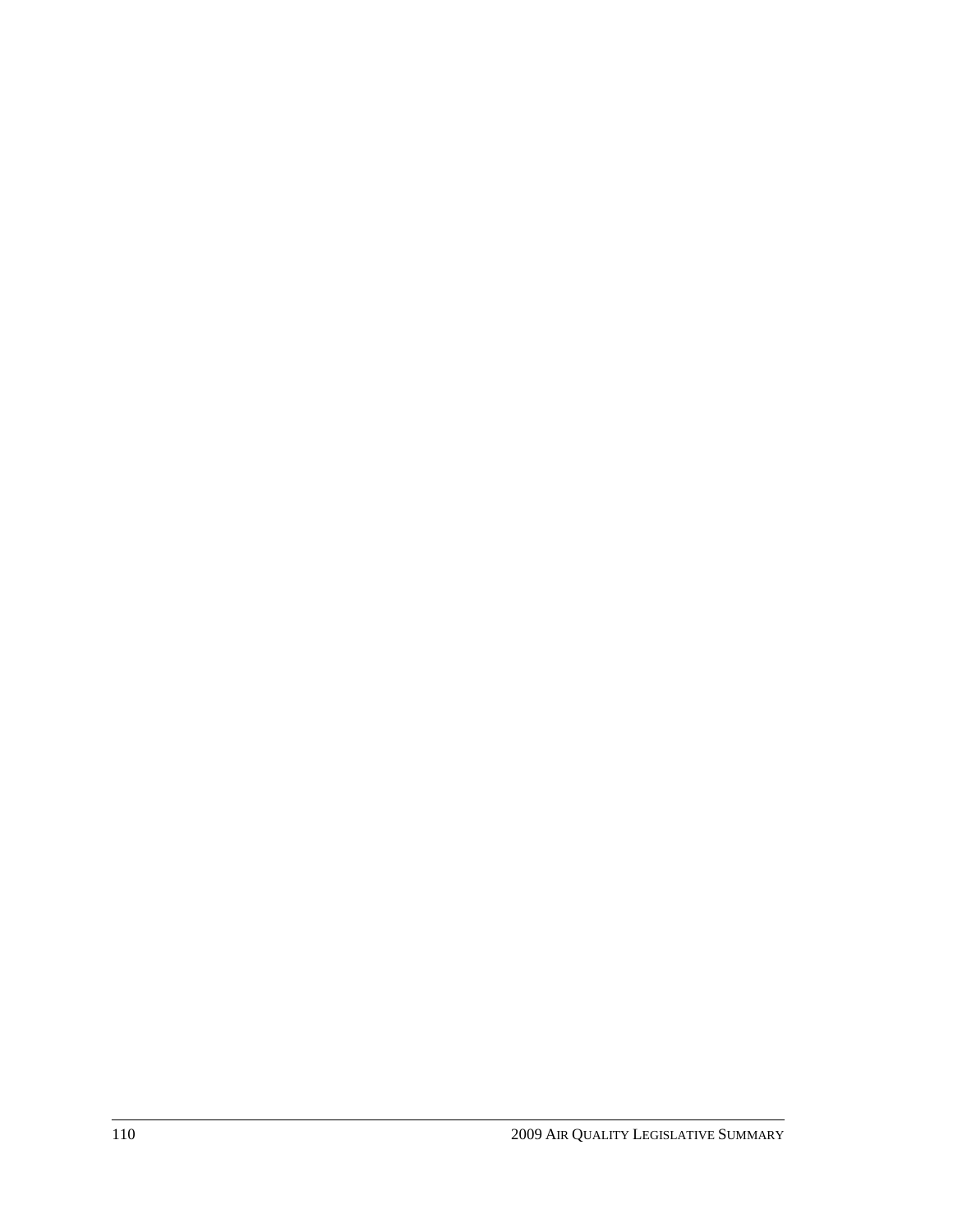## **2009 SENATE MEMBERS**

| <b>Name</b>            | <b>Party</b> | <u>City</u>          |
|------------------------|--------------|----------------------|
| Aanestad, Sam          | R            | <b>Grass Valley</b>  |
| Alquist, Elaine        | D            | Santa Clara          |
| Ashburrn, Roy          | $\mathbf{R}$ | Bakersfield          |
| Benoit, John J.        | $\mathbf R$  | Palm Desert          |
| Calderon, Ronald S.    | D            | Montebello           |
| Cedillo, Gil           | D            | Los Angeles          |
| Cogdill, Dave          | $\mathbf R$  | Fresno               |
| Corbett, Ellen M.      | D            | San Leandro          |
| Correa, Lou            | D            | Santa Ana            |
| Cox, Dave              | $\mathbf R$  | <b>Fair Oaks</b>     |
| Denham, Jeff           | $\mathbf{R}$ | Merced               |
| Desaulnier, Mark       | D            | Antioch              |
| Dutton, Bob            | $\mathbf{R}$ | <b>Inland Empire</b> |
| Florez, Dean           | D            | Shafter              |
| Hancock, Loni          | D            | Oakland              |
| Harman, Tom            | $\mathbf R$  | Orange               |
| Hollingsworth, Dennis  | $\mathbf R$  | Murrieta             |
| Huff, Bob              | R            | Glendora             |
| Kehoe, Christine       | D            | San Diego            |
| Leno, Mark             | D            | San Francisco        |
| Liu, Carol             | D            | Pasadena             |
| Lowenthal, Alan S.     | D            | Long Beach           |
| Maldonado, Abel Jr.    | R            | Santa Maria          |
| Moreno Ducheny, Denise | D            | San Diego            |
| Negrete McLeod, Gloria | D            | Chino                |
| Oropeza, Jenny         | D            | Long Beach           |
| Padilla, Alex          | D            | Pacoima              |
| Pavley, Fran           | D            | Santa Monica         |
| Price, Curren          | D            | Los Angeles          |
| Romero, Gloria         | D            | Los Angeles          |